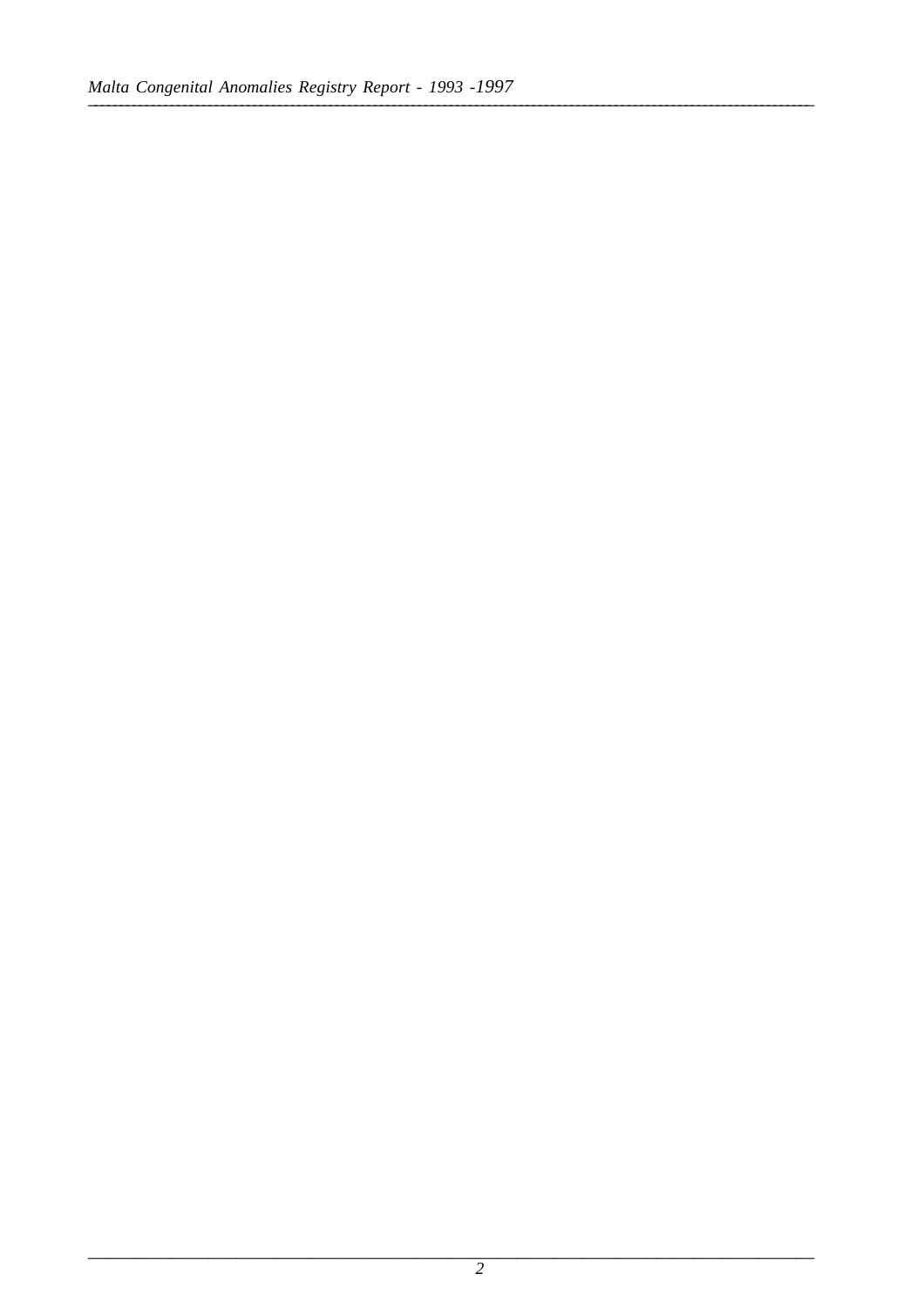### **ACKNOWLEDGEMENTS**

The data in this report come from several sources and its compilation would not have been possible without the co-operation of all departments and sections involved and the hard working staff at the Department of Health Information.

Acknowledgements go to all doctors and paramedics who notify cases of congenital anomalies, to St. Luke's and Gozo General Hospitals and the various sections which provide access to their records namely the Maternity and Paediatric wards, Cardiac Lab, Genetics clinic, St. Luke's Hospital Activity Analysis Database and National Obstetric Information Systems Database. Thanks go to the maternity sections of the private hospitals: Capua Palace, St. James'and St. Philip's Hospitals which report any baby born with congenital anomaly. Thanks also go to Prof Alfred Cuschieri for his expertise and advice.

Special thanks go to the staff of the Malta Congenital Anomalies Registry: Ms. Vivienne Parnis and Ms. Josephine Farrugia, Dr. Joe Pace the guru in software and technical support, Dr. Victor Grech for his helpful hints and all the staff of the Department of Health Information for their support, especially Dr. Hugo Agius Muscat.

Dr. Miriam Gatt Principal Medical Officer Malta Congenital Anomalies Registry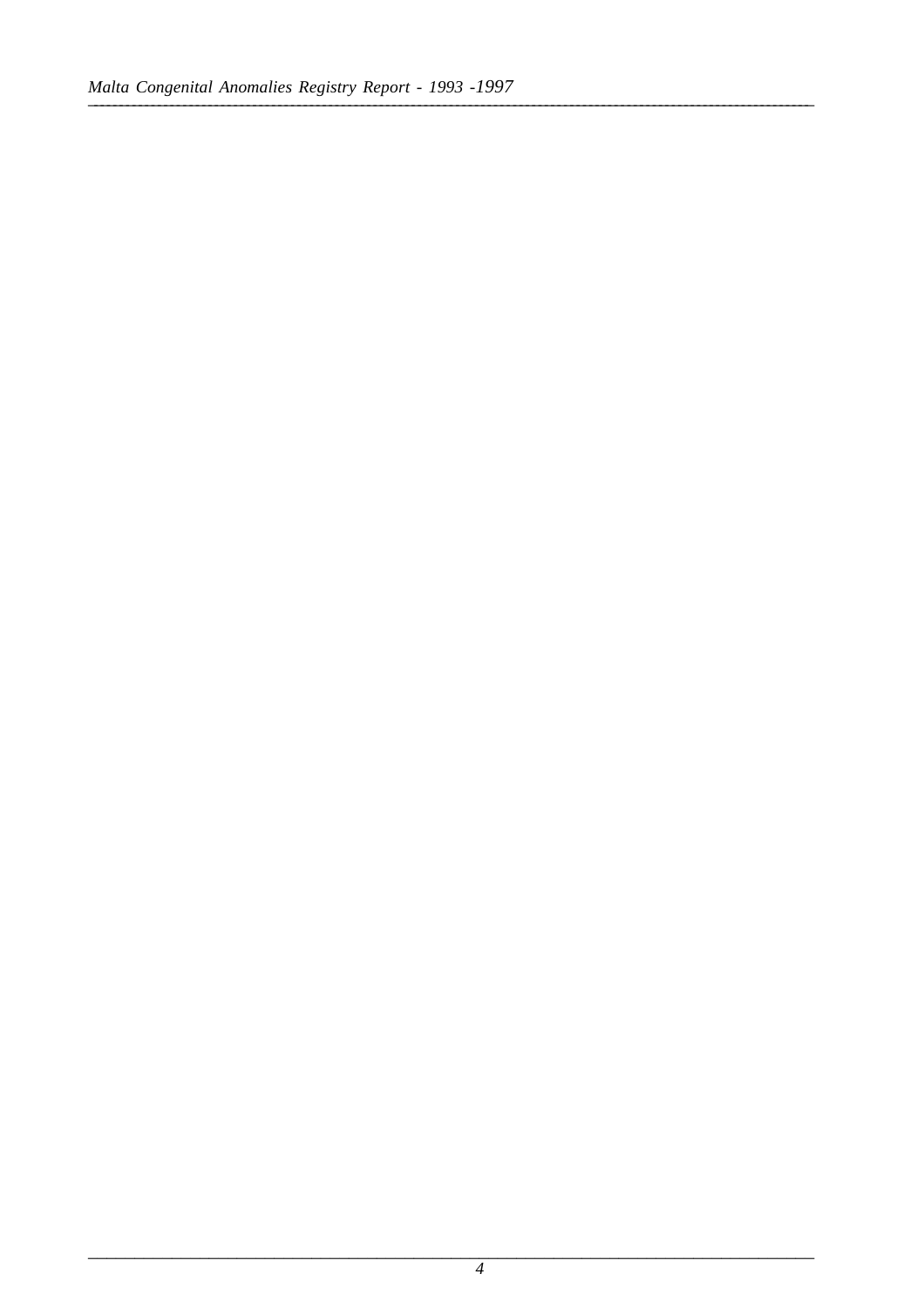### **TABLE OF CONTENTS TABLE OF CONTENTS**

#### **LIST OF TABLES**

#### **LIST OF FIGURES**

#### **INTRODUCTION**

#### **PART ONE - DEFINITIONS AND METHODS**

The study population Ascertainment methods Definitions and exclusions Case information Coding of congenital anomalies Calculation of prevalence rates and statistical methods

#### **PART TWO - SUMMARY ANALYSIS**

#### **PART THREE - TABLES**

#### **A - ANALYSIS OF INFANTS WITH ANOMALIES**

Livebirths and fetal deaths Distribution of Infants/fetuses with congenital anomaly according to Distribution of infants/fetuses with congenital anomalies by Time of diagnosis Source of information Gender Maternal age Month of birth Geographical distribution

#### **B - ANALYSIS OF ANOMALIES**

#### **PART FOUR - SPECIFIC ANOMALY GROUPS**

Neural tube defects (NTD) Cleft lip with or without cleft palate Cleft Palate Congenital heart disease Anomalies of the digestive system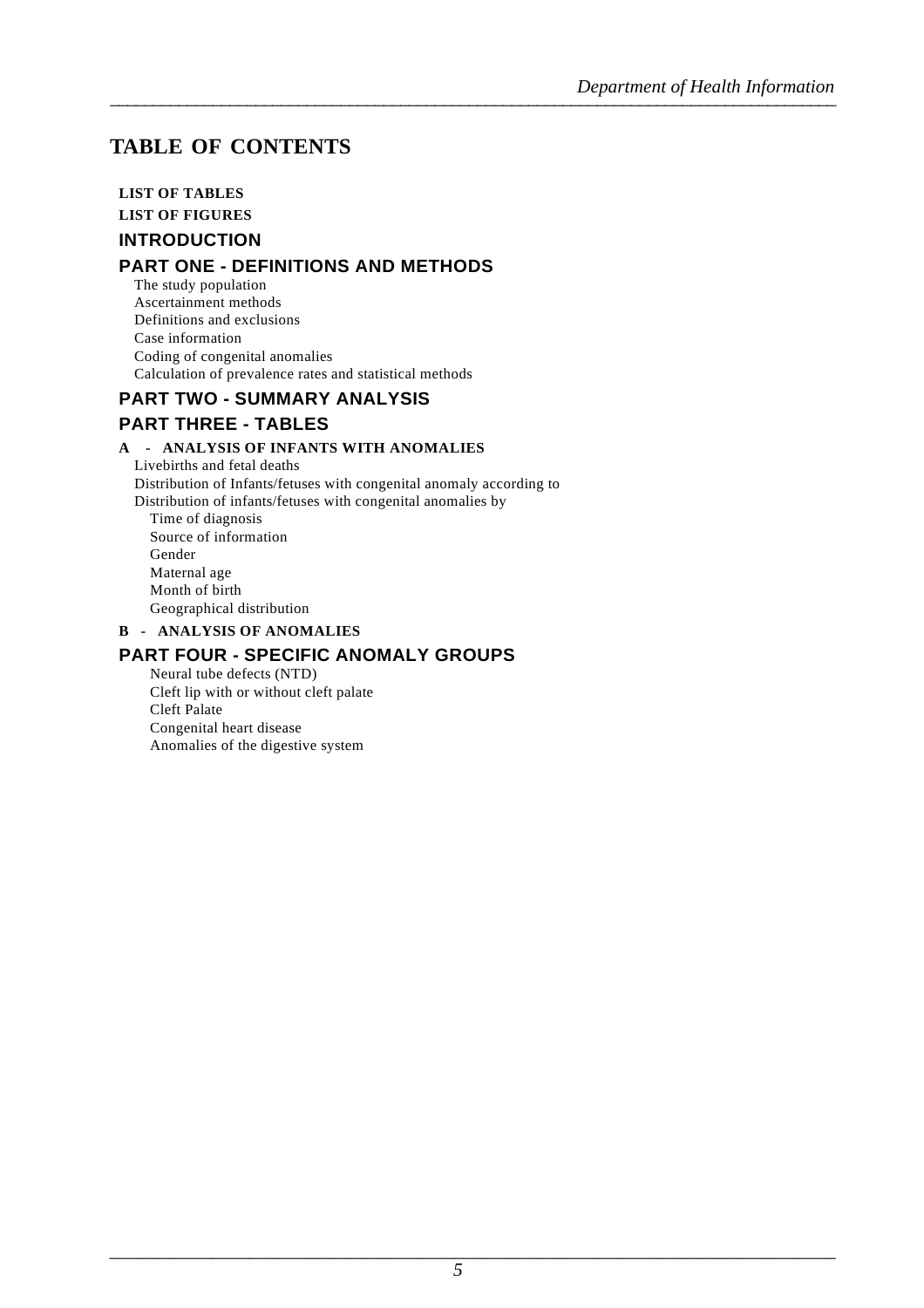#### **LIST OF TABLES**

- Table 1 Gender distribution of babies registered as having an anoma
- Table 2 Average maternal ages for all deliveries and deliveries of ba (1993-97)
- Table 3 Distribution of babies/fetuses with major anomalies registere according to the group/system(s) affected
- Table 4 Distribution of livebirths and stillbirths in all babies and in b Maltese Islands from 1993-1997.
- Table 5 Proportion of fetal deaths with a congenital anomaly recorde death
- Table 6 Proportion of babies dying with a congenital anomaly record death from livebirth to 1 week of age
- Table 7 Proportion of babies dying with a congenital anomaly record death after 1 week to 1 year of age
- Table 8 Number of registered children according to diagnostic categ anomalies and per year of birth
- Table 9 Distribution of babies according to time of diagnosis
- Table 10 Distribution of babies registered with anomaly by first sourc
- Table 11 Distribution of babies with anomaly (livebirths and fetal dea
- Table 12 Distribution of all babies with congenital anomalies accordin
- Table 13 Distribution of babies with non chromosomal defects accord
- Table 14 Distribution of babies with chromosomal defects according
- Table 15 Distribution of babies registered with congenital anomalies a
- Table 16 Distribution of babies with congenital anomaly according to birth
- Table 17 All anomalies registered in Malta from 1993-1997 (as at De
- Table 18 -Comparison of prevalence rates of congenital anomalies in to (1993-97), EUROCAT Registries (1990-94).
- Table 19 Distribution of NTD according to locality of residence of mo
- Table 20 Time trend of total prevalence of NTDs Malta and EUROCA
- Table 21 Distribution of Cleft lip with or without cleft palate accordin mother
- Table 22 Time trend of total prevalence of cleft lip Malta and EUROC
- Table 23 Distribution of Cleft Palate according to locality of residenc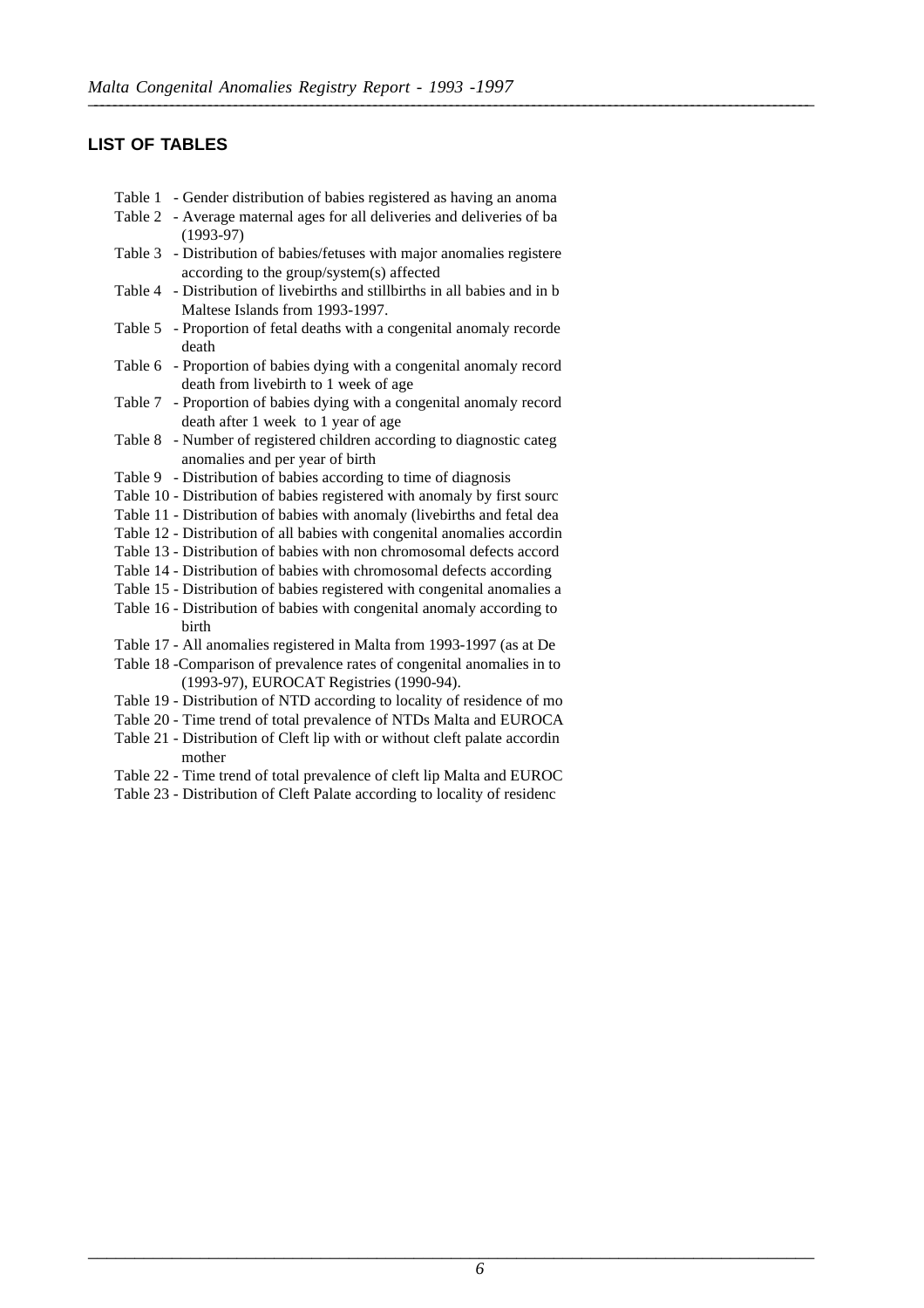#### **LIST OF TABLES (contd.)**

- Table 37 Distribution of Limb reduction defects according to locality
- Table 38 Time trend of total prevalence of limb reduction defects: Ma compared
- Table 39 Distribution of polydactyly according to locality of residenc
- Table 40 Time trend of total prevalence of polydactyly: Malta and EU
- Table 41 Distribution of syndactyly according to locality of residence
- Table 42 Time trend of total prevalence of syndactyly: Malta and EUR
- Table 43 Distribution of diaphragmatic hernia according to locality of
- Table 44 Time trend of total prevalence of diaphragmatic hernia: Mal compared
- Table 45 Distribution of maternal ages for babies with Down syndrom
- Table 46 Distribution of Down syndrome according to locality of resi
- Table 47 Time trend of total prevalence of Down syndrome all ages M compared
- Table 48 Prevalence of Down syndrome in Malta with maternal age u
- Table 49 Time trend of prevalence of Down syndrome with maternal EUROCAT average compared
- Table 50 Prevalence of Down syndrome in Malta with maternal age 3
- Table 51 Time trend of prevalence of Down syndrome with maternal and EUROCAT average compared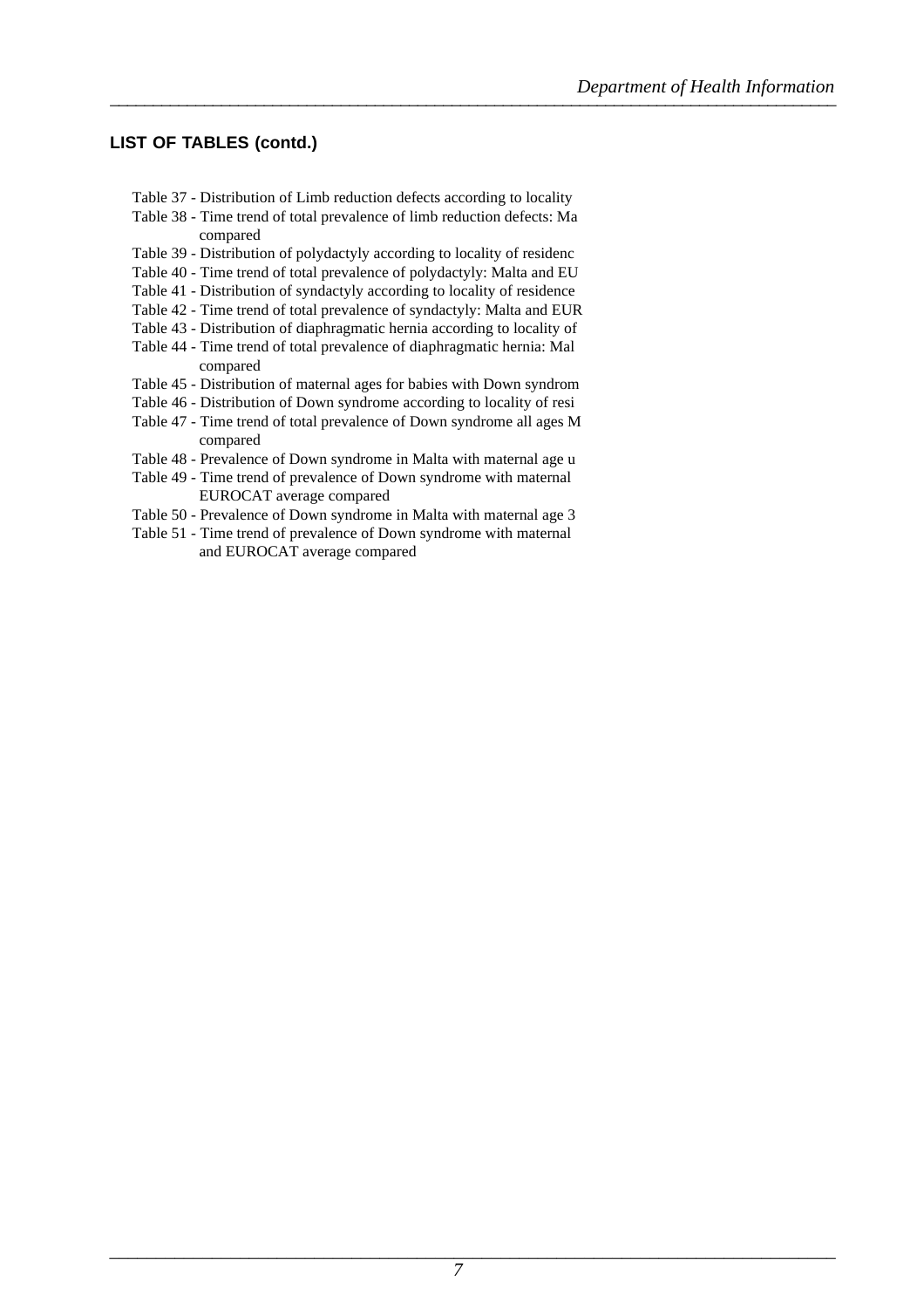#### **LIST OF FIGURES**

| - Data collection and management by the Malta Congenital A<br>Figure 1                                                              |
|-------------------------------------------------------------------------------------------------------------------------------------|
| Figure 2<br>- Distribution of babies according to number of major congen                                                            |
| Figure 3<br>- Time of diagnosis of babies with major congenital anomalie                                                            |
| Figure 4<br>- Main sources of information for babies diagnosed with con                                                             |
| - Differences in variation of maternal age groups for all anom<br>Figure 5<br>chromosomal anomalies and chromosomal defects (1993-9 |
| - Monthly distribution of babies registered with congenital an<br>Figure 6                                                          |
| - Geographical distribution of all babies registered with cong<br>Figure 7                                                          |
| Gozo from 1993-1997. Prevalence rates given per 1,000 to                                                                            |
| Figure 8 - Distribution (%) of anomalies registered in Malta from 199                                                               |
| group/system affected (Data source: Table 3).                                                                                       |
| - Distribution of babies registered with congenital anomalies<br>Figure 9                                                           |
| anomalies (1993-1997)                                                                                                               |
| Figure 10 - Geographical distribution of NTD (1993-97)                                                                              |
| Figure 11 - Prevalence of NTD over time Malta and EUROCAT Avera                                                                     |
| Figure 12 - Geographical distribution of Cleft lip with or without cleft p                                                          |
| Figure 13 - Prevalence of cleft lip with or without cleft palate over time                                                          |
| Average                                                                                                                             |
| Figure 14 - Geographical distribution of Cleft Palate (1993-97)                                                                     |
| Figure 15 - Prevalence of cleft palate over time Malta and EUROCAT                                                                  |
| Figure 16 - Geographical distribution of congenital heart disease (1993                                                             |
| Figure 17 - Prevalence of Congenital heart disease over time Malta and                                                              |
| Figure 18 - Geographical distribution of defects of the digestive system                                                            |
| Figure 19 - Prevalence of defects of the digestive system over time Ma                                                              |
| Figure 20 - Geographical distribution of pyloric stenosis (1993-97)                                                                 |
| Figure 21 - Prevalence of defects of pyloric stenosis over time Malta an                                                            |
| Figure 22 - Geographical distribution of anorectal atresia and stenosis (                                                           |
| Figure 23 - Prevalence of defects of anorectal atresia and stenosis over                                                            |
| Average                                                                                                                             |
| Figure 24 - Geographical distribution of defects of the internal urogenit                                                           |
| Figure 25 - Prevalence of defects of the internal urogenital system over                                                            |
| Average                                                                                                                             |

Figure 26 - Geographical distribution of cystic kidney disease (1993-97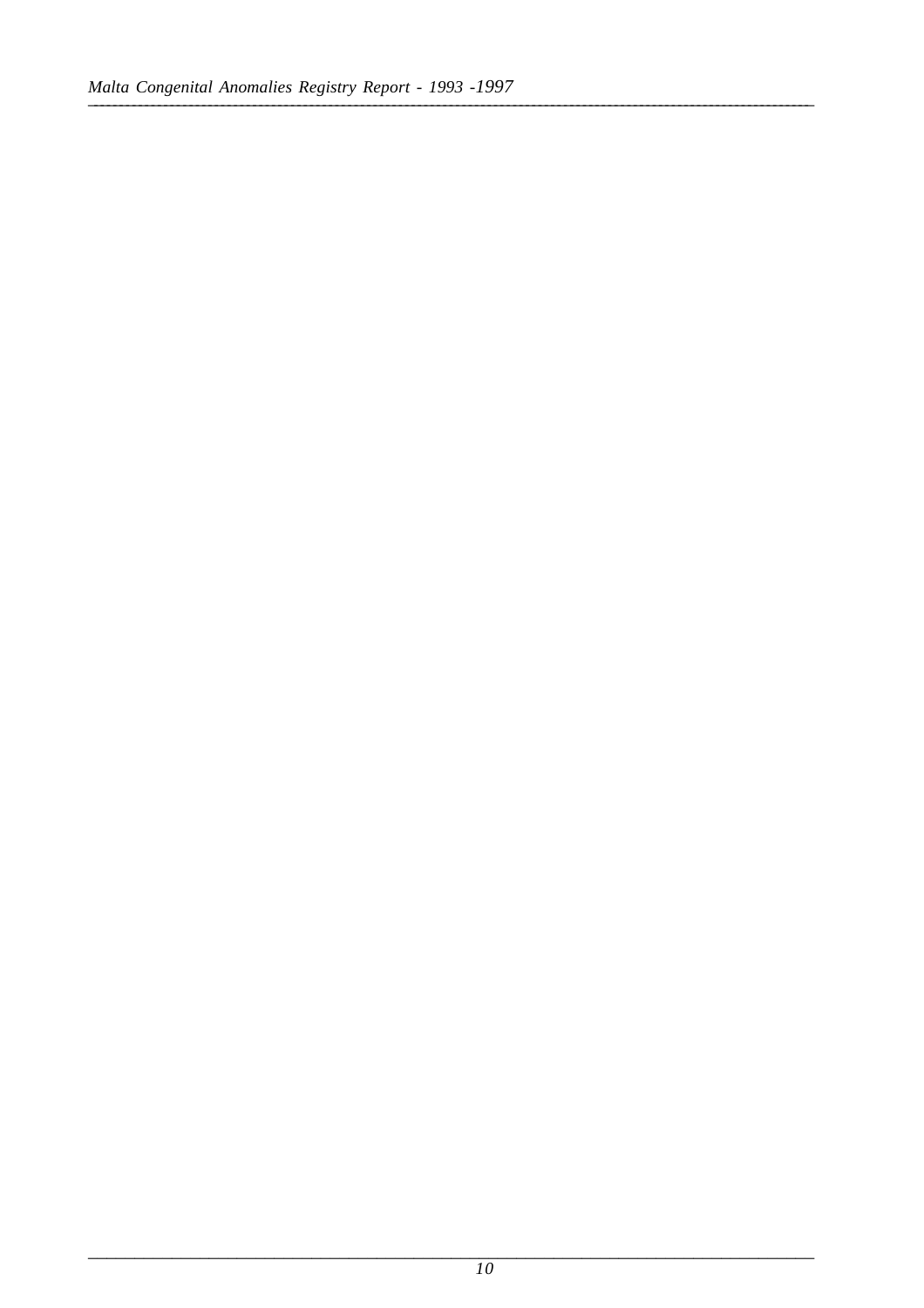### **INTRODUCTION**

### MALTA CONGENITAL ANOMALIES REGISTER

This is the first in a series of regular reports on congenital anomalies to be issued by the Malta Congenital Anomalies Registry. The register of congenital anomalies was first started in 1983 with data being collected from St. Luke's Hospital as part of a research project funded by the University of Malta. In 1997, the running of the register was assumed by the Department of Health Information and a computerised database was developed with computerised data being backdated to 1993. The register presently collects data from all hospitals on the Maltese Islands and utilises multiple sources of information including information from maternity wards at SLH, Doctors notifications, National Obstetric Information Systems database, Cardiac lab. records, Hospital Activity Analysis database, information from the genetics clinic and others.

The aims of the Malta register are:

- to collect data about all fetal deaths and infants with a diagnosis of congenital anomalies on the islands of Malta and Gozo;
- to detect any changes in occurrence of congenital anomalies;
- to keep a register of all cases of congenital anomalies diagnosed until one year of age;
- to provide data which may be required for epidemiological studies;
- to issue regular reports and provide physicians and the general public with information they may need, always respecting strict confidentiality.

The Malta Congenital Anomalies Registry issues regular six-monthly reports which are widely distributed to all medical practitioners, interested departments and organisations. The aim of these reports is not only to provide statistical information but also to discuss particular topics of interest in the field of congenital anomalies.

The registry also compiles ad hoc Department of Health Information (DHI) Fact Sheets, participates in conferences and responds to specific requests related to congenital anomalies made by parliament, interested individuals, organisations or students.

The Malta Congenital Anomalies Register also has a web site address at: http://www.magnet.mt/services/health/mcar1.

#### *International relationships:*

.

#### *European Registration of Congenital Anomalies (EUROCAT)*

The Malta Congenital Anomalies Register is a full member of the EUROCAT programme (http:// www.lshtm.ac.uk/php/eeu/eurocat/eurocat.htm), regularly transmitting anonymised data to this programme.

The EUROCAT project is a programme supported by the European Union, represented by the Commission of the European Community for the epidemiologic surveillance of congenital anomalies in Europe. The main objectives are to detect and investigate trends in the frequency of congenital anomalies that could be due to environmental teratogens or mutagens and to evaluate the effectiveness and efficiency of neonatal and perinatal health services.

 $\overline{\phantom{a}}$  ,  $\overline{\phantom{a}}$  ,  $\overline{\phantom{a}}$  ,  $\overline{\phantom{a}}$  ,  $\overline{\phantom{a}}$  ,  $\overline{\phantom{a}}$  ,  $\overline{\phantom{a}}$  ,  $\overline{\phantom{a}}$  ,  $\overline{\phantom{a}}$  ,  $\overline{\phantom{a}}$  ,  $\overline{\phantom{a}}$  ,  $\overline{\phantom{a}}$  ,  $\overline{\phantom{a}}$  ,  $\overline{\phantom{a}}$  ,  $\overline{\phantom{a}}$  ,  $\overline{\phantom{a}}$ As congenital anomalies have a relatively low prevalence and good quality exhaustive data is expensive and difficult to collect, a standard European system allows countries using data from regional registries to pool their data for studies and to exploit their differences by comparing them. All registries considered as full members of EUROCAT follow standardised guidelines as defined by the programme. EUROCAT follows the general principles set out by the Assembly of the European Science Foundation (1980 and 1985) concerning the protection of privacy and use of personal data for research<sup>1</sup>.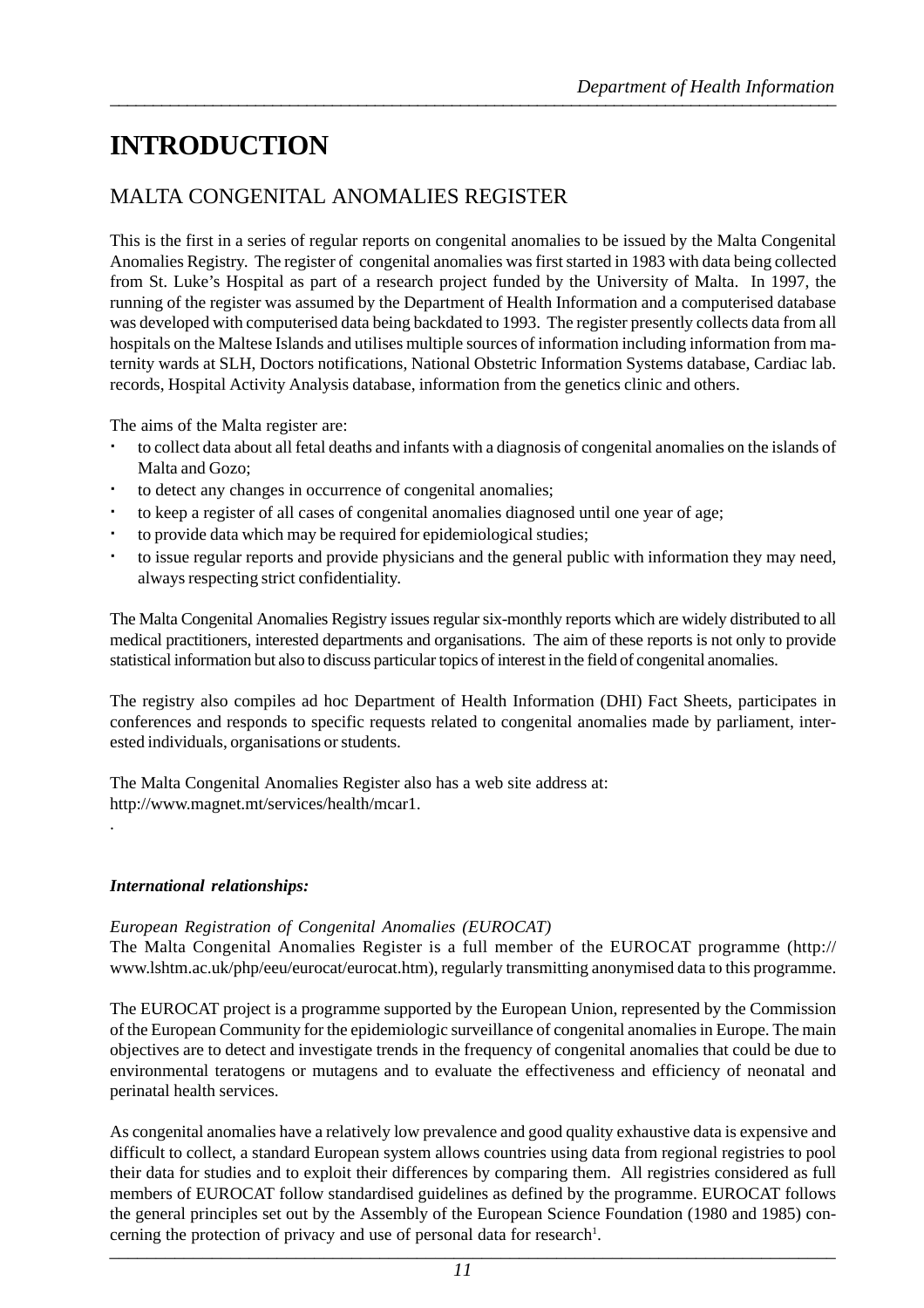The EUROCAT programme started as a concerted action in 1979. Until 1991, EUROCAT was funded by the EC-DG XII (Directorate General for Science, Research and Development Joint Research Centre, Medical Research Division) and from 1991 to 1998 by the EC-DG V (Directorate General for the Employment, Industrial Relations and Social Affairs, Health and Safety Directorate). Since then local registries and the Scientific Institute of Public Health have been participating in the management of EUROCAT. Surveillance is based on a network of regional registries co-ordinated by a Central Registry which, as from January 2000, is situated in the Environmental Epidemiology Unit, Department of Public Health and Policy, London School of Hygiene and Tropical Medicine in London, UK. Presently there are over 40 regional registries in Europe participating in EUROCAT, either as full or associate members.

The specific objectives of the EUROCAT registration are:

- to provide baseline epidemiologic information on congenital anomalies in Europe;
- to detect and investigate trends in the frequency of congenital anomalies in order to assess the impact of known or suspected risk factors particularly related to exogenic agents, as drugs and the environment, including occupational exposure;
- to evaluate the effectiveness and efficiency of health services (primary prevention, PND and termination of pregnancy, treatment);
- to provide a well documented data base for aetiologic and clinical research;
- to act as information centre which could respond to specific needs, such as the assessment of the impact of environmental accidents or change, or the suspicion of teratogenic influences from food, drugs, or other exposures.

#### *International Clearinghouse of Birth Defects Monitoring Systems (ICBDMS)*

The Malta Congenital Anomalies Register is presently applying for associate membership to the ICBDMS; this application is to be approved in September 2000.

The ICBDMS (http://www.icbd.org/index.html) is a non-governmental organization in official relations with the World Health Organization representing more than 30 malformation monitoring programs worldwide. Member programs are actively engaged in the systematic collection and analysis of data for the comprehensive monitoring of congenital malformations.

The organization was established in 1974, at a meeting in Helsinki, Finland, where representatives of malformation monitoring systems in ten countries were present. The mission of the Clearinghouse is to help identify and to prevent birth defects and the spread of an epidemic of congenital malformations by serving as an early warning system. To accomplish this the Clearinghouse has three main objectives:

- exchange of routine information in the prevalence of congenital malformations;
- collaborative epidemiologic research;
- expert consultation and assistance for existing monitoring systems to investigate outbreaks and to establish new monitoring systems.

#### *World Health Organisation (WHO)*

Aggregated data from the Malta Congenital Anomalies Register is regularly sent to WHO regarding specific anomalies for inclusion in their datasets.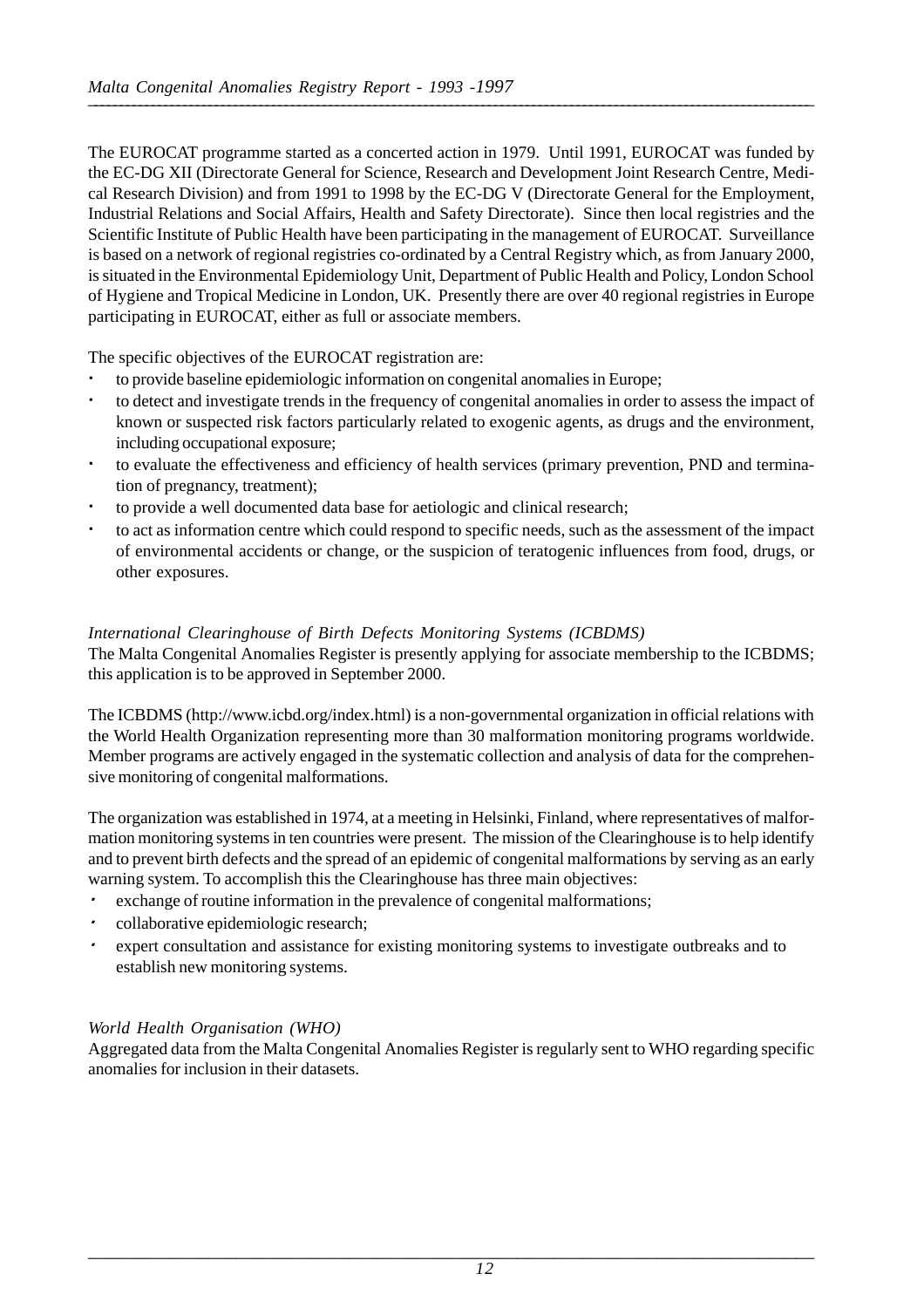#### *Projects*

The Malta Congenital Anomalies Registry is currently involved in two international studies being co-ordinated by the ICBDMS. These are:

#### *Prevention strategies based on periconceptional folic acid supplementation*

This project is being funded by a grant from the CDC (Centres for Disease Control) and is being coordinated by the International Clearinghouse for Birth Defects.

The objectives of this International study are to systematically collect and analyze data from countries worldwide in order to:

1) describe and compare public health policies regarding the use of folic acid or multivitamin supplements for the primary prevention of neural tube defects and other birth defects, and to investigate the reasons why different countries, working from the same published data, adopted different policies (or none);

2) evaluate to what extent current public health policies are being implemented and explore the factors involved in the compliance and acceptance of such policies;

3) compare the prevalence of selected birth defects possibly preventable by folic acid supplementation such as neural tube defects, oral clefts, cardiac defects, and limb deficiencies, before and after initiation of folate prevention strategies, and to determine whether different strategies are associated with variations in the prevalence of these defects.

#### *International study of sex ratio of malformed infants*

Congenital malformations have still not been extensively studied with regard to the sex distribution. The purpose of this study is to measure the sex ratio of major malformations by registry and by year and to compute the sex ratio for these malformations.

Because the shifts in sex ratio, at least in the general population, are relatively slight, large numbers are needed in order to reach statistically valid results. The Clearinghouse offers the opportunity of a large sample size, allowing the study of sex ratio for specific malformations.

Progress regarding the above two studies will be reported in the six-monthly reports issued by the registry.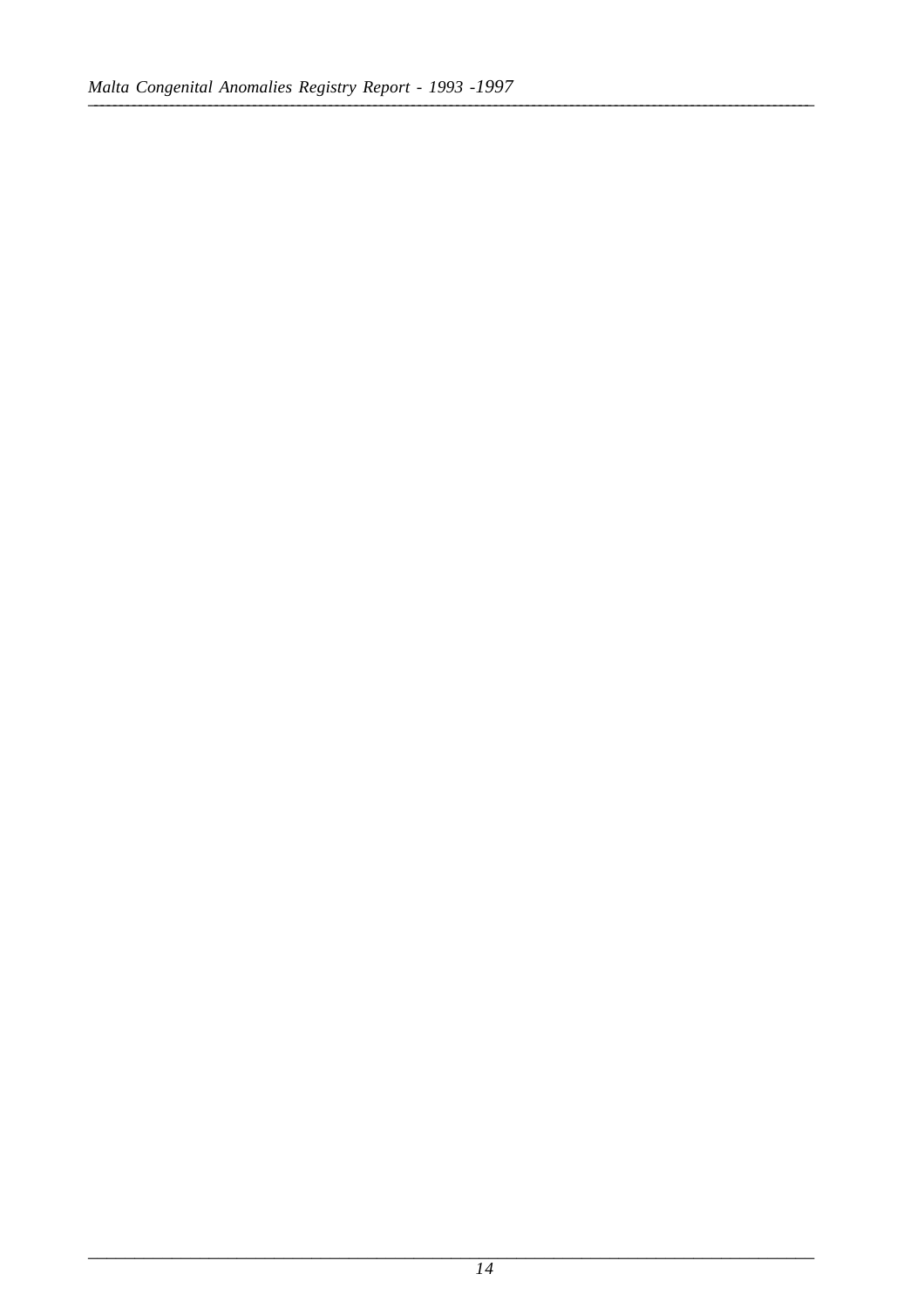## PART ONE -

## DEFINITIONS AND METHODS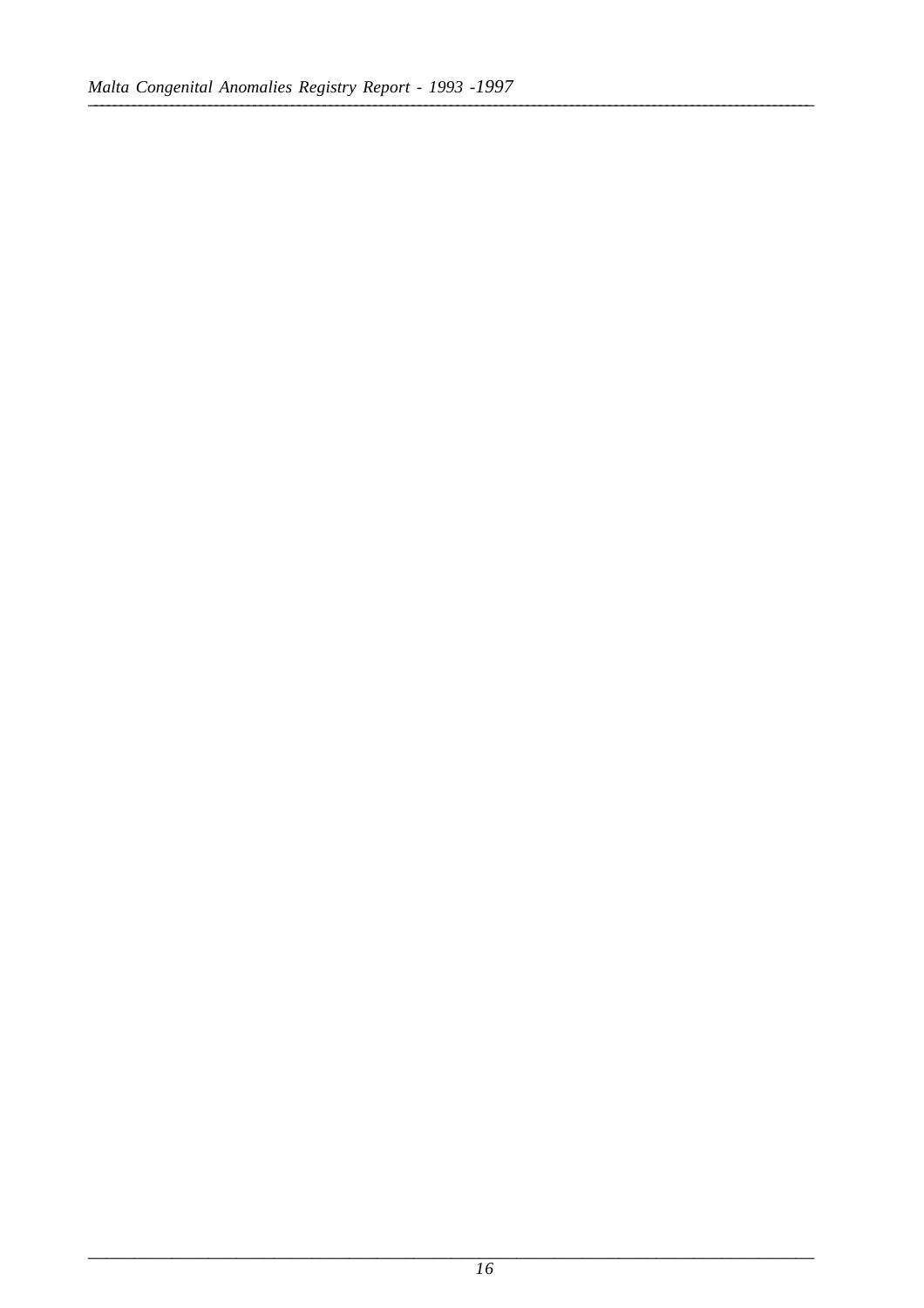#### **THE STUDY POPULATION**

The Malta Congenital Anomalies Register is population based and covers all births on the islands of Malta and Gozo which amount to just under 5000 births per year. All infants, until one year of age, who are diagnosed or suspected of having a congenital anomaly until one year of age are included.

The small size and population of the islands (Area: 316 km<sup>2</sup>, Population: 376,513 in 1997); the geographically well defined boundaries, absence of significant ethnic minority groups and illegality of termination of pregnancy make the islands ideal for epidemiological studies.

This report covers all births diagnosed with congenital anomaly from 1993 to 1997 and registered at the Registry by December, 1999. Denominator data of total livebirths and stillbirths were obtained from the relevant Demographic Review of the Maltese Islands<sup>2</sup>.

#### **ASCERTAINMENT METHODS**

To ensure as complete an ascertainment as possible, the Malta Congenital Anomalies Register makes use of active case finding and multiple sources of information. Cases of congenital anomalies diagnosed in the first few days of life in babies born at St. Luke's Hospital are recorded by staff from the registry who visit the postnatal wards daily. Gozo General Hospital and private hospitals (St. Philip's Hospital, Capua Palace Hospital and St. James' Hospital) notify any cases of congenital anomalies using a standardised report form (Annex 1). All paediatricians, paediatric surgeons and other medical doctors are encouraged to report any infants with congenital anomalies under their care to the registry. Other sources of information used in this report include: Echocardiography Lab., Genetics Clinic, St. Luke's Hospital Maternity Systems Database, St. Luke's Hospital Activity Analysis Register, National Mortality Register, Pathology Autopsy reports, Congenital Heart Defects Register, National Cancer Register and the Hypothyroid screening programme. The process of data collection and management is outlined in Figure 1.

Every effort is made to record all cases of congenital anomalies. However it is extremely difficult, if not impossible, for any registration system to claim complete case ascertainment or complete accuracy of information. First of all, neither ascertainment nor accuracy are absolute in a world of changing diagnostic methods and diagnostic definitions. Furthermore, depending on the malformation, some cases may escape the system.

#### *Ascertainment of livebirths and fetal deaths*

Livebirths with congenital anomalies are not always diagnosed at birth or in the early neonatal period, particularly certain cardiac anomalies, internal urogenital system anomalies, central nervous system anomalies, eye anomalies (cataract) and pyloric stenosis for example. For this reason all anomalies diagnosed until one year of age are included in the register, this is inkeeping with EUROCAT guidelines.

Fetal deaths include all registered malformed cases of spontaneous fetal deaths or stillbirths of 20 weeks gestational age or more.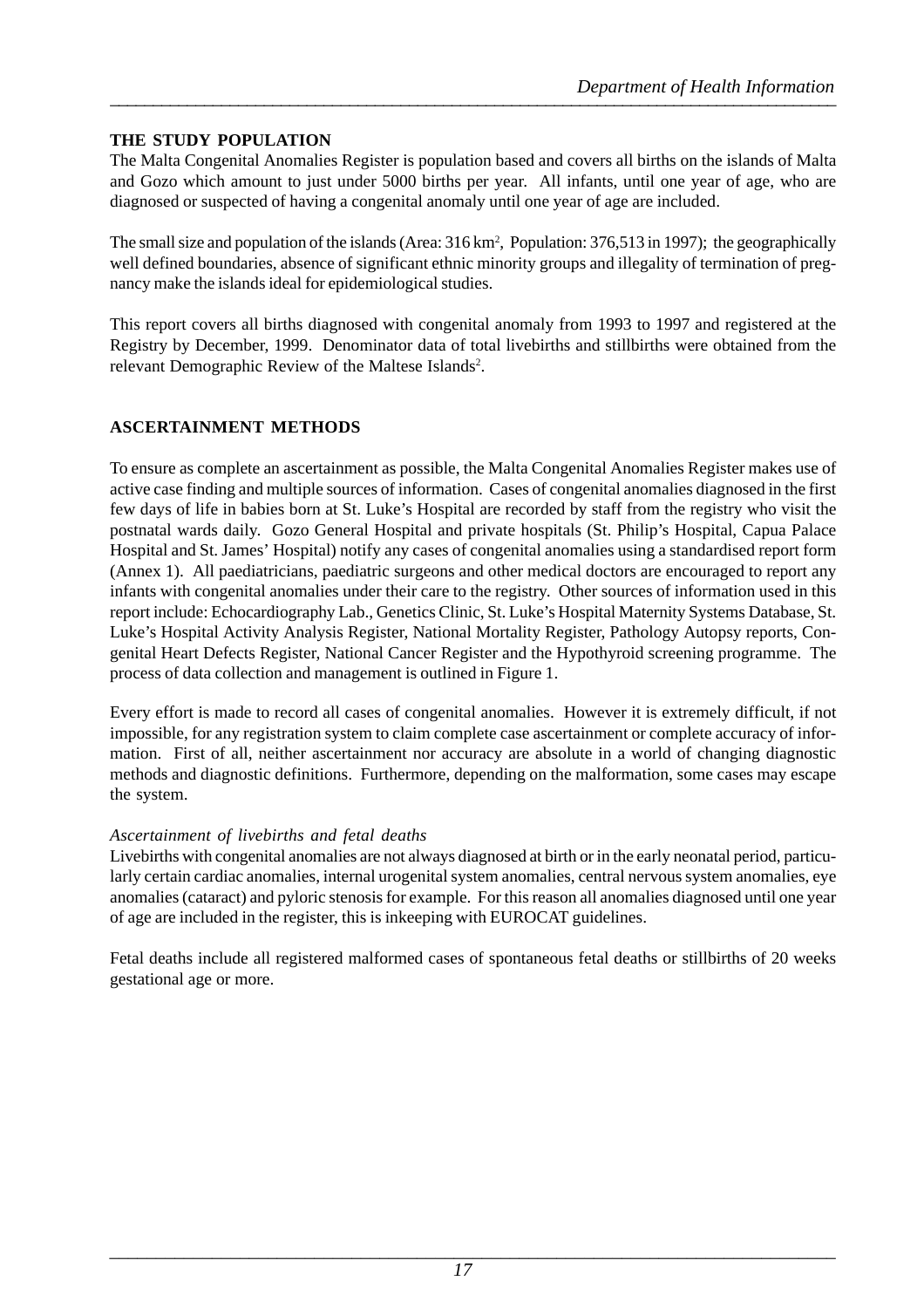

*Malta Congenital Anomalies Registry Report - 1993 -1997*

 $\overline{g}$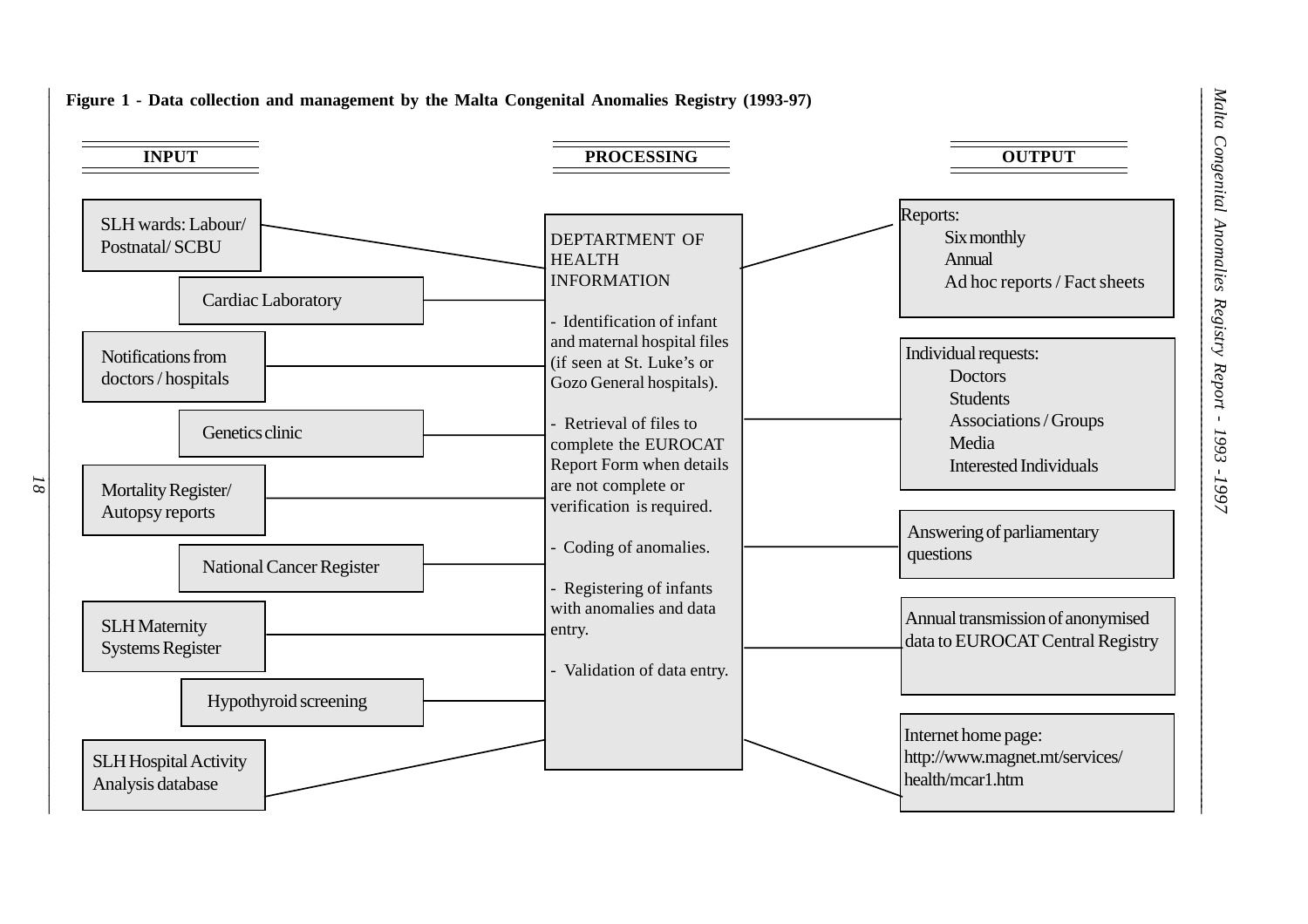#### **DEFINITIONS AND EXCLUSIONS**

In this report the term 'congenital anomalies' refers to structural defects (congenital malformations, deformations, disruptions and dysplasias), chromosomal abnormalities, inborn errors of metabolism and hereditary diseases. This is the definition given by EUROCAT guidelines for the registration of congenital anomalies.

Minor congenital anomalies are not normally included in congenital anomalies registers as they would markedly swell the incidence figures and dilute the significance of major anomalies. The precise line of demarcation between anomalies to be included and those to be excluded is not clear cut and may be influenced by subjective differences in interpretation. Minor anomalies do not in themselves have serious medical or cosmetic consequences for the child. Some may nevertheless be of certain significance, since they can be predictive of major underlying pathologies. There is increasing awareness of dysmorphic syndromes which present great diagnostic difficulties, not only in their precise identification, but also in their recognition which may be delayed for many months before they are detected.

EUROCAT applies a standard list of minor and commonly occurring anomalies for exclusion; this list is given in Annex 2. These conditions are not registered unless occurring in combination with other major anomalies.

It is necessary to exercise great care and attention to detail in distinguishing some of the anomalies listed for exclusion from those which are to be registered. Thus glandular and coronal hypospadias are excluded wheras penile and perineo-scrotal hypospadias are to be registered. Similarly, structural talipes has to be distinguished from postural talipes which is excluded. Birthmarks are registered as skin anomalies only when they exceed an area of 4cm<sup>2</sup>.

Minor anomalies such as single palmar crease, low set or dysmorphic ears, slanting palpebral fissures, high arched palate, micrognathia, and other dysmorphic features of the face and lips are not included in the register unless associated with other major defects. These anomalies are often difficult to define accurately and interpretation may be highly subjective especially for those who are not experienced in dysmorphology; nevertheless they are highly significant in syndrome identification. Also excluded from the register are hernias, varicocele, undescended testes, spina bifida occulta and pre-auricular pits or tags.

#### **CASE INFORMATION**

For each baby with an anomaly, information about the child, the diagnosis, the pregnancy, the parents, their occupation and risk factors (assisted conception, illness before pregnancy, habitual and unusual exposures, drugs), diagnosis of malformations, and family history is recorded. Annex 4 shows the details recorded on the EUROCAT Report Form. Case records are updated when necessary (e.g. diagnosis of later discovered anomalies, change or precision in diagnosis, knowledge of an additional risk factor).

#### **CODING OF CONGENITAL ANOMALIES**

The Malta Congenital Anomalies Register codes anomalies using a six-digit EUROCAT code, which is a compatible expansion of the coding system of the British Paediatric Association Classification of diseases  $(BPA-9)^1$ . The BPA-9 is itself a five-digit extension of the 9th revision of the International Classification of Diseases. Since 1998, anomalies have been coded using the Royal College of Paediatrics and Child Health (RCPCH) Classification of Diseases which is a paediatric adaptation of ICD-10 (International Classification of Diseases -  $10<sup>th</sup>$  Edition).

Each anomaly is precisely and individually coded by a medical officer at the registry. As far as possible all case histories are reviewed to ensure that all details are included in the registration form.

For reporting purposes, EUROCAT classification subgroups are defined<sup>4</sup>. These subgroups make the interpretation of results more meaningful for the clinician and facilitates comparisons of prevalence rates between centres in the EUROCAT network. A list of EUROCAT classification subgroups is given in Annex 3**.**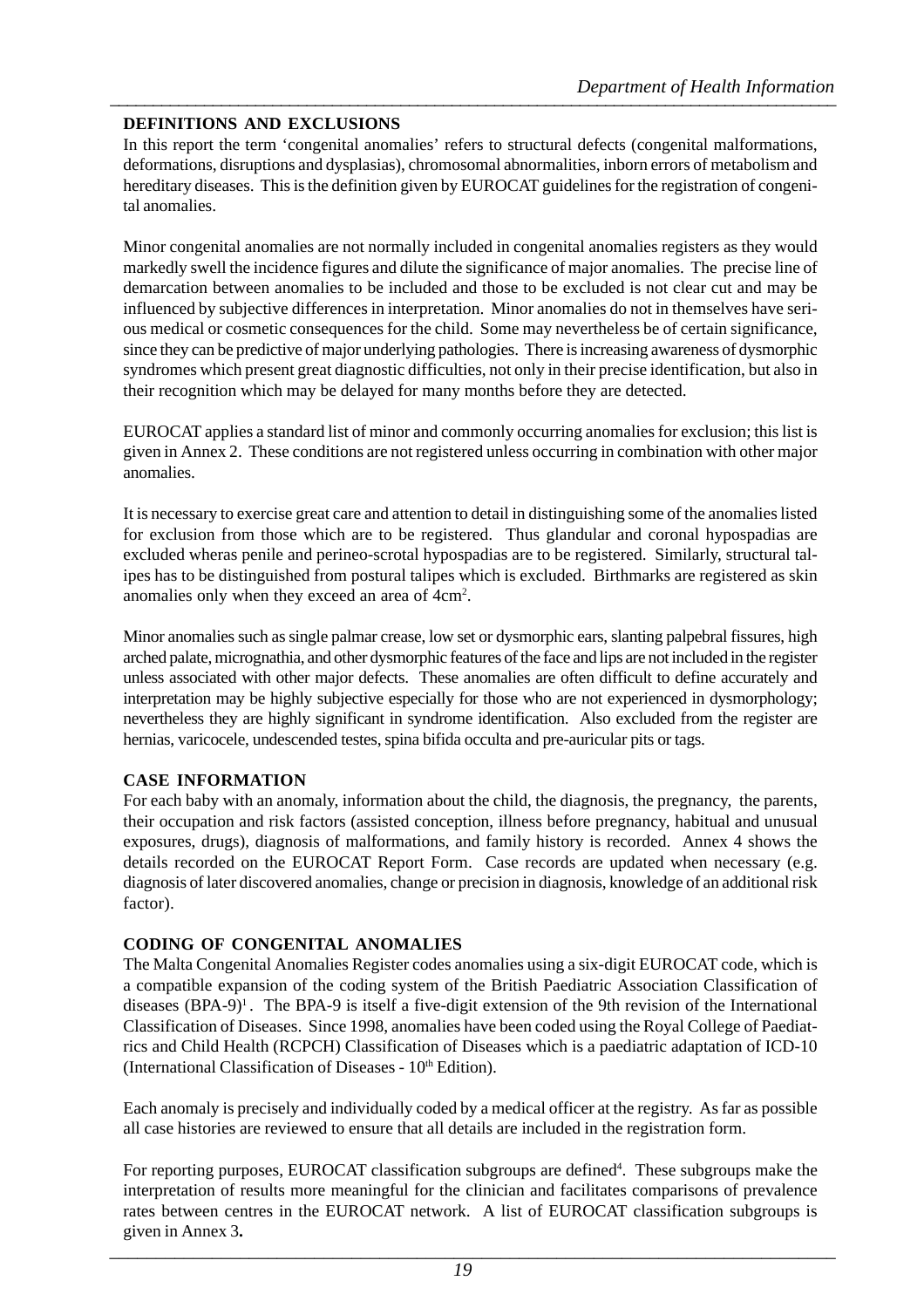#### **CALCULATION OF PREVALENCE RATES AND STATISTICAL METHODS**

Since some babies are born with more than one anomaly, this report makes a clear distinction between the analyses of the numbers of infants with one or more congenital anomalies and the analyses of the numbers of individual congenital anomalies. As some infants may have more than one anomaly, the number of anomalies do not add up to the number of infants.

When counting infants, each baby is considered once irrespective of how many anomalies he/she may have. Therefore, the *prevalence of infants/fetuses with congenital anomalies* is expressed as the number of infants/fetuses registered with one or more congenital anomalies divided by the total number of births - live, still or induced abortions in that period.

Prevalence of infants/fetal deaths with congenital anomalies $* =$  Number of infants/fetal deaths registered with anomalies Total number of infants/fetal deaths in that period

When counting anomalies, babies with more than one anomaly within a specific subgroup/ICD classification group are counted only once within that class. Babies with anomalies affecting more than one specific subgroup/classification group are counted once within each class. This method of counting anomalies is that adopted by EUROCAT Central Registry for reporting purposes.

The *total prevalence rate of congenital anomalies* is expressed as the number of anomalies registered in livebirths/fetal deaths divided by the total number of livebirths and fetal deaths in that period.

Total prevalence rate of congenital anomalies\* = Total number of anomalies registered in livebirths/fetal deaths with anomaly Total number of livebirths/fetal deaths in that period

The *livebirth prevalence rate of congenital anomalies* is expressed as the number of liveborn affected babies divided by the number of livebirths in that period.

Livebirth prevalence rate  $* =$  Total number of anomalies registered in livebirths Total livebirths in that period

\* Expressed per 10,000 births

Whenever prevalence rates of other countries were considered, the number of induced abortions due to prenatal diagnosis of congenital anomaly were included with the number of fetal deaths due to anomaly. This is not applicable to Malta since termination of pregnancy is illegal.

Statistical interpretations were performed using the statistical packages Epi Info 6 and SPSS.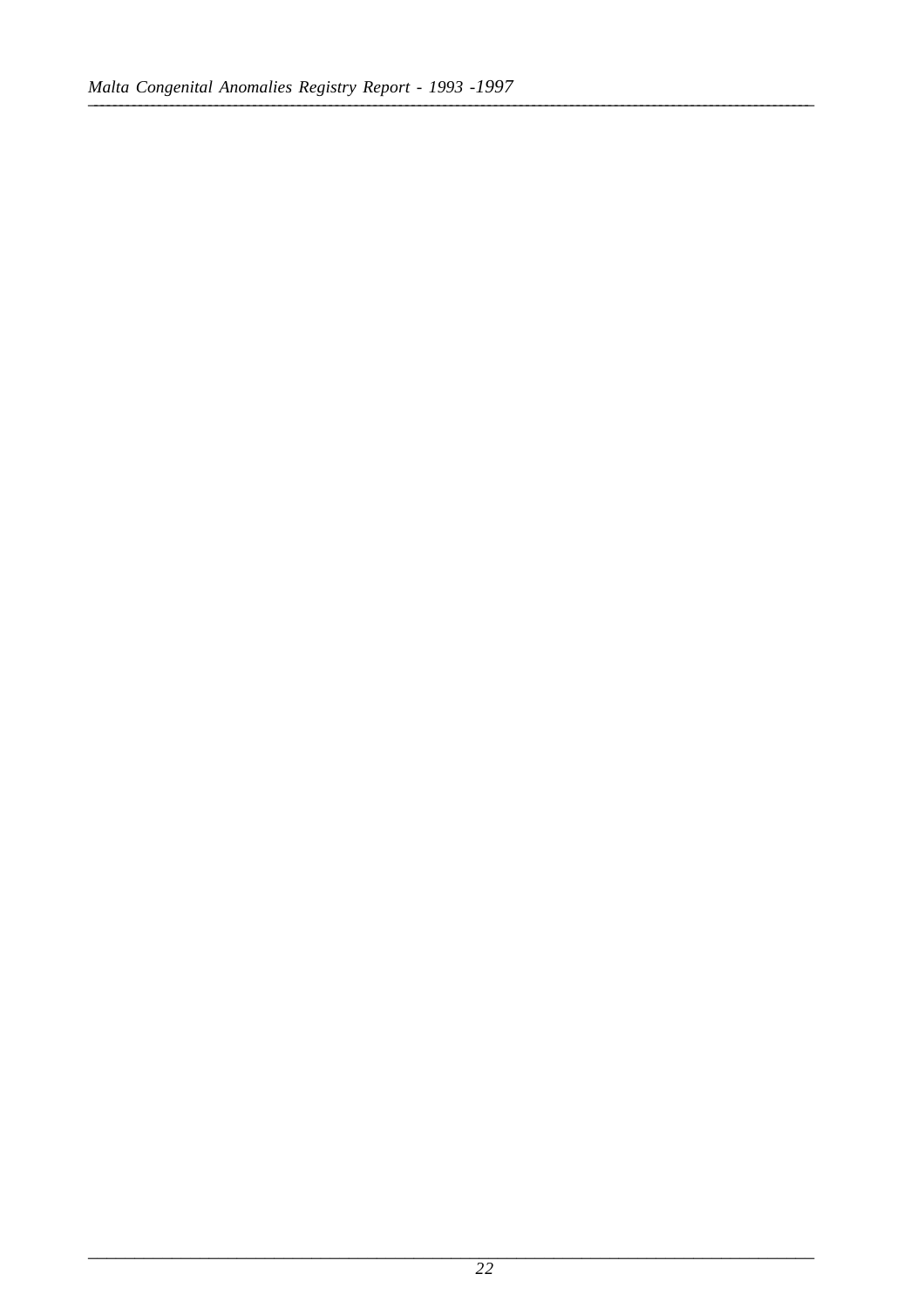## PART TWO-

## **SUMMARY ANALYSIS**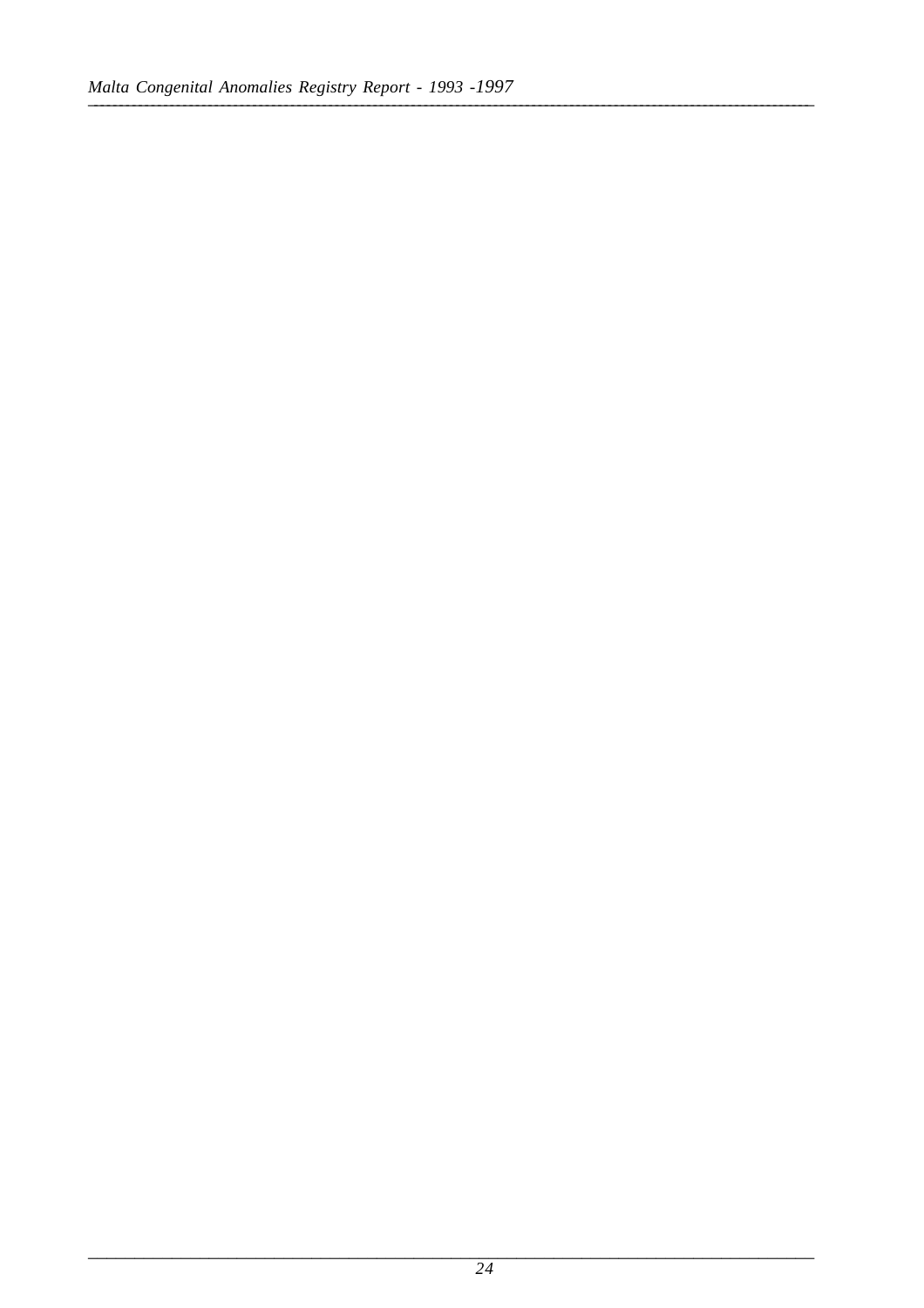#### *Summary Analysis*

Due to the relatively small number of cases of congenital anomalies registered annually, interpretation of data for one particular year may be unreliable. It is therefore important to analyse aggregated data for several years for more meaningful interpretation. This will minimise errors due to the fluctuation of small number statistics.

#### *Prevalence*

In 1997 there were 4,864 total births (live and fetal deaths) on the Maltese Islands; of these 203 (4.2%) babies were registered as having one or more congenital anomalies giving a prevalence of 41.8 per 1,000 total births. Between 1993-1997 there were 902 babies (482 males, 418 females and 2 with indeterminate sex) registered out of a total of 24,510 births. The overall prevalence of babies registered as having one or more major congenital anomalies from 1993-1997 was therefore 36.8 /1,000 total births.

#### *Fetal deaths*

During the year 1997, 4 out of the 203 babies registered with anomalies (2.0%) were fetal deaths whereas only 29 out of the 4864 total births (0.6%) on the islands were fetal deaths. Using data from 1993-1997 this greater proportion of fetal deaths in babies with anomalies (22 out of 902 cases - 2.4%) when compared to that for all babies (145 out of 24,510 births - 0.6%) is also apparent (Table 4). The difference is statistically significant.

#### *Gender distribution*

Persistently more male babies are registered as having one or more congenital anomalies; in 1997 there were 111 (55%) male babies registered while there were 91 (45%) female babies and one baby with indeterminate sex. For 1993-1997 these percentages were 53% and 46% respectively and two babies were of indeterminate sex.

|                   | Total births | Births registered as<br>having an anomaly | Proportion of total births<br>with anomaly /1000 |
|-------------------|--------------|-------------------------------------------|--------------------------------------------------|
| Male              | 12731        | 482                                       | 37.8                                             |
| Female            | 11777        | 418                                       | 35.4                                             |
| Indeterminate sex |              |                                           |                                                  |
| Total             | 24510        | 902                                       | 36.8                                             |

#### **Table 1- Gender distribution of babies registered as having an anomaly 1993-1997**

In spite of there being more male babies registered as having an anomaly, the difference in proportions is not statistically significant.

#### *Isolated vs. Multiple anomalies*

The majority of babies registered with congenital anomalies have isolated defects. In 1997, out of 203 babies registered with congenital anomalies, 145 (71%) had isolated defects, 16 (8%) had recognised syndromes or sequences and 42 (21%) had multiple unrelated anomalies.

Analysing data from 1993-1997 similar patterns were seen with 607 (67%) of the registered babies being reported to have isolated anomalies and 193 (21%) had multiple unrelated anomalies. 60 (7%) had chromosomal anomalies and 42 (5%) had multiple anomalies recognised as a syndrome or sequence (Figure 2).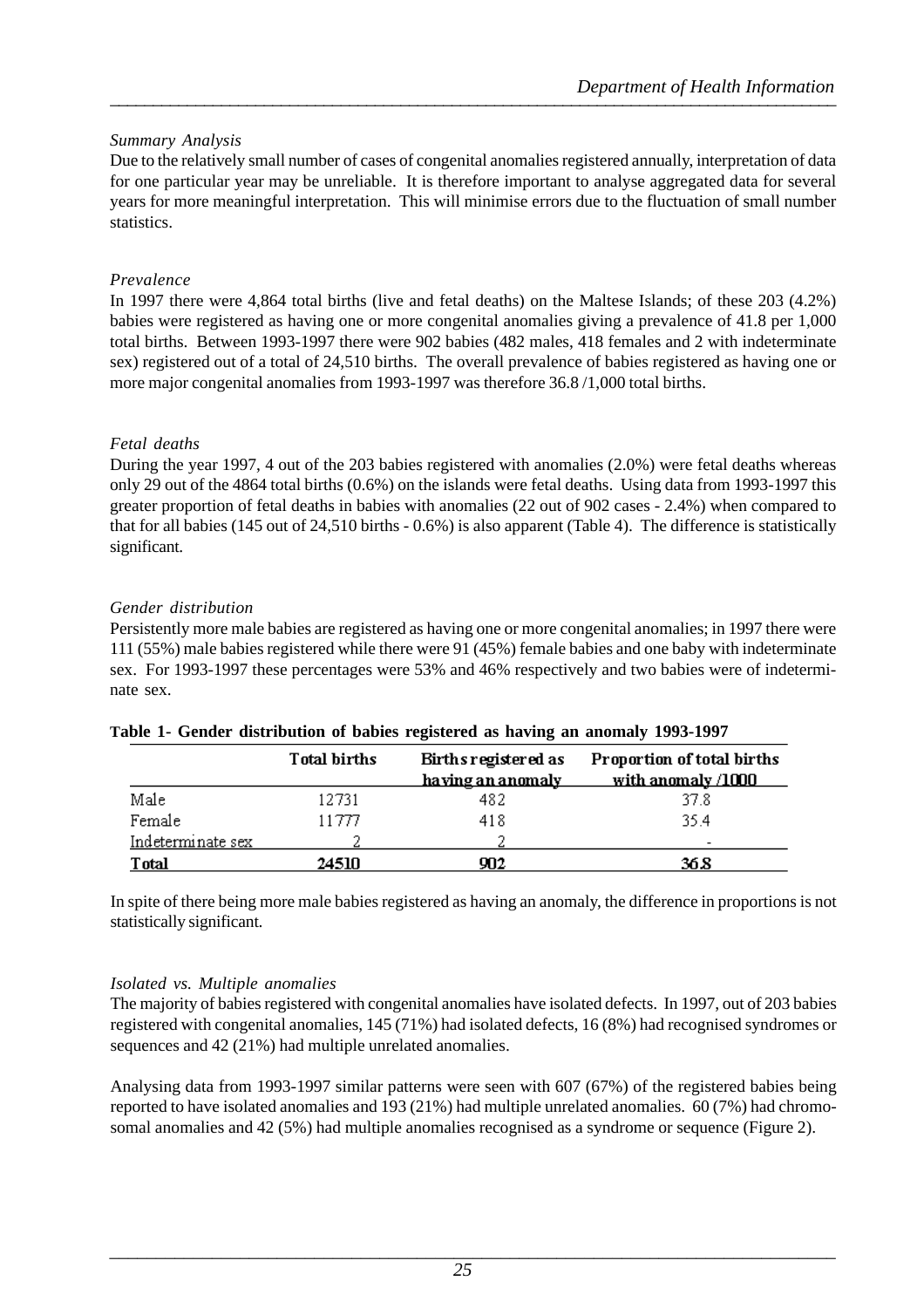

**Figure 2 - Distribution of babies according to number of major congenital anomalies (1993-97)**

Source: Table 8

#### *Time of diagnosis*

Most babies with major congenital anomalies are diagnosed at or soon after birth. In 1997, 87% of babies registered with anomalies were diagnosed in the perinatal period (ie. until one month of age).

The figure below shows the distribution of babies with congenital anomalies according to the time of diagnosis. Between 1993-1997, 82% of babies were diagnosed in the perinatal period. A not insignificant proportion (17%) were however diagnosed after 1 month of age and before 1 year of age. This emphasises the importance of the registry to follow up babies throughout the first year of life for purposes of registration of congenital anomalies.



**Figure 3 - Time of diagnosis of babies with major congenital anomalies**

Source: Table 9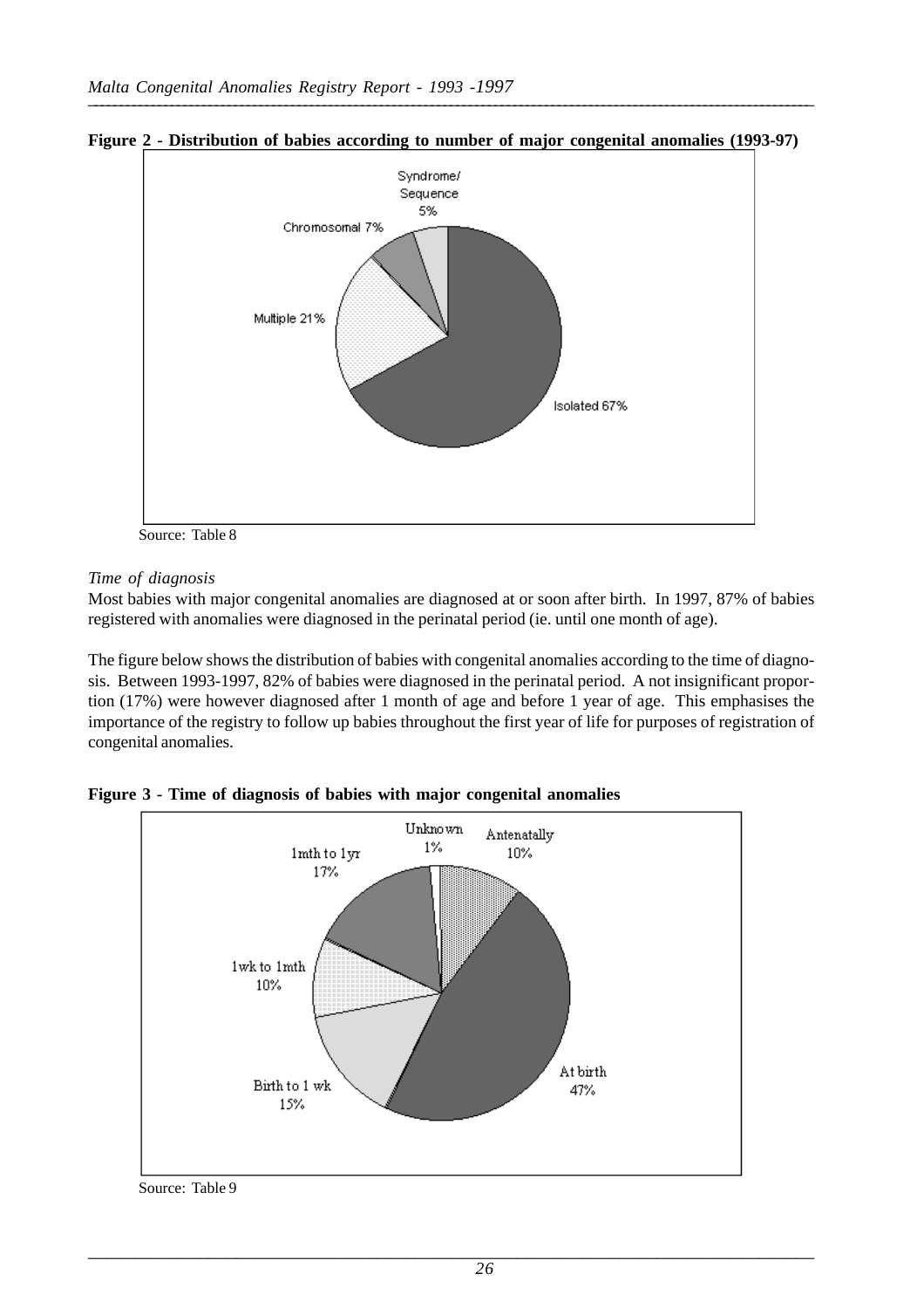#### *Sources of information*

Multiple sources of information are employed to identify babies to be registered in the Malta Congenital Anomalies Register. The main sources of information in 1997 were: active data collection from St. Luke's Hospital Maternity Wards (40 %) followed closely by data from Cardiac lab. records and the Congenital Heart Diseases register (38 %).

Between 1993-97, the main source of information was active data collection from maternity wards in St. Luke's Hospital (42%), followed by pick up from Cardiac records including Cardiac Lab and the Congenital Heart Diseases Register (23%). The SLH Maternity Systems database and Hospital Activity Analysis database were the sources of information for 13% and 5% of cases respectively. The National Mortality Register and autopsy records accounted for 3% of cases; both doctor's notifications and genetic clinic records accounted for 2% of cases each and 3% were from miscellaneous other sources. For the remaining 7% of babies registered, the primary source of information was unrecorded.



#### **Figure 4 - Main sources of information for babies diagnosed with congenital anomaly (1993-97)**

Source - Table 10

#### *Maternal ages*

In 1997, the average maternal age for babies registered with congenital anomalies was 29 years, 35 years for babies with chromosomal defects and 29 years for babies with non-chromosomal defects.

Analysis of 1993-1997 data showed that the average maternal ages of babies with non-chromosomal anomalies were not significantly different from those of all births. However average maternal ages of babies with chromosomal defects were significantly higher than the general population.

#### **Table 2 - Average maternal ages for all deliveries and deliveries of babies registered with anomalies (1993-97)**

|                                                                        | Average maternal<br>age (years) |
|------------------------------------------------------------------------|---------------------------------|
| Deliveries of babies with congenital anomalies (excluding chromosomal) | 29                              |
| Deliveries of babies with chromosomal anomalies                        | 35*                             |
| All deliveries                                                         | 29                              |
| $\cdots$<br>$\sim$<br>.<br>$\sim$ $\sim$ $\sim$ $\sim$<br>.            | .                               |

\*the difference in this average maternal age is statistically significant from that of all deliveries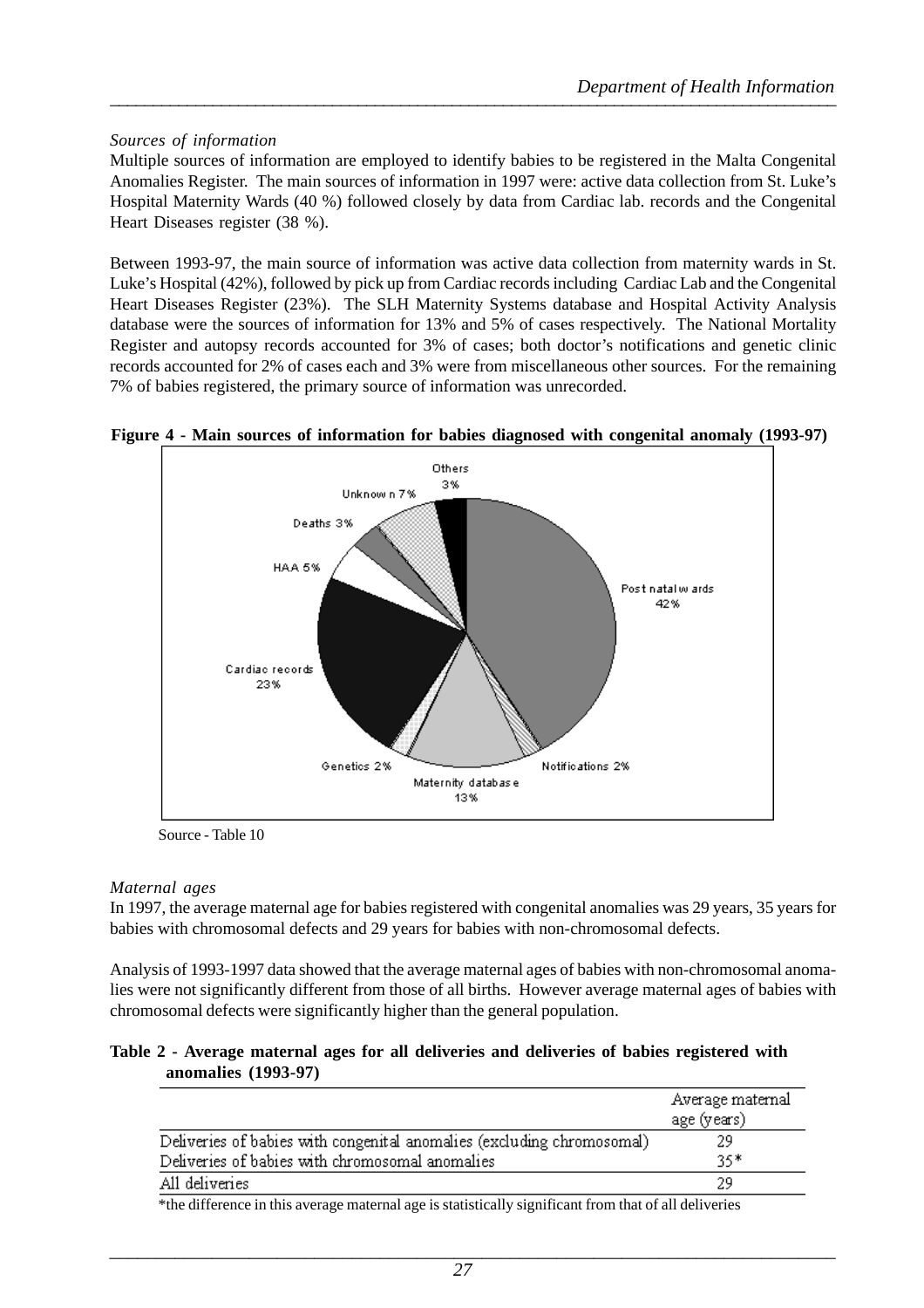Prevalence of congenital anomalies increases significantly in the older maternal age groups. This is due mainly to the increase in chromosomal anomalies occurring in these age groups. In fact when considering non-chromosomal anomalies only, it is seen that there is an increased prevalence in the youngest maternal age group ie. <20years (Figure 5).





### Source: Table 12

#### *Seasonal distribution*

The maximum prevalence of babies with anomalies registered in 1997 was in the month of September (61/ 1,000 births) and the least was in the month of December (36.1/1,000 births). The figure below shows the seasonal variation of prevalence of babies registered with anomalies between 1993-1997.

The pattern shows no definite seasonal variation in prevalence of babies with congenital anomalies when considering all anomalies together. The pattern may change if only babies with one particular anomaly only are considered.



**Figure 6 - Monthly distribution of babies registered with congenital anomalies (1993-97)**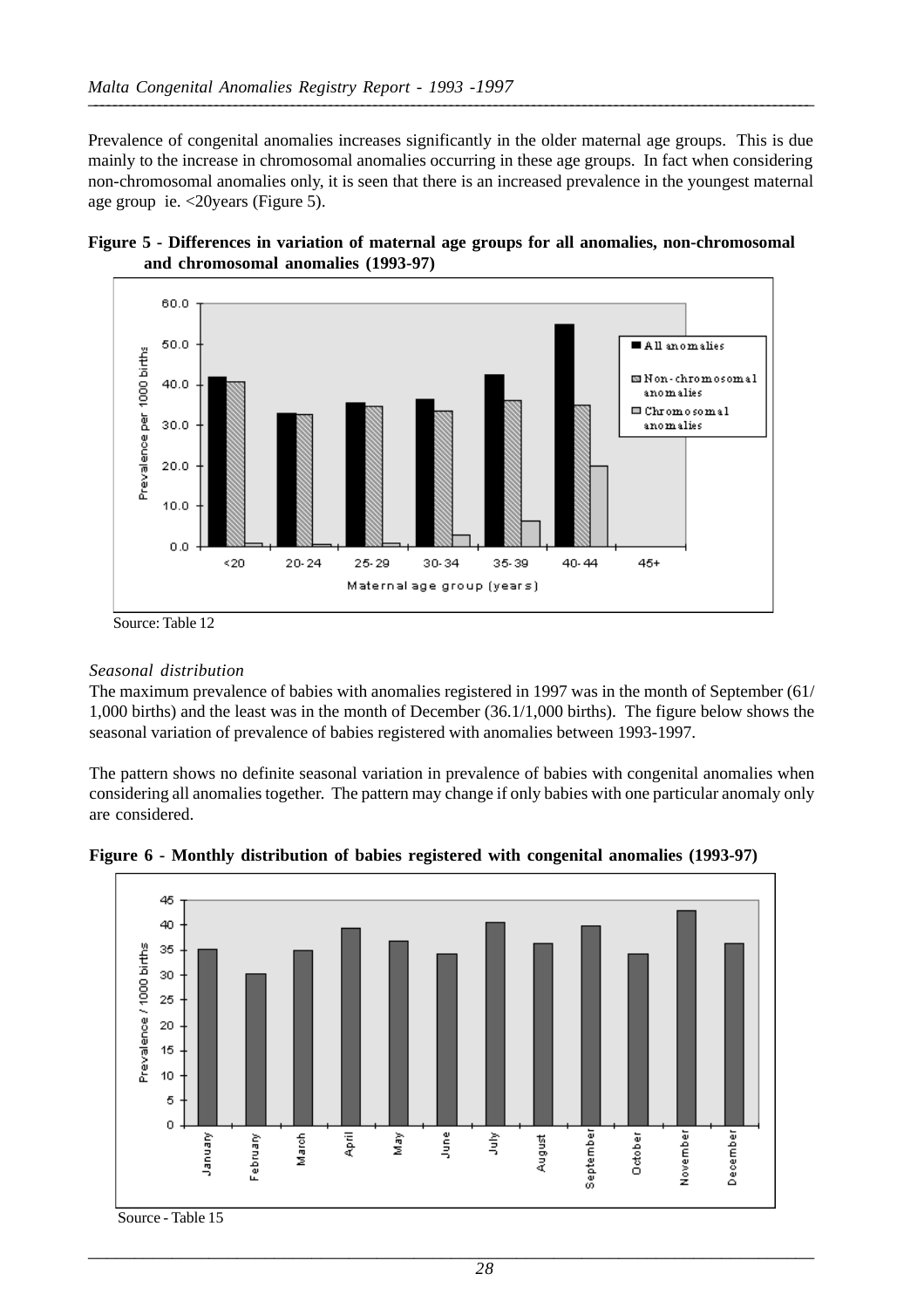#### *Geographic distribution*

Malta and Gozo may divided into 11 regions (see Annex 5). In 1997 the highest prevalence of livebirths with congenital anomalies was in the Central East Region (44.9/1,000births) and the lowest was in the Central West (30.3/1,000 births) see Table 16.

The map below shows the distribution of the prevalence of all babies registered with congenital anomalies between 1993-1997. There are no statistically significant differences between the various regions.

#### **Figure 7 - Geographical distribution of all babies registered with congenital anomalies in Malta and Gozo from 1993-1997.**

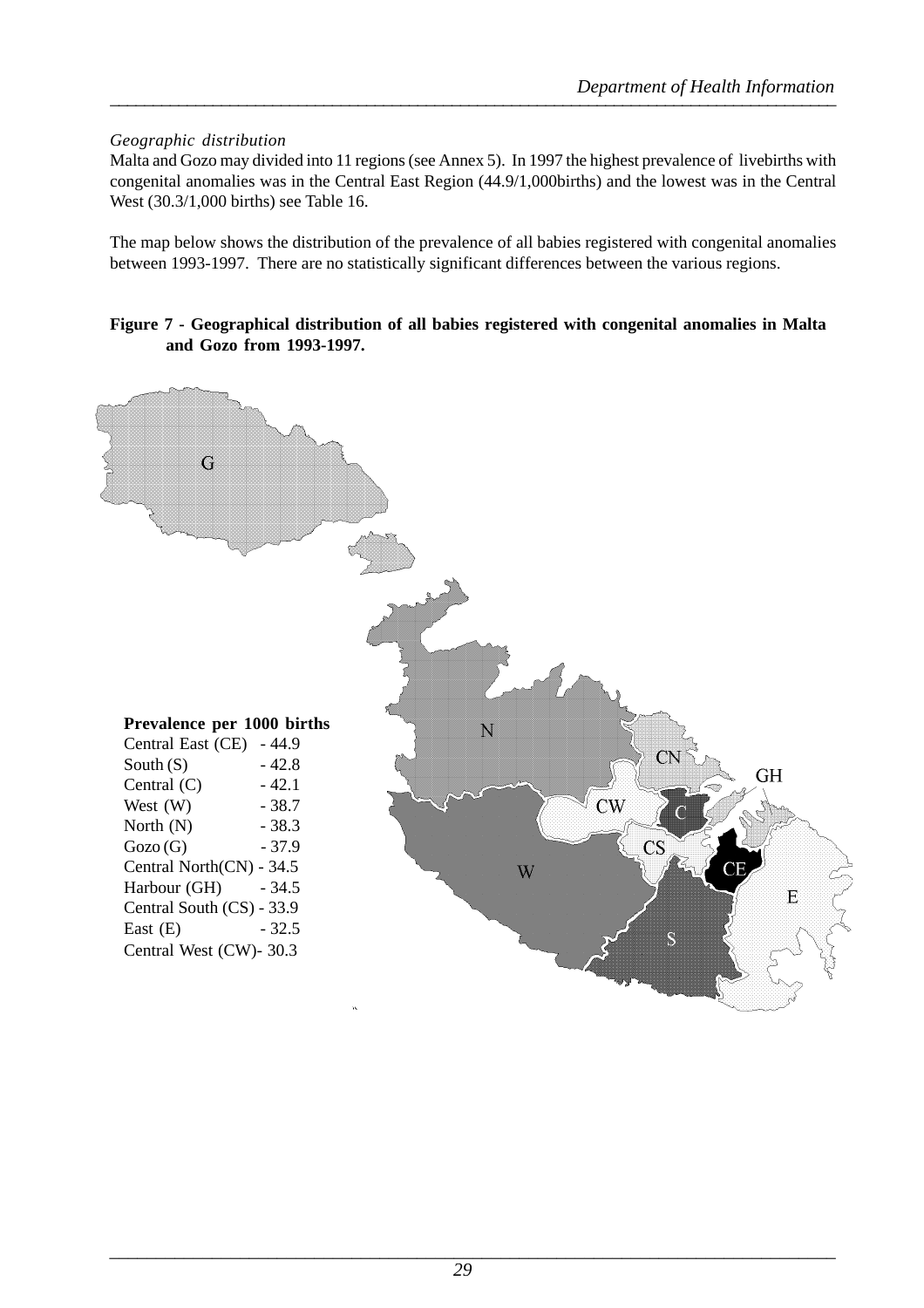#### *Distribution of anomalies*

One baby may have one or more different anomalies affecting the same or different systems. The total number of anomalies registered, therefore, does not add up to the same number of babies with anomalies. The table below gives a breakdown of infants/fetuses according to anomaly groups. In this tabulation, a baby having more than one anomaly classified within the same EUROCAT subgroup was counted only once within this group. However a baby/fetus with anomalies in different EUROCAT subgroups was counted once within each subgroup. The distribution of anomalies in decreasing order of frequency is depicted in Figure 8.

The main anomalies encountered in babies/fetuses in 1997 were cardiovascular (37.9%) followed by limb and musculoskeletal defects (12.4% and 7.4% respectively). This pattern is similar to that encountered in previous years.

| Defect         | System(s) affected                  | 1993 | 1994 | 1995 | 1996 1997 |     |      | 1993-97                  |                    |
|----------------|-------------------------------------|------|------|------|-----------|-----|------|--------------------------|--------------------|
| Sub<br>Group * |                                     |      |      |      |           |     | No.  | Prev.<br>/1000<br>hirfhs | Rel.<br>Freq.<br>% |
|                | 01-04 Nervous system anomalies      | 14   | 20   | 16   | 14        | 12  | 76   | 31.0                     | 5.6                |
|                | 05-06 Ear and Eye anomalies         | б    | 9    | 11   | 9         | 9   | 44   | 18.0                     | 3.3                |
|                | 07-09 Cardiac defects               | 69   | 102  | 81   | 111       | 107 | 470  | 191.8                    | 34.7               |
| 10             | Respiratory system defects          | 3    | 9    | 4    | 3         | 5   | 24   | 9.8                      | 1.8                |
| 11             | Cleft lip and palate                | 13   | 12   | 12   | 9         | 11  | 57   | 23.3                     | 4.2                |
|                | 12-14 Digestive system anomalies    | 8    | 13   | 12   | 11        | 18  | 62   | 25.3                     | 4.6                |
|                | 15-16 External genital anomalies    | 19   | 11   | 13   | 11        | 16  | 70   | 33.5                     | 5.2                |
|                | 17-19 Internal urogenital anomalies | 15   | 23   | 14   | 15        | 15  | 82   | 28.6                     | 6.1                |
|                | 20-23 Limb defects                  | 33   | 40   | 53   | 24        | 35  | 185  | 75.5                     | 13.7               |
|                | 25-29 Musculoskeletal defects       | 17   | 21   | 11   | 17        | 21  | 87   | 35.5                     | 6.4                |
|                | 30-31 Skin and Integuement          | 13   | 10   | 9    | б         | 9   | 47   | 19.2                     | 3.5                |
|                | 32-33 Chromosomal anomalies         | 17   | 8    | 14   | 12        | 9   | 60   | 24.5                     | 4.4                |
| 34             | Metabolic defects                   | 5    | 4    | 7    | 3         | б   | 25   | 10.2                     | 1.8                |
|                | Others                              | 12   | 13   | 12   | 15        | 9   | 61   | 24.9                     | 4.5                |
|                | Total                               | 244  | 295  | 269  | 260       | 282 | 1350 | 552.0                    | 100                |

#### **Table 3 - Distribution of babies/fetuses with major anomalies registered in Malta from 1993- 1997 according to the group/system(s) affected**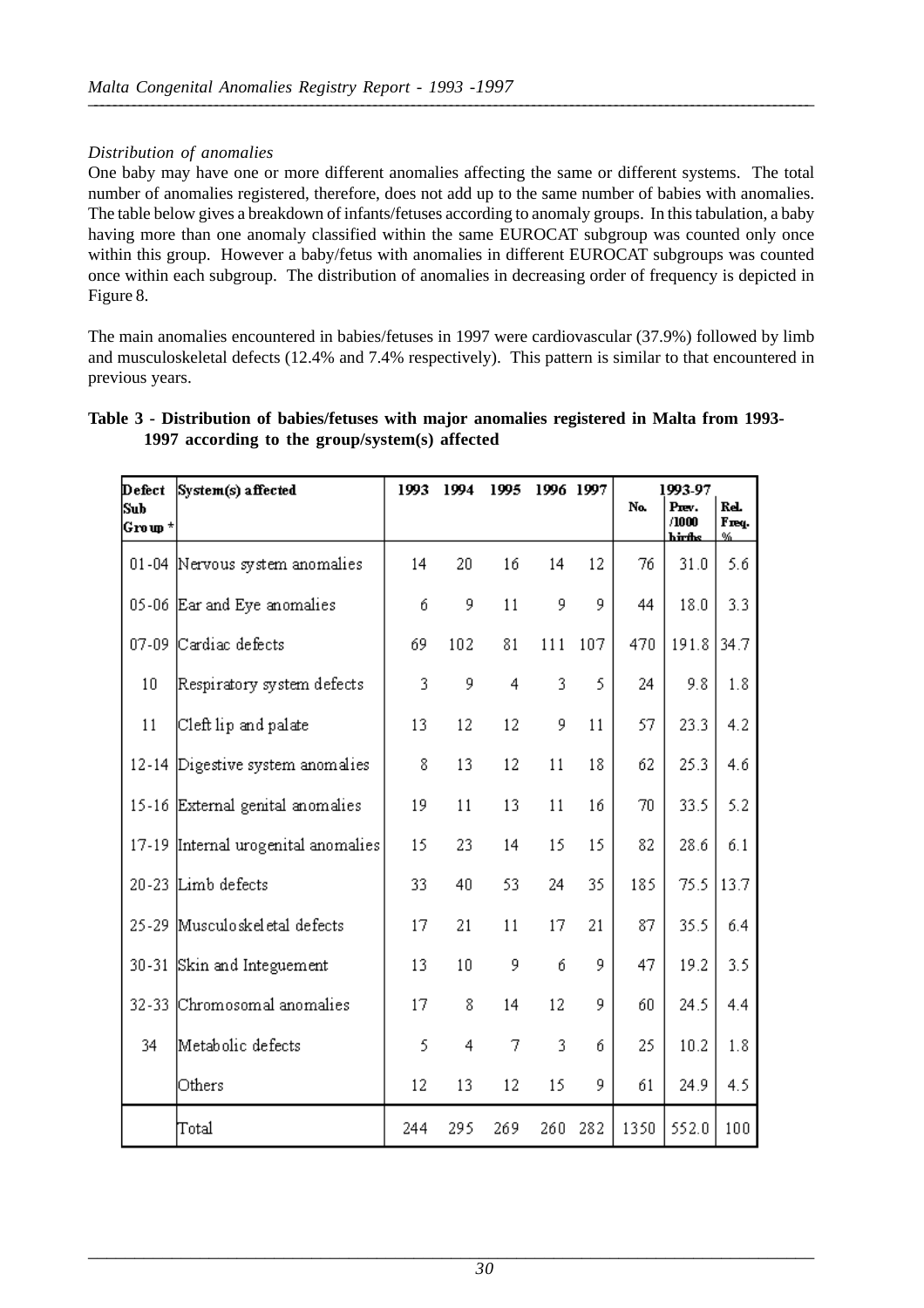

**Figure 8 - Distribution (%) of infants/fetuses registered in Malta from 1993-1997 according to the group/system affected (Data source: Table 3).**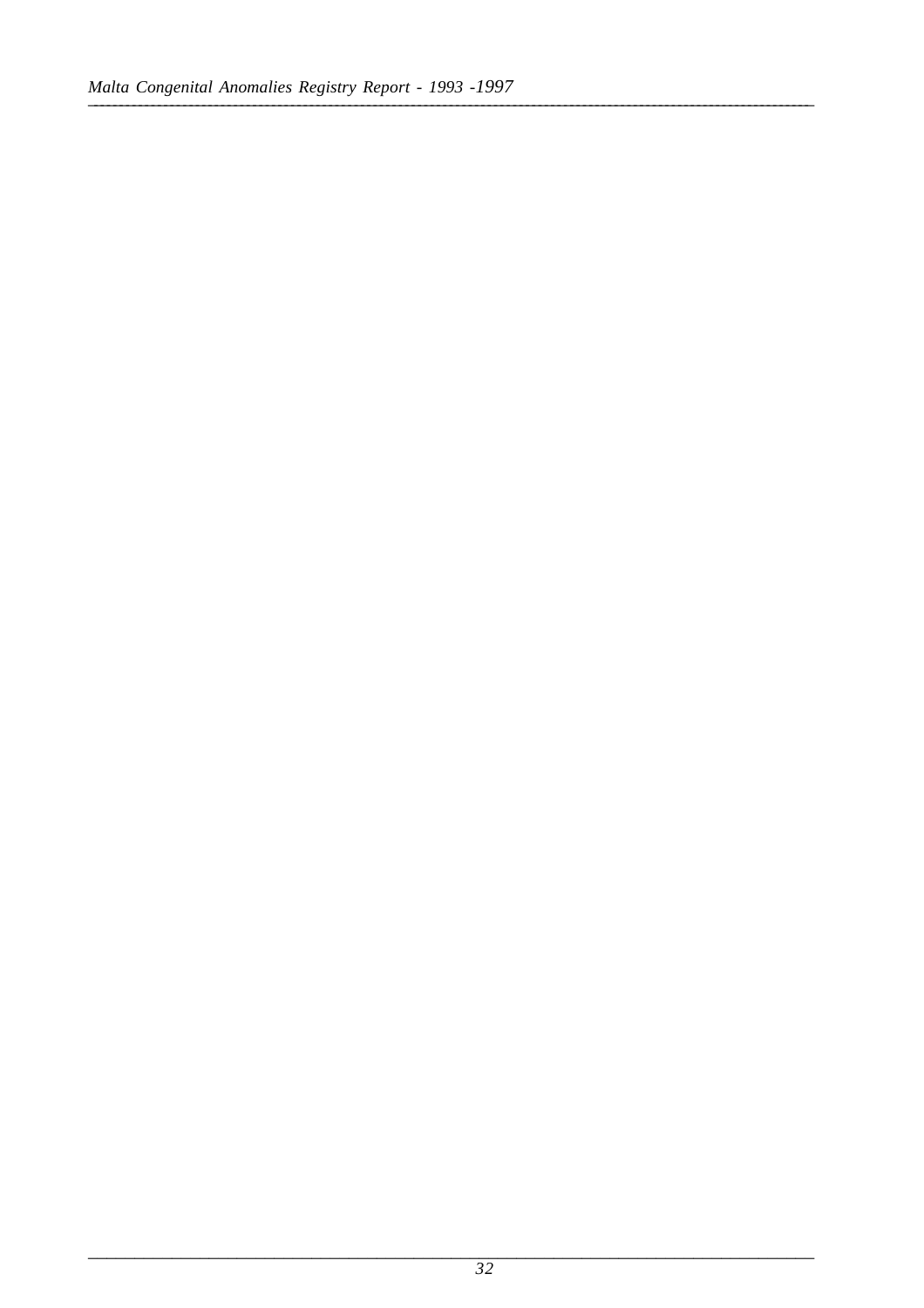## **PART THREE -**

## **TABLES**

### **A - ANALYSIS OF INFANTS WITH ANOMALIES**

### **B - ANALYSIS OF ANOMALIES**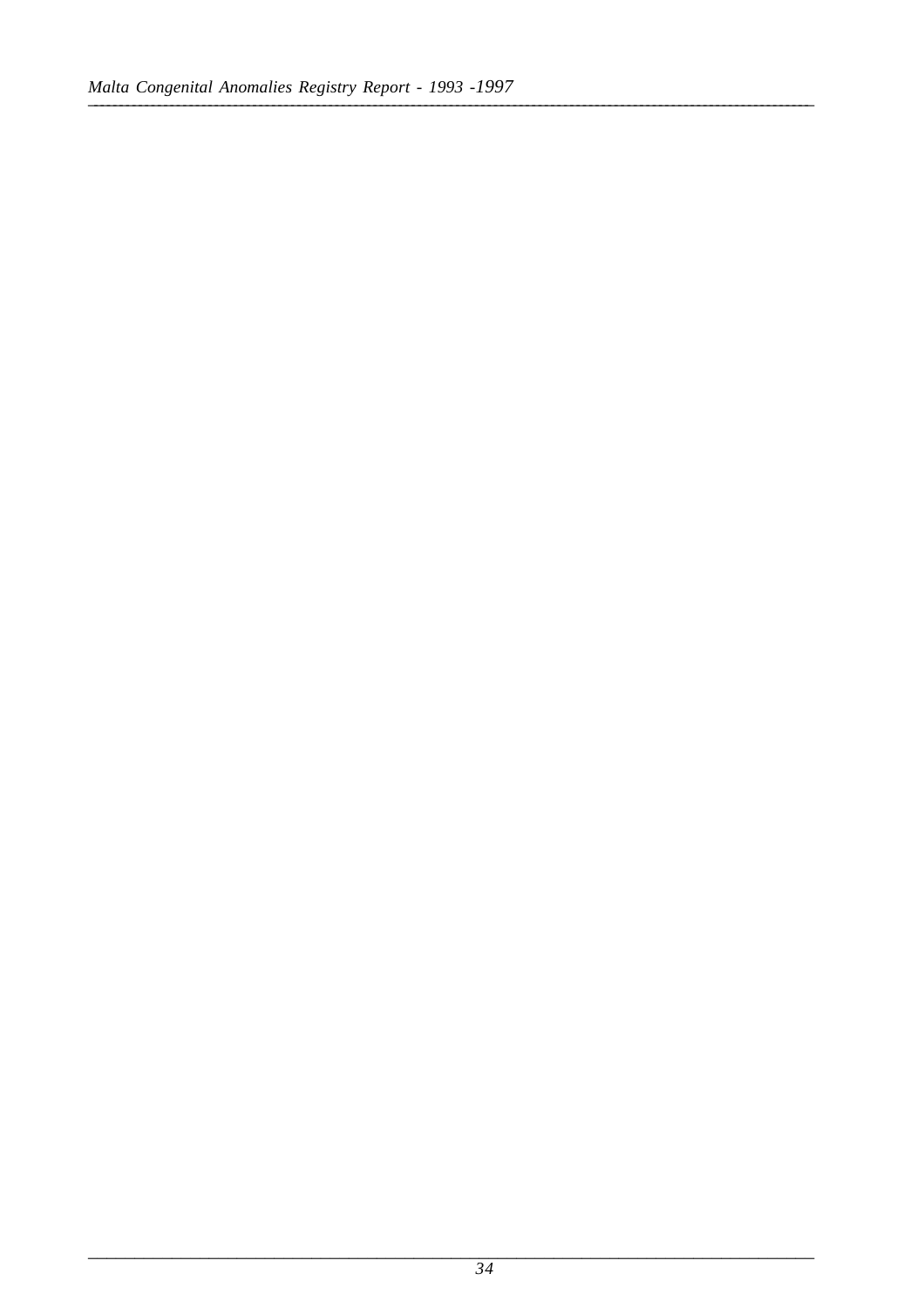### **A - ANALYSIS OF INFANTS WITH ANOMALIES**

#### **LIVEBIRTHS AND FETAL DEATHS**

(for residents of the Maltese Islands)

| Table 4 - Distribution of livebirths and stillbirths in all babies and in babies with anomalies in |  |  |  |
|----------------------------------------------------------------------------------------------------|--|--|--|
| the Maltese Islands from 1993-1997.                                                                |  |  |  |

| Year    |        | All babies* |       | Babies registered with anomalies |        |       |  |
|---------|--------|-------------|-------|----------------------------------|--------|-------|--|
|         | Live   | Fetal       | Total | Live                             | Fetal  | Total |  |
|         | births | deaths      |       | births                           | deaths |       |  |
| 1993    | 5147   | 25          | 5172  | 159                              | 4      | 163   |  |
| 1994    | 4826   | 37          | 4863  | 179                              | 8      | 187   |  |
| 1995    | 4613   | 20          | 4633  | 182                              |        | 183   |  |
| 1996    | 4944   | 34          | 4978  | 161                              |        | 166   |  |
| 1997    | 4835   | 29          | 4864  | 199                              | 4      | 203   |  |
| 1993-97 | 24365  | 145         | 24510 | 880                              | 22     | 902   |  |

\*Taken from Demographic Reviews of the Maltese Islands 1993 to 1997

**Table 5 - Proportion of fetal deaths with a congenital anomaly recorded as underlying cause of death**

|                             | 1993 | 1994 | 1995 | 1996 | 1997 | 1993-97 |
|-----------------------------|------|------|------|------|------|---------|
| Fetal deaths*               | 25   |      | 20   | 34   | 29   | 145     |
| No. fetal deaths attributed |      |      |      |      |      |         |
| to congenital anomalies*    |      |      |      |      |      |         |
| Percentage (%)              | 4.0  | 10 R | U.U  | 14.7 |      |         |

| Table 6 - Proportion of babies dying with a congenital anomaly recorded as underlying cause of |  |  |
|------------------------------------------------------------------------------------------------|--|--|
| death from livebirth to 1 week of age                                                          |  |  |

|                                                     | 1993 | 1994 | 1995 | 1996 | 1997 | 1993-97 |
|-----------------------------------------------------|------|------|------|------|------|---------|
| All deaths birth to 1 wk*                           | 24   | 29   | 29   | 38   |      | 141     |
| No. of these deaths due to<br>congenital anomalies* |      |      |      |      |      | 46      |
| Percentage (%)                                      | 50.O | 27.6 | 31 N |      | 42.9 | 32.6    |

\* Data taken from National Mortality Register

| Table 7 - Proportion of babies dying with a congenital anomaly recorded as underlying cause of |  |  |  |
|------------------------------------------------------------------------------------------------|--|--|--|
| death after 1 week to 1 year of age                                                            |  |  |  |

|                                                     | 1993 | 1994 | 1995 | 1996 | 1997 | 1993-97 |
|-----------------------------------------------------|------|------|------|------|------|---------|
| All deaths 1 wk to 1 yr*                            | 1 Q  |      |      |      |      |         |
| No. of these deaths due to<br>congenital anomalies* |      |      |      |      |      | 29      |
| Percentage (%)                                      | 36.8 | 46.7 | 33 B | 46.7 | 40.0 | 40.8    |

\* Data taken from National Mortality Register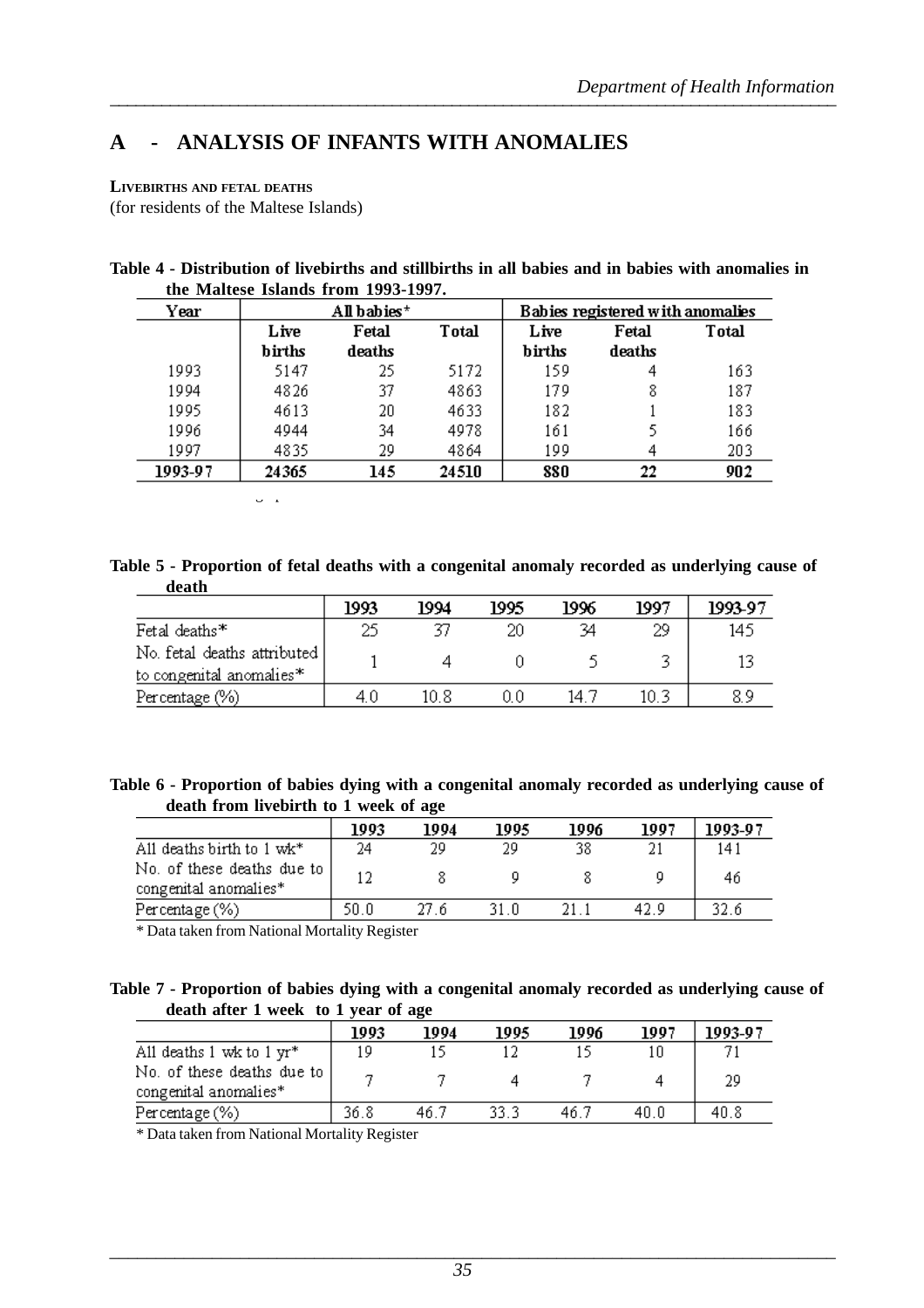#### **DISTRIBUTION OF INFANTS/FETUSES WITH CONGENITAL ANOMALY ACCORDING TO DIAGNOSTIC CATEGORY**

The overall diagnosis of an infant/fetus may be classified as having a

- I Single anomaly Infant or fetus with an isolated major anomaly
- II Syndromes Infant or fetus with a pattern of more than one anomaly, recognised as a syndrome, sequence, or metabolic disorder. Recognised associations (with unknown aetiology) are also included here.
- III Multiple AnomaliesInfants or fetuses with more than one anomaly, not recognised as a syndrome or sequence.

#### **Table 8 - Number of registered children according to diagnostic category of the congenital anomalies and per year of birth**

| $ICD-9$   | Diagnostic category                 |      |      |                 | Year            |      |       |
|-----------|-------------------------------------|------|------|-----------------|-----------------|------|-------|
| Code      |                                     | 1993 | 1994 | 1995            | 1996            | 1997 | 93-97 |
|           | Single anomaly<br>I                 | 107  | 130  | 130             | 95              | 145  | 607   |
| 7400-7420 | - neural tube defect                | 4    | б    | 3               | 1               | 2    | 16    |
| 7421-7429 | - other central nervous system      | 1    | 9    | 3               | 2               | 0    | 15    |
| 7430-7449 | - eye, ear, face and neck           | 2    | б    | 4               | 9               | 4    | 25    |
| 7450-7479 | - heart and circulatory system      | 41   | 46   | 52              | 42              | 63   | 244   |
| 7480-7489 | - respiratory system                | 1    | 4    | 2               | 1               | 3    | 11    |
| 7490-7493 | - oral clefts                       | 9    | 7    | 10 <sup>1</sup> | 4               | 7    | 37    |
| 7500-7519 | - digestive system                  | 5    | 11   | б               | 4               | 12   | 38    |
| 7520-7529 | - genital organs                    | 15   | 5    | 5               | 5               | 12   | 42    |
| 7530-7539 | - urinary system                    | 3    | 14   | 7               | 3               | 4    | 31    |
| 7540-7569 | - musculoskeletal anomalies         | 13   | 16   | 29              | 16              | 22   | 96    |
| 7570-7579 | - skin & integuement                | 5    | 3    | 3               | 0               | 7    | 18    |
|           | - others                            | 8    | 3    | б               | 8               | 9    | 34    |
|           | $\mathbf{I}$<br><b>Syndromes</b>    | 29   | 16   | 21              | 20              | 16   | 102   |
| 7580-7589 | - chromosomal                       | 17   | 8    | 14              | 12              | 9    | 60    |
|           | - other syndromes/ sequences /      | 12   | 8    | 7               | 8               | 7    | 42    |
|           | associations                        |      |      |                 |                 |      |       |
|           | <b>Multiple Anomalies</b><br>Ш      | 27   | 41   | 32              | 51              | 42   | 193   |
|           | - multiple anomalies of one         | 17   | 18   | 10              | $\overline{32}$ | 16   | 93    |
|           | system                              |      |      |                 |                 |      |       |
|           | - multiple cardiovascular           | 9    | 15   | 7               | 26              | 13   | 70    |
|           | - multiple musculoskeletal          | 3    | 3    | $\overline{2}$  | l               | 1    | 10    |
|           | $-$ multiple anomalies of different |      |      |                 |                 |      |       |
|           | systems                             | 10   | 23   | 22              | 19              | 26   | 100   |

This distribution is represented graphically in the following figure.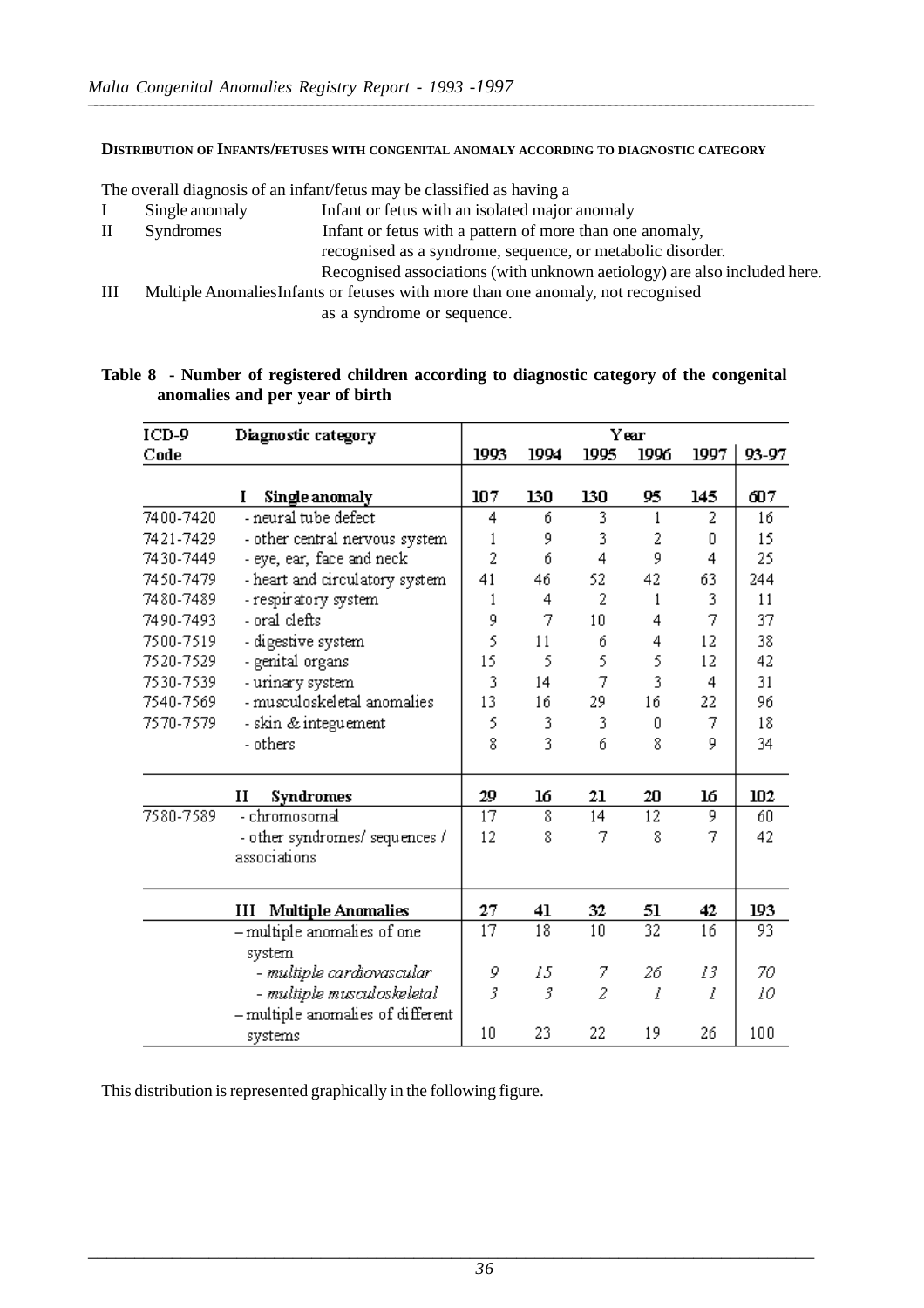

 *Department of Health Information*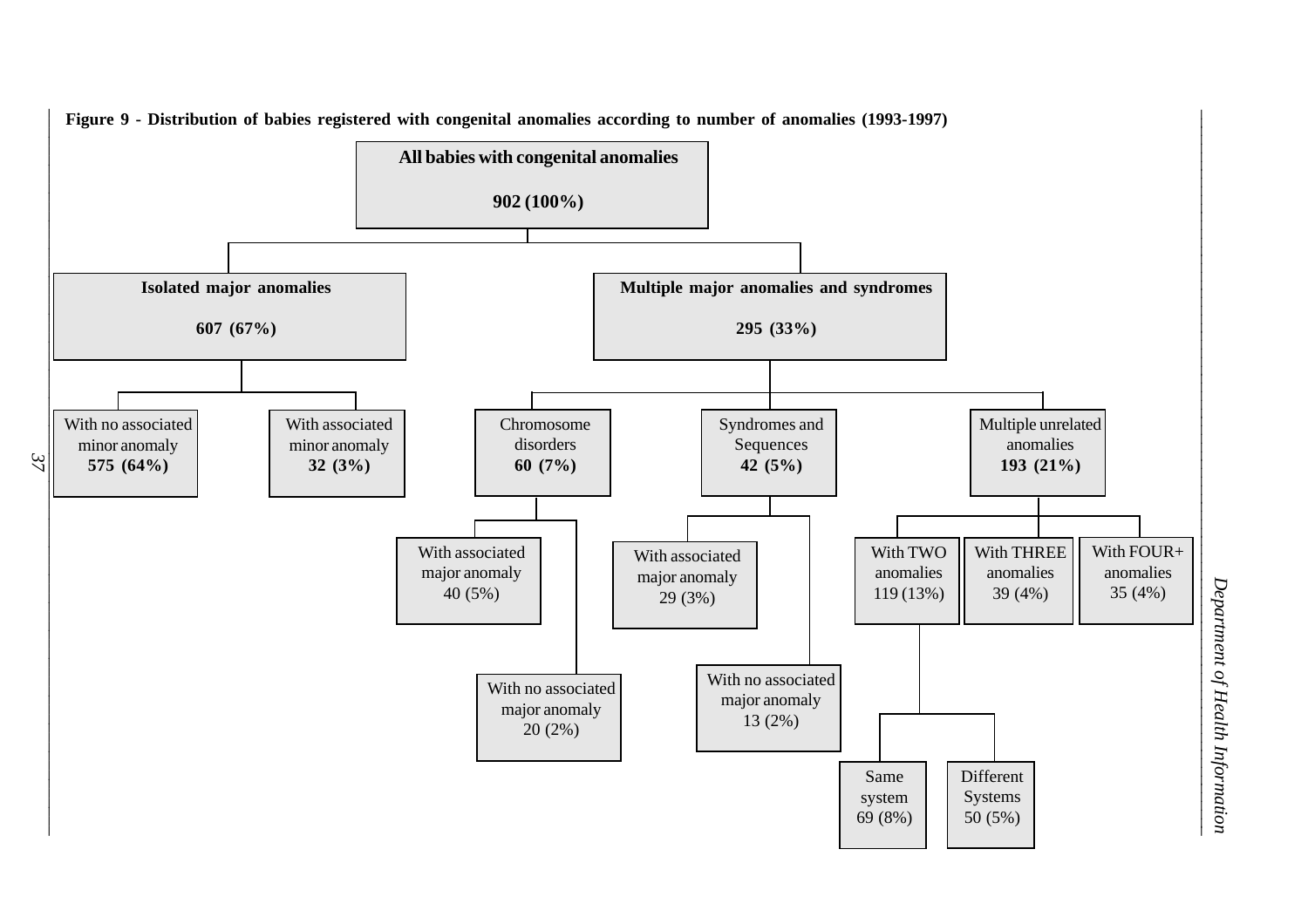#### **DISTRIBUTION OF INFANTS/FETUSES WITH CONGENITAL ANOMALIES BY**

#### *TIME OF DIAGNOSIS*

#### **Table 9 - Distribution of babies according to time of diagnosis**

| Time of diagnosis         |      |      |      |      |      |       |     |
|---------------------------|------|------|------|------|------|-------|-----|
|                           | 1993 | 1994 | 1995 | 1996 | 1997 | 93-97 | %   |
| Pre-natally               | 13   | 24   | 11   | 19   | 85   | 92    | 10  |
| At birth                  | 86   | 87   | 99   | 65   | 35   | 422   | 47  |
| Within first week of life | 15   | 20   | 30   | 35   | 16   | 135   | 15  |
| 1 week to 1 month         | 19   | 27   | 16   | 12   | 41   | 90    | 10  |
| 1 month to 1 year         | 29   | 26   | 24   | 30   | 25   | 150   | 17  |
| Uncertain                 |      | 3    | 3.   | ٢    |      | 13    | 1.4 |
| <b>T</b> otal             | 163  | 187  | 183  | 166  | 203  | 902   | 100 |

#### *SOURCE OF INFORMATION*

#### **Table 10 - Distribution of babies registered with anomaly by first source of information**

| First source of                                       |      |      |      |      |      |       |     |
|-------------------------------------------------------|------|------|------|------|------|-------|-----|
| Information                                           | 1993 | 1994 | 1995 | 1996 | 1997 | 93-97 | %   |
| Active data collection from<br>maternity wards & SCBU | 105  | 99   | 81   | 11   | 81   | 377   | 42  |
| Doctors' notification                                 |      | 2    | 2    | б    | 5    | 16    | 2   |
| Death Register/Postmortem                             | 3    | 2    | 4    | 16   | ń    | 31    | 3   |
| Cardiac Lab records &<br>Congenital heart disease reg | 23   | 27   | 33   | 48   | 78   | 209   | 23  |
| Maternity systems database                            | Ο    |      | 34   | 70   | 10   | 115   | 13  |
| HAA                                                   |      | 10   | 14   | ń    | 11   | 42    | 5   |
| Genetics clinic                                       | 5    | 3    | ń    | 4    | 2    | 20    | 2   |
| SLH operations register                               | n    | Ω    | 2    | 3    | ń    | 11    |     |
| Others                                                | 4    | 4    | 4    | 2    | 4    | 18    |     |
| Unknown                                               | 21   | 39   | 3.   | Ω    | Ω    | 63    |     |
| Total                                                 | 163  | 187  | 183  | 166  | 203  | 902   | 100 |

#### *GENDER* **Table 11 - Distribution of babies with anomaly (livebirths and fetal deaths) by sex (1993-97)**

| Sex             |                          | Total number of babies with anomalies (Prevalence per 1000 births) |        |                          |       |                          |      |                                               |       |
|-----------------|--------------------------|--------------------------------------------------------------------|--------|--------------------------|-------|--------------------------|------|-----------------------------------------------|-------|
|                 | 1993.                    |                                                                    | 1994   |                          | 1995. |                          | 1996 | 1997                                          | 93-97 |
| Males           |                          | 90 (33.5) 95 (38.0) 108 (44.7) 78 (30.3) 111 (43.3) 482 (37.9)     |        |                          |       |                          |      |                                               |       |
| Females         |                          | 73 (29.4) 91 (38.5) 75 (33.8) 88 (36.6) 91 (39.5) 418 (35.5)       |        |                          |       |                          |      |                                               |       |
| Indeterminate l | $\overline{\phantom{a}}$ |                                                                    |        | $\overline{\phantom{a}}$ |       | $\overline{\phantom{0}}$ |      |                                               |       |
| Total           | 163 -<br>(31.5)          | 187.                                                               | (38.4) |                          |       |                          |      | 183 (39.5) 166 (33.3) 203 (41.7)   902 (36.8) |       |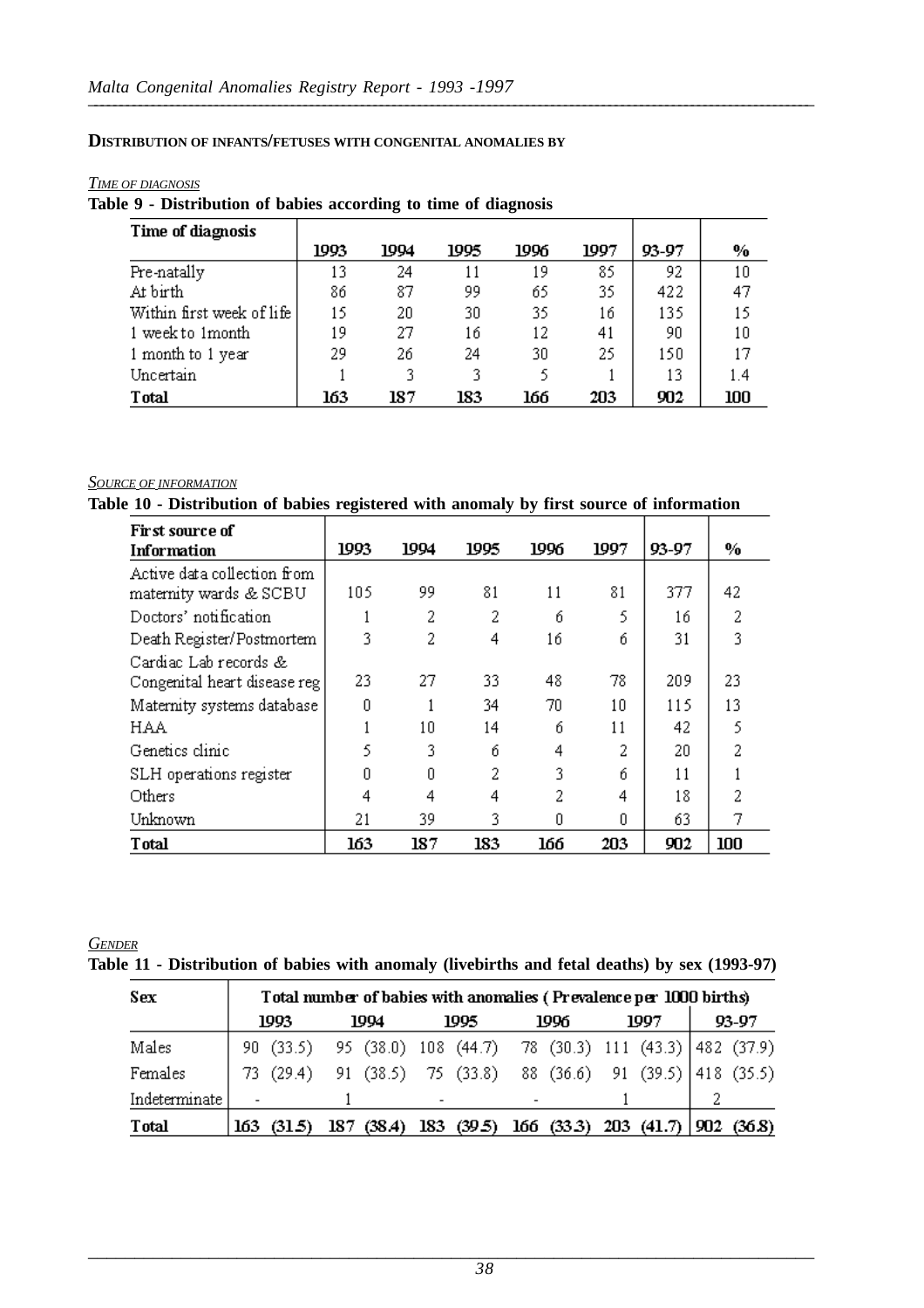| Maternal      |                                |                   |            |            | Total number of babies with anomalies (Prevalence per 1000 births) |             |
|---------------|--------------------------------|-------------------|------------|------------|--------------------------------------------------------------------|-------------|
| age (yrs)     | 1993                           | 1994              | 1995       | 1996       | 1997                                                               | 93-97       |
| $20$          | 11(62.1)                       | 5(32.9)           | 10(69.9)   | 5(20.9)    | 9(36.6)                                                            | 40 $(41.8)$ |
| $20 - 24$     | 21(20.6)                       | 41 $(41.8)$       | 33 (37.7)  | 25(25.6)   | 43 (39.9)                                                          | 163(33.0)   |
| 25-29         | 53 (28.9)                      | 49 (29.3)         | 66 (40.3)  | 64 (36.3)  | 73 (43.7)                                                          | 305 (35.5)  |
| 30-34         | 42 (30.2)                      | 54 (39.7)         | 49 (37.8)  | 44 (34.4)  | 48 (41.2)                                                          | 237 (36.5)  |
| 35-39         | 28 (45.7)                      | 28 (48.9)         | 20(35.8)   | 22 (37.9)  | 26 (44.4)                                                          | 124 (42.6)  |
| 40-44         | 8(62.5)                        | 10(86.2)          | 5(42.7)    | 6(47.6)    | 4(34.8)                                                            | 33 (54.8)   |
| $45 +$        | 0 (n/a)                        | $0 \text{ (n/a)}$ | 0 (n/a)    | 0 (n/a)    | 0 (n/a)                                                            | 0 (n/a)     |
| <b>T</b> otal | 163(31.5)<br>$\cdots$ $\cdots$ | 187 (38.4)        | 183 (39.5) | 166 (33.3) | 203(41.7)                                                          | 902 (36.8)  |

#### *MATERNAL AGE*

**Table 12 - Distribution of all babies with congenital anomalies according to maternal age**

 $\frac{1 \text{ or } }{n/a - \text{not applicable}}$ 

|  |  | Table 13 - Distribution of babies with non-chromosomal defects according to maternal age |  |  |
|--|--|------------------------------------------------------------------------------------------|--|--|
|  |  |                                                                                          |  |  |

| Maternal      |                   |                   |                   | Total number of babies with anomalies (Prevalence per 1000 births) |            |                   |
|---------------|-------------------|-------------------|-------------------|--------------------------------------------------------------------|------------|-------------------|
| age (yrs)     | 1993              | 1994              | 1995              | 1996                                                               | 1997       | 93-97             |
| $20$          | 11(62.1)          | 5(32.9)           | 9(62.9)           | 5(20.9)                                                            | 9(36.6)    | 39 (40.8)         |
| $20 - 24$     | 21(20.6)          | 40 (40.8)         | 33 (37.7)         | 24 (24.5)                                                          | 43 (39.9)  | 161(32.6)         |
| 25-29         | 52 (28.4)         | 47(28.1)          | 66 (40.3)         | 63 (35.7)                                                          | 70(41.9)   | 298 (34.7)        |
| $30 - 34$     | 37 (26.6)         | 53 (39.0)         | 41 (31.7)         | 41 $(32.1)$                                                        | 46 (39.5)  | 218 (33.6)        |
| 35-39         | 21(34.3)          | 25(43.6)          | 16(28.7)          | 19 (32.8)                                                          | 24(41.0)   | 105(36.1)         |
| 40-44         | 4(31.3)           | 9(77.6)           | 4(34.2)           | 2(15.9)                                                            | 2(17.4)    | 21(34.9)          |
| 45+           | $0 \text{ (n/a)}$ | $0 \text{ (n/a)}$ | $0 \text{ (n/a)}$ | $0 \text{ (n/a)}$                                                  | 0 (n/a)    | $0 \text{ (n/a)}$ |
| <b>T</b> otal | 146 (28.2)        | (36.8)<br>179.    | 169 (36.5)        | 154 (30.9)                                                         | 194 (39.9) | 842<br>(34.4)     |

 $\overline{n/a}$  - not applicable

**Table 14 - Distribution of babies with chromosomal defects according to maternal age**

| Maternal      |                   |                   |                   | Total number of babies with anomalies (Prevalence per 1000 births) |                   |                   |
|---------------|-------------------|-------------------|-------------------|--------------------------------------------------------------------|-------------------|-------------------|
| age (yrs)     | 1993              | 1994              | 1995              | 1996                                                               | 1997              | 93-97             |
| $20$          | $0 \text{ (n/a)}$ | $0 \text{ (n/a)}$ | 1(7.0)            | $0 \text{ (n/a)}$                                                  | $0 \text{ (n/a)}$ | 1(1.0)            |
| $20 - 24$     | 0(p/a)            | 1(1.0)            | $0 \text{ (n/a)}$ | 1(1.0)                                                             | 0 (n/a)           | 2(0.4)            |
| 25-29         | 1(0.5)            | 2(1.2)            | $0 \text{ (n/a)}$ | 1(0.6)                                                             | 3(1.8)            | 7(0.8)            |
| 30-34         | 5(3.6)            | 1(0.7)            | 8(6.2)            | 3(2.3)                                                             | 2(1.7)            | 19 (2.9)          |
| 35-39         | 7(11.4)           | 3(5.2)            | 4(7.2)            | 3(5.2)                                                             | 2(3.4)            | 19 (6.5)          |
| 40-44         | 4(31.3)           | 1(8.6)            | 1(8.5)            | 4(31.7)                                                            | 2(17.4)           | 12 (19.9)         |
| 45+           | $0 \text{ (n/a)}$ | $0 \text{ (n/a)}$ | $0 \text{ (n/a)}$ | $0 \text{ (n/a)}$                                                  | $0 \text{ (n/a)}$ | $0 \text{ (n/a)}$ |
| <b>T</b> otal | 17(3.3)           | 8(1.7)            | 14 (3.0)          | 12(2.4)                                                            | (1.9)<br>9.       | 60(2.4)           |

n/a - not applicable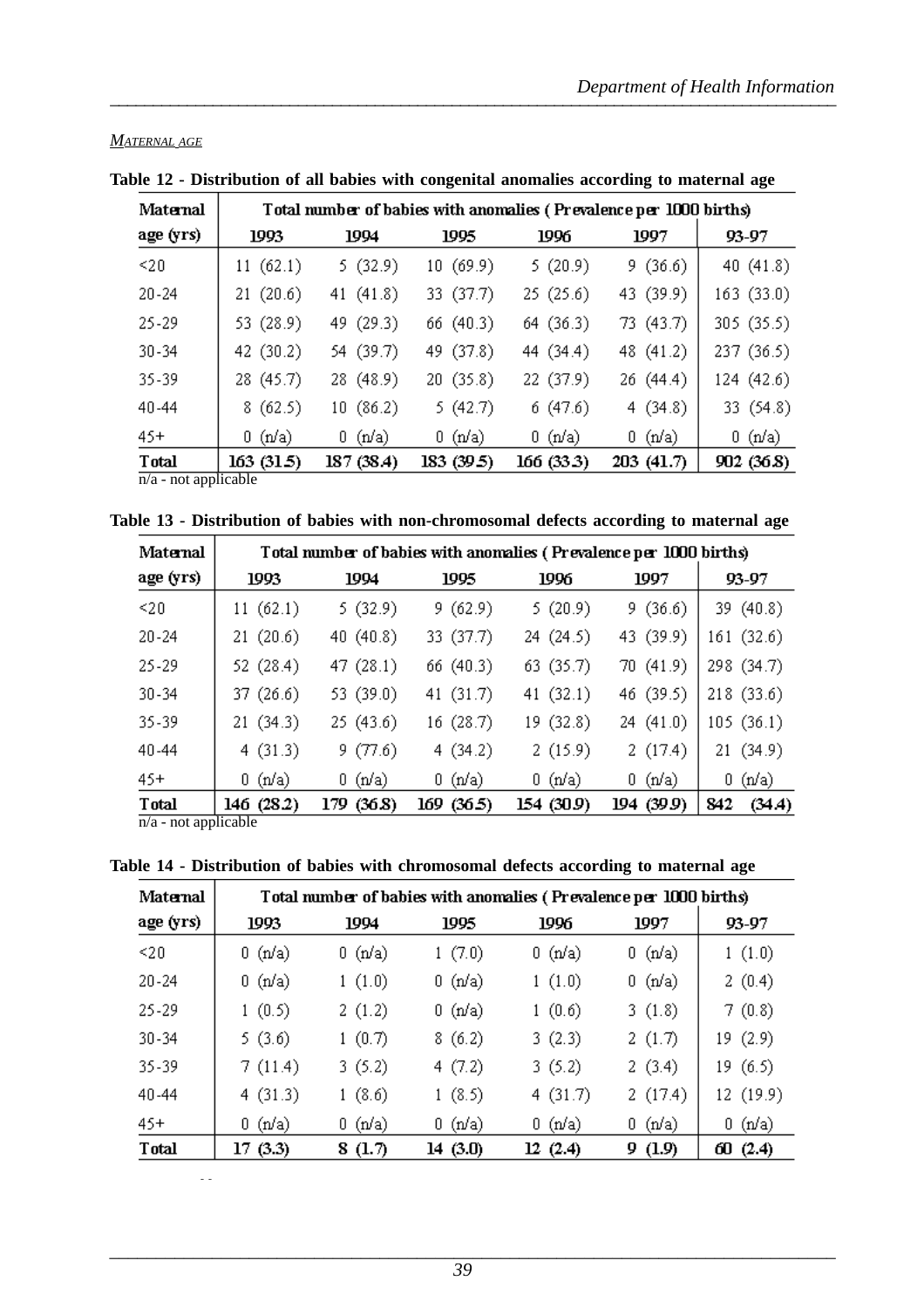*MONTH OF BIRTH*

| Month         |           | Total number of babies with anomalies (Prevalence per 1000 births) |                   |                  |           |           |
|---------------|-----------|--------------------------------------------------------------------|-------------------|------------------|-----------|-----------|
|               | 1993      | 1994                                                               | 1995              | 1996             | 1997      | 93-97     |
| January       | 7(17.1)   | 19 (43.2)                                                          | 17(43.1)          | 14 (32.3)        | 16(40.6)  | 73 (35.2) |
| February      | 14(37.1)  | 13(34.4)                                                           | 9(26.1)           | 6(15.5)          | 14(38.0)  | 56 (30.2) |
| March         | 17 (39.0) | 8(19.6)                                                            | 9(23.8)           | 13(31.7)         | 24(60.6)  | 71(35.0)  |
| April         | 13(31.5)  | 16(41.7)                                                           | 18 (47.5)         | 15(38.0)         | 15(39.2)  | 77(39.4)  |
| May           | 8(18.3)   | 11(29.2)                                                           | 19 (49.0)         | 16(42.7)         | 17(48.3)  | 71 (36.7) |
| June          | 10(25.1)  | 10(24.9)                                                           | 21(55.1)          | 12(28.2)         | 17(38.9)  | 70 (34.2) |
| July          | 18 (38.5) | 26 (56.5)                                                          | 16 (37.4)         | 16(34.2)         | 18(36.9)  | 94 (40.6) |
| August        | 19 (42.6) | 12(29.0)                                                           | 11(33.1)          | 14(33.5)         | 17(43.0)  | 73 (36.4) |
| September     | 10(22.1)  | 18 (42.5)                                                          | 17 (40.9)         | 15(35.1)         | 25(61.0)  | 85 (39.9) |
| October       | 17(35.8)  | 19(50.1)                                                           | 12 (27.5)         | 16(38.1)         | 8(20.0)   | 72(34.1)  |
| November      | 20 (46.8) | 24 (60.9)                                                          | 14 (38.6)         | 9(23.7)          | 17(42.9)  | 84 (42.8) |
| December      | 10(23.2)  | 11(27.2)                                                           | 20 (50.9)         | <u>20 (45.5)</u> | 15(36.1)  | 76(36.4)  |
| <b>T</b> otal | 163(31.5) | 187 (38.5)                                                         | <u>183 (39.5)</u> | 166 (33.3)       | 203(42.0) | 902(36.8) |

**Table 15 - Distribution of babies registered with congenital anomalies according to month of birth** <u> 1980 - Johann Barn, mars ar breist fan de Amerikaanske kommunister (</u>

#### *GEOGRAPHICAL DISTRIBUTION*

**Table 16 - Distribution of babies with congenital anomaly according to locality of mother at time of birth**

| Locality      |           | Total number of babies with anomalies (Prevalence per 1000 births) |            |            |            |            |
|---------------|-----------|--------------------------------------------------------------------|------------|------------|------------|------------|
|               | 1993      | 1994                                                               | 1995       | 1996       | 1997       | 93-97      |
| Gozo          | 13(31.4)  | 14(37.1)                                                           | 10(29.1)   | 15 (45.9)  | 15(49.0)   | 67 (37.9)  |
| North West    | 72(27.1)  | 93 (36.7)                                                          | 106 (43.0) | 97 (36.0)  | 106 (39.8) | 474 (36.4) |
| West          | 23 (48.9) | 19 (39.3)                                                          | 17(40.4)   | 19 (35.8)  | 17(30.9)   | 95 (38.7)  |
| North         | 20(25.3)  | 29 (37.2)                                                          | 37 (50.3)  | 33 (44.9)  | 28 (35.4)  | 147 (38.3) |
| Central       | 8(28.3)   | 10(41.0)                                                           | 15 (54.9)  | 11(37.1)   | 15 (49.3)  | 59 (42.1)  |
| Central North | 11(18.9)  | 17(32.3)                                                           | 20 (37.2)  | 18(30.7)   | 30 (54.6)  | 96 (34.5)  |
| Central West  | 10(18.8)  | 18(36.1)                                                           | 17(34.0)   | 16(29.4)   | 16(34.3)   | 77(30.3)   |
| South East    | 78 (37.1) | 80 (40.9)                                                          | 67 (36.8)  | 54 (27.6)  | 82 (43.3)  | 361 (37.1) |
| Central East  | 14(40.5)  | 17 (45.9)                                                          | 12 (36.9)  | 12 (30.4)  | 26 (70.3)  | 81 (44.9)  |
| Harbour       | 14(46.1)  | 10(43.1)                                                           | 6(26.8)    | 7(23.6)    | 9(32.5)    | 46 (34.5)  |
| Central South | 10(29.6)  | 11(36.5)                                                           | 13 (46.9)  | 7(27.5)    | 7(28.6)    | 48 (33.9)  |
| South         | 20(52.5)  | 16 (47.5)                                                          | 12 (35.3)  | 9(26.7)    | 17(50.6)   | 74 (42.8)  |
| East          | 20(27.3)  | 26 (36.4)                                                          | 24 (36.6)  | 19 (28.2)  | 23 (34.4)  | 112 (32.5) |
| <b>T</b> otal | 163(31.5) | 187 (38.5)                                                         | 183 (39.5) | 166 (33.3) | 203 (41.7) | 902 (36.8) |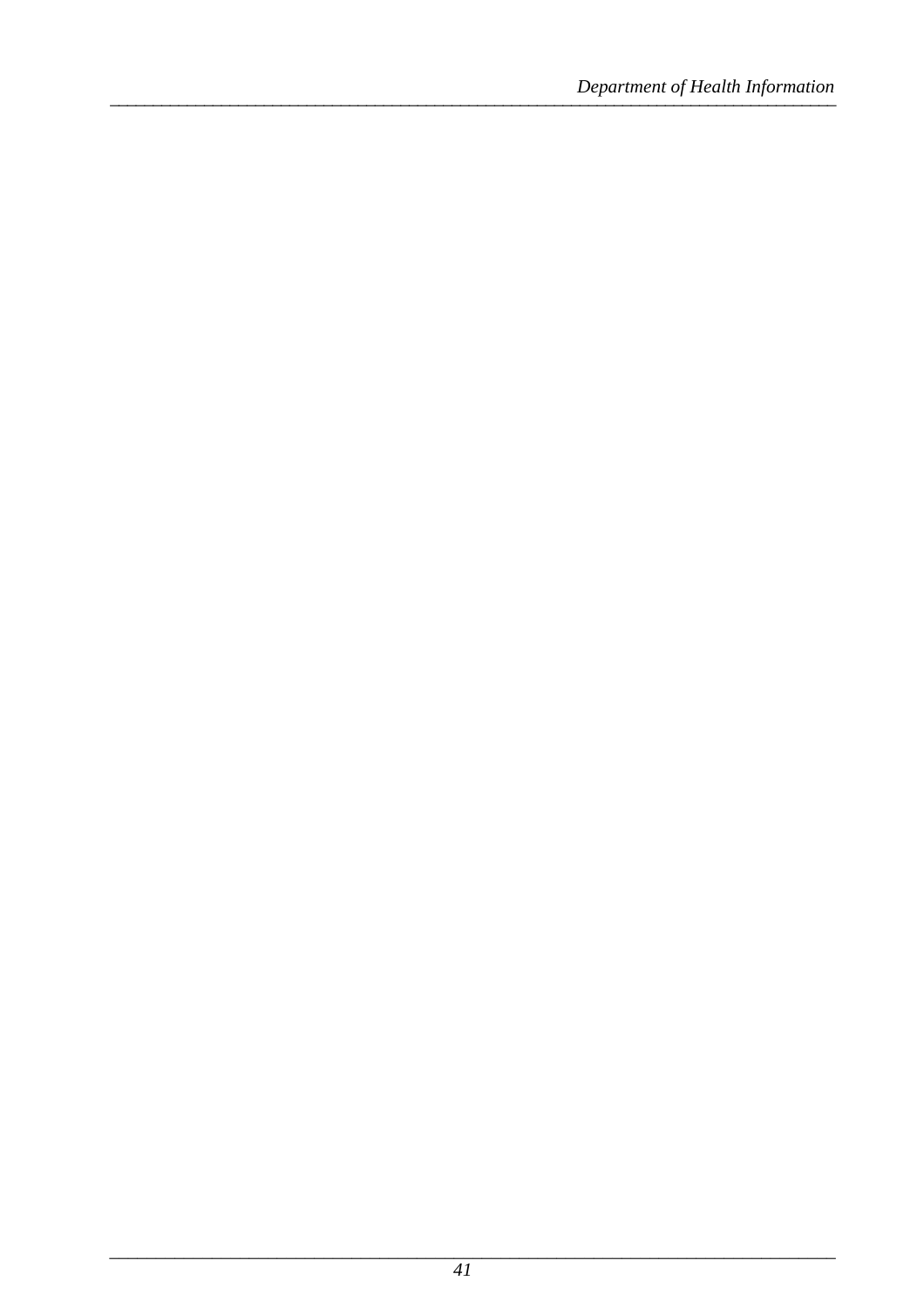|                  | at December 1999)<br>J<br>$-1997$<br>Table 17 - All anomalies registered in Malta from 1993 |                  |                               |                          |                   |                 |      |                 |                |
|------------------|---------------------------------------------------------------------------------------------|------------------|-------------------------------|--------------------------|-------------------|-----------------|------|-----------------|----------------|
| $\frac{1}{2000}$ | TEXT                                                                                        | SEX.             | ggq                           | <b>Ball</b>              | 1995              | 1996            | 1997 | 93-97           | Prev./10000    |
|                  | TOTAL BIRTHS (live and fetal deaths)                                                        |                  | 5172                          | 4863                     | 4633              | 4978            | 4864 | 24510           |                |
|                  | š<br>ANOMALIES CLASSIFIED WITHIN THE ICD.9 CHAPTER<br>CONGENITAL ANOMALIES (7400-7599)      |                  |                               |                          |                   |                 |      |                 |                |
|                  | NEURAL TUBE DEFECTS (7400-7420)                                                             |                  |                               | r-                       |                   |                 | v.   | $\mathbf{z}$    | 13.46          |
| 7400             | <b>ANEW CEPHALY / ENEW CEPHALY</b>                                                          |                  |                               |                          | $\circ$ $\lnot$   |                 |      | ഗത              | 음<br>21        |
| 7401             | CRANIORA CHISCHISIS (TOTAL OR PARTIAL)                                                      |                  | 00                            | $\sim$ $ \sim$ $\sim$    | $\circ$ $\circ$   |                 |      |                 | 8 सु           |
| 7411             | <b>MENINGO CELE</b>                                                                         |                  | $\circ$ $\circ$               | on oo                    | $\circ$ $\circ$   |                 | --   | οN              | 88<br>0.82     |
| 7412             | MYEL OMENING OCELE                                                                          |                  | $\overline{ }$ $\overline{ }$ |                          | ന ⊶               | $\sim$ $-$      | oΝ   | ৩ ব             | $2.45$<br>1.63 |
| 7419             | <b>A GEIRDA</b>                                                                             |                  |                               | $\circ$ $\sim$           |                   | 00              | 00   |                 | 88<br>13       |
| 7420             | <b>CEPHALOCELE</b>                                                                          | 网牙 网牙 网牙 网牙 网牙一个 |                               | $\overline{a}$           | $\circ$ $\circ$   | ΘN              | oΝ   | റാന റാന ജ       | 82<br>2.84     |
|                  | OTHER ANOMALIES OF NERVOUS SYSTEM (7421-7429)                                               |                  | $\bullet$                     | $\mathbf{r}$             | $\bullet$         | $\bullet$       | ∞    |                 | 18.77          |
| 7421             | MICROCEPHALY                                                                                |                  | $\rightarrow \infty$          | $\overline{\phantom{0}}$ |                   |                 | ⊂ ⊣  | ന ∞             | 128            |
| 7422             | REDUCTION DEFORMATES OF BRAIN                                                               |                  |                               |                          |                   | ന ⊂             | ന    | ০০ ব            | 3.82           |
| 7423             | CONGENITAL HYDROCEPHALY                                                                     |                  |                               | ব প                      |                   | oΝ              |      | ∞∞              | ನನೆ<br>ಸನ      |
| 7424             | OTHER SPECIFIED ANOMALIES OF BRAIN                                                          | 医耳 医耳 医耳 医耳 医耳风  | NO HO NO OO OO                |                          | ON 40 MM 00 00 00 | $\circ$ $\circ$ | ⊸ ⇔  | $m \rightarrow$ | <u>ਸੂਬ</u>     |
| 7425             | OTHER ANOMALIES OF SPINAL CORD                                                              |                  |                               |                          |                   | $\circ$ $\sim$  | 00   |                 | ਉੱਚੋਂ          |
| 7428             | OTHER SPECIFIED ANOMALIES OF NERVOUS SYSTEM                                                 |                  |                               |                          |                   | - 00            | οN   | $\circ$ $\circ$ | 88             |

### **B-ANALYSIS OF ANOMALIES**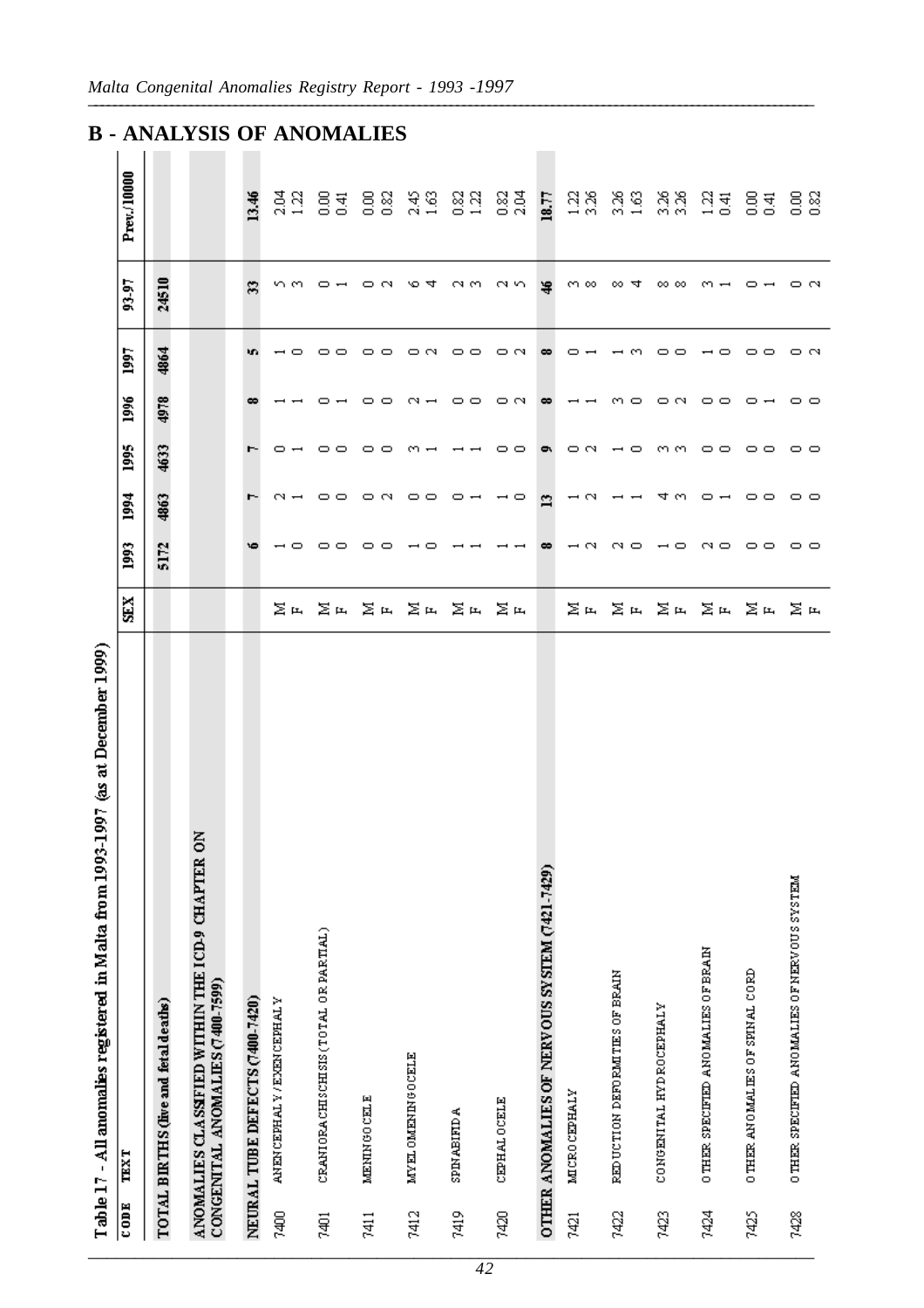| <b>START 2016</b> | Š<br>j<br>r efter man war in de ferste trock<br>when the main case of the case<br>ì |     |         |        |          |                   |        |        |                     |
|-------------------|-------------------------------------------------------------------------------------|-----|---------|--------|----------|-------------------|--------|--------|---------------------|
| CODE              | TEXT                                                                                | SEX | 1993    | 1994   | 1995     | 1996              | 1997   | 93-97  | Prev./10000         |
|                   | CONGENTAL ANOMALIES OF EYE, EAR, FACE AND NECK (7430-7449)                          |     | o,      | Ě      | Ë        | 그                 | 2      | ន      | 25.70               |
| 7430              | ANOPHTHALMUS / CRYPTOPHTHALMOS                                                      | ⊠ ⊭ | ▭<br>▭  |        | ▭<br>∘   | --                |        |        | $\frac{8}{5}$<br>8  |
| 7431              | MICROFITHALMOS / APLASIA / DYSH.ASIA / HYPOH.ASIA OF EYE                            | ⊠ ⊭ | 0.<br>▭ | 0<br>▭ | 0<br>▭   | 0                 |        |        | ਭ ਤ                 |
| 7432              | <b>BUPHTHALMOS</b>                                                                  | ⊠ ⊭ | ∊       | ▭      | ▭        | ▭                 |        |        | ਤੁੱਤੂ               |
| 7434              | COLOBOMA AND OTHER ANOMALIES OF ANTERIOR SEGMENTS                                   | ⊠д  | ▭<br>▭  | ▭<br>▭ | ▭<br>▭   |                   |        |        | 88<br>0.82          |
| 7435              | CONGENITAL ANOMALIES OF POSITERIOR SEGMENT OF EYE-B91                               | ⊠д  | ▭<br>▭  | ▭<br>▭ | ▭<br>▭   | ▭<br>▭            |        |        | 85<br>0.41          |
| 7436              | CONGENITAL ANOMALIES OF EYELIDS, LACEIMAL SYSTEM AND ORBIT                          | ⊠д  |         | ▭      | ▭        | ▭                 |        | N      | 0.82<br>1.22        |
| 7438              | OTHER SPECIFIED ANOMALIES OF EYE                                                    | ∑ ⊭ |         | ⊂      | ▭<br>⊂   | 0<br>▭            |        | ▭      | $\frac{8}{2}$<br>डू |
| 7441              | ACCESSORY AURICLE                                                                   | ⊠д  |         |        | ▭        | $\sim$<br>$\circ$ | ∊      |        | 2.86<br>8           |
| 742               | OTHER SPECIFIED ANOMALIES OF EAR                                                    | 医中苔 | ▭<br>▭  |        | CN.<br>▭ | ם מ               | ∊<br>▭ | 그<br>∞ | ភូងមួ<br>គេងមួ      |
| 7443              | UNSPECIFIED ANOMALIES OF EAR                                                        | ⊠д  | ▭<br>▭  |        | 0<br>∘   | 0<br>$\circ$      | ▭<br>▭ |        | 85<br>0.41          |
| 744               | ANOMALIES OF FIEST BRANCHIAL ARCH / INCLUDING PREAURICULAR SINUS                    | ⊠д  | ▭       |        | 0<br>N   | N<br>$\sim$       | ▭<br>▭ | ∿      | $1.63$<br>2.45      |
| 7445              | WEBBING OF NECK                                                                     | ⊠ ⊭ |         | ▭      | 00       | 00                | ▭<br>▭ |        | ਚ ਚ<br>੦ ੦          |
| 748               | OTHER SPECIFIED ANOMALIES OF FACE AND NECK                                          | 医中  | 0<br>▭  |        | --       | --                | 0<br>▭ |        | ਬੁ<br>ਬੁ            |
| 7449              | UNSPECIFIED ANOMALIES OF FACE AND NECK                                              | ∑ ⊭ |         | ▭      | ⊂        | ▭                 |        |        | 8<br>8<br>8<br>8    |

Table 17 - All anomalies registered in Malta from 1993-1997 (as at December 1999)

### Department of Health Information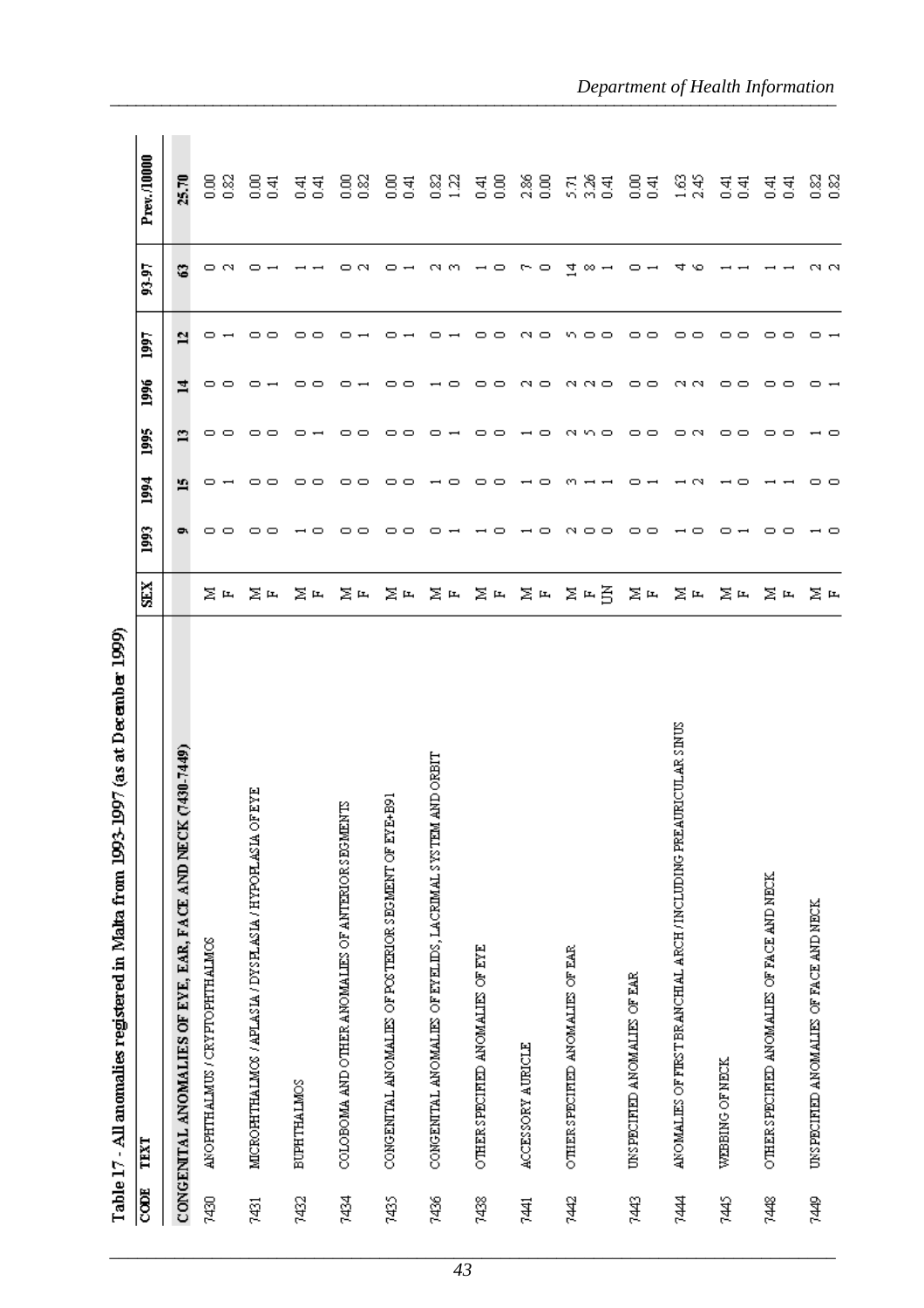Table 17 - All anomalies registered in Malta from 1993-1997 (as at December 1999)

| CODE | TEXT                                                      | SEX               | <b>B</b> | 1994                          | 1995        | 1996           | 1997    | 93-97        | Prev./10000                                 |
|------|-----------------------------------------------------------|-------------------|----------|-------------------------------|-------------|----------------|---------|--------------|---------------------------------------------|
|      | ANOMALIES OF CARDIOVASCULAR SYSTEM (7450-7479)            |                   | F        |                               | S,          | $\mathbf{z}$   |         | 512          | 208.89                                      |
| 7450 | COMMON ARTERIAL TRUNCUS                                   | ⊠ ⊭               | 0        | 00                            | 0           | ∘              | 0       |              | 8 सु<br>ड                                   |
| 7451 | DISCORDANT VENTRICULOARTERIAL/ATRIOVENTRICULAR CONNECTION | ⊠д                |          | $\sim$                        |             |                |         |              | $\frac{2.86}{1.63}$                         |
| 7452 | TETRALOGY OF FALLOT                                       | ⊠ ⊭               |          | 00                            |             |                |         | n.           | $\begin{array}{c} 2.04 \\ 1.22 \end{array}$ |
| 7453 | <b>SINGLE VENTRICLE</b>                                   | ⊠д                | ▭        | $\circ$ $\circ$               | ▭<br>0      | ▭              |         | ∘            | 품<br>0.00                                   |
| 7454 | VENTRICULAR SEFTAL DEFECT                                 | ⊠д                | ⊴<br>្ម  | o<br>£,                       | Ξ<br>≌      | ష<br>$\approx$ | 51<br>g | ప<br>8       | 28.15<br>34.68                              |
| 7455 | ATRIAL SEPTAL DEFECT OSTIUM SECUNDUM TYPE                 | ⊠<br>$\mathbf{F}$ | ≘        | $\widetilde{\mathbb{Z}}$<br>g | 그<br>$\Box$ | a.<br>8        | 궄<br>8  | e<br>홀       | 27.34<br>42.43                              |
| 7456 | ENDOCARDIAL CUSHION DEFECT                                | ⊠<br>$\mathbf{H}$ |          |                               |             |                |         | $\mathbf{r}$ | $\begin{array}{c} 1.23 \\ 4.90 \end{array}$ |
| 7460 | ANOMALIES OF PULMONARY VALVE                              | Σ<br>$\mathbf{L}$ |          |                               |             | m.<br>m        |         | 8<br>g       | 8.98<br>11.42                               |
| 7461 | ANOMALIES OF TRICUS HID VALVE                             | ⊠<br>$\mathbf{F}$ |          | ▭                             |             |                |         |              | तु<br>ਬੁ                                    |
| 7462 | EESTEIN'S ANOMALY AND OTHER ANOMALIES OF TRICUSPID VALVE  | ⊠<br>$\mathbf{F}$ |          | ▭                             |             |                |         |              | 0.82<br>0.41                                |
| 7463 | AORTIC VALVE ATRESIA / STENOSE                            | ⊠<br>叫            |          |                               |             |                |         |              | 2.04<br>통                                   |
| 7464 | OTHER ANOMALIES OF ACRITIC VALVE                          | ⊠ ⊭               |          |                               |             | ▭<br>▭         |         |              | 82<br>8.स                                   |
| 7465 | MITRAL VALVE ATRESIA STENOSIS                             | ⊠<br>$\mathbf{F}$ |          |                               |             | 0<br>▭         |         |              | 85<br>29                                    |
| 7466 | OTHER ANOMALIES OF MITRAL VALVE                           | ⊠ ⊭               |          | ▭                             | ▭           |                |         | ▭<br>$\sim$  | 8<br>8                                      |
| 7467 | HYPOPLAS TIC LEFT HEART SYNDROME                          | ⊠ ⊭               |          | 0 ⊂                           | N o         | --             | - -     | ന ⊂          | $\frac{23}{28}$                             |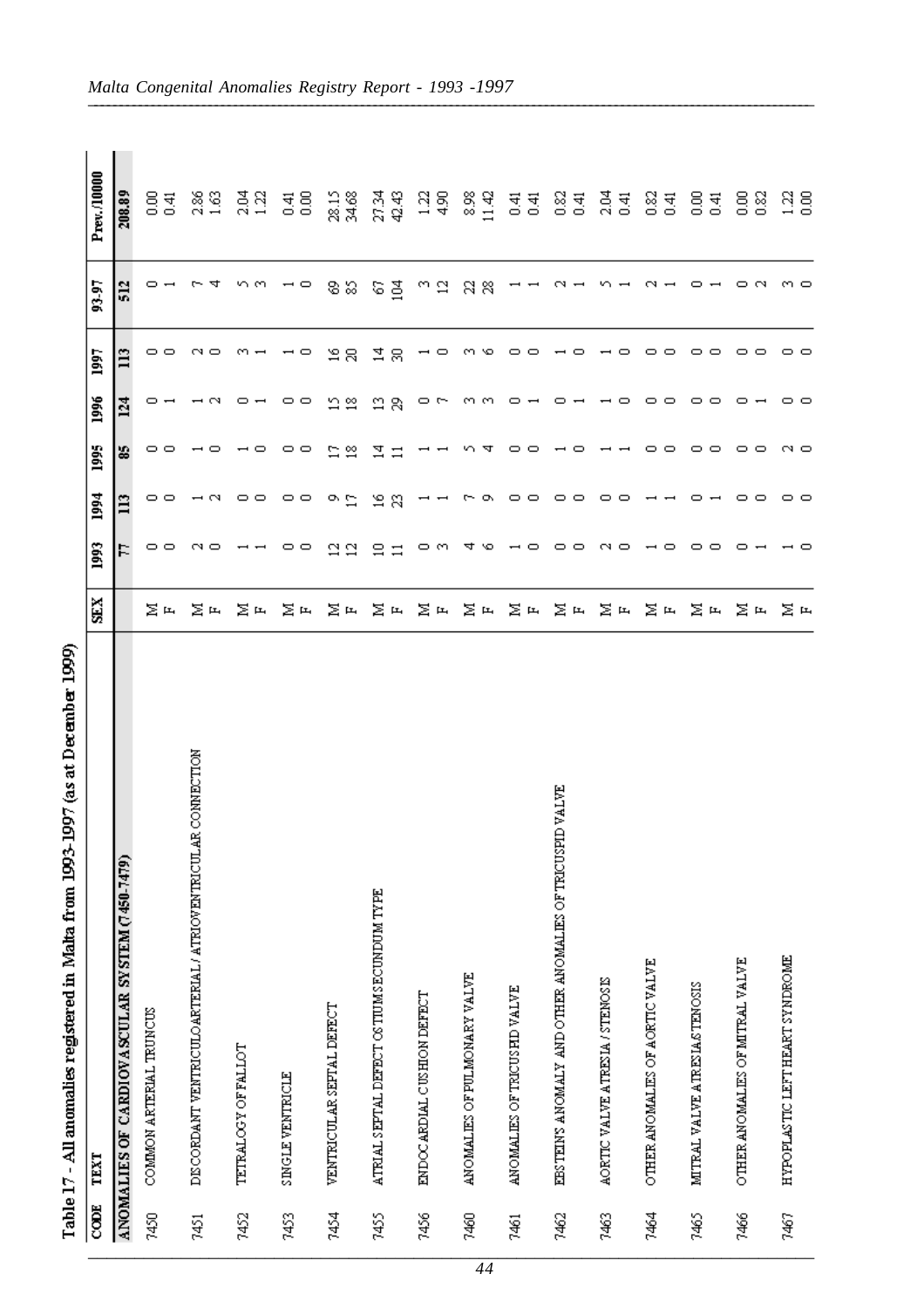|      | is st<br><b>Light</b> River<br>đ<br>sp) /<br>ceer more work in naasta remmining my - / r ander |      |                 |            |       |       |           |       |                                             |
|------|------------------------------------------------------------------------------------------------|------|-----------------|------------|-------|-------|-----------|-------|---------------------------------------------|
| CODE | TEXT                                                                                           | SEX  | 993             | <b>Bal</b> | 1995  | 1996  | 500       | 93-97 | Prev./10000                                 |
| 7468 | OTHER MALFORMATIONS AND ANOMALIES OF THE HEART                                                 | ⊠ ⊭  |                 |            |       | ლო ლ  | 00        | ৩ ব   | ಕ್ಷಣ<br>ನವ                                  |
| 7470 | PATENT DUCTUS ARTERIOSUS                                                                       | ⊠ ⊭  |                 |            |       |       |           | ង ដ   | ತ್ತವೆ<br>ಹಿ                                 |
| 7471 | COARCTATION OF AORTA                                                                           | 医四   |                 |            |       |       |           | o     |                                             |
| 7472 | OTHER ANOMALIES OF THE AORTA                                                                   | ⊠ ⊭  |                 |            |       |       |           |       |                                             |
| 7473 | ANOMALIES OF PULMONARY ARTERY                                                                  | 医中   |                 |            |       |       |           |       | <b>GR 38 83 53 83</b>                       |
| 7474 | ANOMALIES OF GREAT VEINS                                                                       | ⊠ ⊶  |                 | 0<br>▭     | ∊     |       |           |       |                                             |
| 7479 | UNSPECIFIED ANOMALIES OF CIECULATORY SYSTEM                                                    | ⊠ ⊭  |                 | ∘          | ⊸     |       | ▭<br>≘    |       |                                             |
|      | 7489)<br>ANOMALIES OF NOSE AND RESPIRATORY SYSTEM (7480                                        |      |                 |            |       | œ     | $\bullet$ | Ξ     | 12.65                                       |
| 7480 | CHOANAL ATRESIA /STENOSIS                                                                      | ⊠ ⊭  |                 |            |       |       | m         |       | $\begin{array}{c} 1.63 \\ 0.41 \end{array}$ |
| 7481 | OTHER ANOMALIES OF NOSE                                                                        | ⊠ ⊭  |                 |            |       |       |           |       |                                             |
| 7483 | OTHER ANOMALIES OF LARYNX, TRACHEA AND BRONCHUS+B198                                           | ⊠ ⊭  |                 |            |       |       |           |       |                                             |
| 7485 | AGENESIS, HYPOFLASIA AND DYSFLASIA OF LUNG                                                     | ¤ ਸ≊ | $\circ$ $\circ$ |            | m 0 0 |       |           |       | es as gan                                   |
| 7488 | OTHER SPECIFIED ANOMALIES OF THE RESPIRATORY SYSTEM                                            | ⊠д   | 00              |            | --    |       |           |       | 0.41                                        |
|      | CLEFT PALATE AND CLEFT LIP (7490-7493)                                                         |      | Ö,              | 으          | 으     |       | Ξ         | 5     | 23.26                                       |
| 7490 | CLEFT OF SECONDARY PALATE                                                                      | 医中苔  | ທຕ໐             | ოო—        | ی ⊅ ب | ਚ ෆ ⊂ | ∾.        | ≌     | ਲ੍ਹੇ ਬ੍ਰ                                    |

registered in Malta from 1003-1007 (as at December 1000). All anomalies Table 17-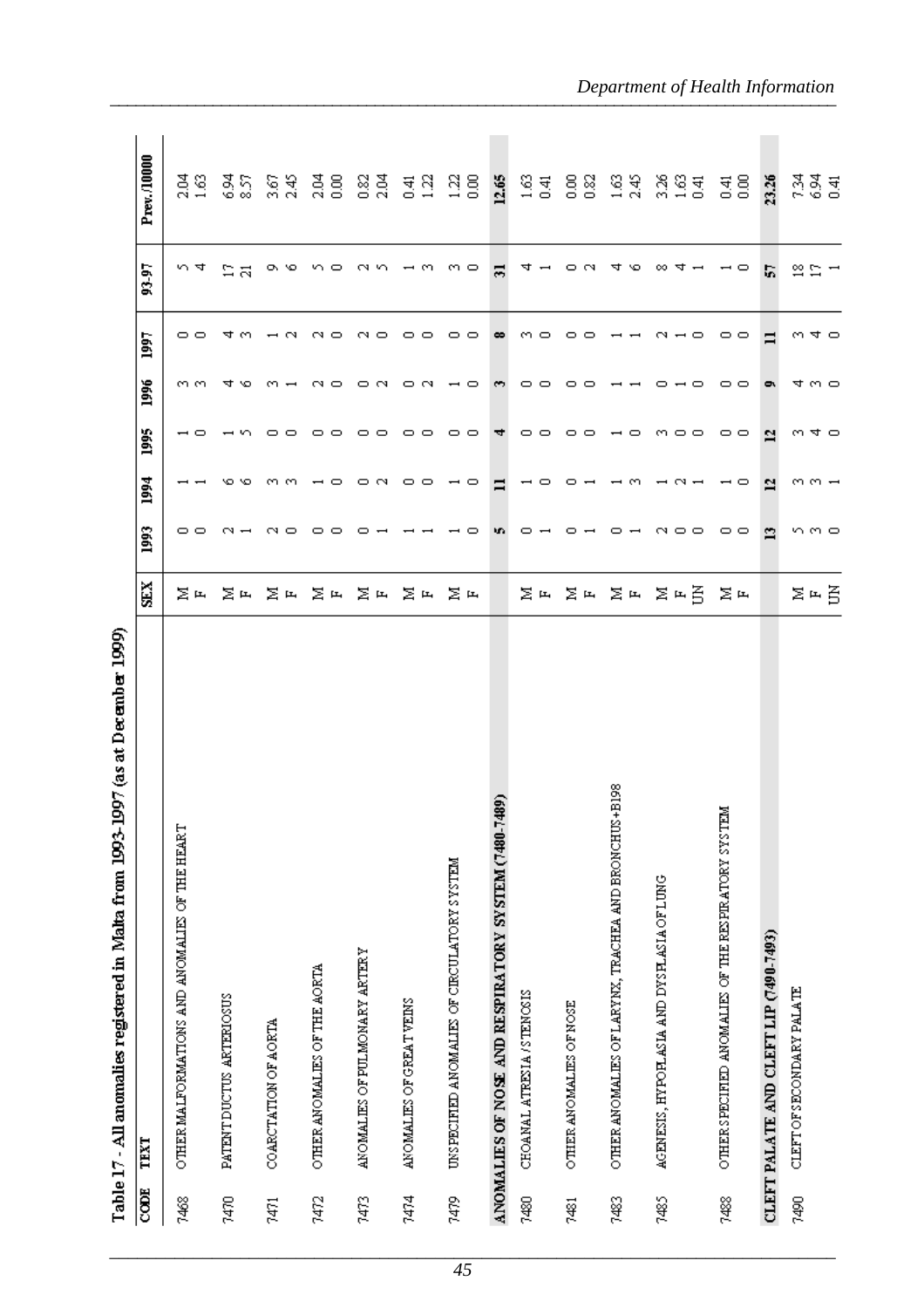| CODE             | TEXT                                                                | SEX   | 1993         | 1994   | 1995         | 1996         | 1997     | 93-97        | Prev./10000                                  |
|------------------|---------------------------------------------------------------------|-------|--------------|--------|--------------|--------------|----------|--------------|----------------------------------------------|
| 7491             | CLEFT OF PRIMARY PALATE/CLEFT LE                                    | ⊠ ⊭   |              |        | N ∞          | 0<br>▭       | CN.<br>▭ | ७            | २.४<br>०. म                                  |
| 7492             | CLEFT OF PEIMARY AND SECONDARY PALATE                               | ⊠ ⊭   | $\sim$ $-$   | ന ⊶    | ო ი          |              |          | 4<br>≘       | $\begin{array}{c} 4.63 \\ -1.63 \end{array}$ |
|                  | ANOMALIES OF UPPER ALIMENTARY TRACT (7500-7509)                     |       |              | ₹      |              |              | D        |              | 17.54                                        |
| 7500             | <b>ANKYLOGLOSSIA</b>                                                | ⊠ ⊭   | ▭<br>∘       | ▭      | ⊂            |              | 0<br>∘   |              | 풍용                                           |
| $\overline{501}$ | OTHER ANOMALIES OF THE TONGUE                                       | ⊠ ⊭   | 0<br>∘       | ⊂      | ▭<br>▭       |              | ▭<br>0   |              | 8 ਤੋਂ                                        |
| 200              | OTHER SPECIFIED ANOMALIES OF MOUTH AND PHARYNX                      | ⊠д    | oα           |        | ▭<br>▭       | ▭            | 0        |              | 88<br>18                                     |
| 7503             | TRACHEO-OESOFHAGEAL FESTULA, OESOFHAGEAL ATRESIA AND STENOSE        | ⊠ ⊭   | N<br>▭       |        | 0<br>▭       | ▭            | 0        |              | <u>ुव</u>                                    |
| 7505             | CONGENITAL HYPERTROPHIC PYLORIC STENOSIS                            | ⊠д    | ო ი          |        | m.<br>∘      |              | ≌        | S<br>4       | $\begin{array}{c} 10.61 \\ 1.63 \end{array}$ |
|                  | OTHER ANOMALIES OF DIGESTIVE SYSTEM (7510-7519)                     |       | ₹            | N      | o,           |              | ₹        | $\mathbf{a}$ | 11.42                                        |
| $\overline{2}$   | ATRESIA AND STENOSIS OF SMALL INTESTINE                             | ⊠ ⊭   | 0<br>$\circ$ | ▭      | ▭            |              |          |              | 5.82<br>0.82                                 |
| 7512             | ATRESIA/STENOSIS OF LARGE INTESTINE, RECTUMAND ANAL CANAL           | ጆෙ පි | ကဓဓ          |        | m.<br>▭<br>▭ |              | ∘<br>▭   |              | ធូមូ<br>គេថ                                  |
| 213              | HES CHPRUNGS DISEASE AND OTHER CONG. FUNCTION AL DISORDERS OF COLON | ⊠д    | ▭<br>$\circ$ |        | N<br>▭       |              | ∘        |              | 2.45<br>0.82                                 |
| 7514             | ANOMALIES OF INTESTINAL FIXATION AND MESENTERIC ANOMALIES           | ⊠ ⊭   | ▭<br>$\circ$ |        | ▭            | ▭<br>▭       | ▭<br>▭   |              | 88<br>0.82                                   |
| $\frac{25}{20}$  | OTHER ANOMALIES OF INTESTINE                                        | ⊠ ⊭   | ▭            | ▭<br>∘ | ▭<br>▭       | 0<br>$\circ$ | ▭        |              | ਚ ਚ<br>੦ ੦                                   |
| 7516             | ANOMALIES OF GALL BLADDER, BILE DUCTS AND LIVER                     | ∑ ⊬   | --           | - -    |              | - -          | - -      |              | ਚ ਚ<br>੦ ੦                                   |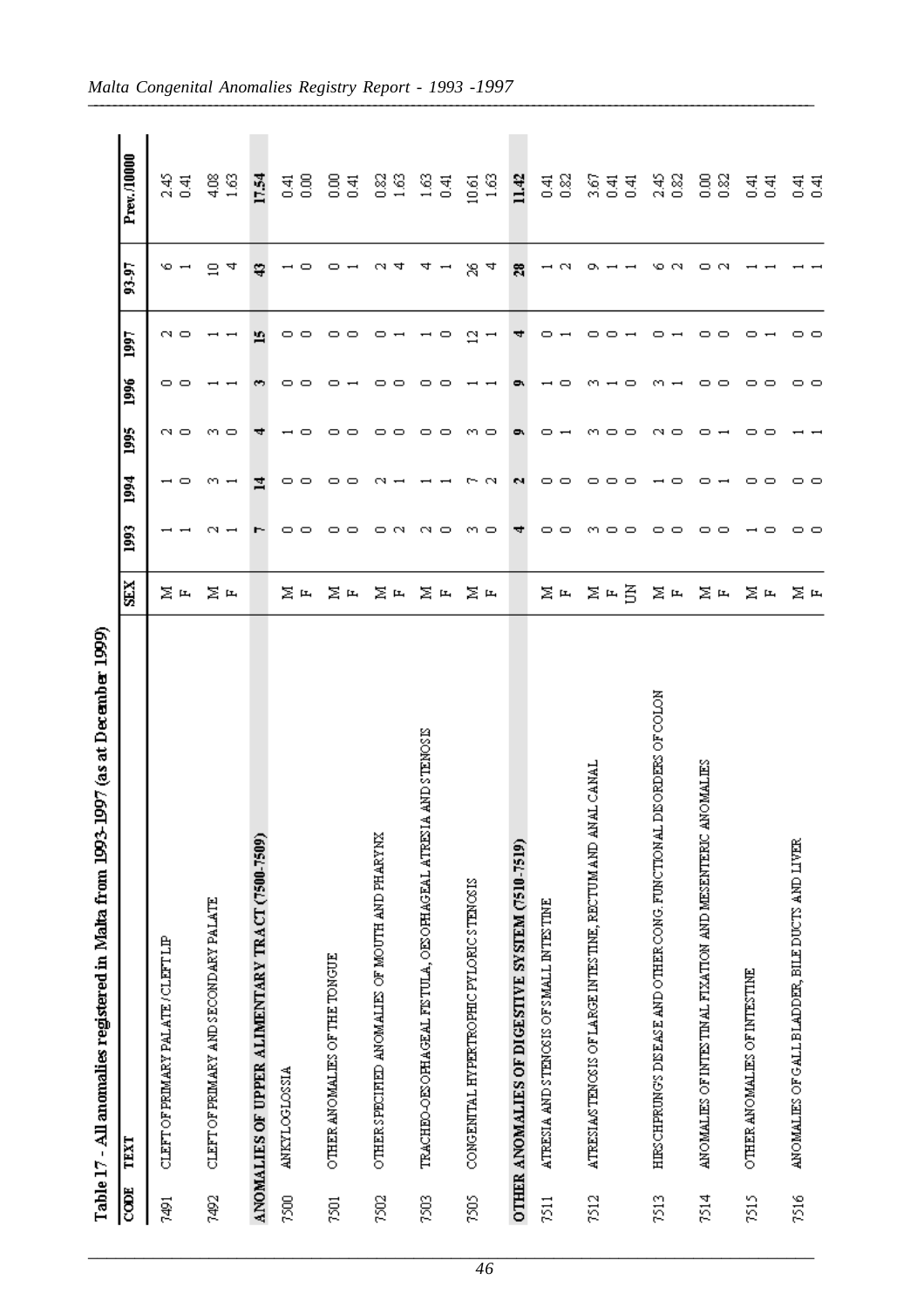| I                                     |
|---------------------------------------|
|                                       |
|                                       |
|                                       |
|                                       |
|                                       |
|                                       |
|                                       |
| I                                     |
|                                       |
|                                       |
|                                       |
| l                                     |
|                                       |
| l                                     |
| $\begin{array}{c} \hline \end{array}$ |
|                                       |
|                                       |
|                                       |
|                                       |
|                                       |
| $\begin{array}{c} \hline \end{array}$ |
| I                                     |
|                                       |
|                                       |
|                                       |
|                                       |
|                                       |
| I                                     |
|                                       |
| l                                     |
|                                       |
|                                       |
|                                       |
|                                       |
|                                       |
|                                       |
|                                       |
|                                       |
|                                       |
| j                                     |
|                                       |
|                                       |
| Ì                                     |
|                                       |
| ĺ                                     |
| I                                     |
|                                       |
|                                       |
|                                       |
|                                       |
|                                       |
| i                                     |
| ı<br>ı                                |
| ı                                     |
|                                       |
| ľ                                     |
| ı                                     |
| l                                     |
|                                       |
|                                       |
|                                       |
| ĺ<br>ı                                |

| <b>CODE</b> | TEXT                                                                   | SHEK      | 1993         | 1994            | 1995 | 1996   | 1997 | 93-97   | Prev./10000          |
|-------------|------------------------------------------------------------------------|-----------|--------------|-----------------|------|--------|------|---------|----------------------|
|             | ANOMALIES OF CENITAL ORGAN SYSTEM (7520-7529)                          |           | ّ≏           |                 | ₫    | ᅼ      |      | ۴       | 31.01                |
| 7520        | ANOMALES OF OVARIES                                                    | E.<br>بدآ | 0            | ೧೧              | 0    | 0      | 0    | 0       | 8<br>0.82            |
| 7523        | <b>ANOMALIES OF UTERUS</b>                                             | Ξ<br>匞    | 0<br>$\circ$ | $\circ$ $\circ$ |      | ∘      |      |         | 8.00<br>0.41         |
| 7524        | ₹<br>ANOMALIES OF CERVIX, VA GINA AND EXTERNAL GENITAL                 | בן ⊑      | ೧೧           | െറ              |      |        |      |         | $\frac{88}{28}$      |
| 7525        | ANOMALIES OF TESTICLES                                                 | 물 도       | ∘            | ന ⊂             |      |        |      | ∾.      | 5.31<br>0.41         |
| 7526        | HYPO SPADIAS / EPISPADIAS / CONGENITAL CHORD EE                        | Ξ<br>Ŀ,   | ₫<br>∘       | N □             |      |        |      | 음<br>∘  | $\frac{16.32}{0.00}$ |
| 7527        | IND ETERMINATE SEX AND PSEUDOHERMAPHRODITISM                           | 좀<br>MЕ   | ೧೧೧          | - ≎ 0           |      |        |      | ⊣∾<br>N |                      |
| 7528        | OTHER AN OMALIES OF MALE GENITAL TRACT                                 | 불법        | ∾ o          | က ဓာ            |      | ∘      |      | ∘<br>c  | $\frac{88}{0.00}$    |
|             | ANOMALIES OF URINARY SYSTEM (7530-7539)                                |           | ≌            | 겱               |      | ⊵      |      | 88      | 35.90                |
| 7530        | RENAL AGENESIS AND DYSGENESIS                                          | 冨<br>Ŀ,   | N            | $\circ$         |      | N<br>∘ |      | ∾       | $2.45$<br>0.41       |
| 7531        | CYSTICKIDNEY DISEASE                                                   | 冨<br>Ŀ,   |              | $\sim$          |      |        |      |         | $\frac{2.86}{1.63}$  |
| 7532        | OBSTRUCTIVE DEFECTS OF RENAL PELVIS AND URETER                         | š<br>불법   |              | ব ៧             |      | ∘      |      | ឌីដីធ   | $288$<br>2023        |
| 7533        | OTHER SPECIFIED ANOMALIES OF KIDNEY                                    | 불ਥ        |              | N               |      |        |      | n<br>ᠵ  | 2.86<br>2.04         |
| 7534        | OTHER SPECIFIED ANOMALIES OF URETER                                    | Ξ         |              | - -             |      |        |      | N       | 82<br>0.41           |
| 7536        | <b>BLADDER NECK</b><br>ATEESA & OTHER CONGENITAL STENOSIS OF URETHEA & | Ξ         |              | 0 O             |      | $\sim$ |      |         | $1.22$<br>0.41       |
| 7538        | O THER SPECIFIED AN OMALIES OF BLADDER AND URETHEA                     | 물 도       |              | 0 C             | N o  | - -    |      | ო ი     | $\frac{23}{20}$      |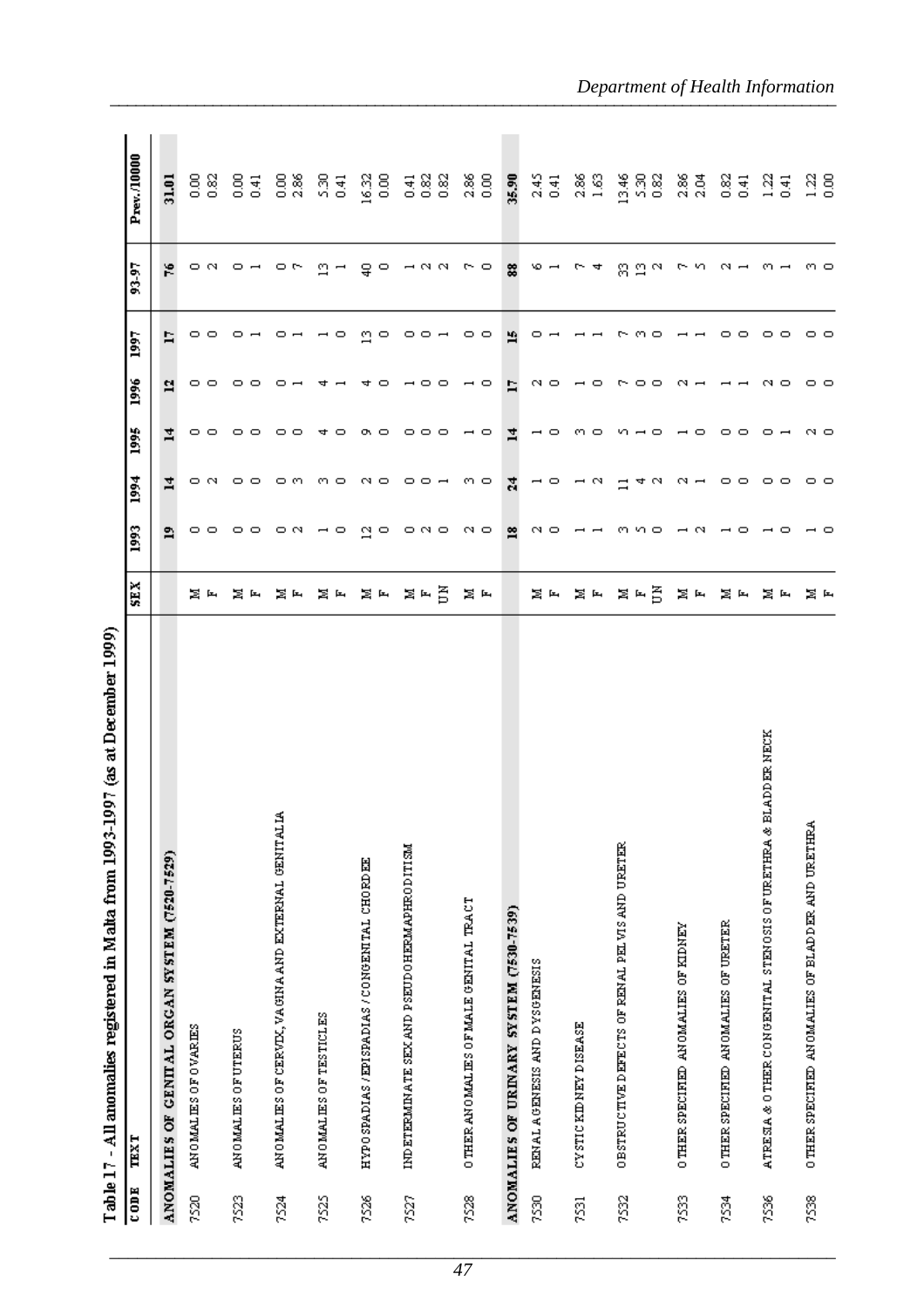| I      |
|--------|
|        |
|        |
|        |
| í      |
| l      |
| l      |
| I<br>j |
| I      |
| ļ<br>I |
|        |
|        |
| l      |
|        |
| Ì      |
|        |
| Ì      |
|        |
| i      |
| I      |
|        |
| i      |
| ı      |
| l      |
| Ì      |
|        |
| l      |
| ŀ<br>ı |

| CODE | TEXT                                                               | SEX | 1994<br>1993        | 1995                   | 1996   | 1997 | 93-97                     | Prev./10000            |
|------|--------------------------------------------------------------------|-----|---------------------|------------------------|--------|------|---------------------------|------------------------|
|      |                                                                    |     |                     |                        |        |      |                           |                        |
|      | ANOMALIES OF MUSCULOSKELETAL SYSTEM (7540-7549)                    |     | $\frac{1}{26}$<br>≘ | 5                      | 칰      | ដ    | 100                       | 40.80                  |
| 7540 | <b>MAT CINY</b><br>CONG. MUSCULOSKELETAL DEFORMITES OF SKULL, FACE | ∑ ⊾ |                     | ∽∼                     |        | CN.  | ∞ ന                       | 32<br>25               |
| 7543 | CONGENITAL DISLOCATION OF HIP                                      | ⊠ ⊭ |                     |                        |        |      | ന ഇ                       | $1.22$<br>6.12         |
| 7544 | BONES OF LEG<br>CONGENITAL GENURECURVATUM AND BOWING OF LONG       | ⊠ ⊭ |                     | N O                    |        |      | ന ⊶                       | ਬੋ ਚੁ                  |
| 7545 | VARUS DEFORMITES OF FEET                                           | 医四  |                     | o.<br>ന                | ო ო    |      | $\frac{1}{2}$             | 25<br>29               |
| 7546 | VALGUS DEFORMITIES OF FEET                                         | ⊠ ⊭ |                     | CJ.<br>∘               | 0      |      | ব                         | $\frac{3}{2}$ 8        |
| 7547 | OTHER DEFORMITIES OF FEET                                          | ⊠ ⊭ |                     | ਚ<br>ব                 | ব<br>▭ |      | $\widetilde{\mathcal{Z}}$ | S<br>दी<br>य           |
| 7548 | OTHER SPECIFIED DEFORMATIES OF THORAX AND LIMES                    | ⊠ ⊭ |                     | --<br>⊸ ∼              | --     |      | $\sim$ $-$                | 0.82<br>$\overline{4}$ |
|      | ANOMALIES OF LIMBS (7550-7559)                                     |     | X)<br>X,            | 嵩                      | ى      | ≌    | $\Xi$                     | 44.88                  |
| 7550 | POLYDACTYLY /POLYSYNDACTYLY HANDS AND FEET                         | ⊠ ⊭ |                     | ਚ ળ                    |        |      | ನೆ ಇ                      | 8.75                   |
| 7551 | SYNDACTYLY HANDS AND FEET                                          | ⊠ ⊭ |                     | ര ത<br>ო ი             |        |      |                           | ৰ্গ<br>বি              |
| 7552 | REDUCTION DEFORMITIES OF UPPER LIMES                               | ⊠ ⊭ |                     | ന ⊂<br>$\sim$ $-$      |        |      |                           | $\frac{45}{28}$        |
| 7553 | REDUCTION DEFORMITIES OF LOWER LIMES                               | ⊠ ⊭ |                     | N ∞<br>$\circ$ $\circ$ |        |      |                           | $\frac{23}{14}$        |
| 755  | OTHER ANOMALIES OF UFFER LIME, INCLUDING SHOULDER GIRDLE           | ⊠ ⊭ |                     | $\sim$<br>m.<br>$\sim$ |        |      |                           | $2.86$<br>2.45         |
| 7556 | <b>FICER</b><br>OTHER ANOMALIES OF LOWER LIME, INCLUDING PELVIC G  | ⊠ ⊭ |                     | N                      | $\sim$ |      |                           | 2.45<br>2.04           |
| 7558 | OTHER SPECIFIED ANOMALIES OF UNSPECIFIED LIMB                      | ⊠ ⊭ |                     | ∾                      |        |      |                           | 2.04<br>$\overline{3}$ |
| 7559 | UNSPECIFIED ANOMALIES OF UNSPECIFIED LIMB                          | ⊠ ⊭ | --                  | --                     | --     |      |                           | ਚ ਚ<br>੦ ੦             |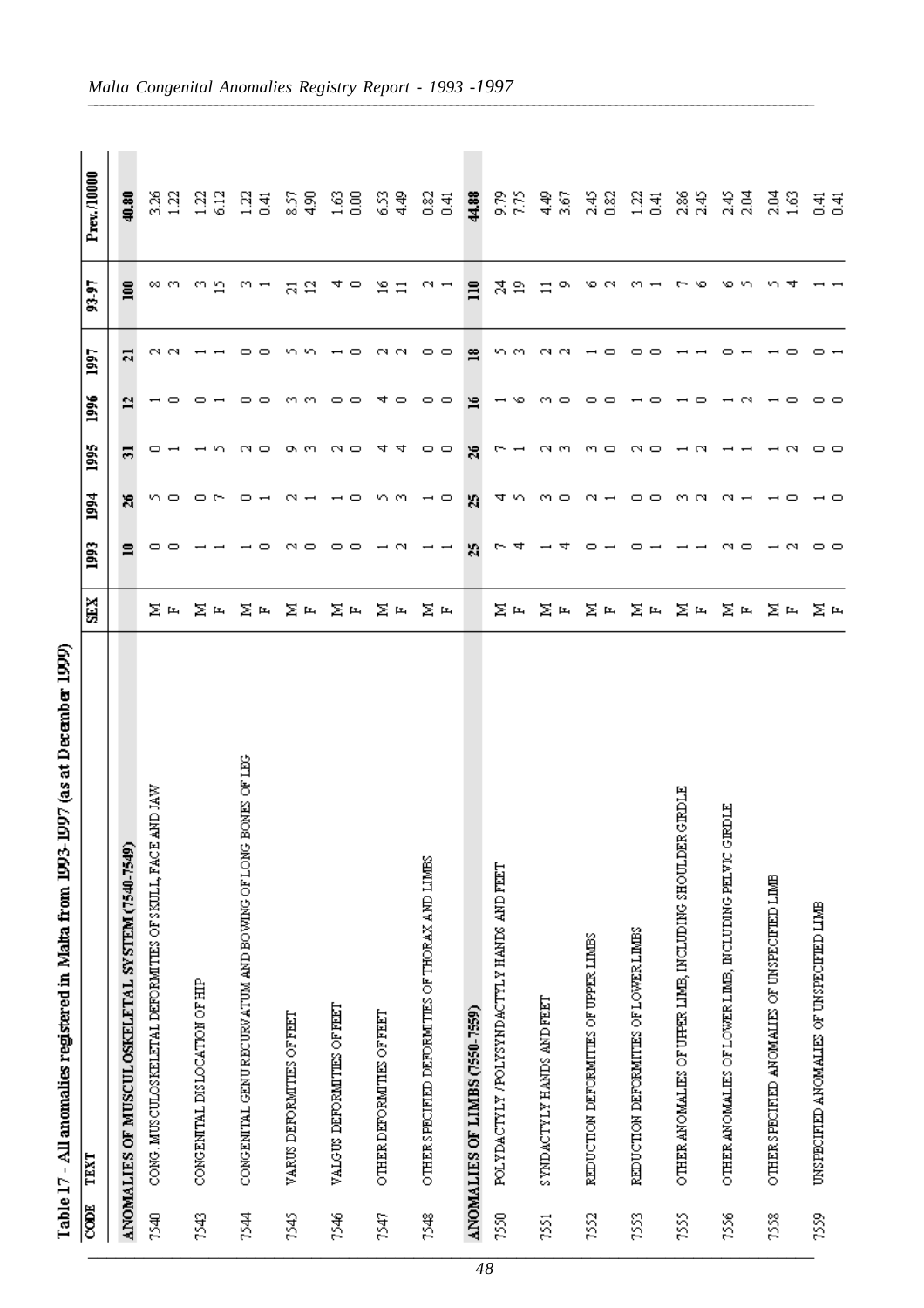|      | (as at December 1999)<br>1997<br>Table 17 - All anomalies registered in Malta from 1993 |            |                       |                 |      |            |        |                          |                             |
|------|-----------------------------------------------------------------------------------------|------------|-----------------------|-----------------|------|------------|--------|--------------------------|-----------------------------|
| CODE | TEXT                                                                                    | <b>SEX</b> | 993                   | 1994            | 5661 | <b>Bad</b> | 1997   | 93-97                    | Prev./10000                 |
|      | OTHER MUSCUL OSKELETAL ANOMALIES (7560-7569)                                            |            |                       |                 |      | ⊒          |        | S.                       | 21.22                       |
| 7560 | AN OMALIES OF SKULL AND FACE BONES                                                      | ⊠ ⊭        |                       |                 |      |            |        | ७                        | 2.45<br>2.04                |
| 7561 | <b>ANOMALIES OF SPINE</b>                                                               |            |                       |                 |      |            |        |                          |                             |
| 7563 | O THER AN OMALIES OF RIBS AND STERNUM                                                   | 医压 医压      |                       |                 |      |            |        |                          |                             |
| 7564 | CHOND RO / OSTEO CHOND ROD Y STROPHY, CHOND RO / OSTEO CHOND ROD Y SPLASIA              | 医压 医压      | ∘                     |                 |      |            |        |                          | 23 23 23 24 22              |
| 7565 | OSTEODY STROPHIES                                                                       |            |                       |                 |      |            |        |                          |                             |
| 7566 | ANOMALIES OF DIAPHRAGM                                                                  |            |                       | െറ              |      |            |        |                          |                             |
| 7567 | ANOMALIES OF ABD OMINAL WALL                                                            | 医内 医内唇     | 00.<br>$\overline{a}$ | ⇔ ಇಂ            |      |            |        |                          | ਲੀ ਚੀ<br>ਨਾਂ ਨਾਂ ਦ          |
| 7568 | O THER SPECIFIED AN OMALIES OF MUSCLE, TEND ON, FASCIA & CONNECTIVE TISSUE              | ⊠д         | 0<br>▭                | 0.<br>∘         |      |            |        |                          | $\frac{4}{5}$ $\frac{8}{5}$ |
| 7569 | UNSPECIFIED ANOMALIES OF MUSCULOSKELETAL SYSTEM                                         | 医耳         |                       | 00              | െറ   |            | ▭      |                          | 0.41                        |
|      | CONGENTAL ANOMALIES OF INTEGUMENT (7570-7579)                                           |            |                       | 9               |      |            |        |                          | 18.77                       |
| 7571 | <b>ICHTHYOSIS CONGENITA</b>                                                             | ⊠ ⊭        |                       | 0<br>∘          |      |            |        | ര ര                      | 82<br>0.82                  |
| 7572 | DERMATOGLYPHIC ANOMALIES                                                                | ⊠ ⊭        |                       | ∾ o             |      |            | ▭<br>▭ | 69.<br>∘                 | $\frac{23}{28}$             |
| 222  | OTHER SPECIFIED AN OMALIES OF SKIN                                                      | ⊠ ⊭        | ব                     | ল ব             |      |            | פי וא  | ್ಲ ಸ                     | ភូង មន្ត្រី<br>ដូង មន្ត្រី  |
| 7574 | SPECIFIED ANOMALIES OF HAIR                                                             | ⊠ ⊭        | 00                    | ⊸ ⇔             |      | 0          | 00     | $\overline{\phantom{0}}$ |                             |
| 7575 | SPECIFIED ANOMALIES OF NAILS                                                            | ⊠ ⊭        |                       | $\circ$ $\circ$ |      |            |        |                          | $\frac{4}{5}$ $\frac{8}{2}$ |

J. É <u>, בחחר בחחר</u> é Ė Ė Ę ı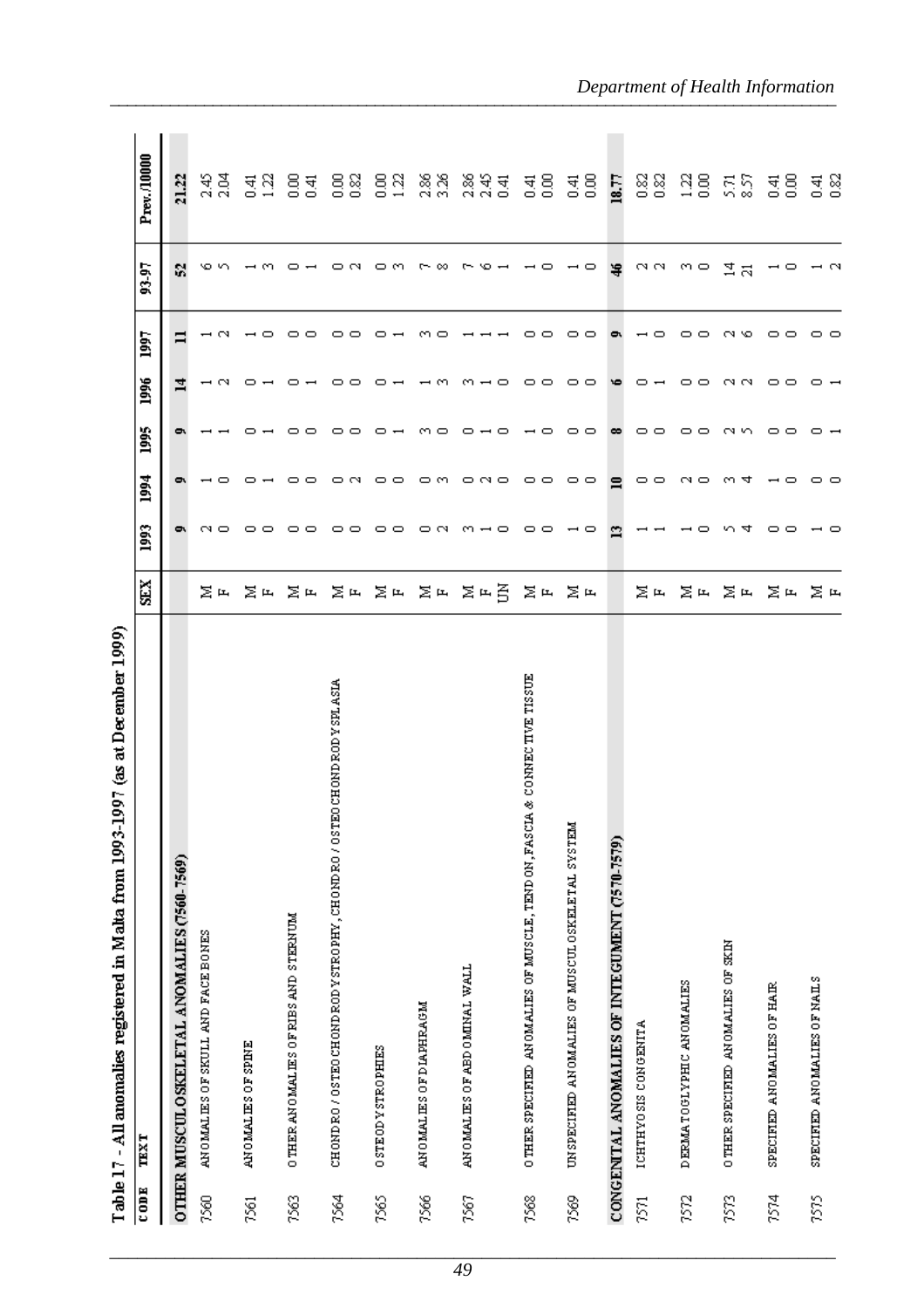| I<br>l<br>l           |
|-----------------------|
|                       |
| I                     |
|                       |
| I<br>ı<br>l<br>ı<br>l |
| ľ                     |
| l                     |
| Ì<br>֚֘֝              |
| l<br>í                |
| l<br>ı<br>ı           |
|                       |
| I<br>ĺ                |
|                       |

| CODE           | TEXT                                                                               | SEX | 5001         | <b>B61</b>                    | 3001         | 1996        | 500          | 93-97            | Prev./10000                      |
|----------------|------------------------------------------------------------------------------------|-----|--------------|-------------------------------|--------------|-------------|--------------|------------------|----------------------------------|
|                | CHROMOSOMAL ANOMALIES (7580-7589)                                                  |     | Þ            |                               | 츠            | ∾           |              | ន                | 24.48                            |
| 7580           | <b>DOWN SYNDROME</b>                                                               | ∑ ⊶ | ₫ ⊐          | ה מ                           | ო ო          | N           |              | ≌<br>g           | 경<br>9.38                        |
| 7582           | EDWARD SYNDROME AND OTHER TOTAL TRISOMES OF E GROUP                                | ∑ ⊭ | ▭<br>∘       | ▭                             |              |             |              | 4<br>ব           | $\mathbb{S}^2$<br>$\frac{63}{2}$ |
| 7583           | AUTOSOMAL DELETION SYNDROMES                                                       | ⊠ ⊭ | ▭            | ▭<br>0                        |              |             | 0<br>▭       | N<br>N           | 8<br>8                           |
| 7584           | BALANCED AUTOSOMAL TRANSLOCATIONS IN NORMAL INDIVIDUAL                             | ⊠ ⊭ |              | ▭<br>∘                        |              | ▭           | ▭<br>∘       | N                | 표<br>이용                          |
| 7585           | OTHER CONDITIONS DUE TO AUTOSOMAL ANOMALIES                                        | ⊠ ⊭ | 0<br>▭       | 0<br>▭                        | ▭<br>▭       | 0<br>$\sim$ | 0<br>▭       | 0<br>$\sim$      | 88                               |
| 7586           | Y CHROMOSOME<br>ABERBATIONS OF THE X CHROMOSOME IN THE ABSENCE OF A                | ⊠ ⊭ | 00           | 00                            | 00           | ▭<br>▭      | ▭            | ▭                | 85<br>85                         |
| 7589           | CONDITIONS DUE TO ANOMALY OF UNSPECIFIED CHROMOSOMES                               | ⊠ ⊭ | 00           | 00                            | 00           | ▭<br>▭      | ▭            | ∘                | 풍용                               |
|                | OTHER AND UNSPECIFIED CONGENITAL ANOMALIES                                         |     | w            | ₹                             | S            |             | ₹            | $\boldsymbol{z}$ | 8.98                             |
| 7591           | ANOMALIES OF ADRENAL GLAND                                                         | ⊠ ⊭ | 00           | 0<br>▭                        | 00           |             | 0<br>$\circ$ | 0                | $\frac{84}{5}$                   |
| 7593           | SITUS INVERSUS                                                                     | ⊠ ⊭ | 0<br>$\circ$ | ▭<br>$\overline{\phantom{0}}$ | 0<br>$\circ$ | ▭<br>0      | 0<br>$\circ$ | ▭                | $\frac{4}{5}$ $\frac{8}{5}$      |
| 396            | HAMARTOSES NEC                                                                     | ∑ ⊭ | ▭            | 00                            | 00           | 00          | 00           | $\circ$ $\lnot$  | ਭੁੱਝ                             |
| 7598           | SYNDROMES AND MULTIFLE CONGENITAL ANOMALIES NEC                                    | 医四  | ര ര          | $\sim$ $-$                    | $\sim$ $-$   | റെ          | ⊶ ო          | 으음               | ្តខ្ម<br>តែមី                    |
|                | OTHER ANOMALIES NOT CLASSIFIED WITHIN THE ICD-9 CHAPTER<br>ON CONGENITAL ANOMALIES |     |              |                               |              |             |              |                  |                                  |
|                | NE OPLASMS (1400-2399)                                                             |     |              | 0                             |              | N           | N            | o۱               | 3.67                             |
| $\frac{50}{2}$ | MALIGNANT NEOPLASM OF RETINA                                                       | ∑ ⊭ | $\circ$      | 0 0                           | ⊸ ⇔          | --          | ▭            | $\sim$ $-$       | 82<br>0.41                       |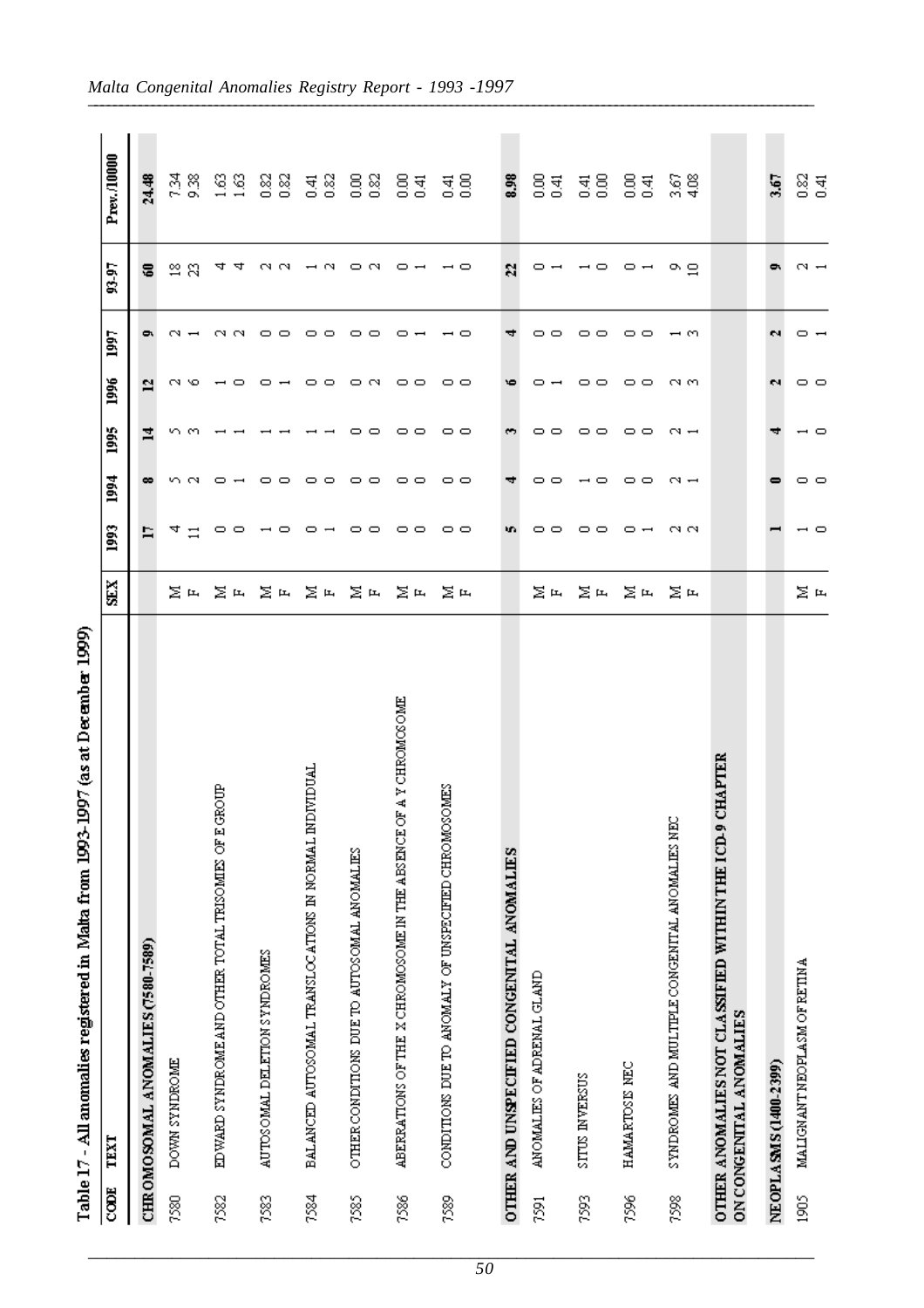|       | (as at December 1999)<br>Table 17 - All anomalies registered in Malta from 1993-1997 |     |     |                 |        |        |     |       |                        |
|-------|--------------------------------------------------------------------------------------|-----|-----|-----------------|--------|--------|-----|-------|------------------------|
| COD E | TEXT                                                                                 | SEX | 993 | <b>Bál</b>      | 3001   | 1996   | 500 | 93-97 | Prev./10000            |
| 1940  | MALIGNANT NEOPLASM OF SUPRARENAL GLAND                                               | ∑ ⊶ |     | 00              |        |        |     |       | 82<br>0.41             |
| 1991  | MALIGNANCY, UNSPECIFIED SITE                                                         | ⊠ ⊭ |     | 00              |        | ∘      |     |       | g<br>तु                |
| 2157  | BENIGN NEOPLASM OF CONNECTIVE TISSUE TRUNK/BACK NOS                                  | ⊠ ⊶ |     | ▭<br>∘          |        | ▭      |     |       | 8<br>नु                |
| 2163  | RTS OF FACE<br>BENIGN NEOPLASM SKIN OF OTHER AND UNSPECIFIED PA                      | ⊠ ⊭ |     | ▭<br>∘          |        |        |     |       | $\frac{8}{2}$<br>0,41  |
|       | DISORDERS (2400-2799)<br>ENDOCRINE, NUTRITIONAL, METABOLIC & IMMUNITY                |     |     |                 |        |        |     |       | 10.20                  |
| 243   | CONGENITAL HYPOTHYROIDISM                                                            | ⊠ ⊭ |     | ▭               |        |        |     |       | 3.67<br>$\frac{41}{2}$ |
| 2522  | PANHYPOPITUITARISM                                                                   | ⊠ ⊶ |     | ▭               |        |        |     |       | 8<br>ड                 |
| 2552  | CONGENITAL ADRENAL HYPERPLASIA                                                       | ⊠ ⊭ |     |                 |        |        |     |       | 8<br>$\frac{41}{5}$    |
| 2598  | O THER END O CRINE DISORDERS NEC                                                     | ⊠ ⊶ |     |                 | ▭      |        |     |       | 8<br>$\frac{41}{1}$    |
| 2701  | PHENYLKETUNURIA                                                                      | ⊠д  |     |                 | $\sim$ |        |     |       | $\frac{22}{2}$<br>8    |
| 2754  | DISORDERS OF CALCIUM METABOLISM                                                      | ⊠ ⊭ |     |                 |        |        |     |       | 83<br>$\frac{8}{2}$    |
| 2762  | ACID 0SIS                                                                            | ⊠ ⊭ |     | ∘               |        |        |     |       | 8<br>नु                |
| 2774  | DISORDERS OF BILIRUBIN EXCRETION                                                     | ⊠ ⊶ |     | 0<br>∘          |        |        |     |       | 8<br>$\frac{41}{1}$    |
| 2778  | OTHER SPECIFIED DISORDERS OF METABOLISM                                              | ⊠ ⊭ |     | 0<br>∘          |        |        |     |       | 83<br>नु               |
| 2779  | UN SPECIFIED DISORDERS OF METABOLISM                                                 | ⊠ ⊶ |     | 00              |        | 0<br>▭ |     |       | 8<br>न<br>0.41         |
| 2790  | DEFICIENCY OF HUMORAL BAMUNITY                                                       | ∑ ⊭ |     | $\circ$ $\circ$ |        | ▭      |     |       | 85<br>85               |

f Ė F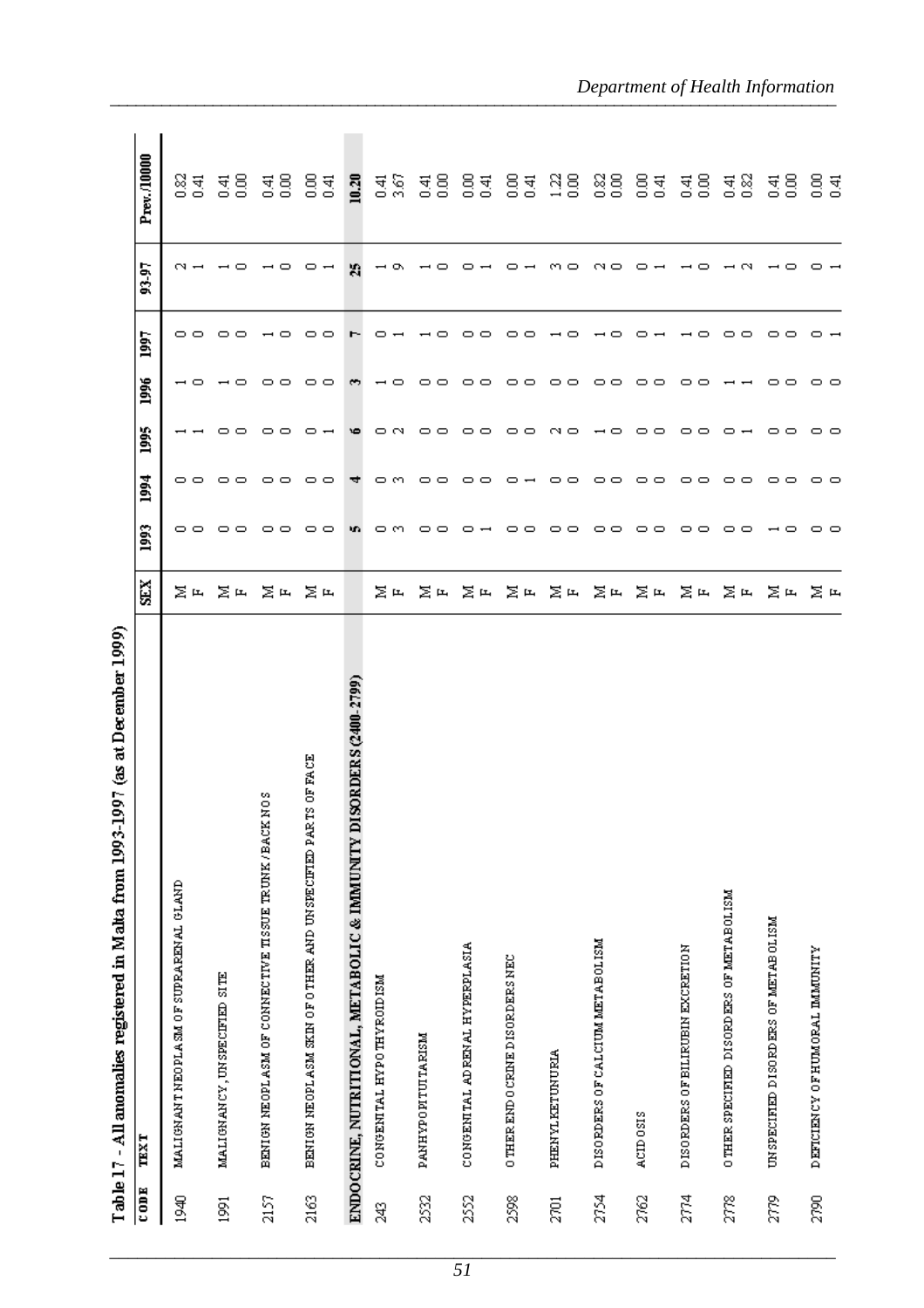| Table 17 | (as at December 1999)<br>500<br>- All anomalies registered in Malta from 1993-1! |      |                          |                          |            |        |       |                                 |
|----------|----------------------------------------------------------------------------------|------|--------------------------|--------------------------|------------|--------|-------|---------------------------------|
| CODE     | TEXT                                                                             | SEX. | <b>Bat</b><br><b>Sol</b> | 1995                     | <b>Bot</b> | 1997   | 93-97 | Prev./10000                     |
|          | CONDITIONS OF BLOOD AND BLOOD FORMING OR GANS (2800-2899)                        |      |                          |                          |            |        | N     | 0.82                            |
| 2820     | HEREDITARY SPHEROCYTOSIS                                                         | ⊠ ⊶  | --                       | 00                       |            |        |       | 8<br>न<br>0.41                  |
| 2822     | ă<br>AN AEMIA DUE TO DISORDEES OF GLUTATHIONE METABOLI                           | ⊠ ⊭  | 00<br>∊                  | $\overline{\phantom{0}}$ |            | ▭<br>▭ | ▭     | $\frac{8}{2}$<br>नु             |
|          | (5688-002)<br>CONDITIONS OF NERVOUS SYSTEM AND SENSE ORGANS (3                   |      | N                        |                          |            |        | c.    | 3.67                            |
| 3301     | CEREBRAL LIPIDOSIS INCLUDING GANGLIOSIDOSIS                                      | ⊠ ⊶  | 0<br>▭                   | 0<br>▭                   |            |        |       | $\frac{22}{2}$<br>8             |
| 309      | CEREBRAL DEGENERATION, UN SPECIFIED                                              | ⊠д   | ▭<br>∘                   | 0.<br>∘                  |            |        |       | 8<br>तु                         |
| 330      | WEED NIG HOFFMANN DISEA SE/INFANTILE SPINAL MUSCULAR A TROPHY                    | ⊠д   | ▭                        | 0<br>▭                   |            |        |       | 8<br>तु                         |
| 331      | SPINAL MUSCULARATROPHY                                                           | ⊠д   | ▭<br>▭                   | 00                       |            |        |       | त<br>0.41<br>तु                 |
| 3592     | MY O TONIC DISORDERS                                                             | ⊠д   | ▭                        | 0<br>▭                   |            |        |       | 8<br>तु                         |
| 3780     | CONVERGENT CONCOMITANT STRABISMUS                                                | ∑ ⊶  | ▭<br>▭<br>▭<br>∊         | ▭                        |            | ▭<br>▭ | ▭     | g<br>$\frac{41}{1}$             |
|          | CONDITIONS OF THE CIRCULATORY SYSTEM (3900-4599)                                 |      | 0                        | N                        |            |        | œ     | 3.26                            |
| 4251     | <b>HYPERTROPHIC OBSTRUCTIVE CARDIOMYOPATHY</b>                                   | ⊠ ⊭  | ▭<br>▭                   | ▭                        |            | Q      |       | $\frac{63}{2}$<br>82            |
| 4253     | END OCARDIAL FIBROELASTOSIS                                                      | ∑ ⊭  | ▭<br>∘                   | ▭                        |            | ▭      |       | 8<br>$\frac{41}{5}$             |
| 4270     | PARO XY SMAL SUPRA VENTRICULAR TACHY CARD IA                                     | ∑ ⊭  | --<br>▭                  | --                       |            | ▭<br>▭ | ▭     | $\frac{8}{2}$<br>$\frac{41}{5}$ |
|          | <b>CONDITIONS OF THE DIGESITVE SYSTEM (\$200-5799)</b>                           |      | c                        | N                        |            | N      |       | ą.                              |
| 5240     | MAJOR ANOMALIES OF JAW SIZE                                                      | ⊠ ⊭  | ∾ o                      | ▭                        | ▭          | ∾ o    | ७     | 2.45<br>122                     |
| 8        | INGUINAL HERNIA                                                                  | ⊠ ⊭  | ⊸ ∼<br>--                | 0                        | 0 ⊂        | 0 C    |       | ਚ ਚ<br>੦ ੦                      |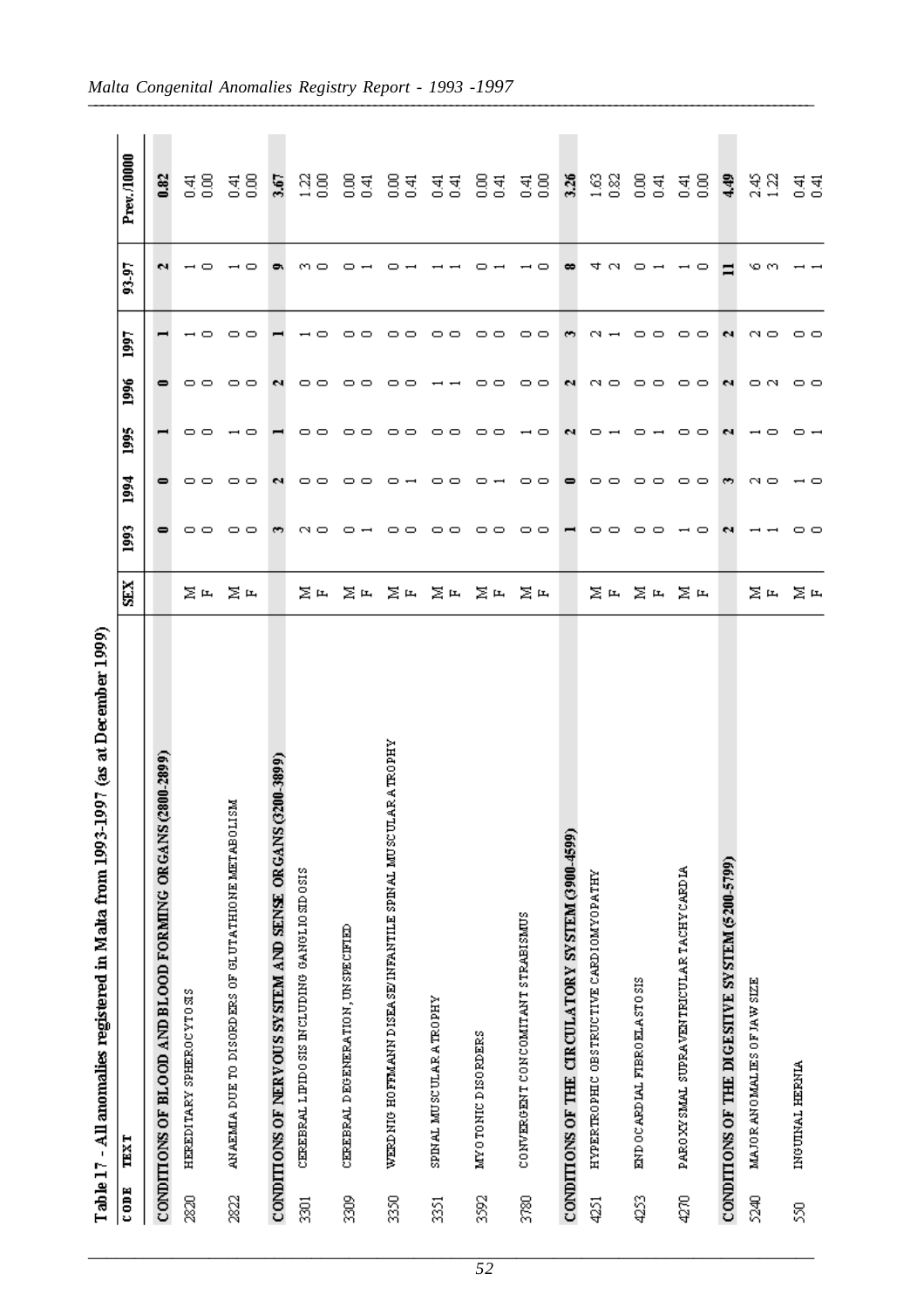Table 17 - All anomalies registered in Malta from 1993-1997 (as at December 1999)

| CODE TEXT                                                 | <b>NRS</b> |     | 1993 1994 | 1995 | 1996 1997 |     | 03.86 | Prev./10000                 |
|-----------------------------------------------------------|------------|-----|-----------|------|-----------|-----|-------|-----------------------------|
| 0.7799)<br>CONDITIONS ORIGINATING IN THE PERINATAL PERIOD |            |     |           |      |           |     |       | $\overline{2}$              |
| CONGENITAL RUBELLA<br>7710                                | z          |     |           |      |           |     |       |                             |
|                                                           | д          |     |           |      |           |     |       | नु स्                       |
| CONGENITAL HYDROCHLE<br>7786                              | z          |     |           |      |           |     |       | $\frac{4}{5}$ $\frac{8}{5}$ |
|                                                           | щ          |     |           |      |           |     |       |                             |
|                                                           |            |     |           |      |           |     |       |                             |
| <b>GRAND TOTAL</b>                                        |            | 257 | 317       | 280  | 285       | 297 | 1436  | 585.88                      |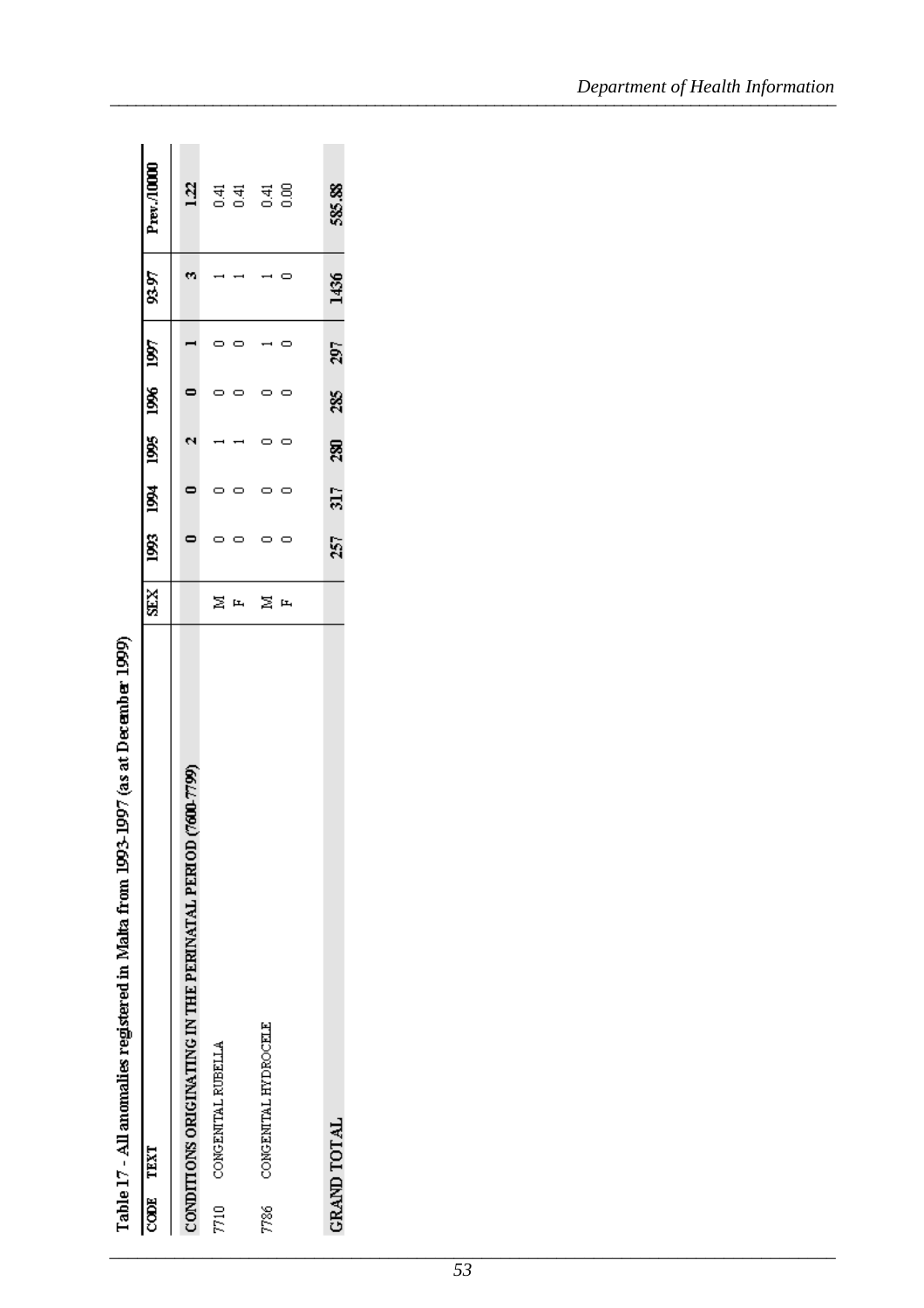| <b>EUROCAT</b>                            | <b>CONGENITAL ANOMALIES</b>                          | Number |             | Prevalence /10,000 to talbirths |       |                     | Number Prevalence /10,000 live births            |
|-------------------------------------------|------------------------------------------------------|--------|-------------|---------------------------------|-------|---------------------|--------------------------------------------------|
| Sub groups<br>$(Annex 3)$ /<br>ICD-9 code |                                                      | Malta  | Malta       | <b>EUROCAT</b><br>registries    | Malta | Malta               | EURO CAT registries<br>with preg.<br>termination |
| 01                                        | $\,$ N eural Tube defects $^*$                       | 33     | 13.5        | $(5.6 - 15.9)$                  | 28    | 11.5                | $(1.3 - 7.3)$                                    |
| 02-04                                     | Other anomalies of the Nervous System *              | 46     | 18.8        | $(3.9 - 19.8)$                  | 39    | 16                  | $(4.6 - 12.9)$                                   |
| 05                                        | Anomalies of the eye                                 | 15     | 6.1         | $(2.7 - 11.8)$                  | 14    | 5.7                 | $(2.4 - 11.4)$                                   |
| 06                                        | Anomalies of the ear                                 | 31     | 12.6        | $(2.1 - 12.5)$                  | 28    | 11.5                | $(2.0 - 11.5)$                                   |
| 07-09                                     | Congenital Heart Disease **                          | 513    | 209.3       | $(23.5 - 101.5)$                | 506   | 207.7               | $(22.1 - 93.7)$                                  |
| ICD-7467                                  | Hypoplasia left heart***                             | 3      | 1.2         | $(1.5 - 3.8)$                   | 2     | $\theta$ . $\theta$ | $(0.9 - 3.1)$                                    |
| ICD-7450                                  | Common Truncus                                       | J      | $\theta$ .4 | $(0.2 - 3.1)$                   | I     | $\theta$ .4         | $(0.1 - 2.1)$                                    |
| ICD-7451                                  | Transposition of great arteries                      | 11     | 4.5         | $(1.0 - 6.0)$                   | П     | 4.5                 | $(0.9 - 5.4)$                                    |
| 10                                        | Respiratory System defects (ex duding nose)          | 24     | 9.8         | NA                              | 23    | 9.4                 | NA                                               |
| ICD-7490                                  | Cleft palate**                                       | 36     | 14.7        | $(2.5 - 9.4)$                   | 36    | 148                 | $(2.1 - 7.9)$                                    |
| ICD-7491/2                                | Cleft lip with or without palate                     | 21     | 8.6         | $(3.3 - 15.3)$                  | 20    | 8.2                 | $(2.7 - 14.4)$                                   |
| 12-14 excl 7505                           | Anomalies of digestive system excl. pyloric stenosis | 33     | 13.5        | $(3.6 - 24.3)$                  | 32    | 13.1                | $(2.8 - 18.8)$                                   |
| ICD-7505                                  | Pyloric stenosis                                     | 30     | 12.2        | $(0.6 - 47.8)$                  | 30    | 12.3                | $(1.2 - 47.5)$                                   |
| $15-16$                                   | Anom alies of external genitals                      | 74     | 30.2        | $(7.5 - 32.7)$                  | 72    | 29.6                | $(7.1 - 31.1)$                                   |
| ICD-75260                                 | Hypospadias (excl. glandular /coronal)               | 29     | 11.8        | $(6.1 - 27.8)$                  | 29    | 11.9                | $(6.0 - 27.3)$                                   |
| 17-19                                     | Anom alies of the internal urogenital system         | 91     | 37.1        | $(6.9 - 66.5)$                  | 88    | 36.1                | $(5.4 - 52.9)$                                   |
| 20-23                                     | Limb defects                                         | 196    | 80          | $(24.8 - 89.2)$                 | 185   | 75.9                | $(21.5 - 77.0)$                                  |
| 24-25                                     | Other musculoskeletal & connective tissue defects *  | 90     | 36.7        | $(6.8 - 34.1)$                  | 80    | 32.8                | $(6.2 - 26.7)$                                   |
| ICD-7566                                  | Anomalies of diaphragm*                              | 15     | 6.1         | $(1.6 - 5.8)$                   | 15    | 6.2                 | $(1.3 - 4.3)$                                    |
| ICD-75670                                 | Omphalocele                                          | 8      | 3.3         | $(0.8 - 3.9)$                   | 5     | 2.1                 | $(0.6 - 2.3)$                                    |
| ICD-75671                                 | Gastroschisis                                        | 3      | 1.2         | $(0.3 - 2.3)$                   | 3     | 1.2                 | $(0.2 - 1.7)$                                    |
| 30-31                                     | Anomalies of integument & skin                       | 46     | 18.8        | NA                              | 46    | 18.9                | NA                                               |
| 32                                        | Down Syndrome*                                       | 41     | 16.7        | $(11.5 - 28.0)$                 | 41    | 16.8                | $(7.5 - 12.5)$                                   |
| 33                                        | Other chromosom al anomalies, excl. Down syndrome*   | 19     | 7.8         | $(6.0 - 24.6)$                  | 19    | 7.8                 | $(3.3 - 7.4)$                                    |
| 3438                                      | Other anomalies                                      | 65     | 26.5        | NA                              | 62    | 25.4                | NA                                               |

**Table 18-Comparison of prevalence rates of congenital anomalies in total births and livebirths Malta (1993-97), EUROCAT Registries (1990-94).**

\*\* Both total prevalence and livebirth prevalence in Malta are higher than that of other EUROCAT registries<br>\*\*\* Both total prevalence and livebirth prevalence in Malta are lower than that of other EUROCAT registries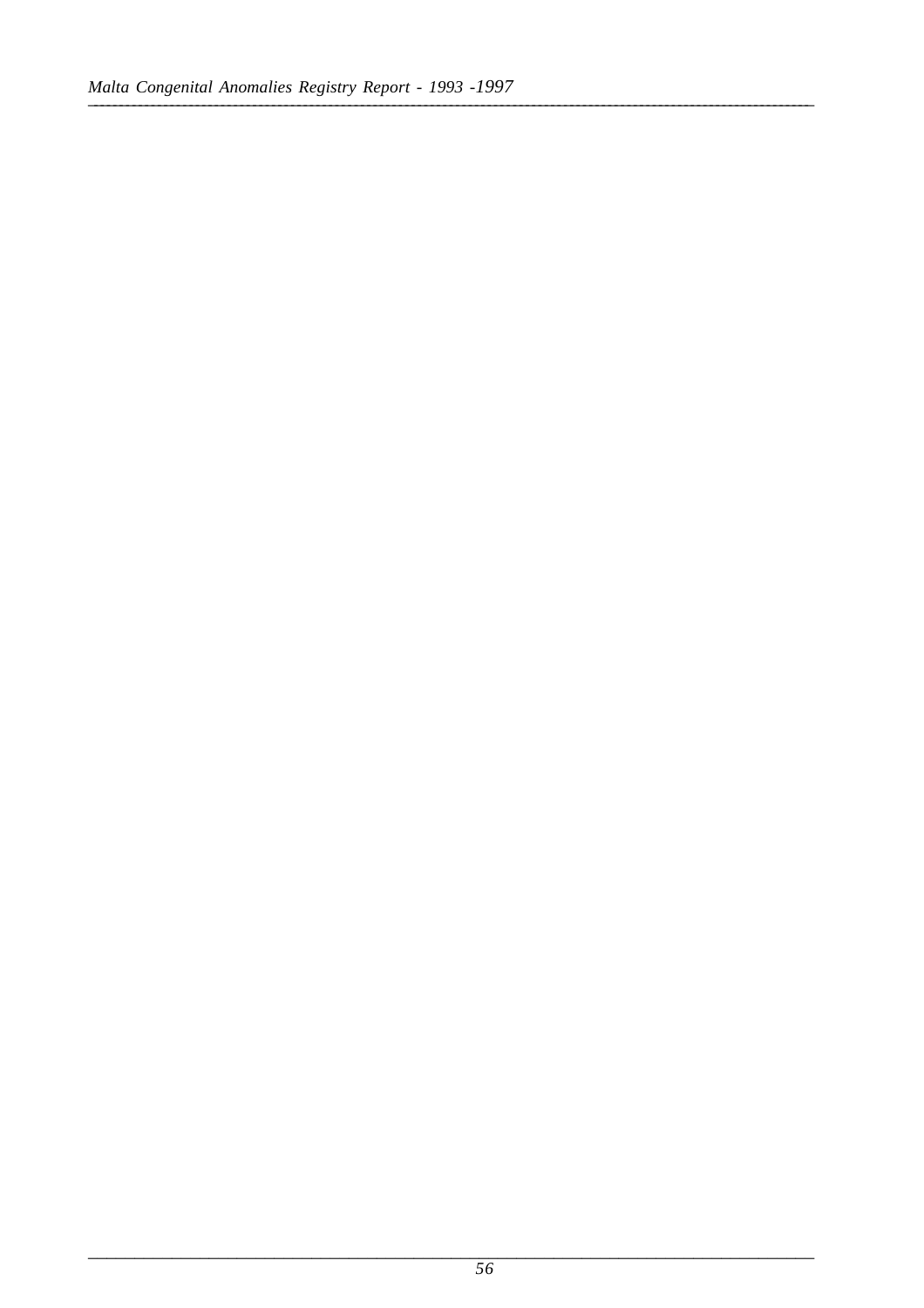# PART FOUR -

# **SPECIFIC ANOMALY GROUPS**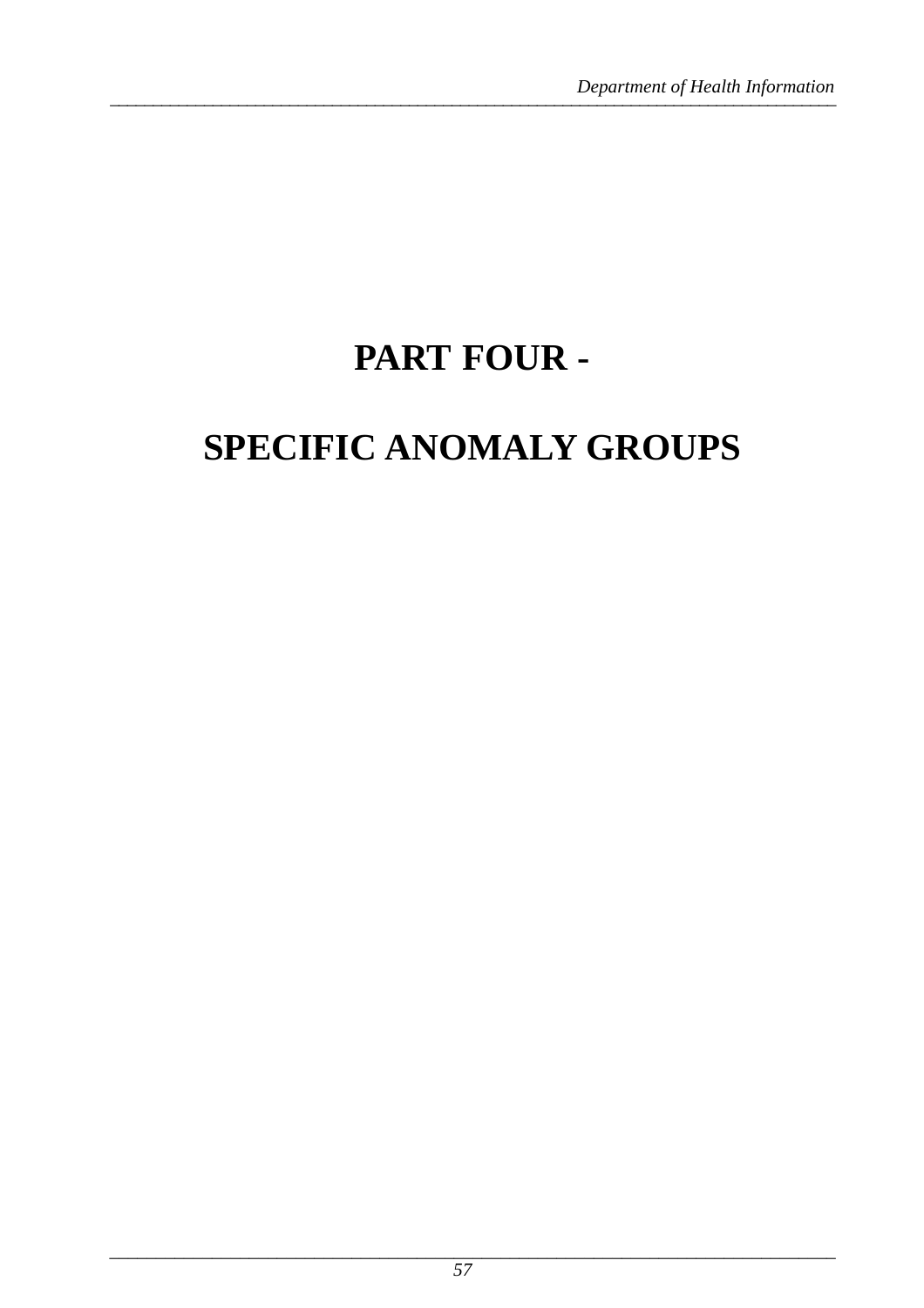## *NEURAL TUBE DEFECTS (NTD)*

Neural tube defects include anencephaly, encephalocele, spina bifida and iniencephaly (ICD-9 codes 7400 - 7420)<sup>1</sup>.

#### **Geographical distribution**

| Locality     |      |      | PREVALENCE /10,000 BIRTHS |      |      |                        |
|--------------|------|------|---------------------------|------|------|------------------------|
|              | 1993 | 1994 | 1995                      | 1996 | 1997 | 1993-97 (95% CI)       |
| North West   | 18.8 | 15.8 | 24.3                      | 22.3 | 7.5  | $17.7$ $(11.5 - 27.0)$ |
| Anomalies    |      | 4    | ň                         | ñ    |      | 23                     |
| Total births | 2656 | 2531 | 2467                      | 2694 | 2662 | 13010                  |
| South East   | 4.8  | 153  | 5.5                       | 5.1  | 15.8 | $9.2(4.5 - 18.2)$      |
| Anomalies    |      |      |                           |      |      |                        |
| Total births | 2102 | 1955 | 1822                      | 1957 | 1896 | 9732                   |
| Gozo         | 0.0  | 0.0  | 0.0                       | 30.6 | 0.0  | $5.7(0.0 - 36.7)$      |
| Anomalies    | 0    |      |                           |      |      |                        |
| Total births | 414  | 377  | 344                       | 327  | 306  | 1768                   |
| Malta & Gozo | 11.6 | 14.4 | 15.1                      | 16.1 | 10.3 | $13.5(9.4-19.1)$       |

#### **Table 19 - Distribution of NTD according to locality of residence of mother**

#### **Figure 10 - Geographical distribution of NTD (1993-97)**



The differences in prevalence do not reach statistical significance.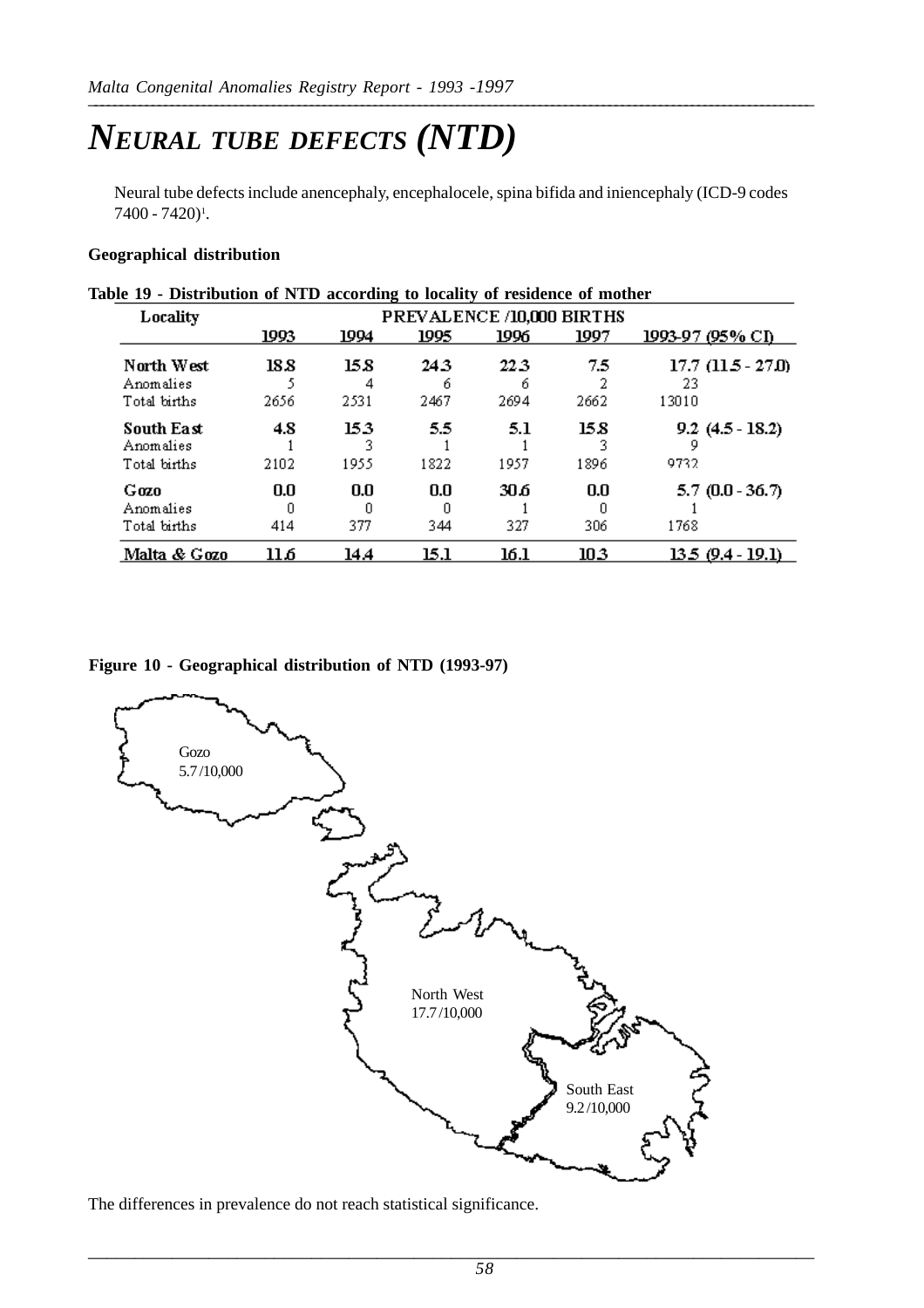#### **Time trends for NTD: Malta & EUROCAT**

#### **Table 20 - Time trend of total prevalence of NTDs Malta and EUROCAT average compared**

| Prevalence/10.000 | 1993 | 1004 | 1995 | 1996 | 1007  | Total          |
|-------------------|------|------|------|------|-------|----------------|
| Malta             | 11 h | 144  |      | 16.1 | 10.3. | 13.5 (1993-97) |
| EUROCAT average*  |      |      |      |      |       | 14.7 (1980-94) |
| T                 |      |      |      |      |       |                |

\*Data taken from EUROCAT Report 7 1

**Figure 11 - Prevalence of NTD over time Malta and EUROCAT Average**



#### **Prevalence in Malta vs EUROCAT**

Prevalence in Malta 1993-1997 - 13.5/10,000 total births (95% CI 9.4 to 19.1) EUROCAT average 1990-1994 - 10.1/10,000 total births

Range of prevalence in EUROCAT registries 1990-1994 (5.6\* to 15.9\*\* /10,000 births)

\* The lowest prevalence recorded was in the EUROCAT registry of - Switzerland

\*\* The highest prevalence recorded was in the EUROCAT registry of - Glasgow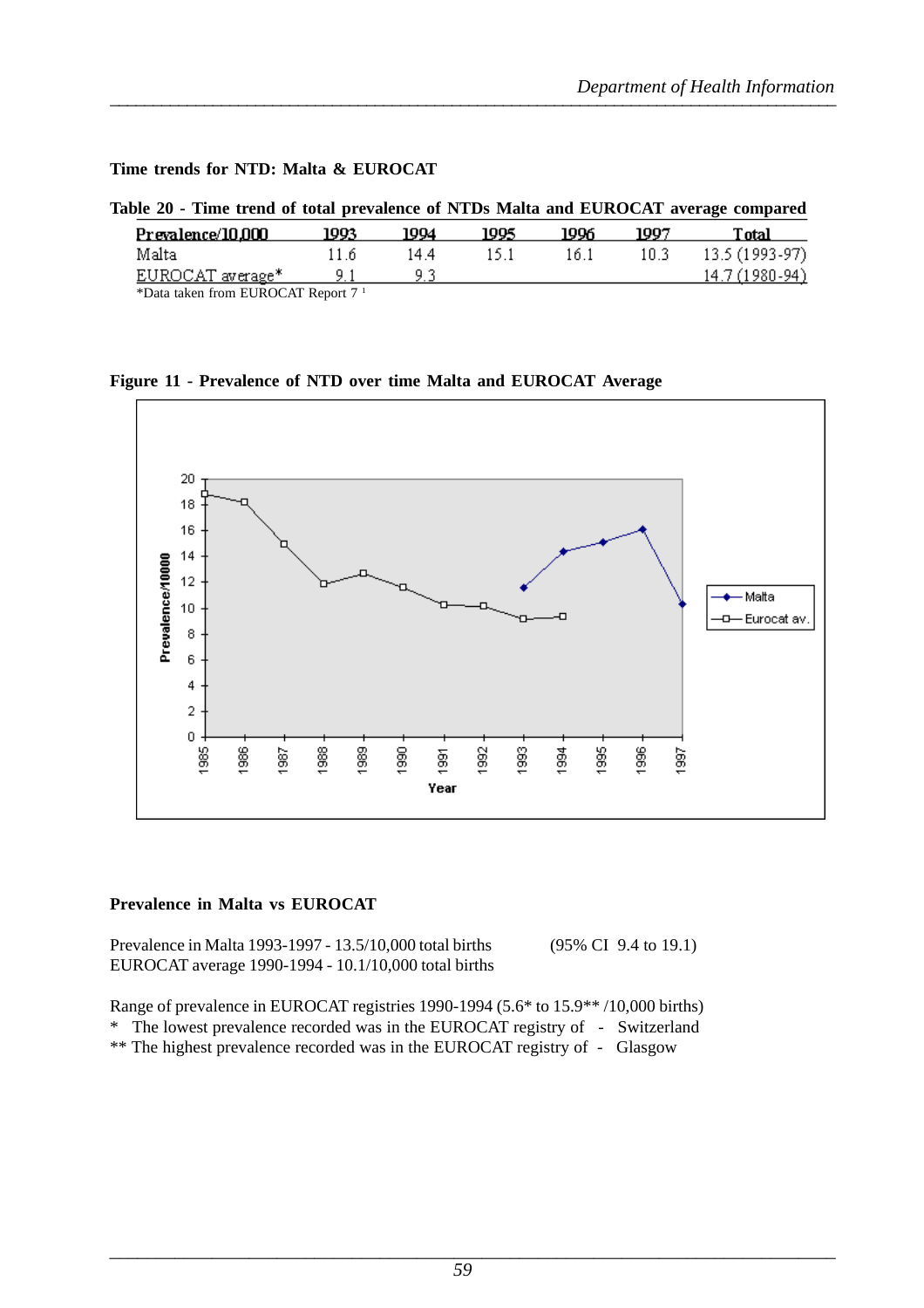### *CLEFT LIP WITH OR WITHOUT CLEFT PALATE*

These include clefting of the upper lip with or without clefting of the maxillary alveolar process an hard and soft palate (ICD-9 codes: 7491 - 7492)<sup>1</sup>.

#### **Geographical distribution**

**Table 21 - Distribution of Cleft lip with or without cleft palate according to locality of residence of mother**

| Locality                  | PREVALENCE/10,000 BIRTHS |           |             |      |      |                    |  |  |  |  |
|---------------------------|--------------------------|-----------|-------------|------|------|--------------------|--|--|--|--|
|                           | 1993                     | 1994      | 1995        | 1996 | 1997 | 1993-97 (95% CI)   |  |  |  |  |
| North West<br>Anomalies   | 3.8                      | 15.8<br>4 | 16.2<br>4   | 3.7  | 3.7  | $8.5(4.5 - 15.6)$  |  |  |  |  |
| Total births              | 2656                     | 2531      | 2467        | 2694 | 2662 | 13010              |  |  |  |  |
| <b>South East</b>         | 143                      | 5.1       | 5.5         | 5.1  | 5.3  | $7.2$ (3.2 - 15.5) |  |  |  |  |
| Anomalies<br>Total births | 3<br>2102                | 1955      | 1822        | 1957 | 1896 | 9732               |  |  |  |  |
| Gozo                      | 24.2                     | 0.0       | 0.0         | 0.0  | 65.4 | 17.0 (4.4 - 53.9)  |  |  |  |  |
| Anomalies<br>Total births | 414                      | 377       | Ω<br>344    | 327  | 306  | 1768               |  |  |  |  |
| Malta & Gozo              | 9.7                      | 10.3      | $\bf{10.8}$ | 4.0  | 8.2  | $8.6(5.4 - 13.3)$  |  |  |  |  |

#### **Figure 12 - Geographical distribution of Cleft lip with or without cleft palate (1993-97)**



The difference in prevalence between the regions is not statistically significant.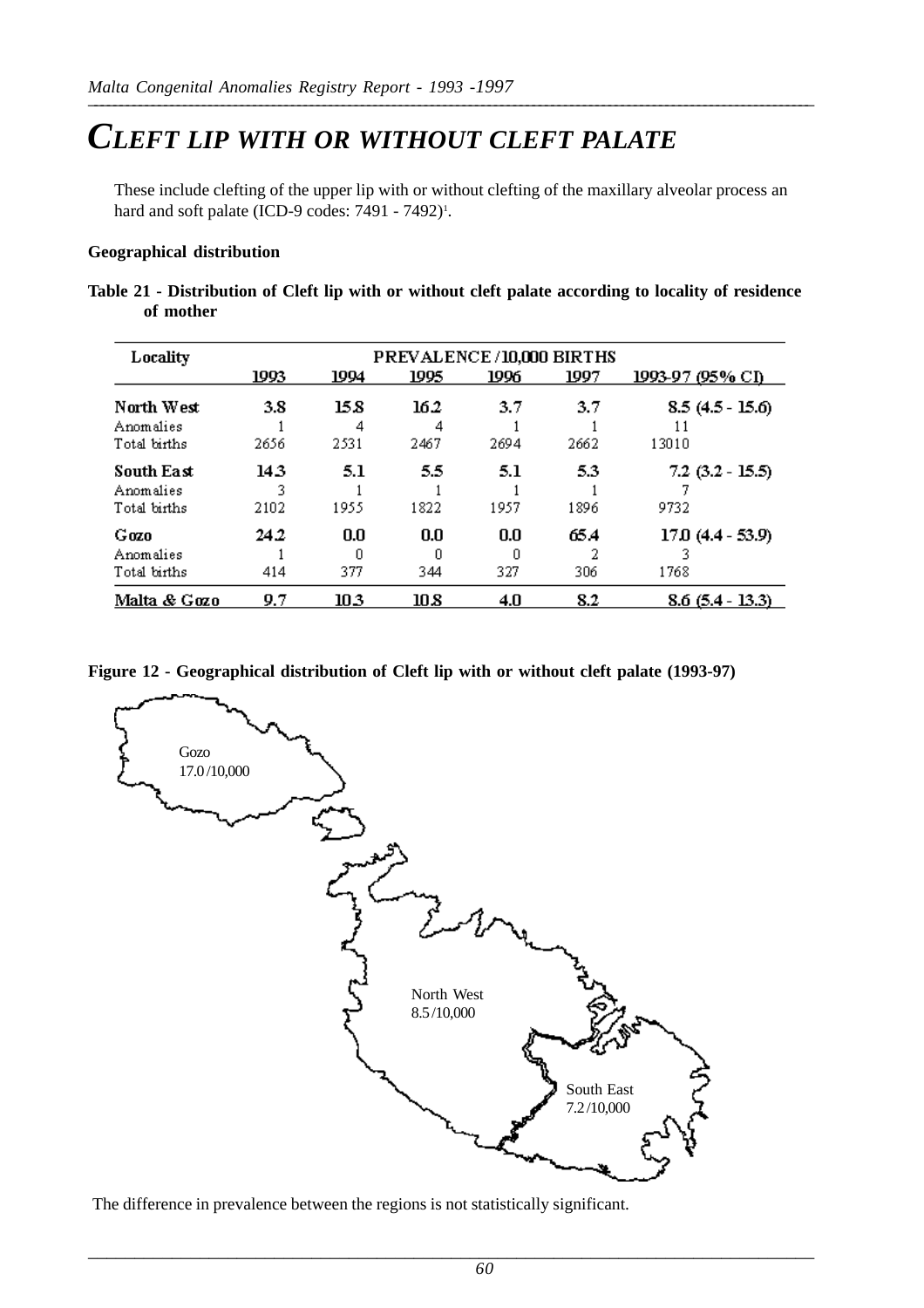| Table 22 - Time trend of total prevalence of cleft lip Malta and EUROCAT average compared |       |      |                          |                          |      |                |
|-------------------------------------------------------------------------------------------|-------|------|--------------------------|--------------------------|------|----------------|
| Prevalence/10,000                                                                         | 1993. | 1994 | 1995.                    | 1996                     | 1007 | Total          |
| Malta                                                                                     | 9 7   | 18 3 | 10.8                     | 4.0                      | 8.2  | 8.6 (1993-97)  |
| EUROCAT average*                                                                          |       | 9 S  | $\overline{\phantom{a}}$ | $\overline{\phantom{0}}$ |      | $9.0(1980-94)$ |

**Time trends for Cleft Lip with or without cleft palate: Malta & EUROCAT**

**Figure 13 - Prevalence of cleft lip with or without cleft palate over time Malta and EUROCAT Average**



#### **Prevalence in Malta vs EUROCAT**

Prevalence in Malta 1993-1997 - 8.6/10,000 total births (95% CI 5.4 to 13.3) EUROCAT average 1990-1994 - 8.9/10,000 total births

Range of prevalence in EUROCAT registries 1990-1994 - 3.3\* to 15.3\*\* /10,000 births \* The lowest prevalence recorded was in the EUROCAT registry of - Belfast

\*\* The highest prevalence recorded was in the EUROCAT registry of - Northern Netherlands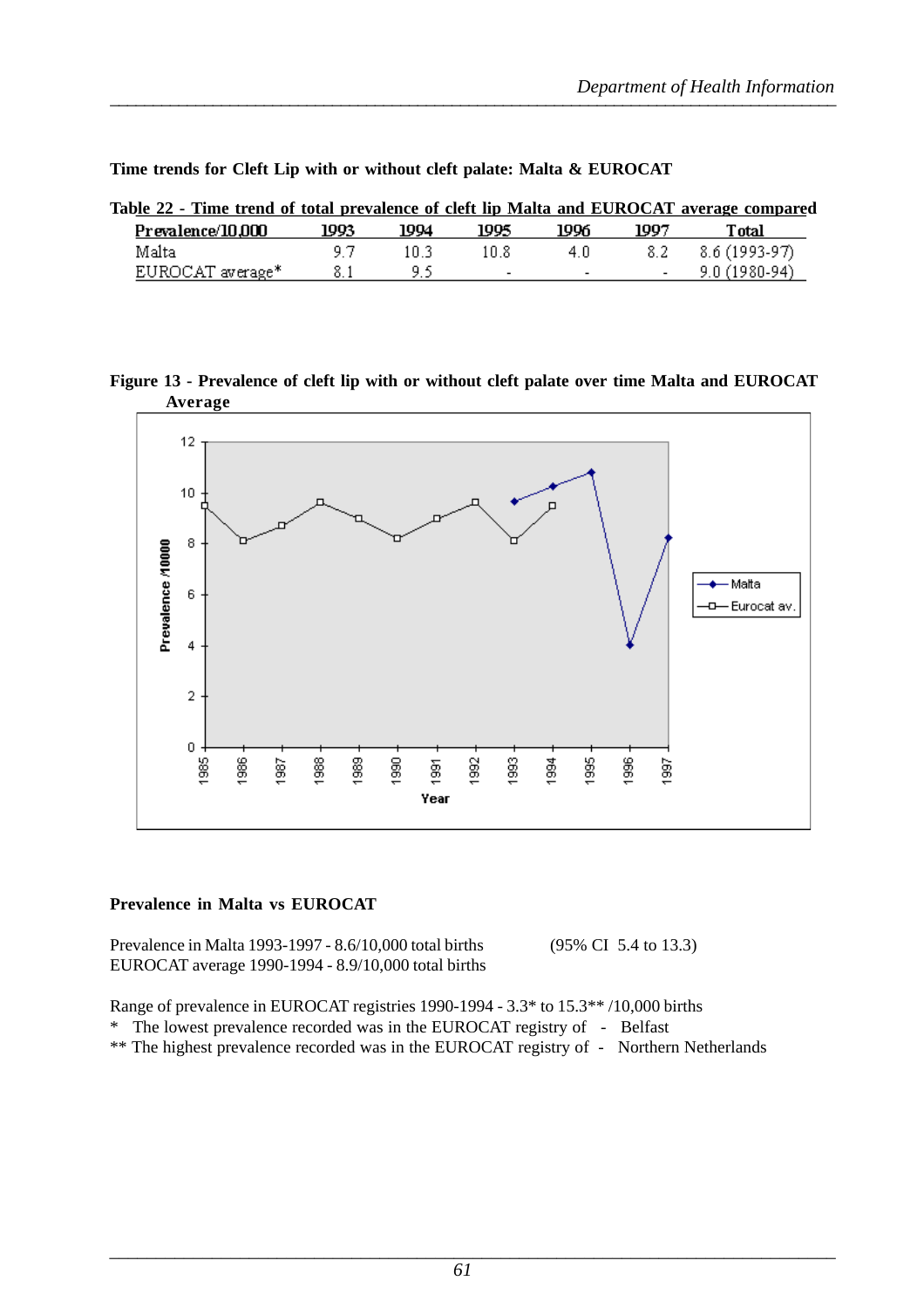## *CLEFT PALATE*

This includes fissure defects of the soft and / or hard palate(s) or submucous cleft without cleft lip (ICD-9 code: 7490)<sup>1</sup>.

#### **Geographical distribution**

| Locality     | PREVALENCE/10,000 BIRTHS |      |      |      |      |                       |  |  |  |  |  |
|--------------|--------------------------|------|------|------|------|-----------------------|--|--|--|--|--|
|              | 1993                     | 1994 | 1995 | 1996 | 1997 | 1993-97 (95% CI)      |  |  |  |  |  |
| North West   | 113                      | 4.0  | 20.3 | 7.4  | 18.8 | $12.3$ $(7.3 - 20.4)$ |  |  |  |  |  |
| Anomalies    |                          |      |      |      |      | 16                    |  |  |  |  |  |
| Total births | 2656                     | 2531 | 2467 | 2694 | 2662 | 13010                 |  |  |  |  |  |
| South East   | 19 N                     | 30.7 | 5.5  | 153  | 10.6 | $16.4$ (9.7 - 27.3)   |  |  |  |  |  |
| Anomalies    | 4                        | 6    |      |      |      | 16                    |  |  |  |  |  |
| Total births | 2102                     | 1955 | 1822 | 1957 | 1896 | 9732                  |  |  |  |  |  |
| Gozo         | 24.2                     | 0.0  | 29.1 | 61.2 | 0.0  | $22.6(7.3-62.1)$      |  |  |  |  |  |
| Anomalies    |                          | 0    |      |      |      |                       |  |  |  |  |  |
| Total births | 414                      | 377  | 344  | 327  | 306  | 1768                  |  |  |  |  |  |
| Malta & Gozo | 15.5                     | 14.4 | 15.1 | 14.1 | 14.9 | 14.7 (10.4 - 10.6)    |  |  |  |  |  |

|  | Table 23 - Distribution of Cleft Palate according to locality of residence of mother |  |  |  |  |
|--|--------------------------------------------------------------------------------------|--|--|--|--|
|  |                                                                                      |  |  |  |  |

#### **Figure 14 - Geographical distribution of Cleft Palate (1993-97)**



The difference in prevalence between the regions is not statistically significant.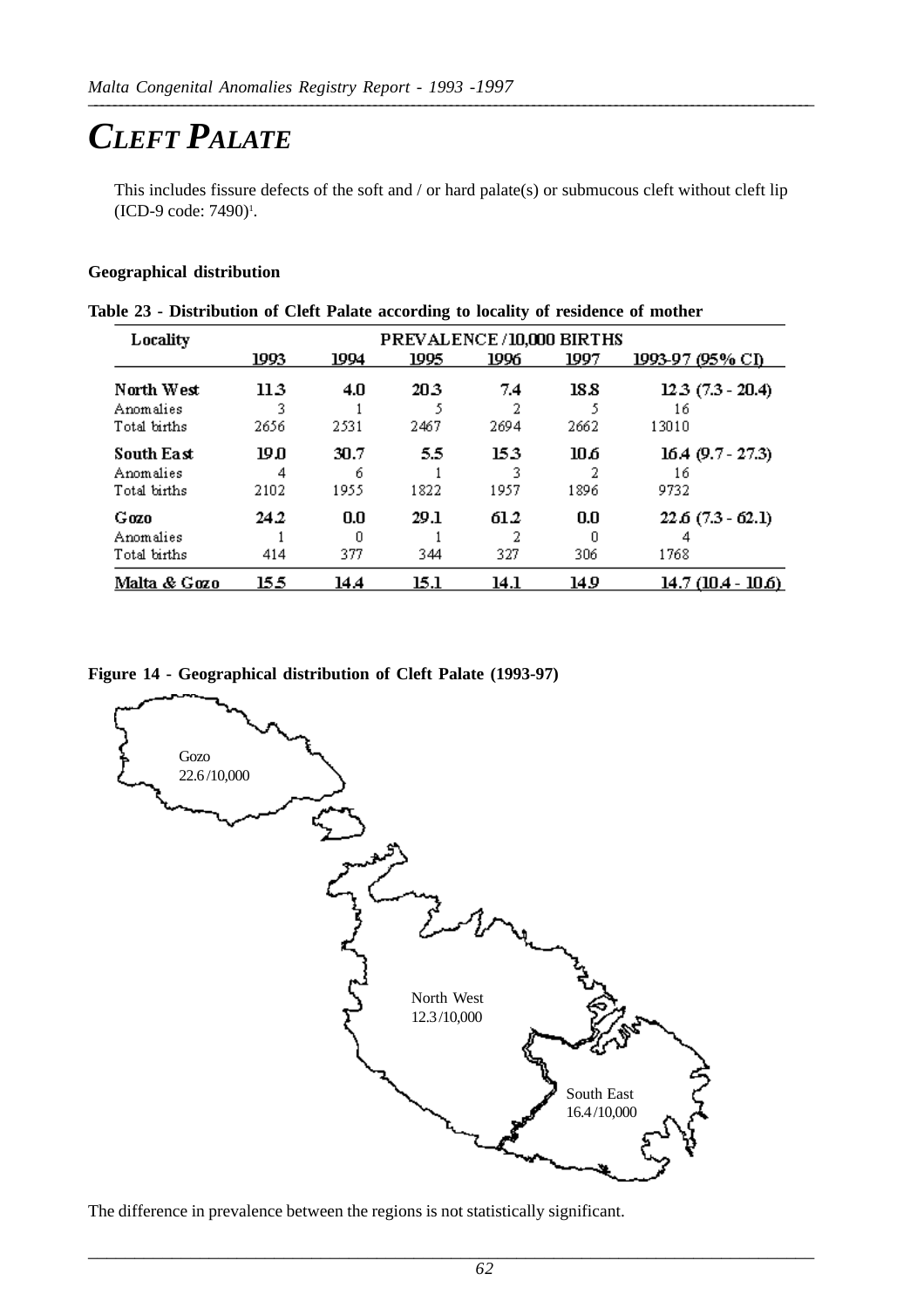#### **Time trends for Cleft palate: Malta & EUROCAT**

| Table 24 - Time trend of total prevalence of cleft palate Malta and EUROCAT average compared |       |      |       |      |      |                |  |
|----------------------------------------------------------------------------------------------|-------|------|-------|------|------|----------------|--|
| Prevalence/10,000                                                                            | 1993. | 1004 | 1995. | 1006 | 1007 | Total          |  |
| Malta                                                                                        | 15.5  | 14 4 | 15.1  | 14.1 | 14.9 | 14.7 (1993-97) |  |
| EUROCAT average*                                                                             | 6.0   |      |       |      |      | $6.5(1980-94)$ |  |

#### **Figure 15 - Prevalence of cleft palate over time Malta and EUROCAT Average**



#### **Prevalence in Malta vs EUROCAT**

Prevalence in Malta 1993-1997 - 14.7/10,000 total births (95% CI 10.4 to 20.6) EUROCAT average 1990-1994 - 6.4/10,000 total births

Range of prevalence in EUROCAT registries 1990-1994 - 2.5\* to 9.4\*\* /10,000 births

\* The lowest prevalence recorded was in the EUROCAT registry of - Belfast

\*\* The highest prevalence recorded was in the EUROCAT registry of - Glasgow

#### **Comments:**

The prevalence of cleft palate in Malta is significantly higher than that reported by other European registries. All cases of cleft palate from 1993-97 in Malta were found as isolated defects.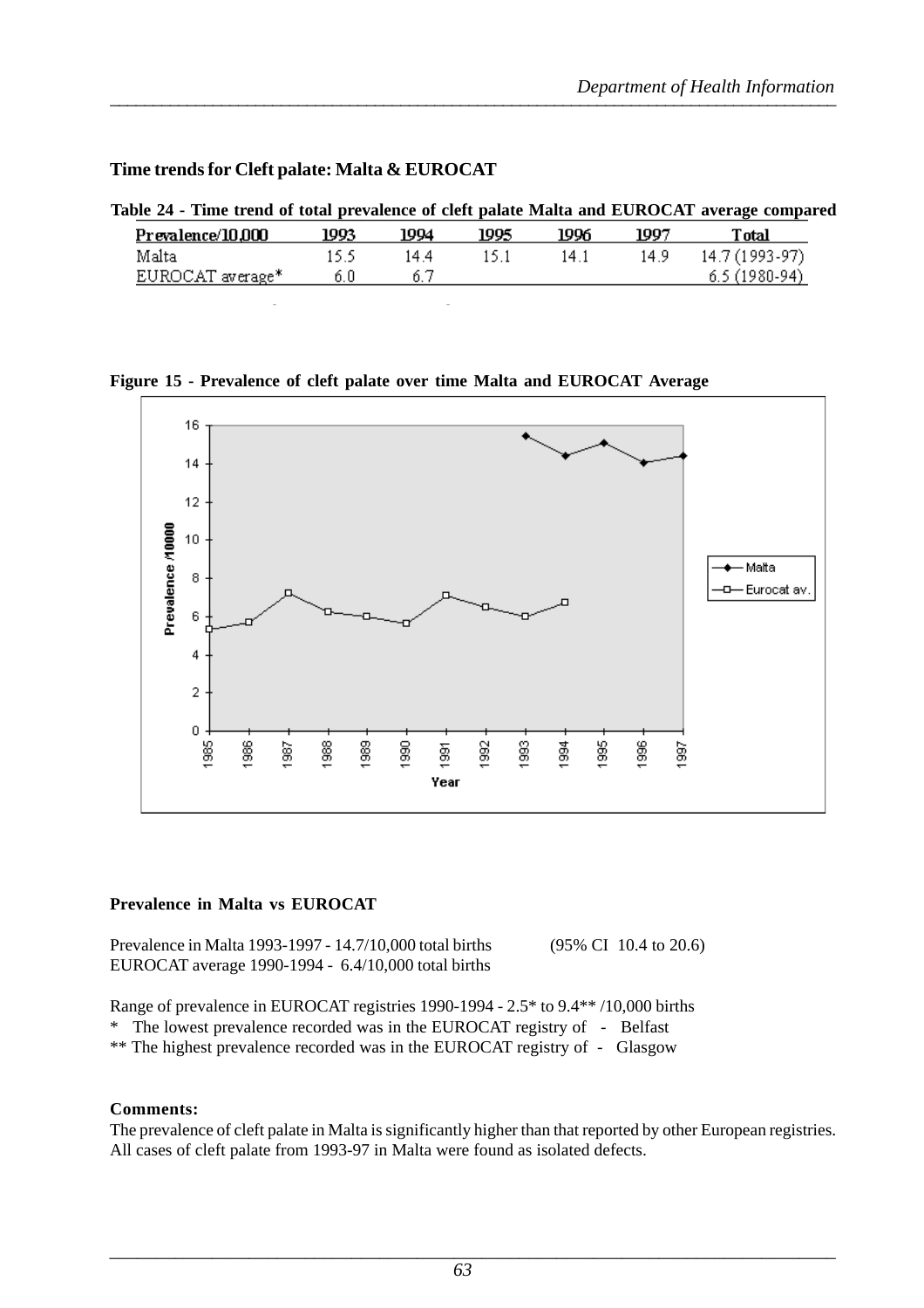### *CONGENITAL HEART DISEASE*

Congenital heart disease includes malformations of the heart, of great vessels, and endocardial fibroelastosis (ICD9 codes: 7450-7479 & 4253; EUROCAT Subgroups 07-09)<sup>1</sup>.

#### **Geographical distribution**

| Table 25 - Distribution of all congenital heart disease according to locality of residence of |  |  |
|-----------------------------------------------------------------------------------------------|--|--|
| mother                                                                                        |  |  |

| Locality     | PREVALENCE/10,000 BIRTHS |       |       |       |       |                   |  |  |
|--------------|--------------------------|-------|-------|-------|-------|-------------------|--|--|
|              | 1993                     | 1994  | 1995  | 1996  | 1997  | 1993-97 (95% CI)  |  |  |
| North West   | 113.0                    | 225.2 | 174.3 | 274.7 | 202.9 | 198.3 (175-224)   |  |  |
| Anomalies    | 30                       | 57    | 43    | 74    | 54    | 258               |  |  |
| Total births | 2656                     | 2531  | 2467  | 2694  | 2662  | 13010             |  |  |
| South East   | 180.8                    | 230.2 | 181.1 | 178.8 | 247.9 | 203.5 (177 - 234) |  |  |
| Anomalies    | 38                       | 45    | 33    | 35    | 47    | 198               |  |  |
| Total births | 2102                     | 1955  | 1822  | 1957  | 1896  | 9732              |  |  |
| Gozo         | 217.4                    | 291.8 | 290.7 | 458.7 | 392.2 | 322.4 (247 - 419) |  |  |
| Anomalies    | 9                        | 11    | 10    | 15    | 12    | 57                |  |  |
| Total births | 414                      | 377   | 344   | 327   | 306   | 1768              |  |  |
| Malta & Gozo | 148.9                    | 232.4 | 185.6 | 249.1 | 232.3 | 209.3 (194 - 231) |  |  |

**Figure 16 - Geographical distribution of congenital heart disease (1993-97)**



The difference in prevalence between Malta and Gozo is statistically significant with  $p<0.01$ .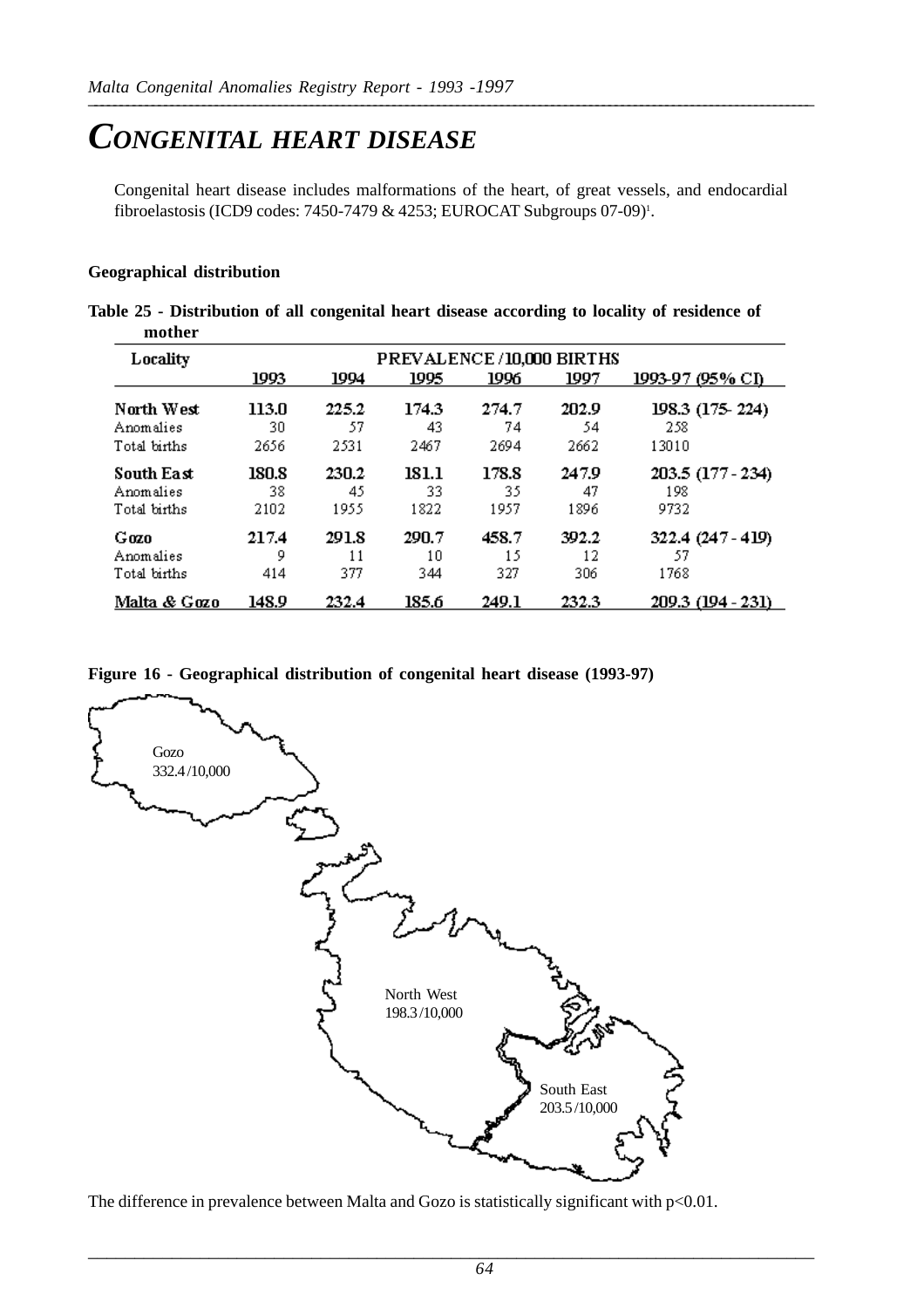**Time trends for Congenital heart disease: Malta & EUROCAT**

| Table 26 - Time trend of total prevalence of Congenital heart disease Malta and EUROCAT |  |  |
|-----------------------------------------------------------------------------------------|--|--|
| average compared                                                                        |  |  |

| Prevalence/10,000 | 1993 | 1994 | 1995 | 1996 | 1007 | Total         |
|-------------------|------|------|------|------|------|---------------|
| Malta             | 149  |      | 186  | 249  | 232  | 209 (1993-97) |
| EUROCAT average*  | 66   | 60   |      |      |      | 54 (1980-94)  |

#### **Figure 17- Prevalence of Congenital heart disease over time Malta and EUROCAT Average**



#### **Prevalence in Malta vs EUROCAT**

Prevalence in Malta 1993-1997 - 209/10,000 total births (95% CI 194 to 231 ) EUROCAT average 1990-1994 - 59/10,000 total births

Range of prevalence in EUROCAT registries 1990-1994 - 23.5\* to 101.5\*\* /10,000 births

\* The lowest prevalence recorded was in the EUROCAT registry of - Belfast

\*\* The highest prevalence recorded was in the EUROCAT registry of - Strasbourg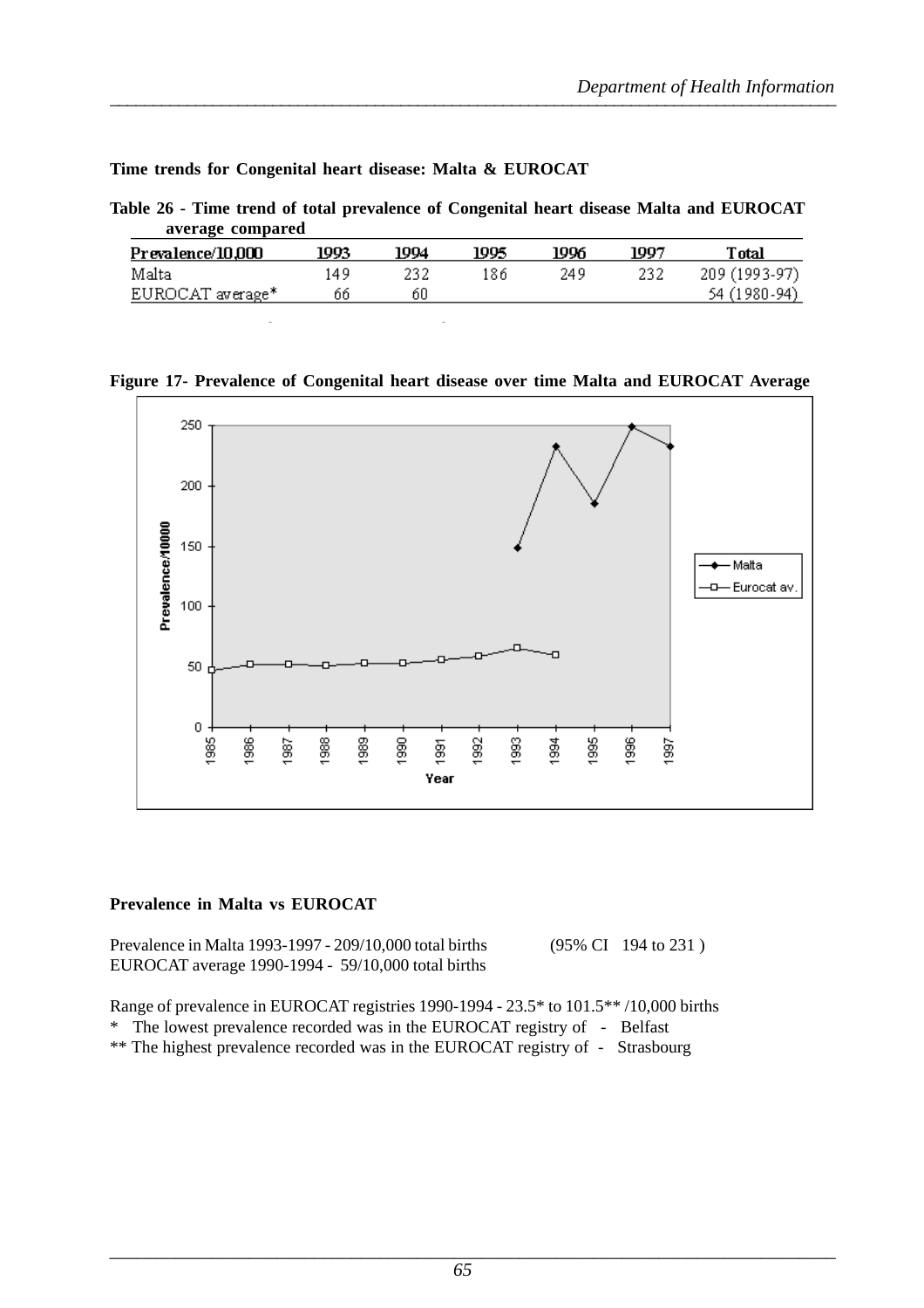### *ANOMALIES OF THE DIGESTIVE SYSTEM*

These include tracheo-oesophageal fistula, oesophageal atresia and stenosis , atresia and stenosis of small intestine, Meckel's diverticulum, colon disorders, anomalies of intestinal fixation and anomalies of gallbladder, bile ducts and liver , congenital pyloric stenosis excluded (EUROCAT subgroups 12, 13, 14 excluding pyloric stenosis)<sup>1</sup>.

#### **Geographical distribution**

| Table 27 - Distribution of defects of the digestive system according to locality of residence of |  |  |  |  |
|--------------------------------------------------------------------------------------------------|--|--|--|--|
| mother                                                                                           |  |  |  |  |

| Locality                                | PREVALENCE/10,000 BIRTHS |                  |                   |                 |                 |                                      |  |
|-----------------------------------------|--------------------------|------------------|-------------------|-----------------|-----------------|--------------------------------------|--|
|                                         | 1993                     | 1994             | 1995              | 1996            | 1997            | 1993-97 (95% CI)                     |  |
| North West<br>Anomalies<br>Total births | 11.3<br>2656             | 4.0<br>2531      | 16.2<br>4<br>2467 | 26.O<br>2694    | 113<br>2662     | $13.8$ $(8.5 - 22.3)$<br>18<br>13010 |  |
| South East<br>Anomalies<br>Total births | 143<br>3<br>2102         | 153<br>3<br>1955 | 27.4<br>1822      | 10.2<br>1957    | 10 6<br>1896    | 15.4 (9.0 - 26.1)<br>15<br>9732      |  |
| Gozo<br>Anomalies<br>Total births       | 0.0<br>Ω<br>414          | 0.0<br>Ω<br>377  | 0.0<br>0<br>344   | 0.0<br>n<br>327 | 0.0<br>Ω<br>306 | $0.0 (0.0 - 27.0)$<br>1768           |  |
| Malta & Gozo                            | 12.2                     | 8.2              | 19.4              | 18.1            | 10.3            | 13.5 (9.4 - 19.1)                    |  |

**Figure 18 - Geographical distribution of defects of the digestive system (1993-97)**



The differences in prevalence are not statistically significant.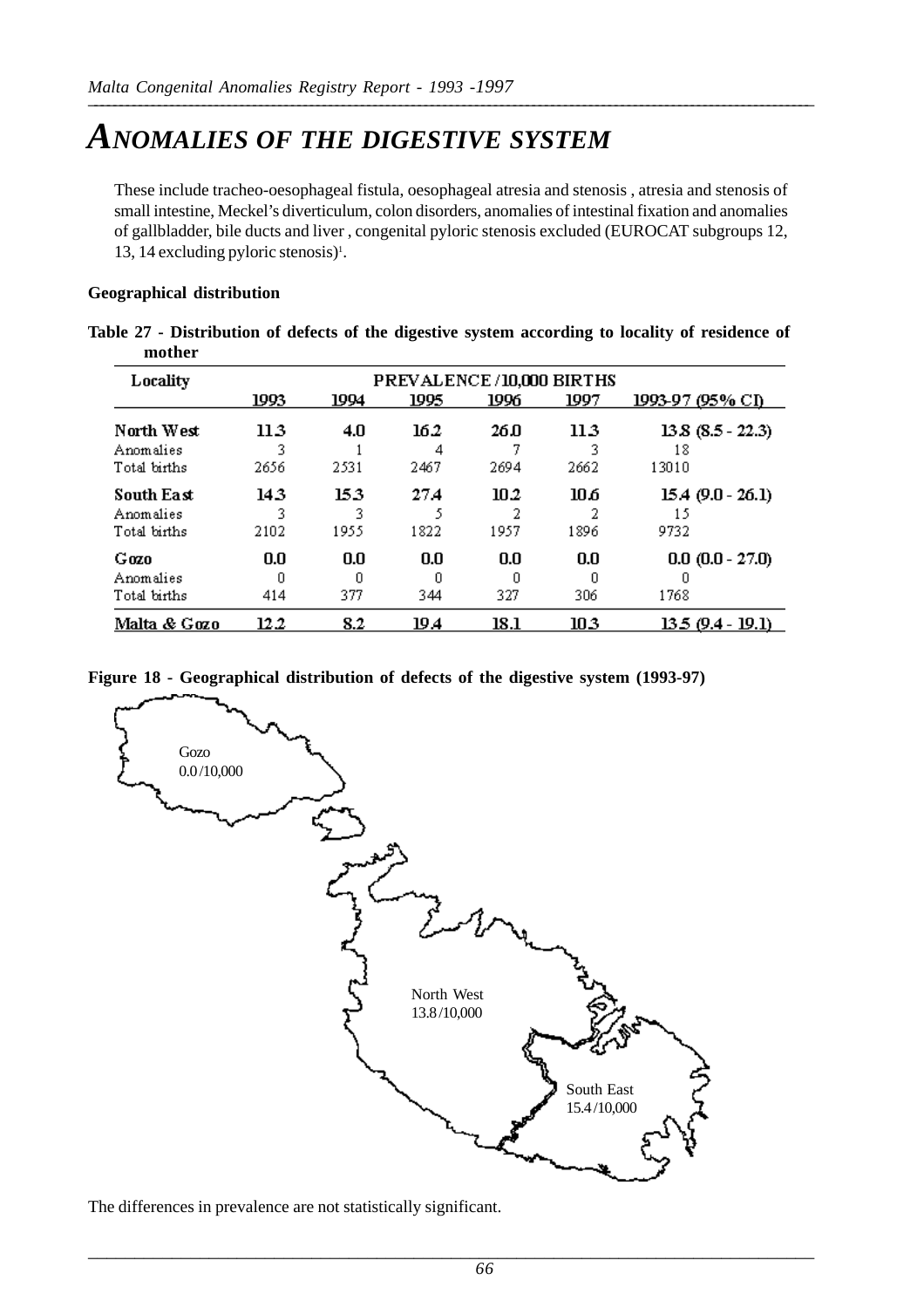**Time trends for defects of the digestive system: Malta & EUROCAT**

**Table 28 - Time trend of total prevalence of defects of the digestive system Malta and EUROCAT average compared**

| Prevalence/10,000 | 1993 | 1004 | 1995 | 1996 | 1007 | Total          |
|-------------------|------|------|------|------|------|----------------|
| Malta             |      |      | 19 4 | 18.1 | 10.3 | 13.5 (1993-97) |
| EUROCAT average*  |      |      |      |      |      | 14.3(1980-94)  |

**Figure 19- Prevalence of defects of the digestive system over time Malta and EUROCAT Average**



#### **Prevalence in Malta vs EUROCAT**

Prevalence in Malta 1993-1997 - 13.5/10,000 total births (95% CI 9.4 to 19.1) EUROCAT average 1990-1994 - 13.9/10,000 total births

Range of prevalence in EUROCAT registries 1990-1994 - 3.6\* to 24.3\*\* /10,000 births

\* The lowest prevalence recorded was in the EUROCAT registry of - Belfast

\*\* The highest prevalence recorded was in the EUROCAT registry of - Glasgow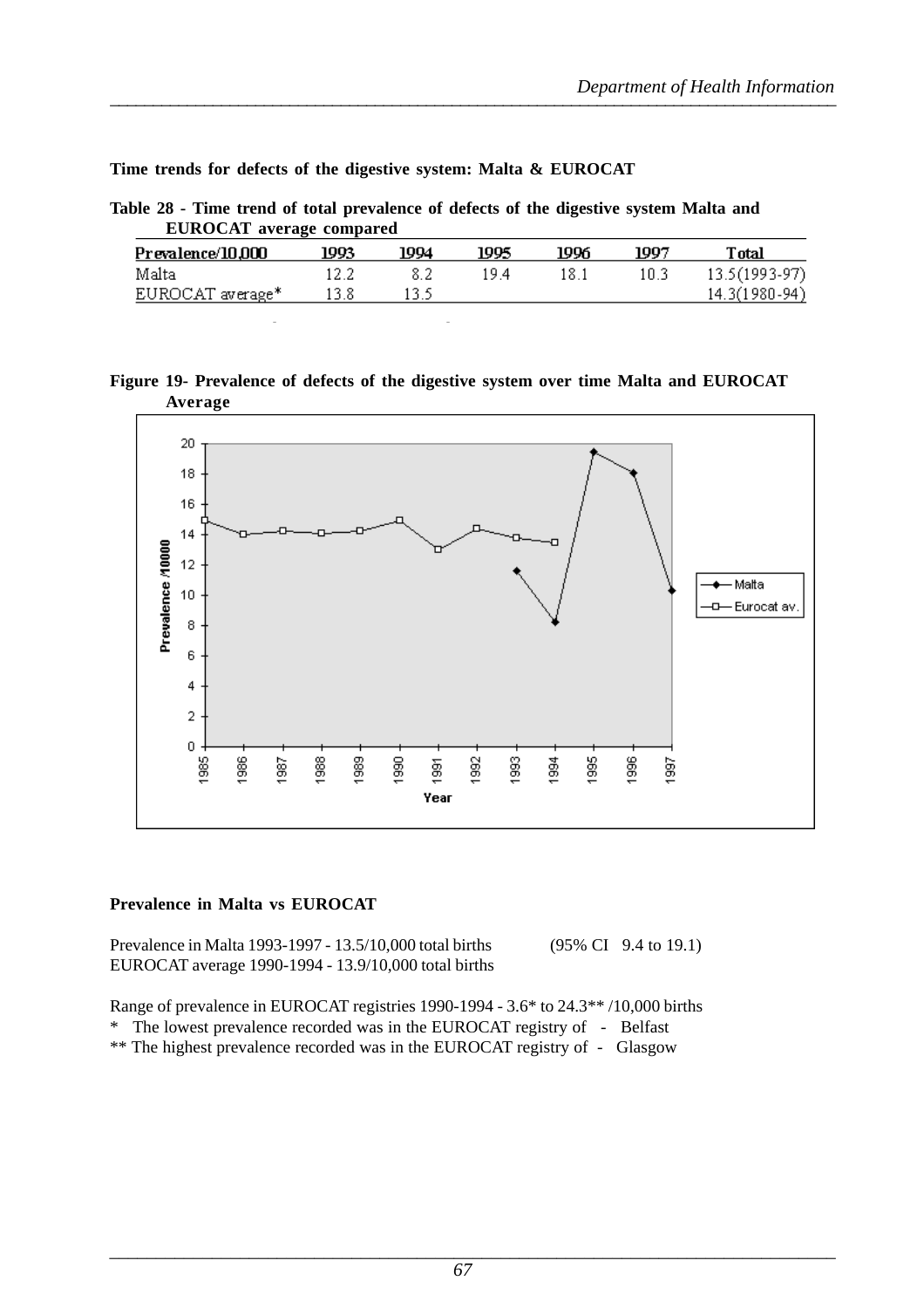## *PYLORIC STENOSIS*

This is hypertrophy of muscular pylorus mainly detected after one month of life (ICD9 code:  $7505$ <sup>1</sup>.

#### **Geographical distribution**

**Table 29 - Distribution of congenital pyloric stenosis according to locality of residence of mother**

| Locality                                | PREVALENCE/10,000 BIRTHS |                   |                  |             |                    |                                   |  |
|-----------------------------------------|--------------------------|-------------------|------------------|-------------|--------------------|-----------------------------------|--|
|                                         | 1993                     | 1994              | 1995             | 1996        | 1997               | 1993-97 (95% CI).                 |  |
| North West<br>Anomalies<br>Total births | 0.0<br>0<br>2656         | 15.8<br>4<br>2531 | 8.1<br>2<br>2467 | 3.7<br>2694 | 37.6<br>10<br>2662 | $13.1(7.9 - 21.4)$<br>13010       |  |
| South East<br>Anomalies<br>Total births | 14.3<br>3<br>2102        | 15.3<br>1955      | 5.5<br>1822      | 5.1<br>1957 | 15.8<br>1896       | $11.3$ (5.9 - 20.9)<br>11<br>9732 |  |
| Gozo<br>Anomalies<br>Total births       | 0.0<br>Ο<br>414          | 53.1<br>377       | 0.0<br>0<br>344  | 0.0<br>327  | 0.0<br>Ο<br>306    | $11.3$ $(1.9 - 45.5)$<br>1768     |  |
| Malta & Gozo                            | 5.8                      | 18.5              | 6.5              | 4.0         | 26.7               | $12.2$ (8.4 - 17.7)               |  |

**Figure 20 - Geographical distribution of pyloric stenosis (1993-97)**



The differences in prevalence are not statistically significant.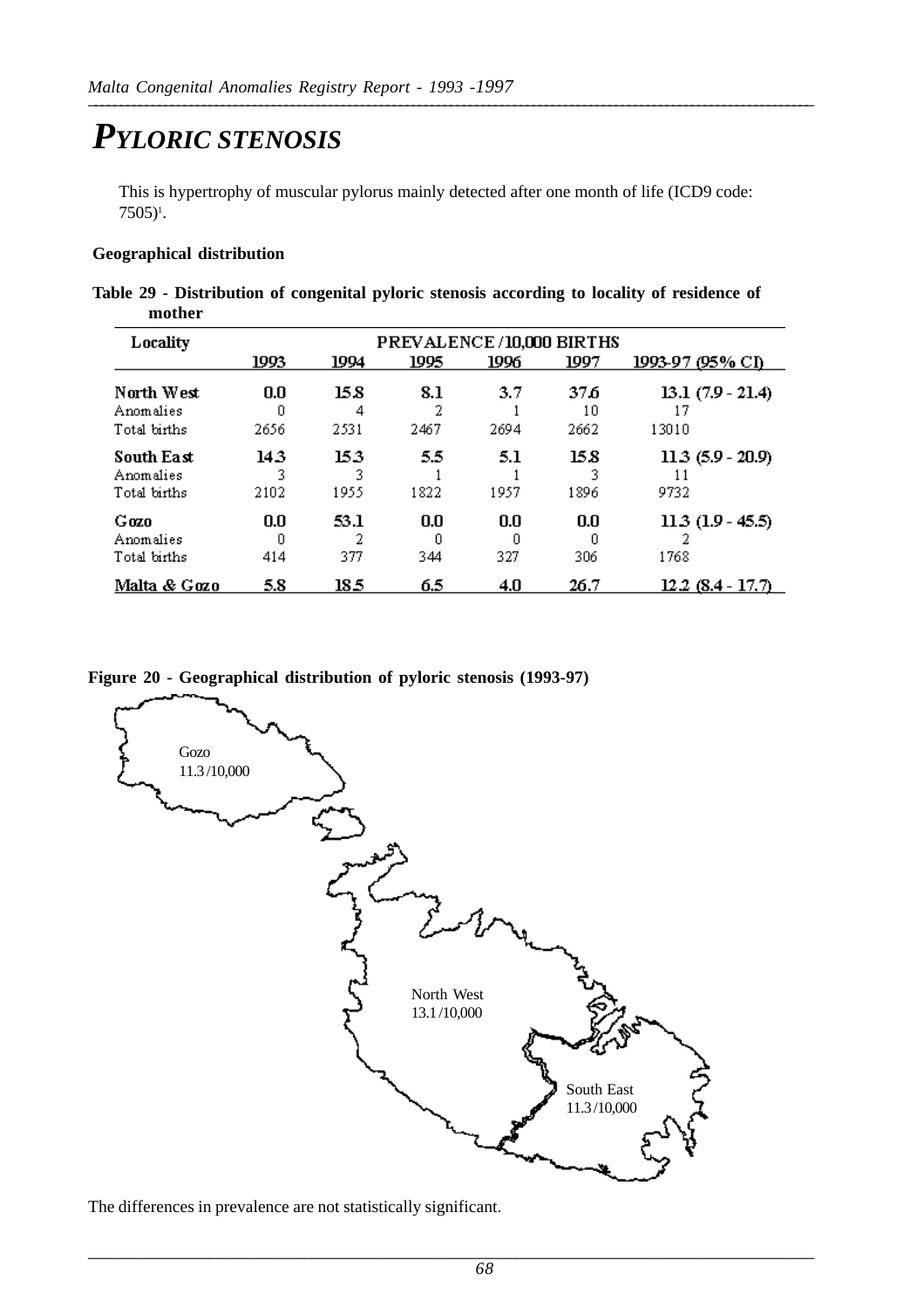**Time trends for pyloric stenosis: Malta & EUROCAT**

**Table 30 - Time trend of total prevalence of congenital pyloric stenosis Malta and EUROCAT average compared**

| Prevalence/10.000       | 1993 | 1994 | 1995 | 1996 | 1997 | Total          |
|-------------------------|------|------|------|------|------|----------------|
| Malta                   | 58   | 18.5 |      | 4.0  | 26.7 | 12.2(1993-97)  |
| <u>EUROCAT average*</u> | O.   |      |      |      |      | $7.5(1980-94)$ |
|                         |      |      |      |      |      |                |

**Figure 21- Prevalence of defects of pyloric stenosis over time Malta and EUROCAT Average**



#### **Prevalence in Malta vs EUROCAT**

Prevalence in Malta 1993-1997 - 12.2/10,000 total births (95% CI 8.4 to 17.7) EUROCAT average 1990-1994 - 5.9/10,000 total births

Range of prevalence in EUROCAT registries 1990-1994 - 0\* to 47.8\*\* /10,000 births

\* The lowest prevalence recorded was in the EUROCAT registry of - Odense, Paris, Hainaut-Namur

\*\* The highest prevalence recorded was in the EUROCAT registry of - Antwerp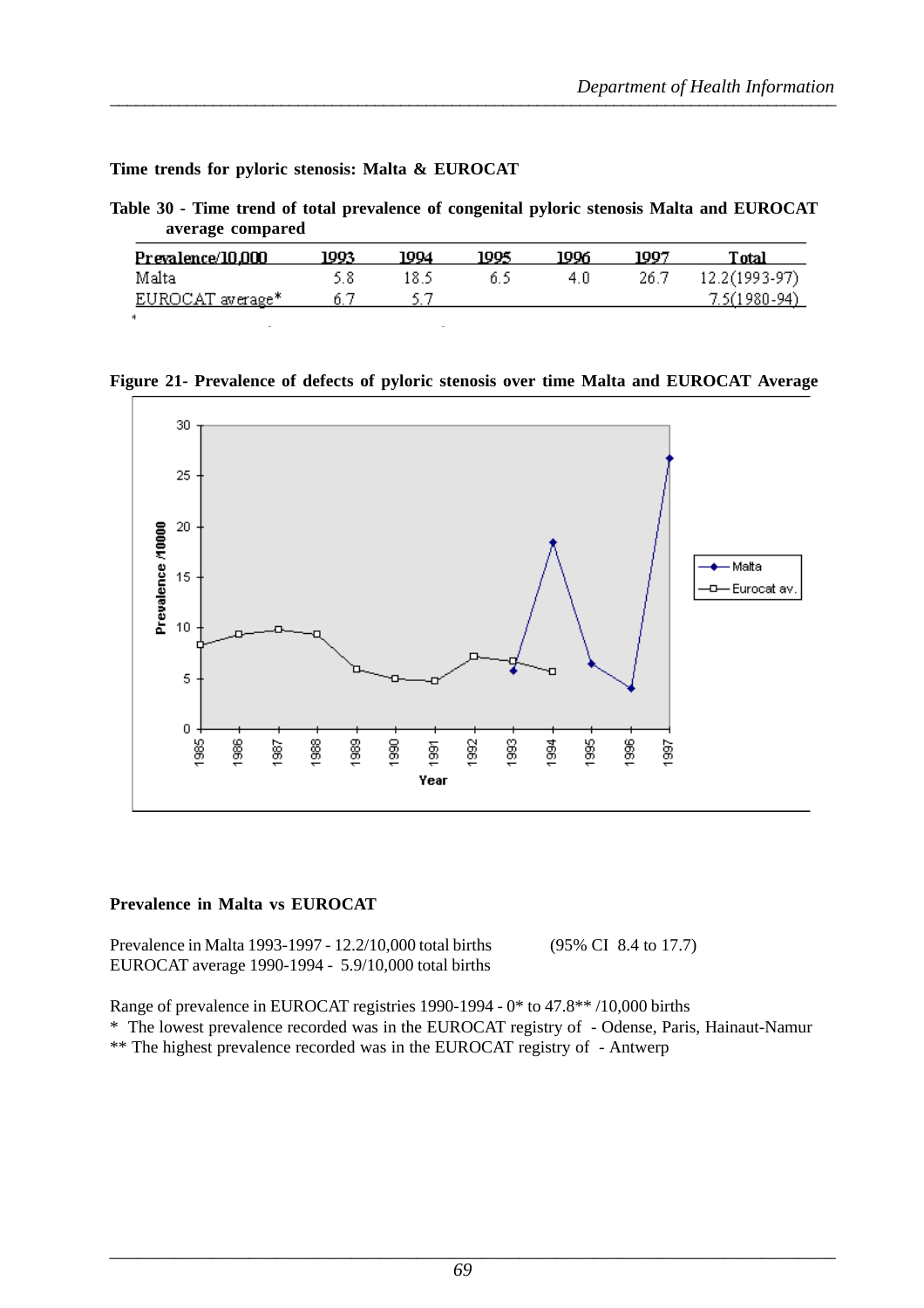### *ANORECTAL ATRESIA AND STENOSIS*

This includes imperforate anus or absence or narrowing of the communication canal between rectum and anus with or without fistula to neighbouring organs (ICD9 codes: 75121 - 75124)<sup>1</sup>.

#### **Geographical distribution**

**Table 31 - Distribution of anorectal atresia and stenosis according to locality of residence of mother**

| Locality                                | PREVALENCE/10,000 BIRTHS |                 |                  |              |             |                            |  |
|-----------------------------------------|--------------------------|-----------------|------------------|--------------|-------------|----------------------------|--|
|                                         | 1993                     | 1994            | 1995             | 1996         | 1997        | 1993-97 (95% CI)           |  |
| North West<br>Anomalies<br>Total births | 3.8<br>2656              | 0.0<br>2531     | 8.1<br>2<br>2467 | 11.1<br>2694 | 3.8<br>2662 | $5.4(2.4-11.6)$<br>13010   |  |
| South East<br>Anomalies<br>Total births | 9.5<br>2102              | 0.0<br>1955     | 5.5<br>1822      | 5.1<br>1957  | 0.0<br>1896 | $4.1(1.3 - 11.3)$<br>9732  |  |
| Gozo<br>Anomalies<br>Total births       | 0.0<br>0<br>414          | 0.0<br>n<br>377 | 0.0<br>۵<br>344  | 0.0<br>327   | 0.0<br>306  | $0.0 (0.0 - 27.0)$<br>1768 |  |
| Malta & Gozo                            | 5.8                      | 0.0             | 6.5              | 8.0          | 2.1         | $4.5(2.4 - 8.3)$           |  |

**Figure 22 - Geographical distribution of anorectal atresia and stenosis (1993-97)**



The differences in prevalence are not statistically significant.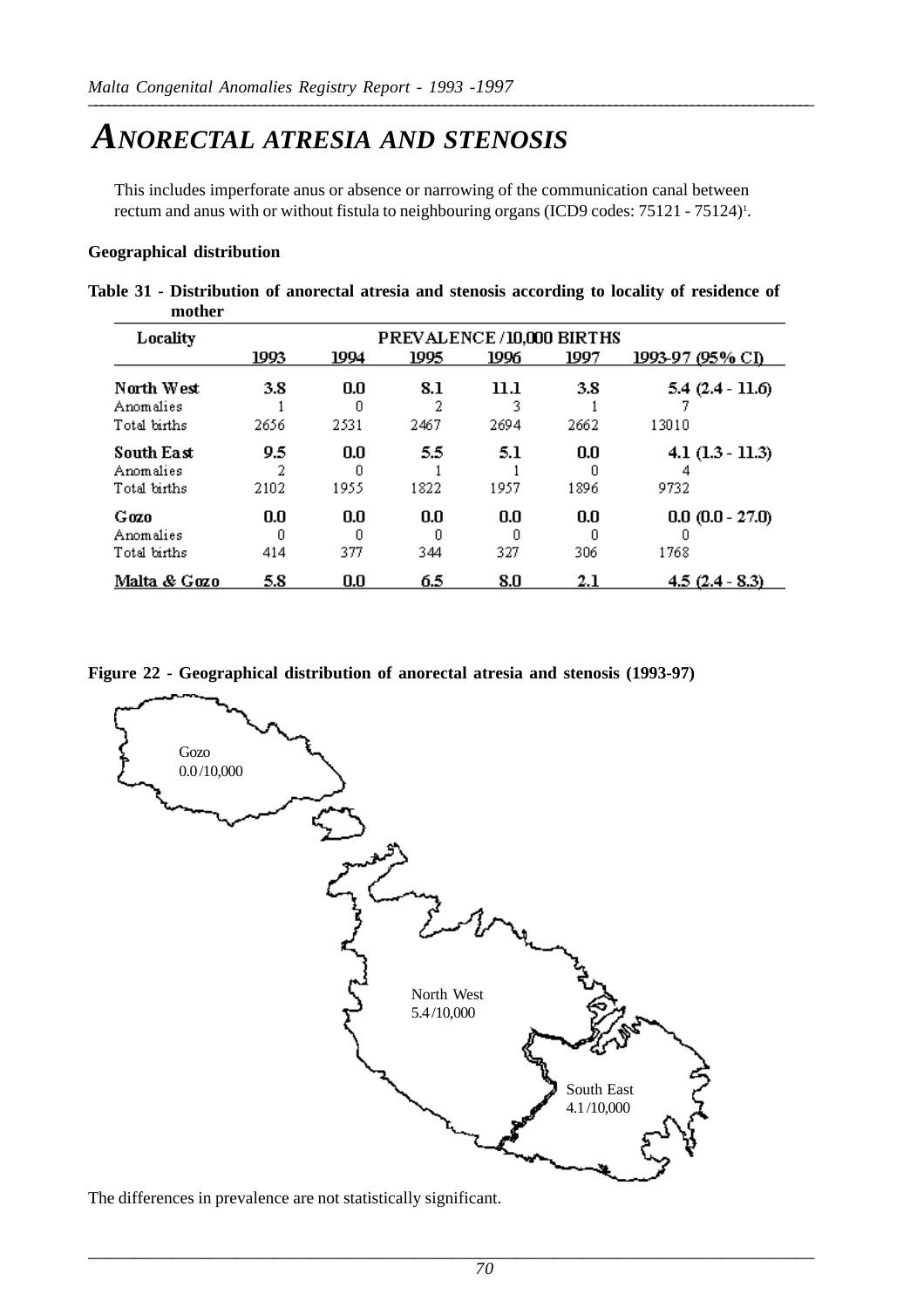**Time trends for anorectal atresia and stenosis: Malta & EUROCAT**

**Table 32 - Time trend of total prevalence of anorectal atresia and stenosis Malta and EUROCAT average compared**

| Prevalence/10,000 | 1993 | 1994 | 1995 | 1996 | 1997 | Total            |
|-------------------|------|------|------|------|------|------------------|
| Malta             |      |      |      |      |      | $4.5(1993-97)$   |
| EUROCAT average*  |      |      |      |      |      | $3.4(1980 - 94)$ |

#### **Figure 23- Prevalence of defects of anorectal atresia and stenosis over time Malta and EUROCAT Average**



#### **Prevalence in Malta vs EUROCAT**

Prevalence in Malta 1993-1997 - 4.5/10,000 total births (95% CI 2.4 to 8.3) EUROCAT average 1990-1994 - 3.3/10,000 total births

Range of prevalence in EUROCAT registries 1990-1994 - 1.3\* to 5.4\*\* /10,000 births

\* The lowest prevalence recorded was in the EUROCAT registry of - Belfast

\*\* The highest prevalence recorded was in the EUROCAT registry of - Odense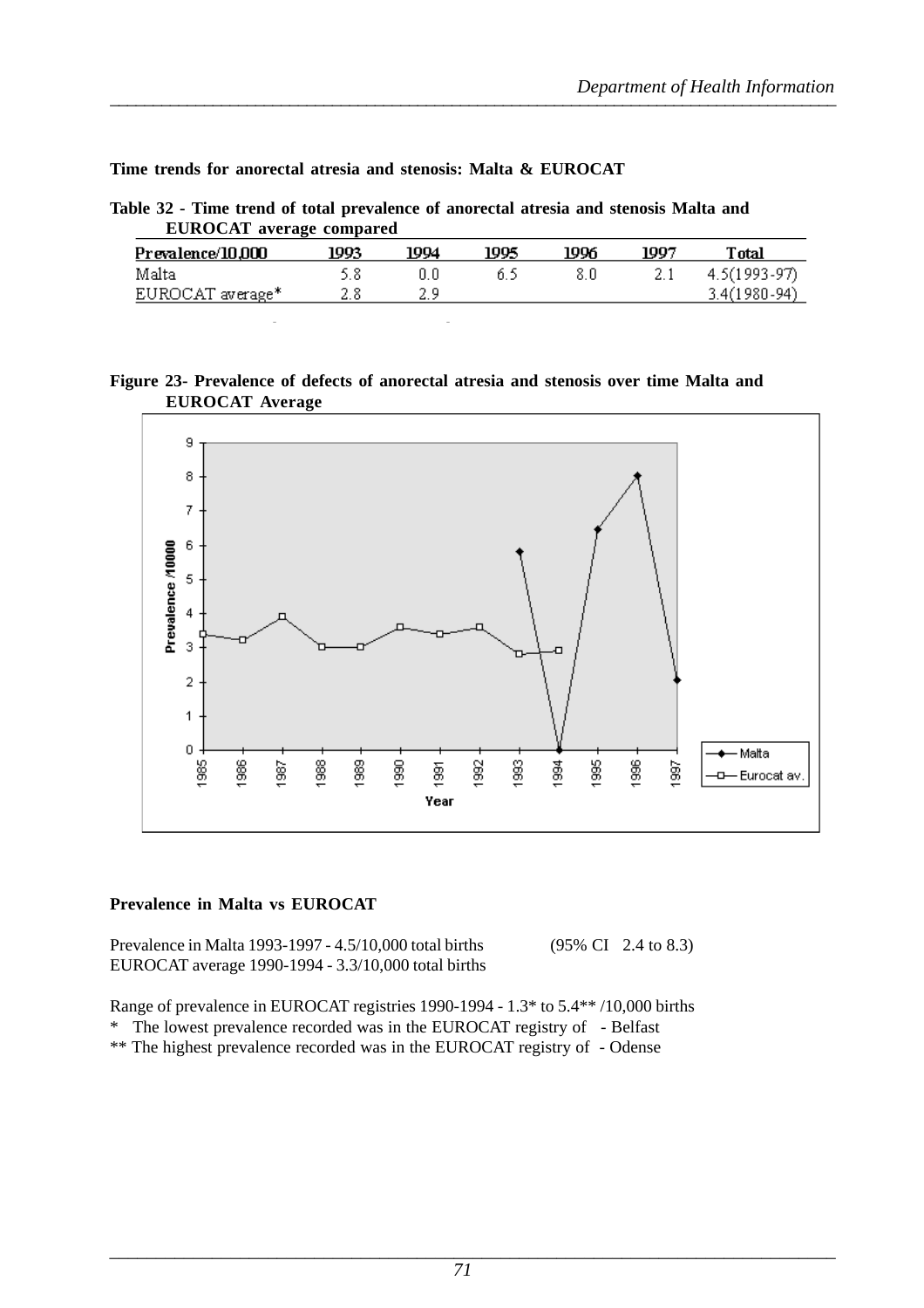### *ANOMALIES OF THE INTERNAL UROGENITAL SYSTEM*

These include anomalies of ovaries, uterus and renal system (EUROCAT Subgroups 17-19)<sup>1</sup>.

#### **Geographical distribution**

| Table 33 - Distribution of defects of the internal urogenital system according to locality of |  |  |
|-----------------------------------------------------------------------------------------------|--|--|
| residence of mother                                                                           |  |  |

| Locality     | PREVALENCE/10,000 BIRTHS |          |      |      |      |                     |  |  |
|--------------|--------------------------|----------|------|------|------|---------------------|--|--|
|              | 1993                     | 1994     | 1995 | 1996 | 1997 | 1993-97 (95% CI)    |  |  |
| North West   | 67.8                     | $71.1\,$ | 20.3 | 445  | 33.8 | 47.7 (36.9 - 61.5)  |  |  |
| Anomalies    | 18                       | 18       |      | 12   | 9    | 62                  |  |  |
| Total births | 2656                     | 2531     | 2467 | 2694 | 2662 | 13010               |  |  |
| South East   | 0.0                      | 35.8     | 49 A | 20.4 | 42.2 | 28.8 (19.5 - 42.2)  |  |  |
| Anomalies    | Ω                        |          | 9    |      |      | 28                  |  |  |
| Total births | 2102                     | 1955     | 1822 | 1957 | 1896 | 9732                |  |  |
| Gozo         | 0.0                      | 0.0      | 0.0  | 30.6 | 0.0  | $5.7(0.3 - 36.7)$   |  |  |
| Anomalies    | 0                        |          | 0    |      |      |                     |  |  |
| Total births | 414                      | 377      | 344  | 327  | 306  | 1768                |  |  |
| Malta & Gozo | 34.8                     | 51.4     | 30.2 | 34.2 | 35.O | $37.1(30.0 - 45.8)$ |  |  |

**Figure 24 - Geographical distribution of defects of the internal urogenital system (1993-97)**



The differences in prevalence are statistically significant with  $p<0.05$ .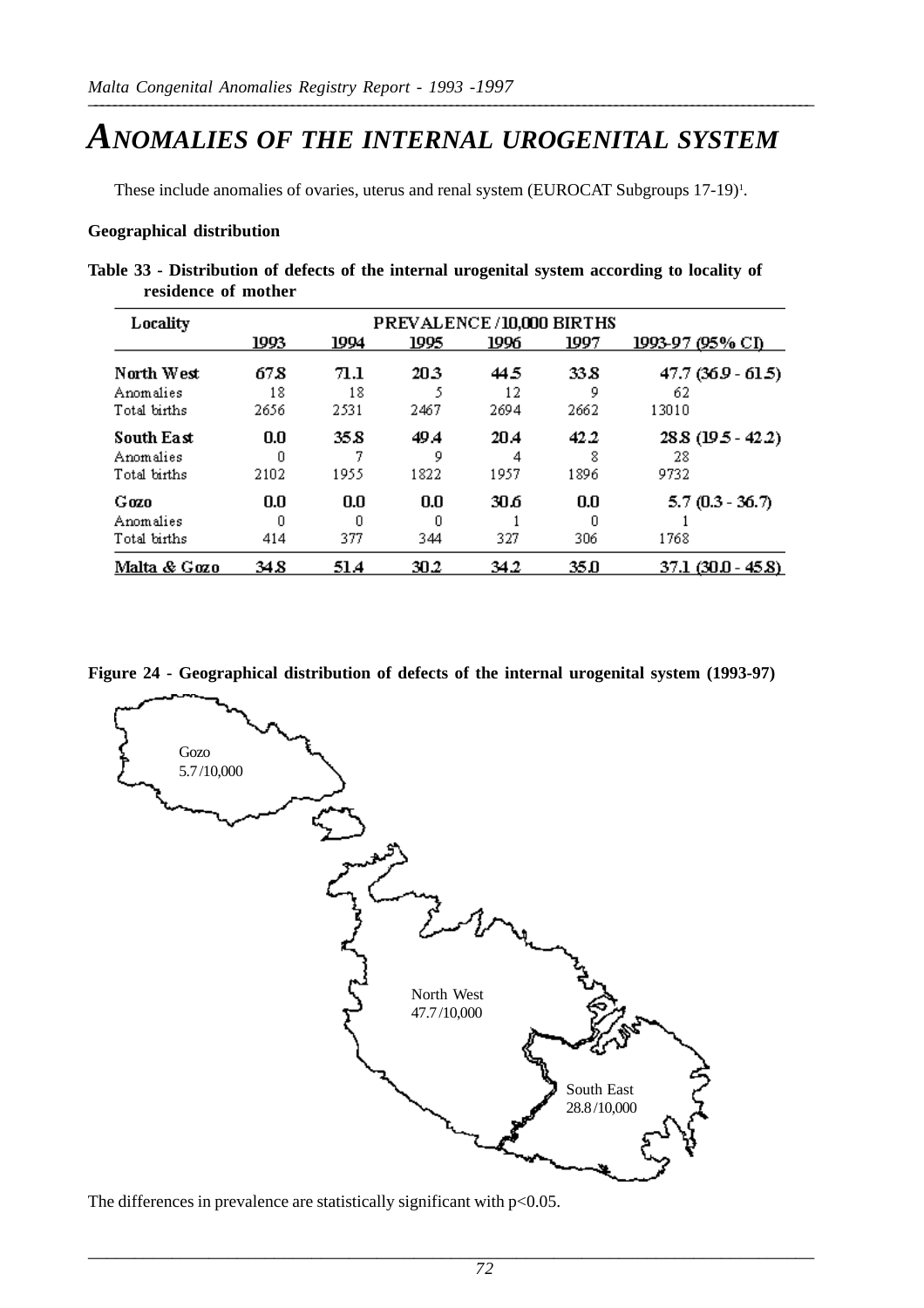**Time trends for defects of the internal urogenital system: Malta & EUROCAT**

**Table 34 - Time trend of total prevalence of defects of the internal urogenital system Malta and EUROCAT average compared**

| <u>Prevalence/10,000</u> | 1993  | 1994 | 1995 | 1996 | 1997  | T otal          |
|--------------------------|-------|------|------|------|-------|-----------------|
| Malta                    | 34 8. | 514  | 30.2 | 34 2 | -35.0 | 37.1 (1993-97)  |
| EUROCAT average*         | 34.6  | 36.1 |      |      |       | $26.1(1980-94)$ |

**Figure 25- Prevalence of defects of the internal urogenital system over time Malta and EUROCAT Average**



### **Prevalence in Malta vs EUROCAT**

Prevalence in Malta 1993-1997 - 37.1/10,000 total births (95% CI 30.0 to 45.8) EUROCAT average 1990-1994 - 32.6/10,000 total births

Range of prevalence in EUROCAT registries 1990-1994 - 6.9\* to 66.5\*\* /10,000 births

\* The lowest prevalence recorded was in the EUROCAT registry of - Belfast

\*\* The highest prevalence recorded was in the EUROCAT registry of - Paris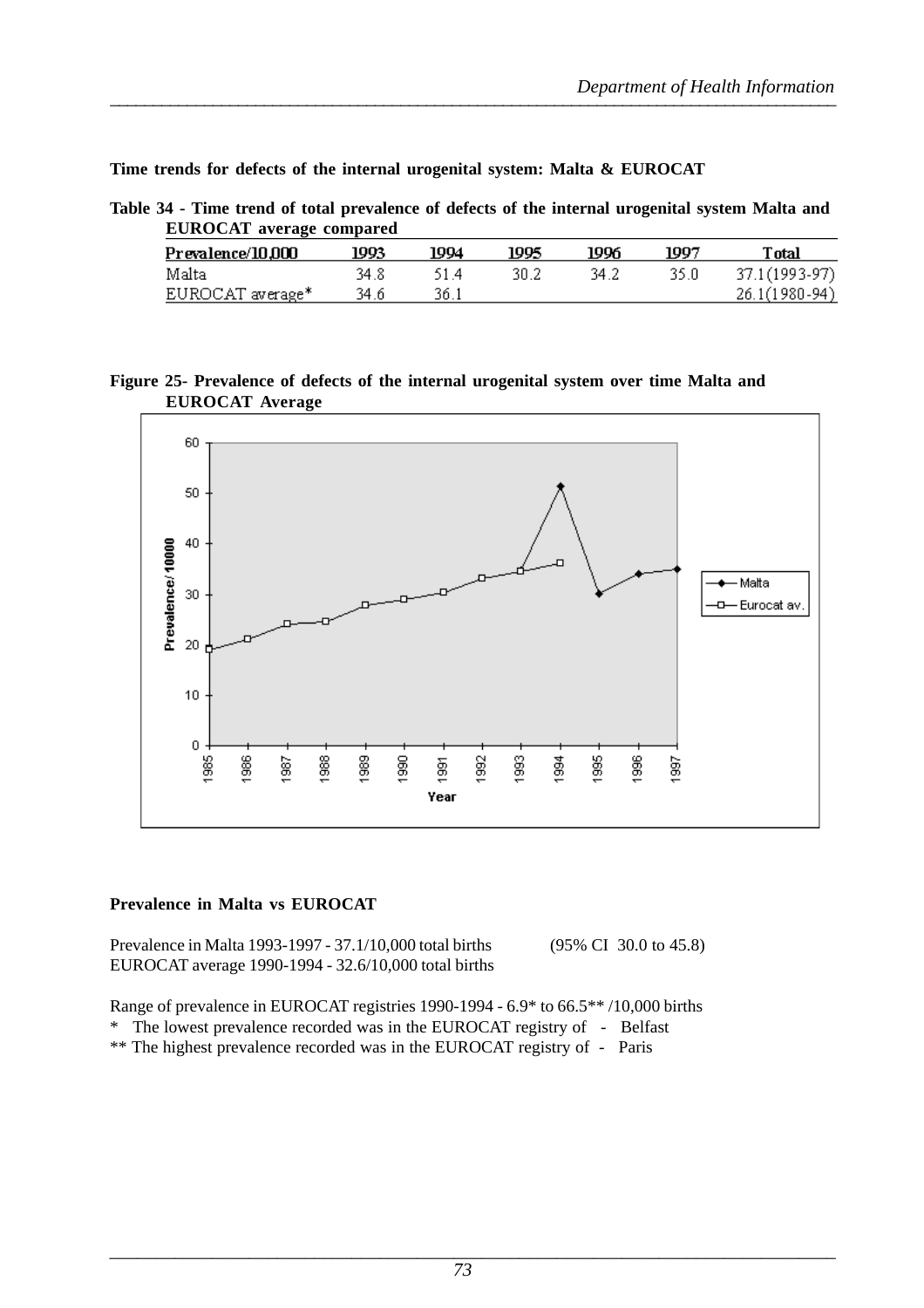# *CYSTIC KIDNEY DISEASE*

This includes presence of single or multiple cyst(s) infantile type, and enlarging kidney tissue (ICD9 code:7531)<sup>1</sup>.

### **Geographical distribution**

|  | Table 35 - Distribution of cystic kidney defects according to locality of residence of mother |  |  |  |  |  |
|--|-----------------------------------------------------------------------------------------------|--|--|--|--|--|
|  |                                                                                               |  |  |  |  |  |

| Locality                |          |      | PREVALENCE/10,000 BIRTHS |      |      |                         |
|-------------------------|----------|------|--------------------------|------|------|-------------------------|
|                         | 1993     | 1994 | 1995                     | 1996 | 1997 | 1993-97 (95% CI)        |
| North West<br>Anomalies | 7.5<br>2 | 4.0  | 0.0<br>0                 | 3.7  | 7.5  | $4.6$ (1.9 - 10.6)<br>ň |
| Total births            | 2656     | 2531 | 2467                     | 2694 | 2662 | 13010                   |
| South East              | 0.0      | 10.2 | 16.5                     | 0.0  | 0.0  | $5.1(1.9 - 12.7)$       |
| Anomalies               | Ω        |      | 3                        | П    | п    |                         |
| Total births            | 2102     | 1955 | 1822                     | 1957 | 1896 | 9732                    |
| Gozo                    | 0.0      | 0.0  | 0.0                      | 0.0  | 0.0  | $0.0 (0.0 - 27.0)$      |
| Anomalies               | Ω        | n    | 0                        | П    | n    |                         |
| Total births            | 414      | 377  | 344                      | 327  | 306  | 1768                    |
| Malta & Gozo            | 3.9      | 6.2  | 6.5                      | 2.0  | 4.1  | $4.5(2.3 - 8.3)$        |

**Figure 26 - Geographical distribution of cystic kidney disease (1993-97)**



The differences in prevalence are not statistically significant.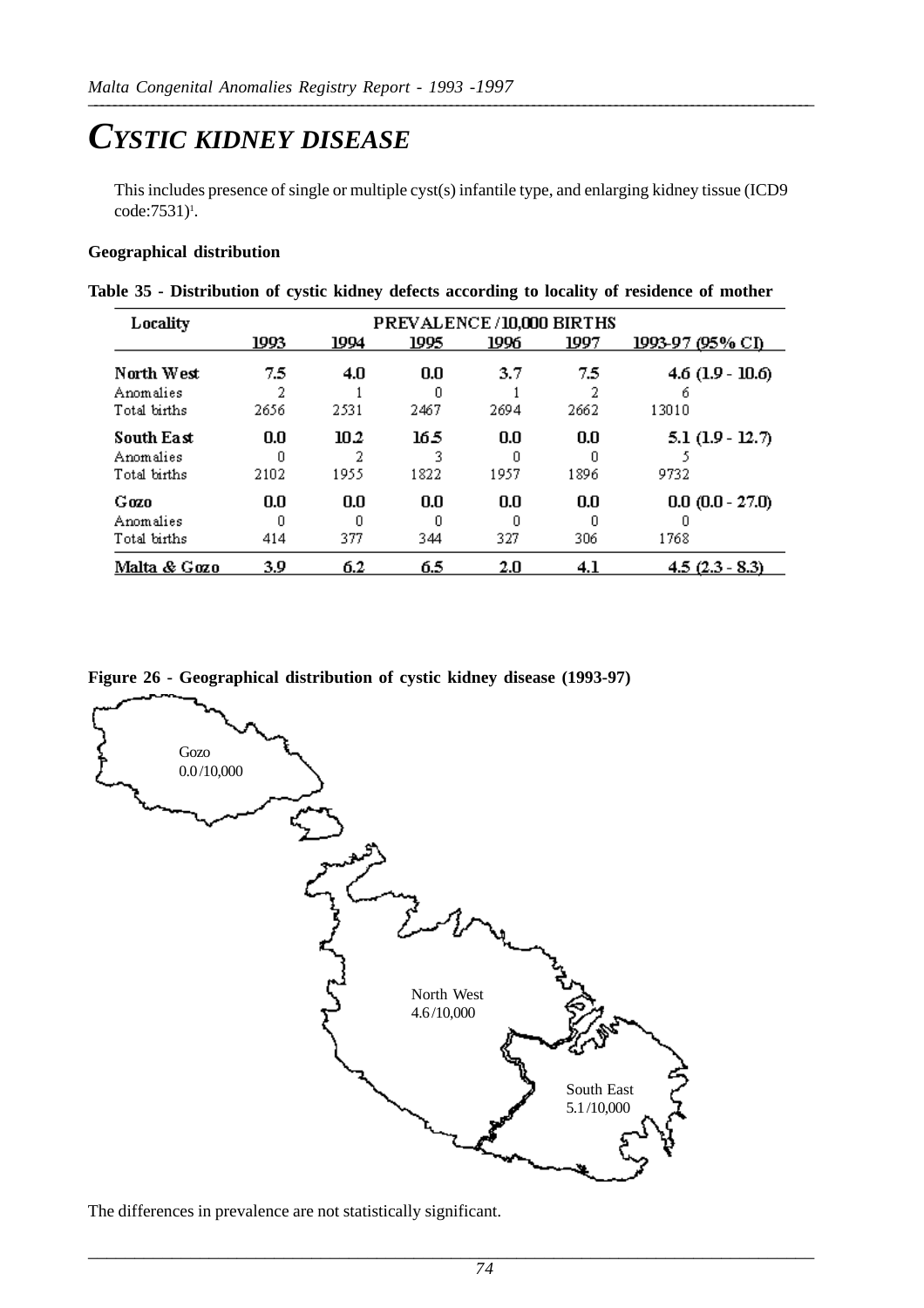**Time trends for cystic kidney disease: Malta & EUROCAT**

| Table 36 - Time trend of total prevalence of cystic kidney disease: Malta and EUROCAT aver- |  |  |
|---------------------------------------------------------------------------------------------|--|--|
| age compared                                                                                |  |  |

| Prevalence/10.000 | 1993 | 1994 | 1995 | 1996 | 1007 | l'otal         |
|-------------------|------|------|------|------|------|----------------|
| Malta             |      |      |      |      |      | $4.5(1993-97)$ |
| EUROCAT average*  |      |      |      |      |      | $4.1(1980-94)$ |

**Figure 27- Prevalence of cystic kidney disease over time Malta and EUROCAT Average**



### **Prevalence in Malta vs EUROCAT**

Prevalence in Malta 1993-1997 - 4.5/10,000 total births (95% CI 2.3 to 8.3) EUROCAT average 1990-1994 - 4.7/10,000 total births

Range of prevalence in EUROCAT registries 1990-1994 - 0.3\* to 8.4\*\* /10,000 births

\* The lowest prevalence recorded was in the EUROCAT registry of - Odense

\*\* The highest prevalence recorded was in the EUROCAT registry of - Paris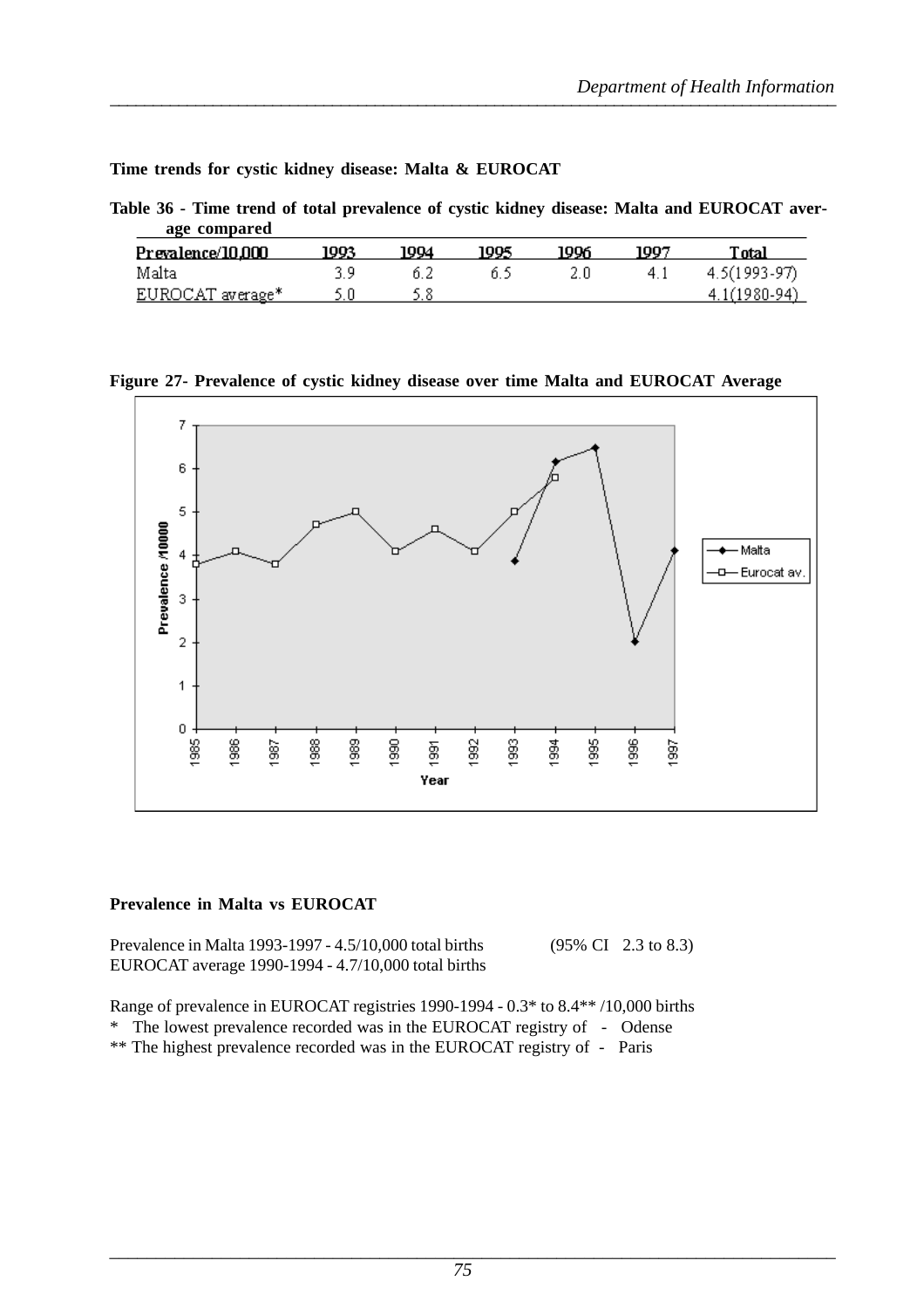# *LIMB REDUCTION DEFECTS*

This includes total or partial absence or severe hypoplasia of skeletal structure of the limbs (ICD9 codes: 7552-7554)1 .

### **Geographical distribution**

|  | Table 37 - Distribution of limb reduction defects according to locality of residence of mother |  |  |  |  |  |
|--|------------------------------------------------------------------------------------------------|--|--|--|--|--|
|  |                                                                                                |  |  |  |  |  |

| Locality                                |                 |                 |                   | PREVALENCE/10,000 BIRTHS |             |                            |
|-----------------------------------------|-----------------|-----------------|-------------------|--------------------------|-------------|----------------------------|
|                                         | 1993            | 1994            | 1995              | 1996                     | 1997        | 1993-97 (95% CI)           |
| North West<br>Anomalies                 | 3.8             | 7.9             | 8.1               | 0.0                      | 0.0         | $3.8(1.4-9.5)$             |
| Total births                            | 2656            | 2531            | 2467              | 2694                     | 2662        | 13010                      |
| South East<br>Anomalies<br>Total births | 4.8<br>2102     | 5.1<br>1955     | 16.5<br>3<br>1822 | 5.1<br>1957              | 5.3<br>1896 | $7.2$ (3.2 - 15.5)<br>9732 |
| Gozo<br>Anomalies<br>Total births       | 0.0<br>Ω<br>414 | 0.0<br>n<br>377 | 0.0<br>Ω<br>344   | 0.0<br>327               | 0.0<br>306  | $0.0 (0.0 - 27.0)$<br>1768 |
| Malta & Gozo                            | 3.9             | 6.2             | 10.8              | 2.0                      | 2.1         | $4.9(2.7 - 8.8)$           |

**Figure 28 - Geographical distribution of limb reduction defects (1993-97)**



Differences in prevalence are not statistically significant.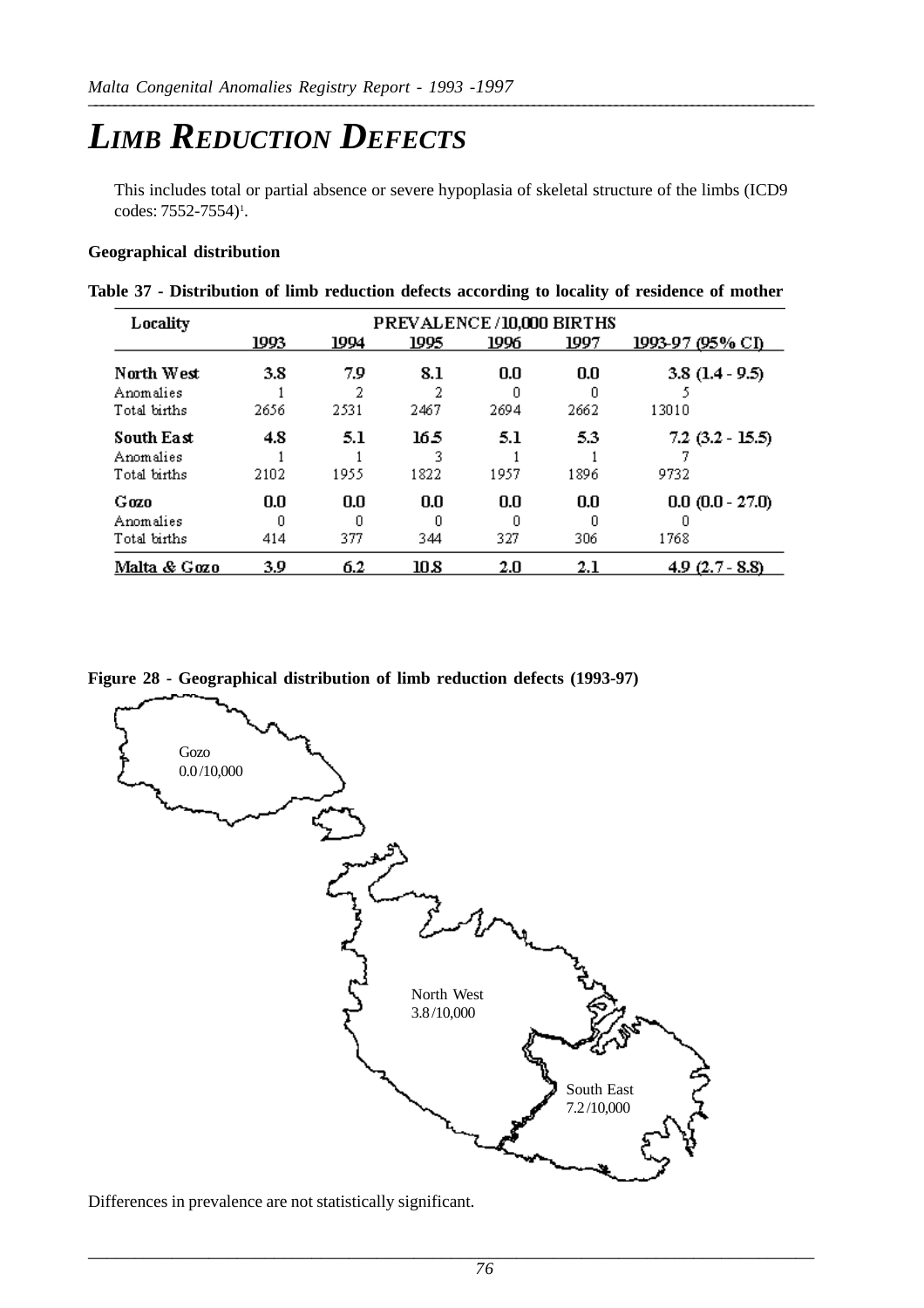**Time trends for limb reduction defects: Malta & EUROCAT**

| Table 38 - Time trend of total prevalence of limb reduction defects: Malta and EUROCAT |  |  |
|----------------------------------------------------------------------------------------|--|--|
| average compared                                                                       |  |  |

| Prevalence/10,000 | 1993 | 1004 | 1995.  | 1996 | 1001 | Total         |
|-------------------|------|------|--------|------|------|---------------|
| Malta             |      |      | I O. 8 |      |      | 4.9 (1993-97) |
| EUROCAT average*  |      |      |        |      |      | 6.0 (1980-94) |
|                   |      |      |        |      |      |               |

**Figure 29- Prevalence of limb reduction defects over time Malta and EUROCAT Average**



### **Prevalence in Malta vs EUROCAT**

Prevalence in Malta 1993-1997 - 4.9/10,000 total births (95% CI 2.7 to 8.8) EUROCAT average 1990-1994 - 6.1/10,000 total births

Range of prevalence in EUROCAT registries 1990-1994 - 1.5\* to 9.8\*\* /10,000 births

\* The lowest prevalence recorded was in the EUROCAT registry of - Galway

\*\* The highest prevalence recorded was in the EUROCAT registry of - Asturias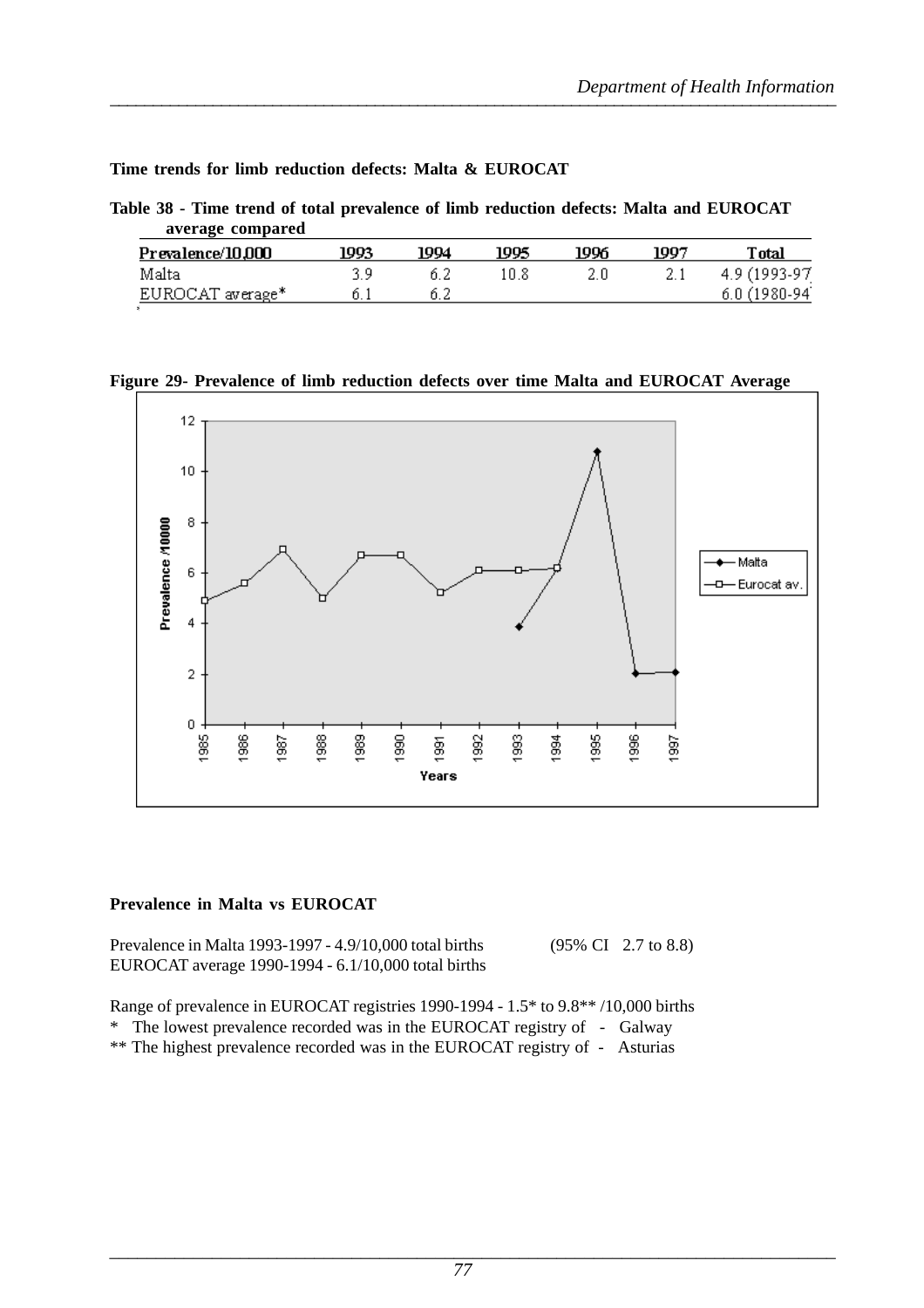# *POLYDACTYLY*

Partial or total extra digit on the radial (pre-axial), cubital (post axial) side of the hand or axial location, between  $2<sup>nd</sup>$ ,  $3<sup>rd</sup>$  or  $4<sup>th</sup>$  finger (ICD9 code: 7550)<sup>1</sup>.

### **Geographical distribution**

| Locality     | PREVALENCE/10,000 BIRTHS |      |      |      |      |                         |  |  |  |
|--------------|--------------------------|------|------|------|------|-------------------------|--|--|--|
|              | 1993                     | 1994 | 1995 | 1996 | 1997 | <u>1993-97 (95% CI)</u> |  |  |  |
| North West   | 30.1                     | 19.8 | 20.3 | 18.6 | 22.5 | $22.3(15.2 - 32.5)$     |  |  |  |
| Anomalies    | 8                        |      |      |      | 6    | 29                      |  |  |  |
| Total births | 2656                     | 2531 | 2467 | 2694 | 2662 | 13010                   |  |  |  |
| South East   | 14.3                     | 20.5 | 16.5 | 10.2 | 10.6 | $14.4$ (8.2 - 24.8)     |  |  |  |
| Anomalies    |                          | 4    |      |      |      | 14                      |  |  |  |
| Total births | 2102                     | 1955 | 1822 | 1957 | 1896 | 9732                    |  |  |  |
| Gozo         | 0.0                      | 0.0  | 0.0  | 0.0  | 0.0  | $0.0 (0.0 - 27.0)$      |  |  |  |
| Anomalies    | Ο                        | 0    |      |      |      |                         |  |  |  |
| Total births | 414                      | 377  | 344  | 327  | 306  | 1768                    |  |  |  |
| Malta & Gozo | 213                      | 185  | 173  | 14.1 | 16.5 | 175 (129 - 239)         |  |  |  |

### **Figure 30 - Geographical distribution of polydactyly (1993-97)**



The differences in prevalence are not statistically significant.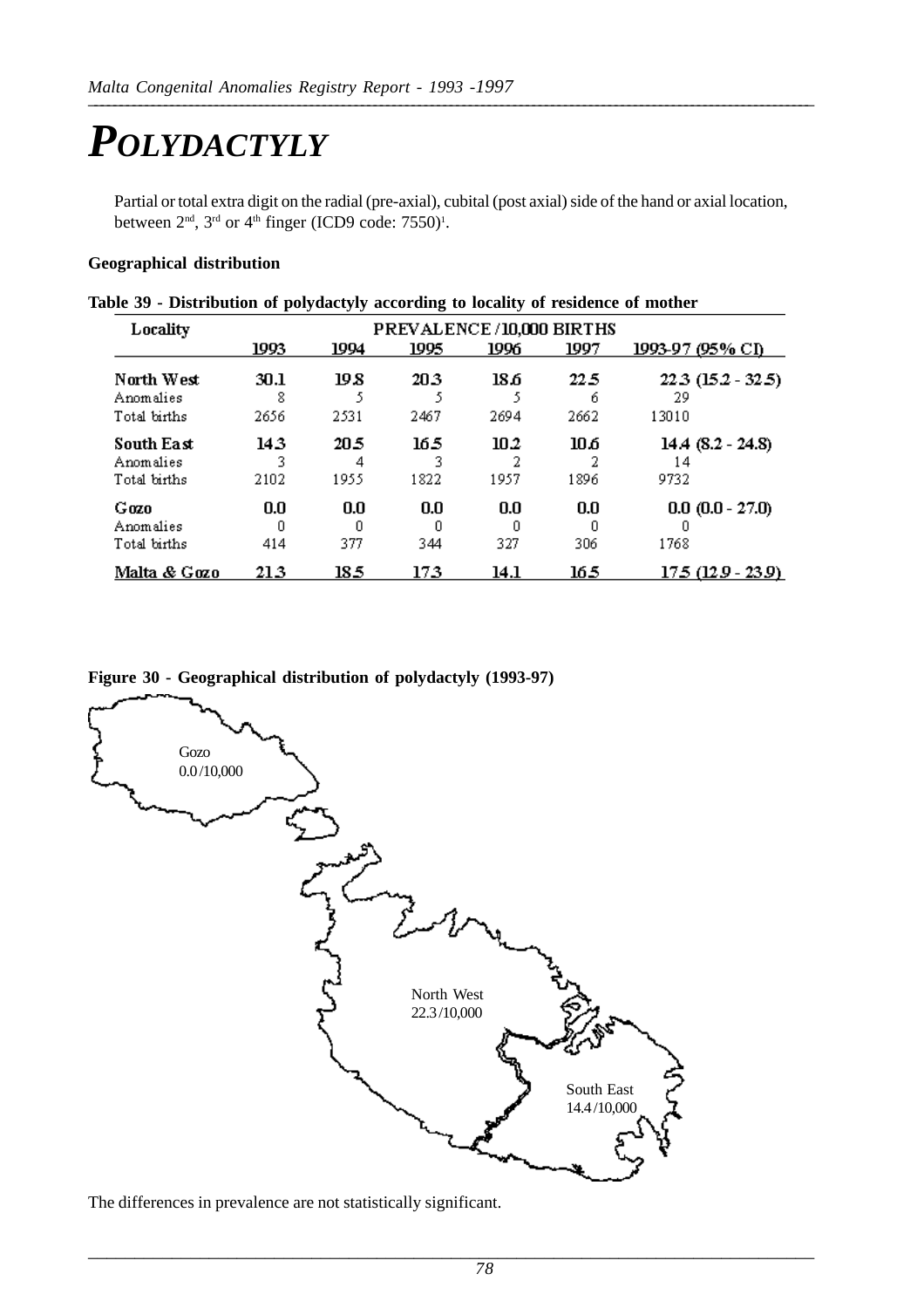**Time trends for polydactyly: Malta & EUROCAT**

|          | Table 40 - Time trend of total prevalence of polydactyly: Malta and EUROCAT average |
|----------|-------------------------------------------------------------------------------------|
| compared |                                                                                     |

| Prevalence/10,000 | 1993 | 1994 | 1995 | 1996 | 1997 | Total               |
|-------------------|------|------|------|------|------|---------------------|
| Malta             |      |      |      | 14 1 |      | 16.5 17.5 (1993-97) |
| EUROCAT average*  |      |      |      |      |      | $8.3(1980-94)$      |

**Figure 31- Prevalence of polydactyly over time Malta and EUROCAT Average**



### **Prevalence in Malta vs EUROCAT**

Prevalence in Malta 1993-1997 - 17.5/10,000 total births (95% CI 12.9 to 23.9) EUROCAT average 1990-1994 - 8.2/10,000 total births

Range of prevalence in EUROCAT registries 1990-1994 - 4.1\* to 18.0\*\* /10,000 births

\* The lowest prevalence recorded was in the EUROCAT registry of - Belfast

\*\* The highest prevalence recorded was in the EUROCAT registry of - Paris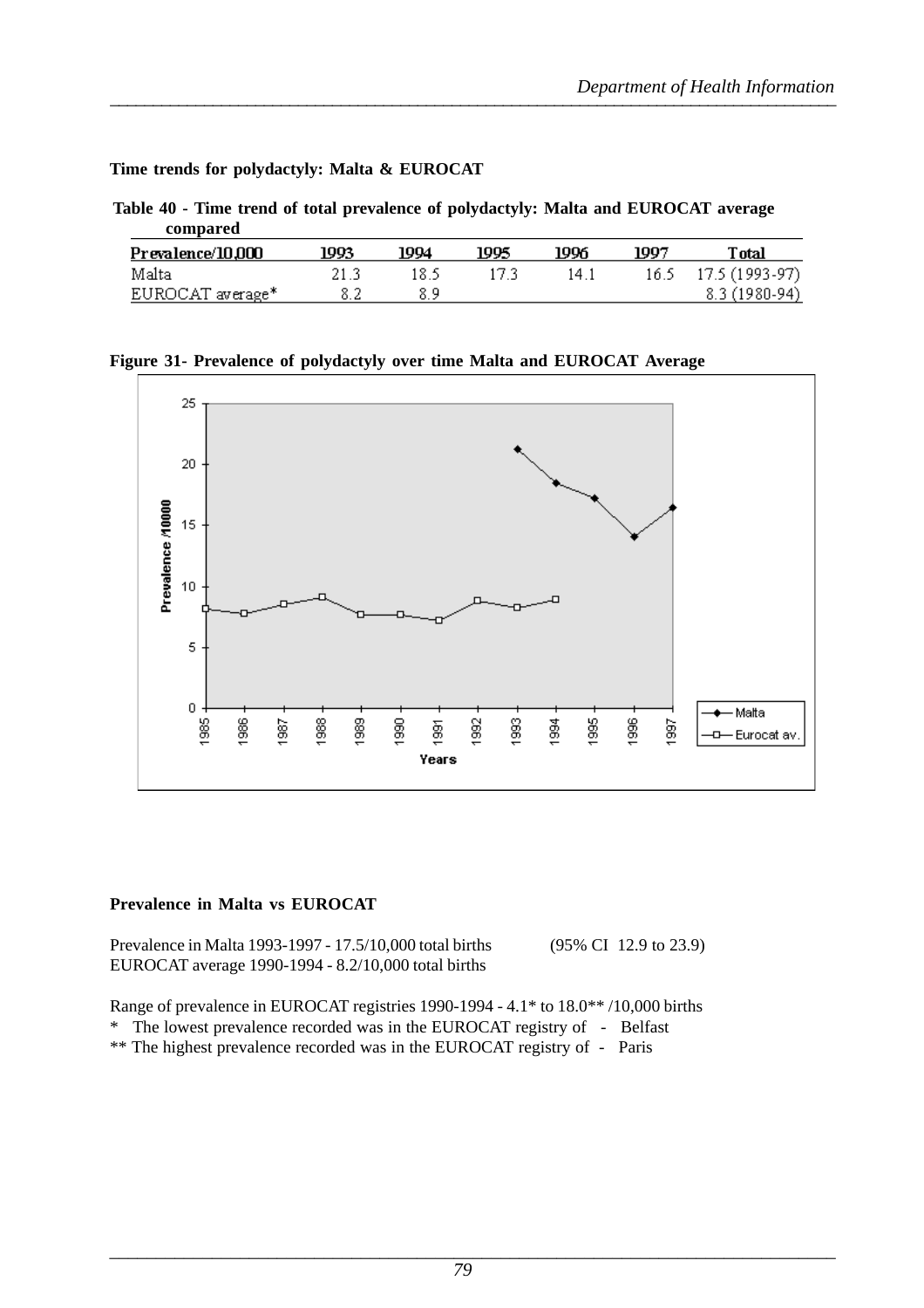# *SYNDACTYLY*

Includes partial or total webbing between two or more digits and includes minor forms (ICD9 code: 7551).

### **Geographical distribution**

| Locality     | PREVALENCE/10,000 BIRTHS |      |      |      |      |                       |  |  |  |  |
|--------------|--------------------------|------|------|------|------|-----------------------|--|--|--|--|
|              | 1993                     | 1994 | 1995 | 1996 | 1997 | 1993-97 (95% CI)      |  |  |  |  |
| North West   | 7.5                      | 4.0  | 12.2 | 0.0  | 0.0  | $4.6$ (1.9 - 10.6)    |  |  |  |  |
| Anomalies    |                          |      |      |      |      | n                     |  |  |  |  |
| Total births | 2656                     | 2531 | 2467 | 2694 | 2662 | 13010                 |  |  |  |  |
| South East   | 143                      | 10.2 | 11.0 | 5.1  | 21.1 | $12.3(6.7 - 22.2)$    |  |  |  |  |
| Anomalies    |                          | 2    |      |      |      | 12                    |  |  |  |  |
| Total births | 2102                     | 1955 | 1822 | 1957 | 1896 | 9732                  |  |  |  |  |
| Gozo         | 0.0                      | 0.0  | 0.0  | 61.2 | 0.0  | $11.3$ $(1.2 - 45.5)$ |  |  |  |  |
| Anomalies    | n                        | Ω    | n    |      |      |                       |  |  |  |  |
| Total births | 414                      | 377  | 344  | 327  | 306  | 1768                  |  |  |  |  |
| Malta & Gozo | 9.7                      | 6.2  | 10.8 | 6.0  | 8.2  | $8.2(5.1 - 12.9)$     |  |  |  |  |

**Table 41 - Distribution of syndactyly according to locality of residence of mother**

### **Figure 32 - Geographical distribution of syndactyly (1993-97)**



There is a significant difference in prevalence between North West and South East Malta and Gozo with p<0.05.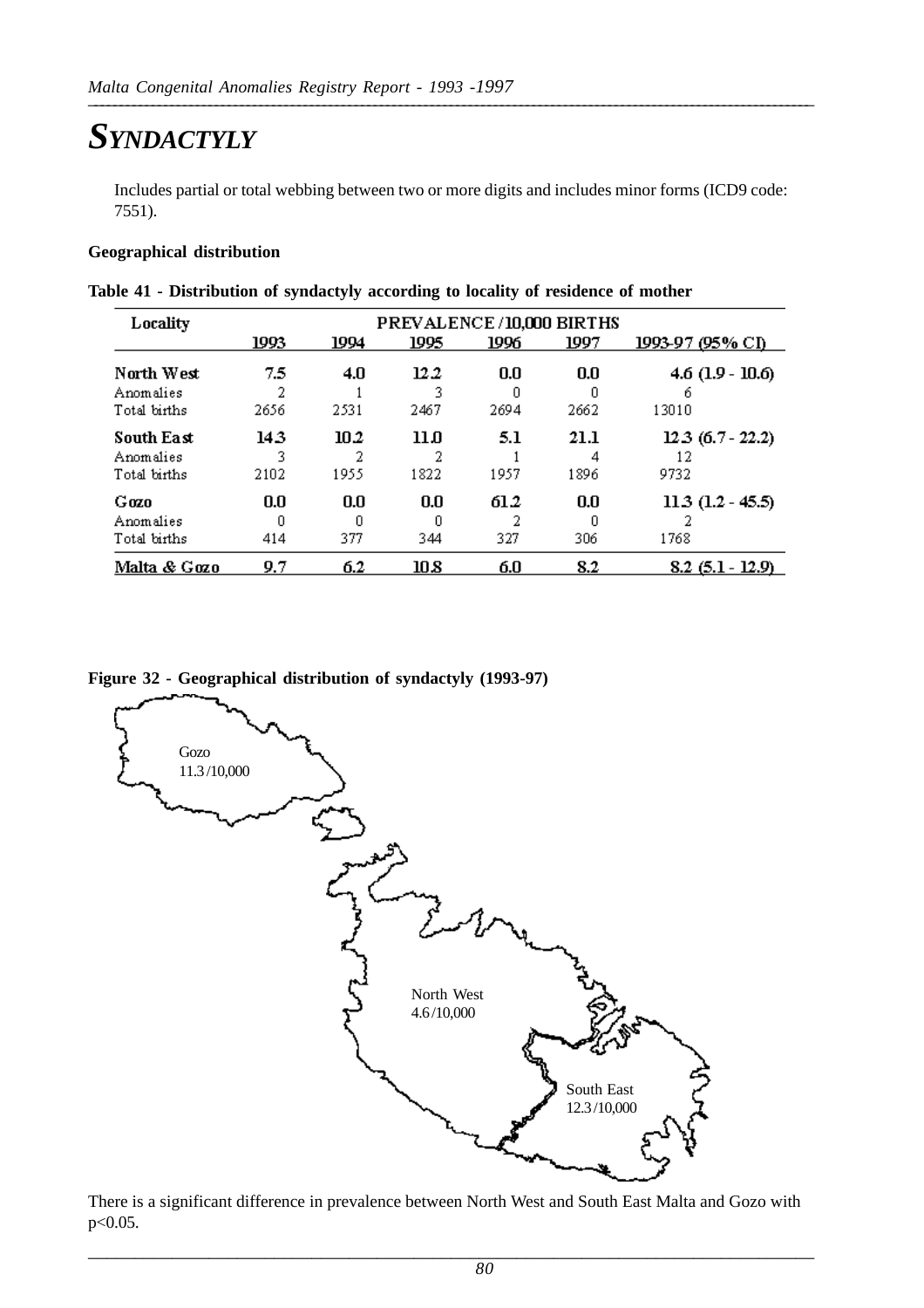**Time trends for syndactyly: Malta & EUROCAT**

|          | Table 42 - Time trend of total prevalence of syndactyly: Malta and EUROCAT average |
|----------|------------------------------------------------------------------------------------|
| compared |                                                                                    |
|          |                                                                                    |

| Prevalence/10.000 | 1993 | 1004 | 1995 | 1996 | 1007 | [ otal         |
|-------------------|------|------|------|------|------|----------------|
| Malta             |      |      |      | ñ II | 8.2  | 8.2 (1993-97)  |
| EUROCAT average*  |      |      |      |      |      | $5.8(1980-94)$ |

**Figure 33- Prevalence of syndactyly over time Malta and EUROCAT Average**



### **Prevalence in Malta vs EUROCAT**

Prevalence in Malta 1993-1997 - 8.2/10,000 total births (95% CI 5.1 to 12.9) EUROCAT average 1990-1994 - 5.3/10,000 total births

Range of prevalence in EUROCAT registries 1990-1994 - 0.8\* to 8.5\*\* /10,000 births

\* The lowest prevalence recorded was in the EUROCAT registry of - Galway

\*\* The highest prevalence recorded was in the EUROCAT registry of - Glasgow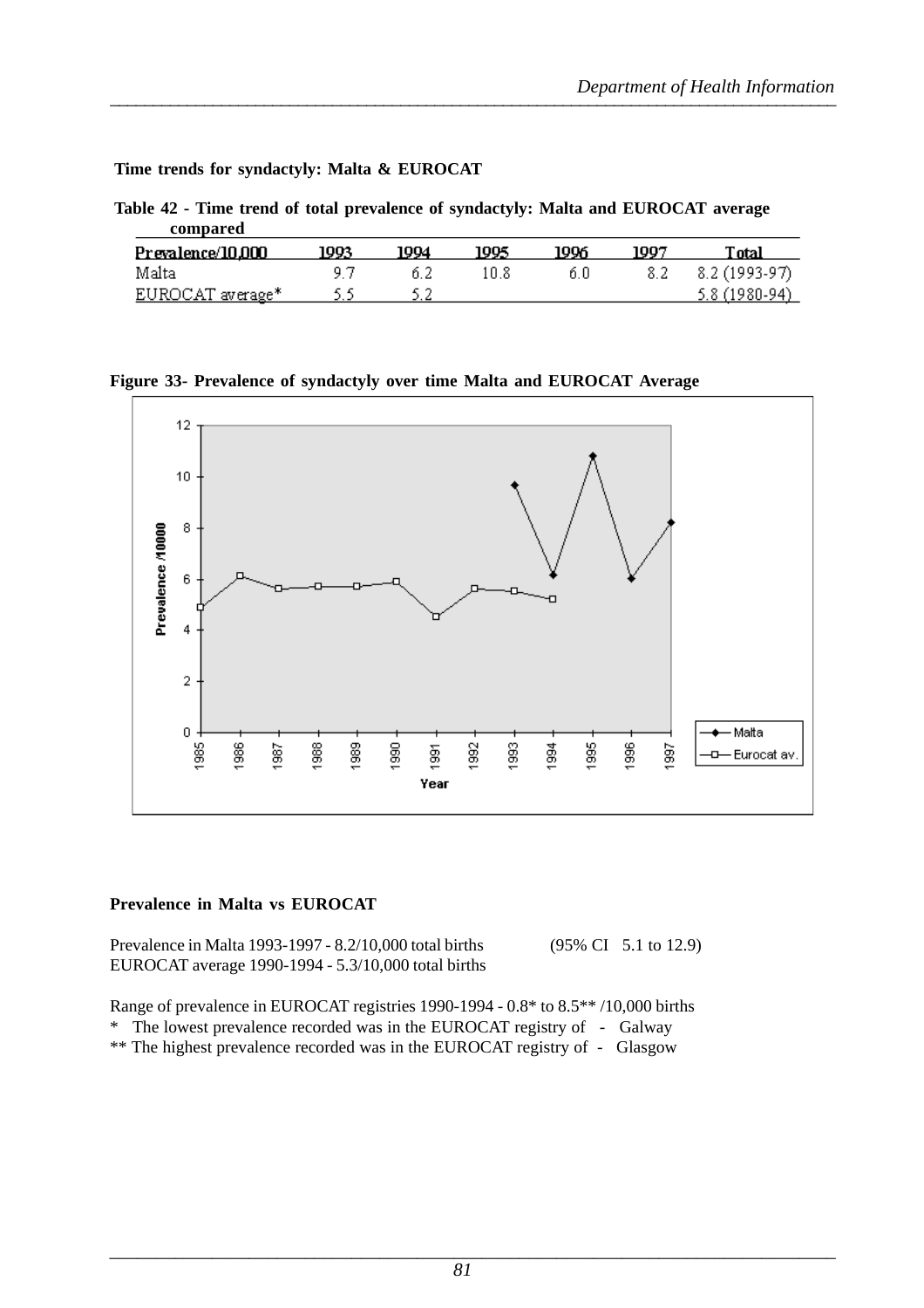# *DIAPHRAGMATIC HERNIA*

Includes the absence of diaphragm, diaphragmatic hernia, eventration of diaphragm and unspecified anomalies (ICD9 code: 7566)<sup>1</sup>.

### **Geographical distribution**

|  | Table 43 - Distribution of diaphragmatic hernia according to locality of residence of mother |  |  |  |  |  |  |
|--|----------------------------------------------------------------------------------------------|--|--|--|--|--|--|
|  |                                                                                              |  |  |  |  |  |  |

| Locality                                | PREVALENCE/10,000 BIRTHS |             |                 |             |             |                           |  |  |  |  |
|-----------------------------------------|--------------------------|-------------|-----------------|-------------|-------------|---------------------------|--|--|--|--|
|                                         | 1993                     | 1994        | 1995            | 1996        | 1997        | 1993-97 (95% CI)          |  |  |  |  |
| North West<br>Anomalies                 | 0.0<br>Ω                 | 7.9         | 8.1             | 11.1        | 7.5         | $6.9(3.4 - 13.7)$<br>9    |  |  |  |  |
| Total births                            | 2656                     | 2531        | 2467            | 2694        | 2662        | 13010                     |  |  |  |  |
| South East<br>Anomalies<br>Total births | 4.8<br>2102              | 5.1<br>1955 | 5.5<br>1822     | 5.1<br>1957 | 5.3<br>1896 | $5.1(1.9 - 12.7)$<br>9732 |  |  |  |  |
| Gozo<br>Anomalies<br>Total births       | 24.2<br>414              | 0.0<br>377  | 0.0<br>Ο<br>344 | 0.0<br>327  | 0.0<br>306  | $5.7(0.3 - 36.7)$<br>1768 |  |  |  |  |
| Malta & Gozo                            | 3.9                      | 6.2         | 6.5             | 8.0         | 6.2         | $6.1(3.6-10.4)$           |  |  |  |  |

**Figure 34 - Geographical distribution of diaphragmatic hernia (1993-97)**



The differences in prevalence are not statistically significant.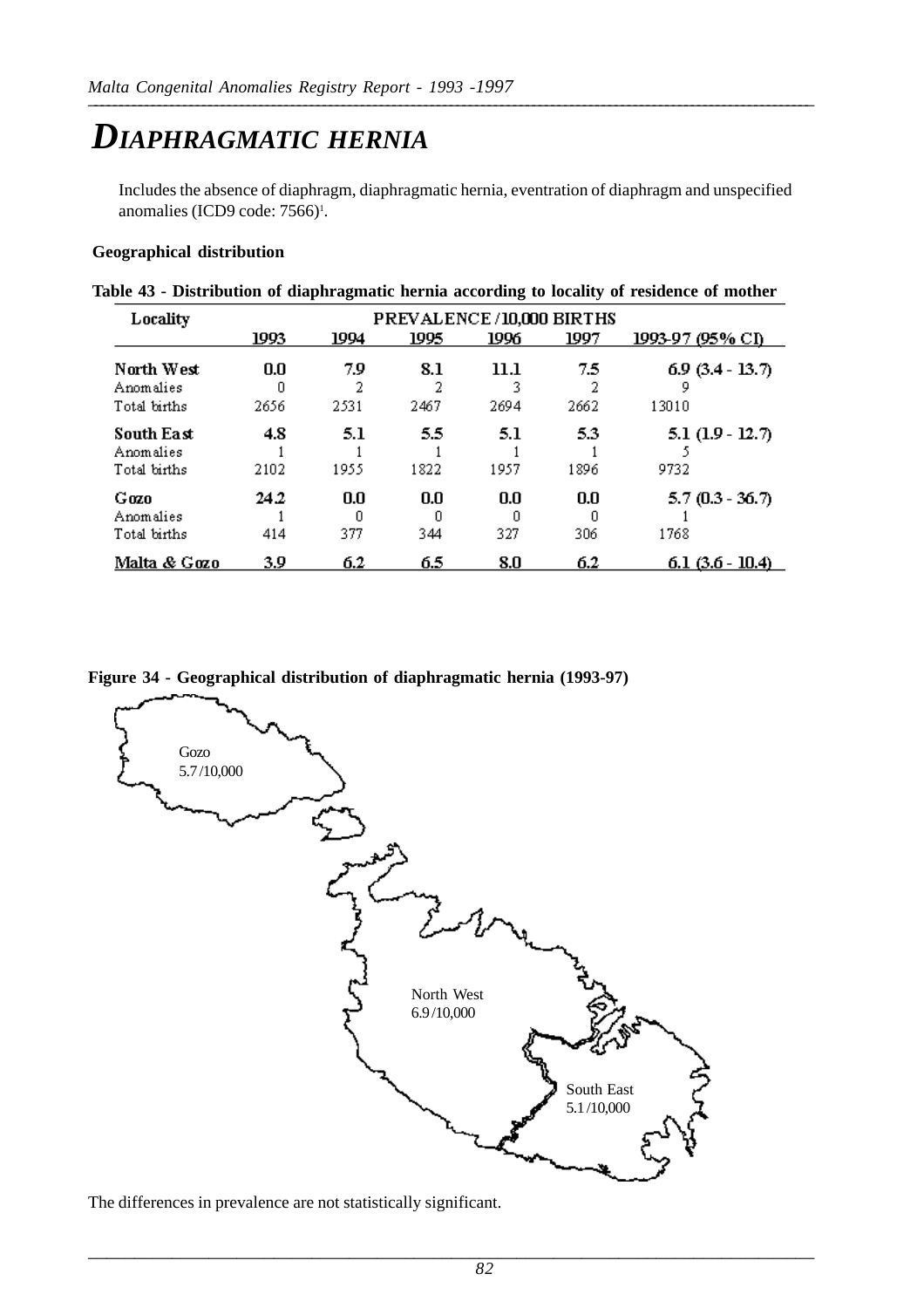**Time trends for diaphragmatic hernia: Malta & EUROCAT**

**Table 44 - Time trend of total prevalence of diaphragmatic hernia: Malta and EUROCAT average compared**

| Prevalence/10.000 | 1993 | 1994. | 1995 | 1996 | 1007 | <b>T</b> otal  |
|-------------------|------|-------|------|------|------|----------------|
| Malta             |      |       |      |      |      | $6.1(1993-97)$ |
| EUROCAT average*  |      |       |      |      |      | 3.4 (1980-94)  |

**Figure 35- Prevalence of diaphragmatic hernia over time Malta and EUROCAT Average**



### **Prevalence in Malta vs EUROCAT**

Prevalence in Malta 1993-1997 - 6.1/10,000 total births (95% CI 3.6 to 10.4) EUROCAT average 1990-1994 - 3.5/10,000 total births

Range of prevalence in EUROCAT registries 1990-1994 - 1.6\* to 5.8\*\* /10,000 births

\* The lowest prevalence recorded was in the EUROCAT registry of - Belfast, Tuscany

\*\* The highest prevalence recorded was in the EUROCAT registry of - Strasbourg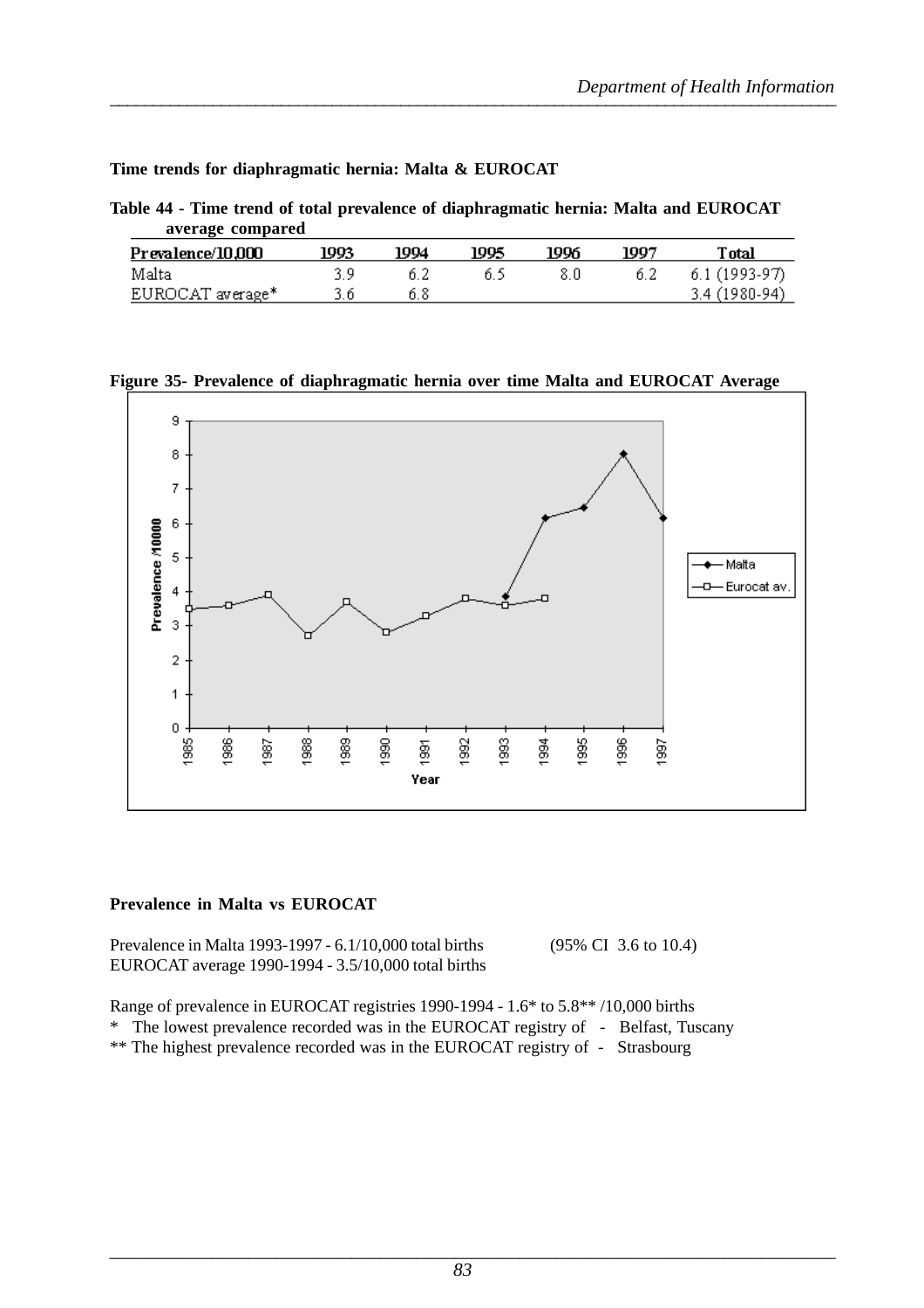# *DOWN SYNDROME ALL AGES*

Down syndrome / Trisomy 21 is the most frequently encountered chromosomal defect and a major cause of intellectual impairment. Due to the relationship between this defect and maternal age, prevalence is described separately for all maternal ages, maternal ages under 30 years and 35 years or more (ICD9 code: 7580).

| Table 45- Distribution of maternal ages for babies with Down syndrome 1993-1997 |  |  |  |
|---------------------------------------------------------------------------------|--|--|--|

|                           |     | Maternal age groups<br>25-29 30-34 35-39 40-44 45+ |      |       |      |       |     |               |  |
|---------------------------|-----|----------------------------------------------------|------|-------|------|-------|-----|---------------|--|
|                           | -20 | 20-24                                              |      |       |      |       |     | <b>T</b> otal |  |
| Babies with Down syndrome |     |                                                    |      |       |      |       |     |               |  |
| Total births              | 953 | 4932                                               | 8581 | 6489  | 2910 | 602   | 39. | 24510         |  |
| Prevalence /10,000        |     | ΠN                                                 |      | 18.5. | 58.4 | 149.5 |     | 16.7          |  |

### **Geographical distribution**

**Table 46 - Distribution of Down syndrome according to locality of residence of mother**

| Locality                                | PREVALENCE/10,000 BIRTHS |              |                   |              |             |                                   |  |  |  |  |
|-----------------------------------------|--------------------------|--------------|-------------------|--------------|-------------|-----------------------------------|--|--|--|--|
|                                         | 1993                     | 1994         | 1995              | 1996         | 1997        | 1993-97 (95% CI)                  |  |  |  |  |
| North West<br>Anomalies<br>Total births | 22.6.<br>6<br>2656       | 11.9<br>2531 | 16.2<br>4<br>2467 | 11.1<br>2694 | 7.5<br>2662 | $13.8(8.5 - 22.3)$<br>18<br>13010 |  |  |  |  |
| South East<br>Anomalies<br>Total births | 33.3<br>2102             | 153<br>1955  | 21.9<br>4<br>1822 | 20.4<br>1957 | 5.3<br>1896 | $19.5(12.1 - 31.1)$<br>19<br>9732 |  |  |  |  |
| Gozo<br>Anomalies<br>Total births       | 48.3<br>2<br>414         | 26.5<br>377  | 0.0<br>Ο<br>344   | 30.6<br>327  | 0.0<br>306  | $22.6(7.3 - 62.1)$<br>1768        |  |  |  |  |
| Malta & Gozo                            | 29 D                     | 14.4         | 173               | 16.1         | 6.2         | $16.7(12.2 - 22.9)$               |  |  |  |  |

**Figure 36 - Geographical distribution of Down syndrome all ages (1993-97)**

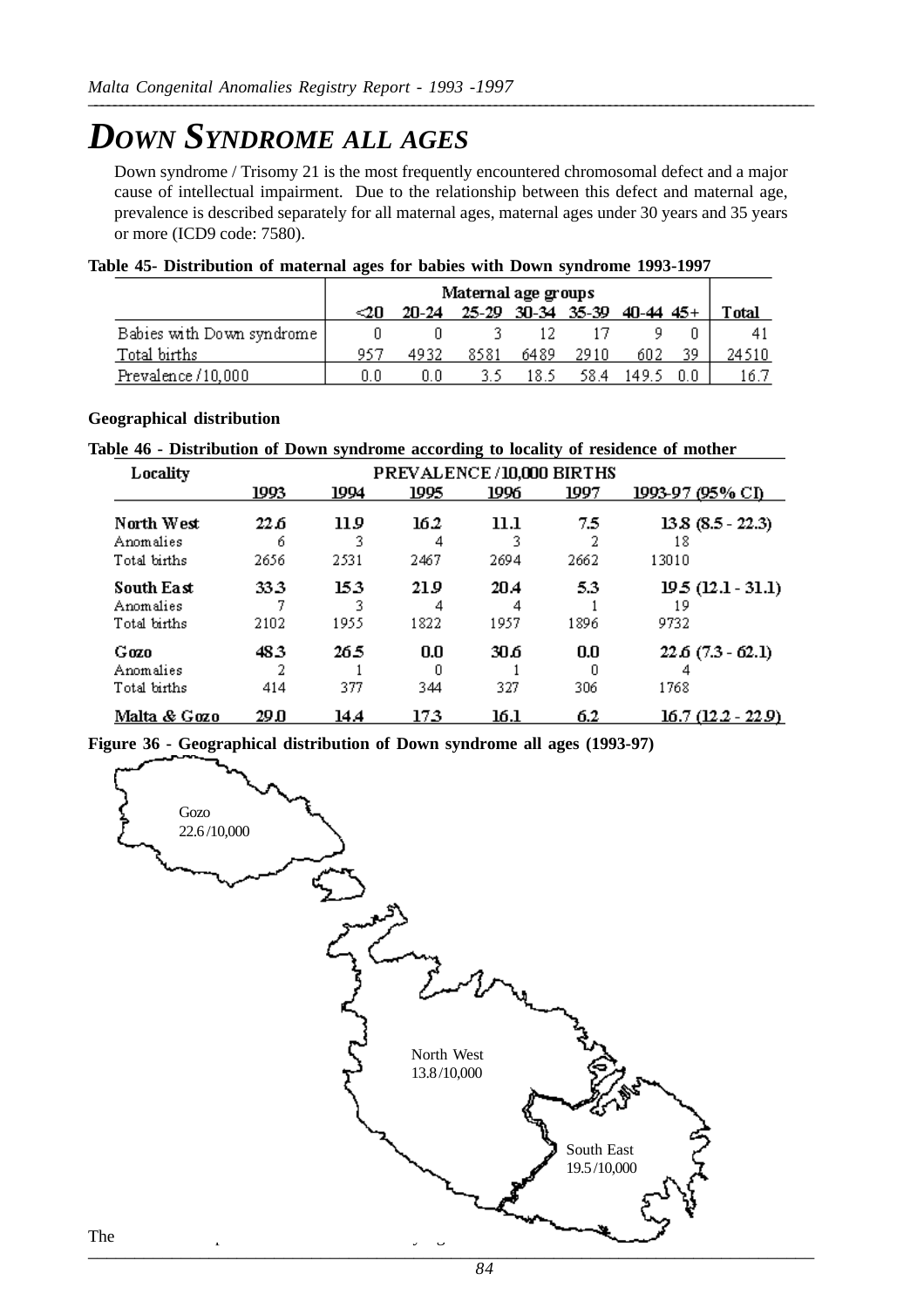**Time trends for Down syndrome all ages: Malta & EUROCAT**

| Table 47 - Time trend of total prevalence of Down syndrome all ages Malta and EUROCAT |  |  |  |
|---------------------------------------------------------------------------------------|--|--|--|
| average compared                                                                      |  |  |  |

| Prevalence/10.000 | 1993. | 1994  | 1995. | 1996  | 1997 | l'otal               |
|-------------------|-------|-------|-------|-------|------|----------------------|
| Malta             |       | 14 4. |       | 16. I |      | $6.2$ 16.7 (1993-97) |
| EUROCAT average*  | 17.8  |       |       |       |      | 16.1 (1980-94)       |

### **Figure 37- Prevalence of Down syndrome all ages over time Malta and EUROCAT Average**



### **Prevalence in Malta vs EUROCAT**

Prevalence in Malta 1993-1997 - 16.7/10.000 total births (95% CI 12.2 to 22.9) EUROCAT average 1990-1994 - 16.8/10,000 total births

Range of prevalence in EUROCAT registries 1990-1994 - 11.5\* to 28.0\*\* /10,000 births

\* The lowest prevalence recorded was in the EUROCAT registry of - Antwerp

\*\* The highest prevalence recorded was in the EUROCAT registry of - Paris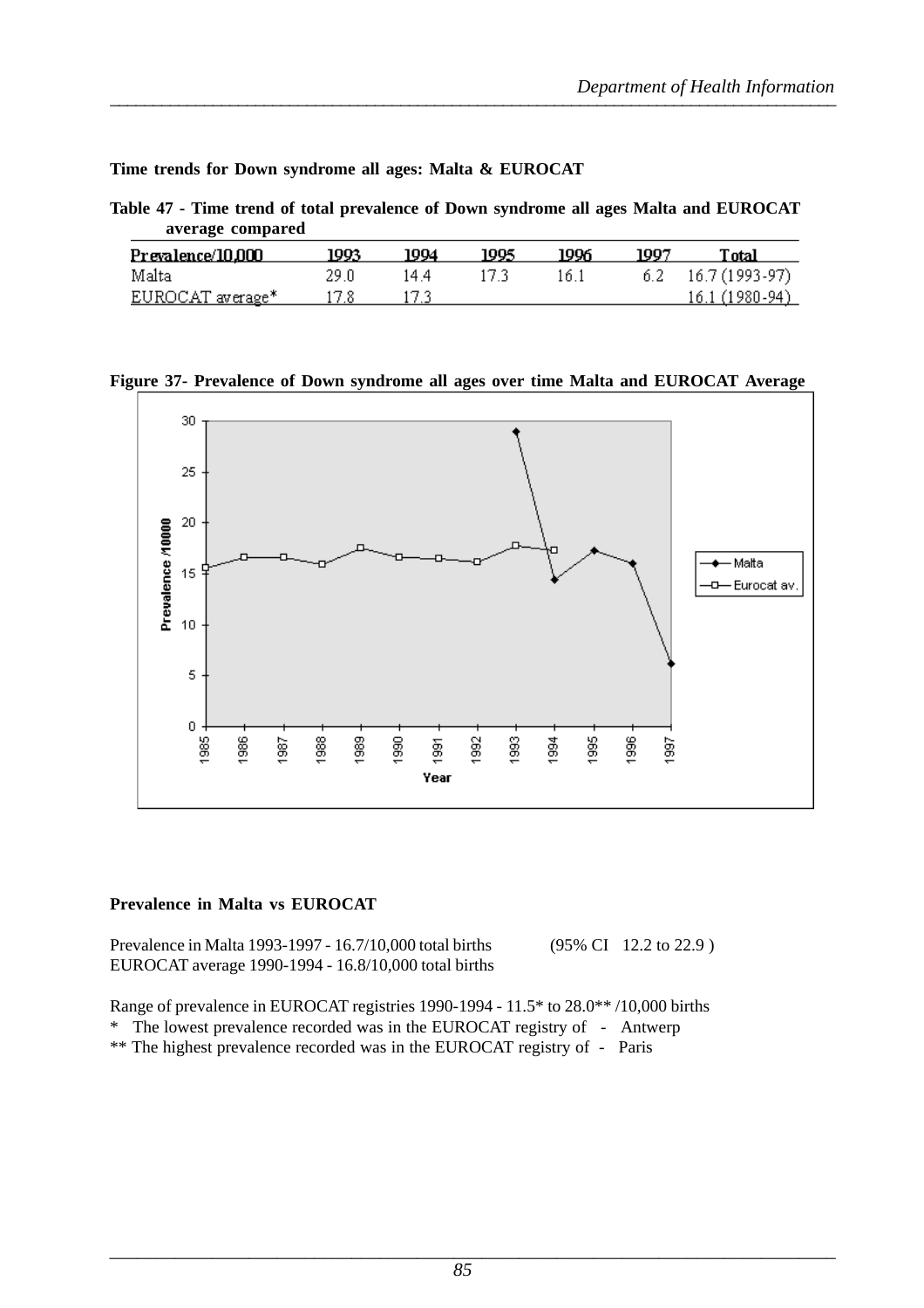# *DOWN SYNDROME WITH MATERNAL AGE UNDER 30 YEARS*

**Time trends for Down syndrome with maternal age under 30 years: Malta & EUROCAT**

**Table 48 - Prevalence of Down syndrome in Malta with maternal age under 30 years**

|                              | PREVALENCE/10,000 BIRTHS |      |      |      |      |                        |
|------------------------------|--------------------------|------|------|------|------|------------------------|
|                              | 1993                     | 1994 | 1995 | 1996 | 1997 | 1993-97 (95% CI)       |
| Anomalies                    |                          |      |      |      |      |                        |
| Total births $(\leq 30$ vrs) | 3030                     | 2806 | 2658 | 2981 | 2995 | 14470                  |
| <u>Malta &amp; Gozo</u>      | 3.3.                     |      | U.U  | 0.0  | U.U  | <u>2.1 (0.5 - 6.6)</u> |

**Table 49 - Time trend of prevalence of Down syndrome with maternal age under 30 years Malta and EUROCAT average compared**

| Prevalence/10.000 | 1993. | 1004 | 1995 | 1996 | 100° | `otal         |
|-------------------|-------|------|------|------|------|---------------|
| Malta             |       |      | ΠП   |      | 0.0  | 2.1 (1993-97) |
| EUROCAT average*  |       |      |      |      |      | 7.6 (1980-94) |

\*Data taken from latest published data: EUROCAT Report 7 1

### **Figure 38- Prevalence of Down syndrome with maternal age under 30 years over time Malta and EUROCAT Average**



### **Prevalence in Malta vs EUROCAT**

Prevalence in Malta 1993-1997 - 2.1/10,000 total births (95% CI 0.5 to 6.6) EUROCAT average 1990-1994 - 7.8/10,000 total births

Range of prevalence in EUROCAT registries 1990-1994 - 5.2\* to 11.2\*\* /10,000 births

- \* The lowest prevalence recorded was in the EUROCAT registry of Odense
- \*\* The highest prevalence recorded was in the EUROCAT registries of Paris, Glasgow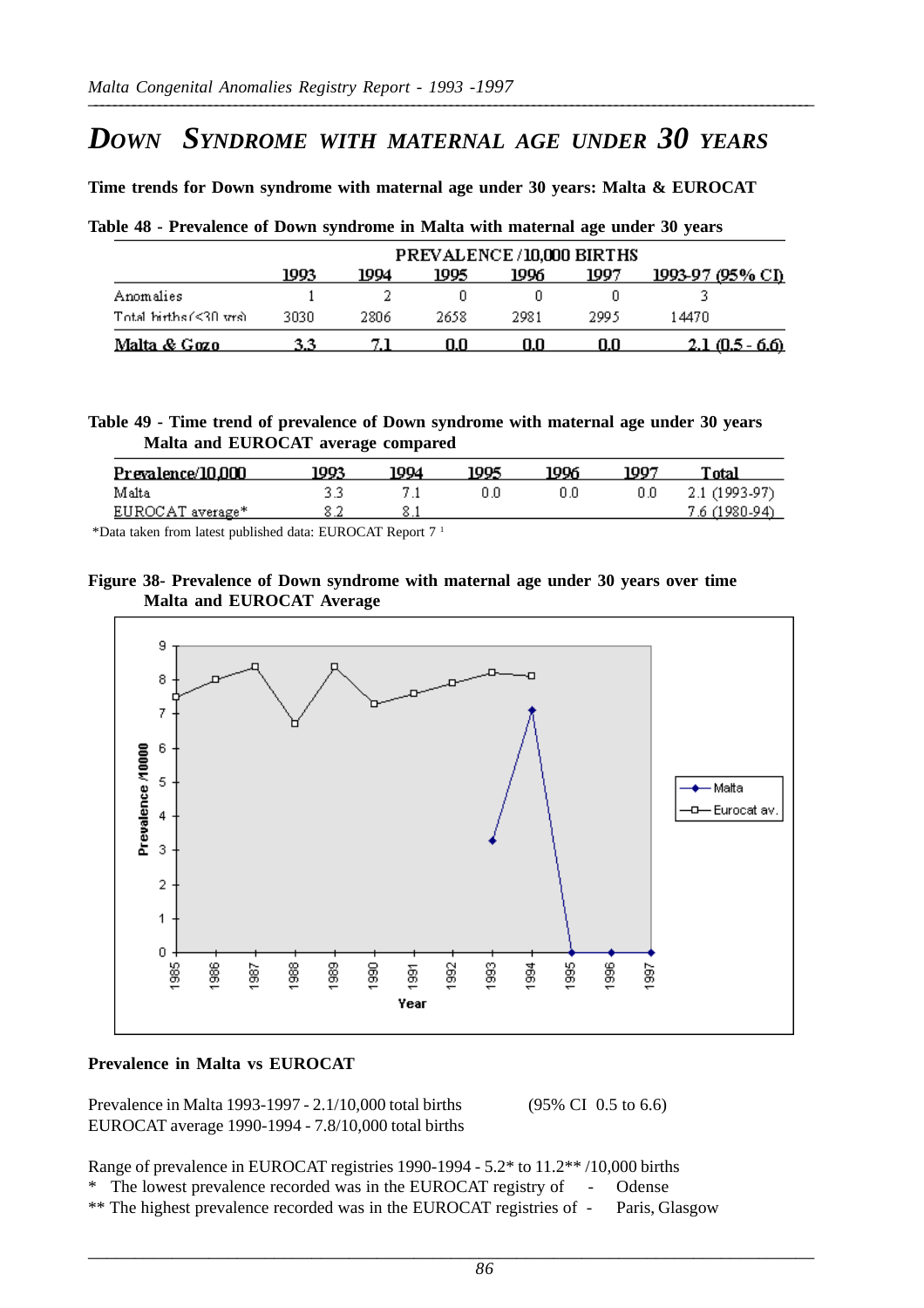# *DOWN SYNDROME WITH MATERNAL AGE 35 YEARS OR OVER*

**Time trends for Down syndrome with maternal ages 35 years and over: Malta & EUROCAT**

**Table 50 - Prevalence of Down syndrome in Malta with maternal age 35 years and over**

|                             | PREVALENCE/10,000 BIRTHS |      |      |      |       |                     |
|-----------------------------|--------------------------|------|------|------|-------|---------------------|
|                             | 1993                     | 1994 | 1995 | 1996 | 1997. | 1993-97 (95% CD     |
| Anomalies                   |                          |      |      |      |       | 26                  |
| Total births $\ge$ =35 vrs) | 751                      | 697  | 680. | 718  | 705   | 3551                |
| Malta & Gozo                | 146.5                    | 57.A | 44.1 | 83 G | 28.4  | 73.2 (48.9 - 108.7) |

**Table 51 - Time trend of prevalence of Down syndrome with maternal ages 35 years and over Malta and EUROCAT average compared**

| Prevalence/10.000 | 1993    | 1994 | 1995. | 1996 | 1007 | Total          |
|-------------------|---------|------|-------|------|------|----------------|
| Malta             | 14 6. O | 57.4 | 44 I  | 83.6 | 28.4 | 73.2 (1993-97) |
| EUROCAT average*  |         | 62.2 |       |      |      | 61.8 (1980-94) |

\*Data taken from latest published data: EUROCAT Report 7 1

### **Figure 39- Prevalence of Down syndrome with maternal ages 35 years and more over time Malta and EUROCAT Average**



### **Prevalence in Malta vs EUROCAT**

Prevalence in Malta 1993-1997 - 73.2/10,000 total births (95% CI 48.9 to 108.7) EUROCAT average 1990-1994 - 61.2/10,000 total births

Range of prevalence in EUROCAT registries 1990-1994 - 35.7\* to 81.7\*\* /10,000 births

- \* The lowest prevalence recorded was in the EUROCAT registry of Antwerp
- \*\* The highest prevalence recorded was in the EUROCAT registry of Paris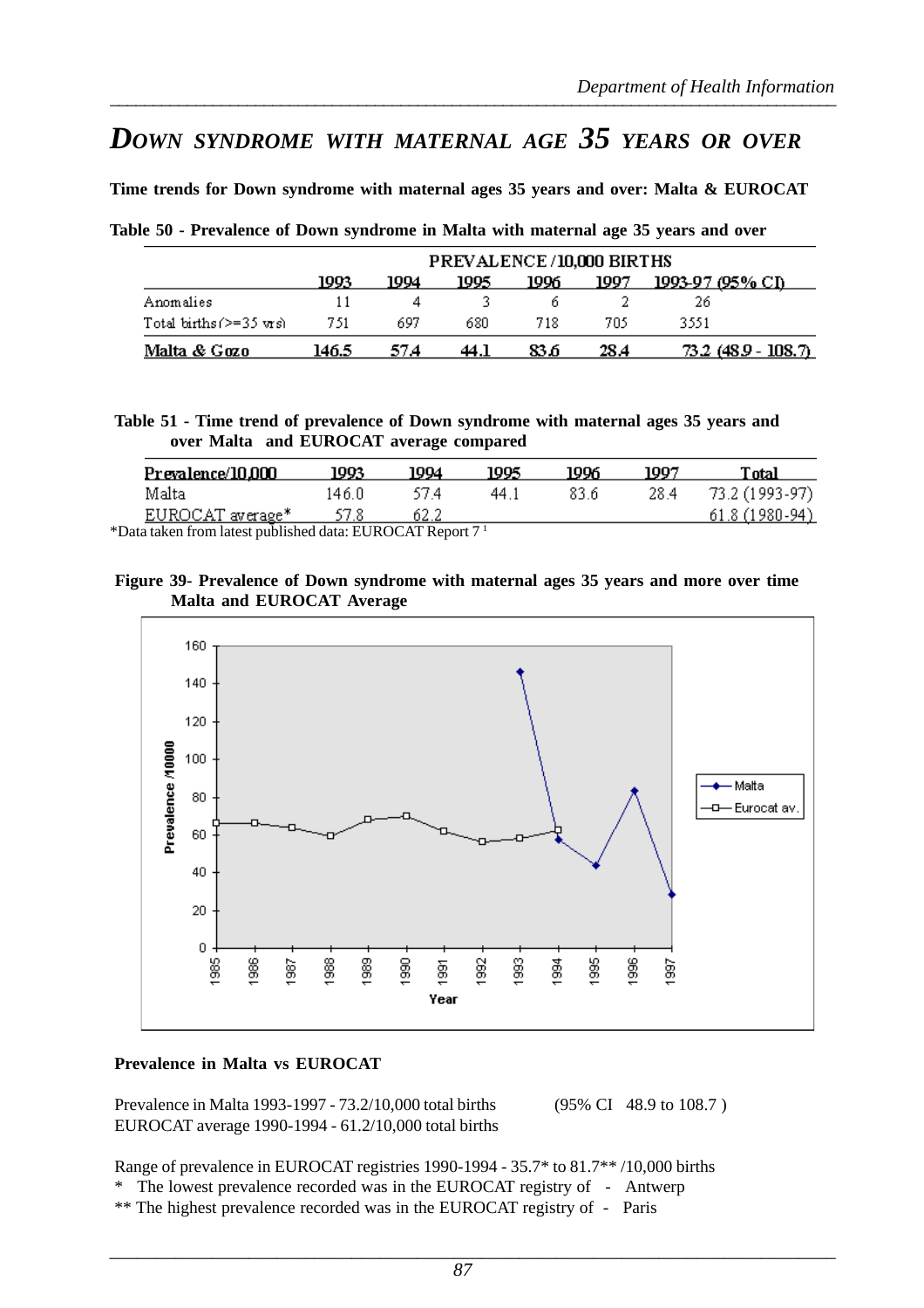## **REFERENCES**

<sup>1</sup> A EUROCAT Working Group. 15 years of Surveillance of Congenital Anomalies in Europe 1980-1994 -Report 7 and Addendum. Brussels, Institute of Hygiene and Epidemiology, 1997: pp 10-149.

2 Demographic Review for the Maltese Islands for the years 1993 to 1997. Malta: Central Office of Statistics (Annual Publications).

<sup>3</sup> British Paediatric Association Classification of Diseases. London, The British Paediatric Association, 1979: pp 1-220.

4 EUROCAT Central Registry. EUROCAT Guide 1: Instructions for the Registration of Congenital Anomalies. Brussels, Department of Epidemiology, Catholic University of Louvain, 1990: pp 1-59.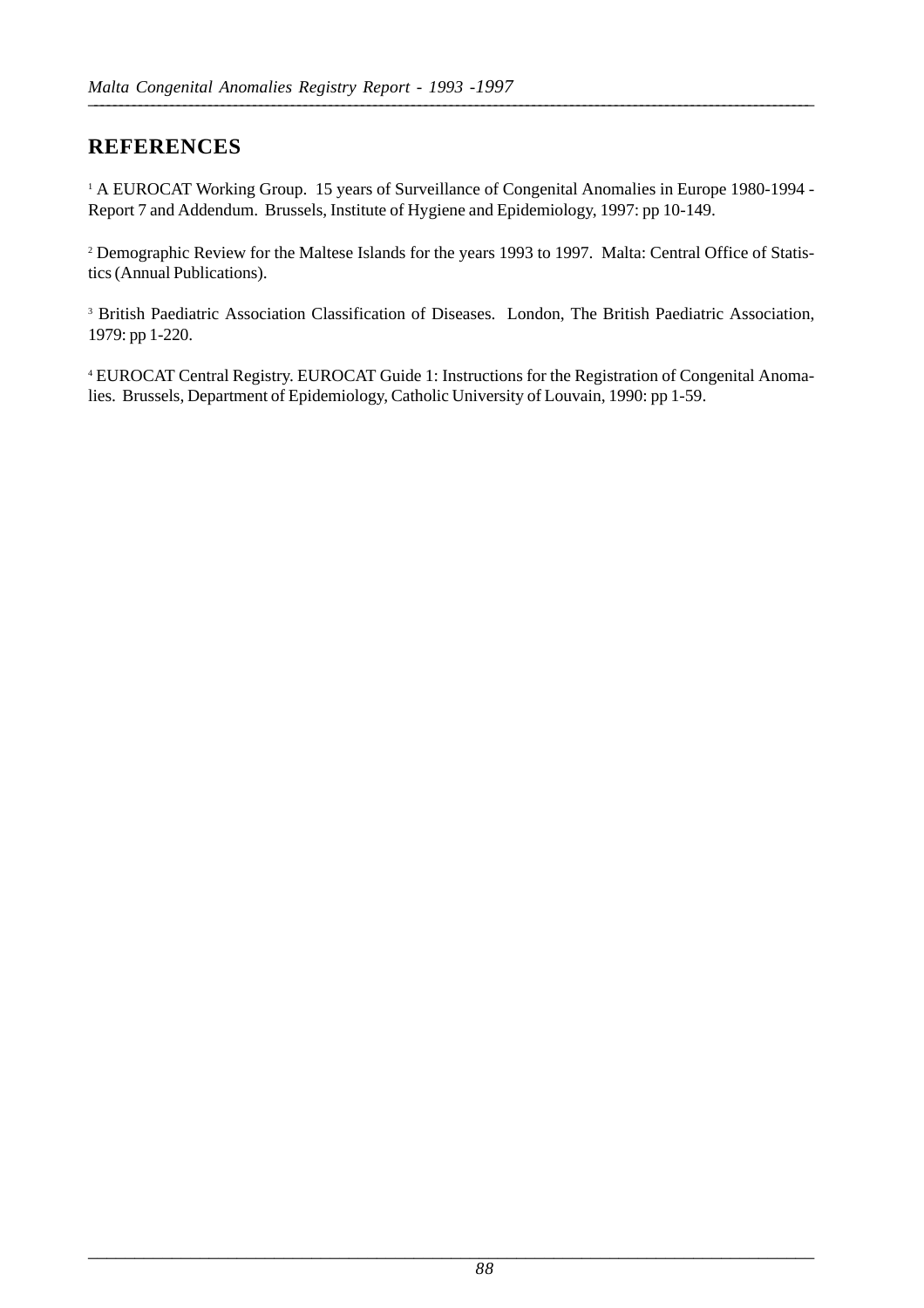### **LOCAL REPORT FORM ANNEX 1**

|               | CONFIDENTIAL REPORT ON CONGENITAL ANOMALIES                                                                |       |
|---------------|------------------------------------------------------------------------------------------------------------|-------|
| CHILD'S NAME: | ---------------------------------                                                                          | I.D.  |
| ADDRESS:      |                                                                                                            |       |
|               |                                                                                                            |       |
|               |                                                                                                            |       |
|               |                                                                                                            | I.D.  |
| DIAGNOSIS:    |                                                                                                            |       |
|               |                                                                                                            |       |
|               |                                                                                                            |       |
|               |                                                                                                            | DATE: |
|               | PLEASESEND INFORMATION TO DR. MIRIAM GATT. DEPT. OF HEALTH INFORMATION, 95 G'MANGIA HILL, G'MANGIA MSD 08. |       |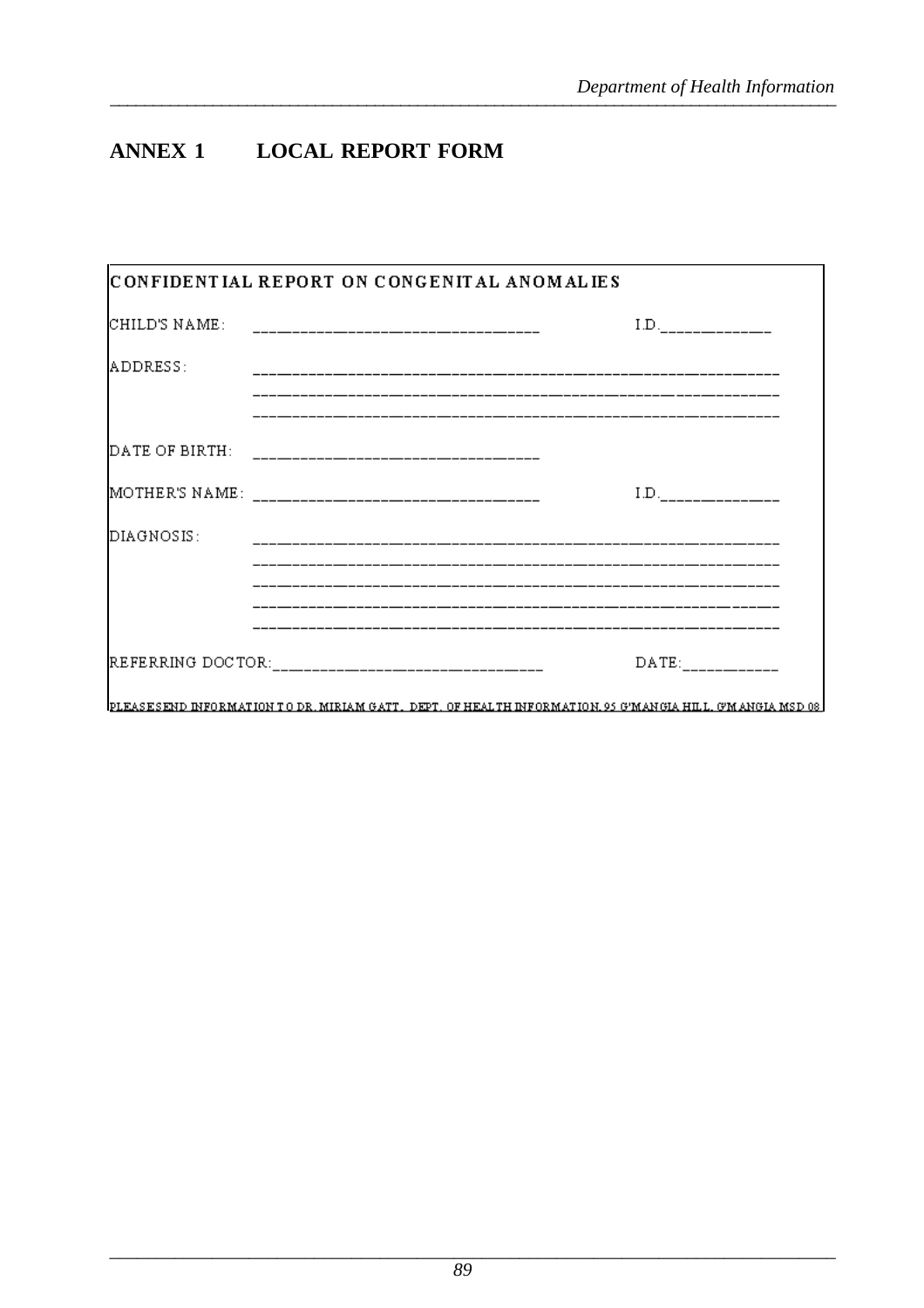# **ANNEX 2 LIST OF EXCLUSIONS**

### **LIST OF MINOR ANOMALIES (AND ICD-9 CODES) WHICH ARE NOT INCLUDED IN REPORTS UNLESS IN COMBINATION WITH OTHER MAJOR ANOMALIES1**

### **Anomalies of the eye**

Stenosis or stricture of lacrimal duct (74365)

### **Anomalies of the ear**

- **·** Minor or unspecified anomaly of the ear (7443)
- Preauricular appendage, tag or lobule (74411)
- **·** Other appendage tag or lobule (74412)

### **Cardiovascular system**

- **·** Functional or unspecified cardiac murmur (7852)
- **·** Absence or hypoplasia of umbilical artery, single umbilical artery (7475)
- **·** Patent ductus arteriosus ( in babies < 37 weeks or < 2500g) (7470)

### **Digestive system**

**·** Tongue tie (7500)

### **External genitalis**

- **·** Undescended testicle (7525) and unspecified ectopic testis (75253)
- **·** Congenital hydrocele or hydrocele of testis (7786)
- **·** Phymosis (605)
- **·** Hypospadias when the meatus lies before the coronary sulcus, glandular or 1st degree hypospadias (75260)

### **Limbs**

- **·** Clicking hip (75432)
- **·** Clubfoot of postural origin (75473)
- Postural or unspecified metatarsus varus or metatarsus adductus (75452)
- **·** Postural or unspecified talipes calcaneovalgus or pes calcaneovalgus (75460)
- Minor or unspecified anomalies of toe such as hallux valgus, hallux varus or "orteil en marteau" (75560)

### **Other musculoskeletal anomalies and anomalies of the integument**

- **·** Spina bifida occulta uncomplicated (75610)
- **·** Pectus excavatum (75636 or 75481)
- **·** Minor or unspecified anomaly of the nose (74819)
- **·** Minor or unspecified deformity of the face (74491)
- **·** Minor anomaly of nipple (75768)
- **·** Accessory or ectopic nipple (75765)
- **·** Congenital umbilical hernia (5531), inguinal hernia (550), para umbilical (5531), ventral or incisional (5532), hiatus hernia (7506)
- **·** Abnormal palmar crease (7572)
- Skin tag with surface area  $<$  4 cm<sup>2</sup>: skin tag (75731), naevus (75738), angioma (2280), haemangioma (2280), glomus tumor (2280), lymphangioma (2281), birthmark (75738)
- **·** Sacral dimple (7578 or 6851)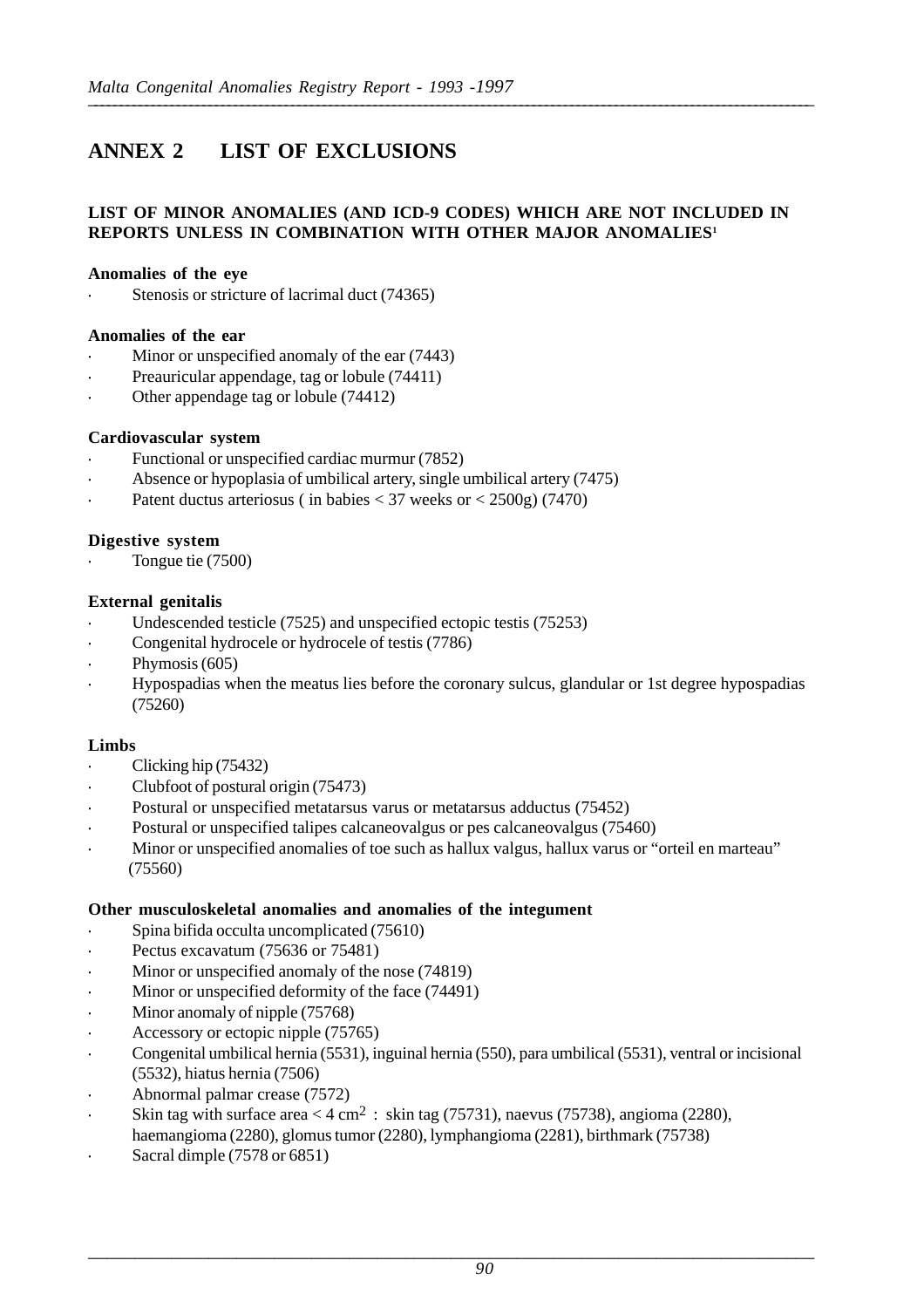### EUROCAT SUBGROUPS **ANNEX 3**

|     | EUROCAT sub group and Text                                                  | ICD-9 codes included                                        |
|-----|-----------------------------------------------------------------------------|-------------------------------------------------------------|
|     | 01 Neural Tube defects                                                      | 7400-7420                                                   |
| 02  | Congenital Hydrocephaly                                                     | 7423 exc174232                                              |
|     | 03 Microcephaly                                                             | 7421,                                                       |
|     | 04 Other Congenital anomalies of the Nervous System                         | 7422, 7424-5, 7428-9, 3440-9, 3492, 3519,                   |
|     |                                                                             | 3526, 225-, 2375-7, 2370-1, 2379                            |
| 05. | Congenital anomalies of the eye                                             | 7430-7439, 3627, 3622, 3743, 3787, 3795, 224                |
| 06  | Congenital anomalies of the ear                                             | 7440-7443                                                   |
|     | 07 Anomalies of cardiac septal closure                                      | 7450-7459                                                   |
|     | 08 Other congenital anomalies of the heart                                  | 7460-7469, 4253, 7852,                                      |
|     | 09 Other congenital anomalies of circulatory system                         | 7470-6, 7478, 7479                                          |
|     | 10 Anomalies of the Respiratory System                                      | 7482-6, 7488-9, 2358, 7702, 4920                            |
|     | 11 Cleft lip and palate                                                     | 7490-7492                                                   |
|     | 12 Tracheo-oesophageal fistula, oesophageal atresia and 75030-75038,        |                                                             |
|     | stenosis                                                                    |                                                             |
|     | 13 Atresia and stenosis of large intestine, rectum and<br>anal canal        | 75121-75124                                                 |
|     | 14 Other anom alies of the digestive system and upper<br>alim entary tract  | 7504-5, 7507-11, 7413-9, 75120, 211-                        |
|     | 15 Anomalies of the external genital organs (male)                          | 7525-6, 7528, 7786                                          |
|     | 16 Anomalies of external female genitalia and                               | 7524, 7527                                                  |
|     | indeterminate sex                                                           |                                                             |
|     | 17 Other anom alies of genital organs                                       | 7520-3, 7529, 219-, 220-, 221-, 222-,                       |
|     | 18 Renal Anomalies                                                          | 7530-1, 7533, 2330,                                         |
|     | 19 Anomalies of urinary tract                                               | 7532, 7534-9, 2231-3, 2238-9                                |
|     | 20 Polydactyly and syndactyly                                               | 7550-7551                                                   |
|     | 21 Reduction deformities of limbs                                           | 7552-7554                                                   |
|     | 22 Talipes                                                                  | 7545-7547                                                   |
|     | 23 Other anomalies of limbs                                                 | 7543-4, 7555-6, 7558-9                                      |
|     | 24 Anomalies of the tongue, brachial cleft, auricular                       | 7444, 7500-2                                                |
|     | sinus                                                                       |                                                             |
|     | 25 Anomalies of nose, face, skull and neck                                  | 5240, 5249, 7445, 7448-9, 7480-1, 7540, 7560,               |
|     |                                                                             | 5209                                                        |
|     | 26 Anomalies of the diaphragm                                               | 7506, 7566                                                  |
|     | 27 Other musculoskeletal anomalies of thorax and neck                       | 7548, 7561, 7541-2, 7562-3                                  |
|     | 28 Anomalies of the abdominal wall                                          | 7567, 5509, 5530-2, 5538-9                                  |
|     | 29 Other anom alies of bones, muscles, cartilages and<br>connective tissues | 7564-5, 7568-9, 2380                                        |
|     | 30 Anomalies of the integument                                              | 7570-2, 7574-5, 7578-9                                      |
| 31  | Skin tags and benign neoplasms of the skin                                  | 6851, 7573, 2140, 2169, 2280-1                              |
|     | 32 Down Syndrome                                                            | 7580,                                                       |
|     | 33 Other chromosomal anomalies, Down Syndrome                               | 7581-9                                                      |
|     | ex cluded                                                                   |                                                             |
|     | 34 Metabolic defects                                                        | 2439, 2461, 2533-4, 2552, 2579, 2598, 2700-13               |
|     |                                                                             | 2718-33, 2738-41, 2748-54, 2758-59, 2770-6,                 |
|     |                                                                             | 2778-79, 2820-7, 2860-3                                     |
|     | 35 Anomalies of breast, spleen, adrenal gland and other<br>endocrine glands | 7576, 7590-2                                                |
|     | 36 Other syndromes, eponyms and disease names                               | 2873, 2879, 7593-6, 7598, 7602, 7710-2, 0900,<br>8888, 7726 |
| 37. | Other unspecified and ill-defined conditions                                | 7599, 7597, 7780                                            |
| 38  | Other                                                                       | Conditions NEC                                              |
|     |                                                                             |                                                             |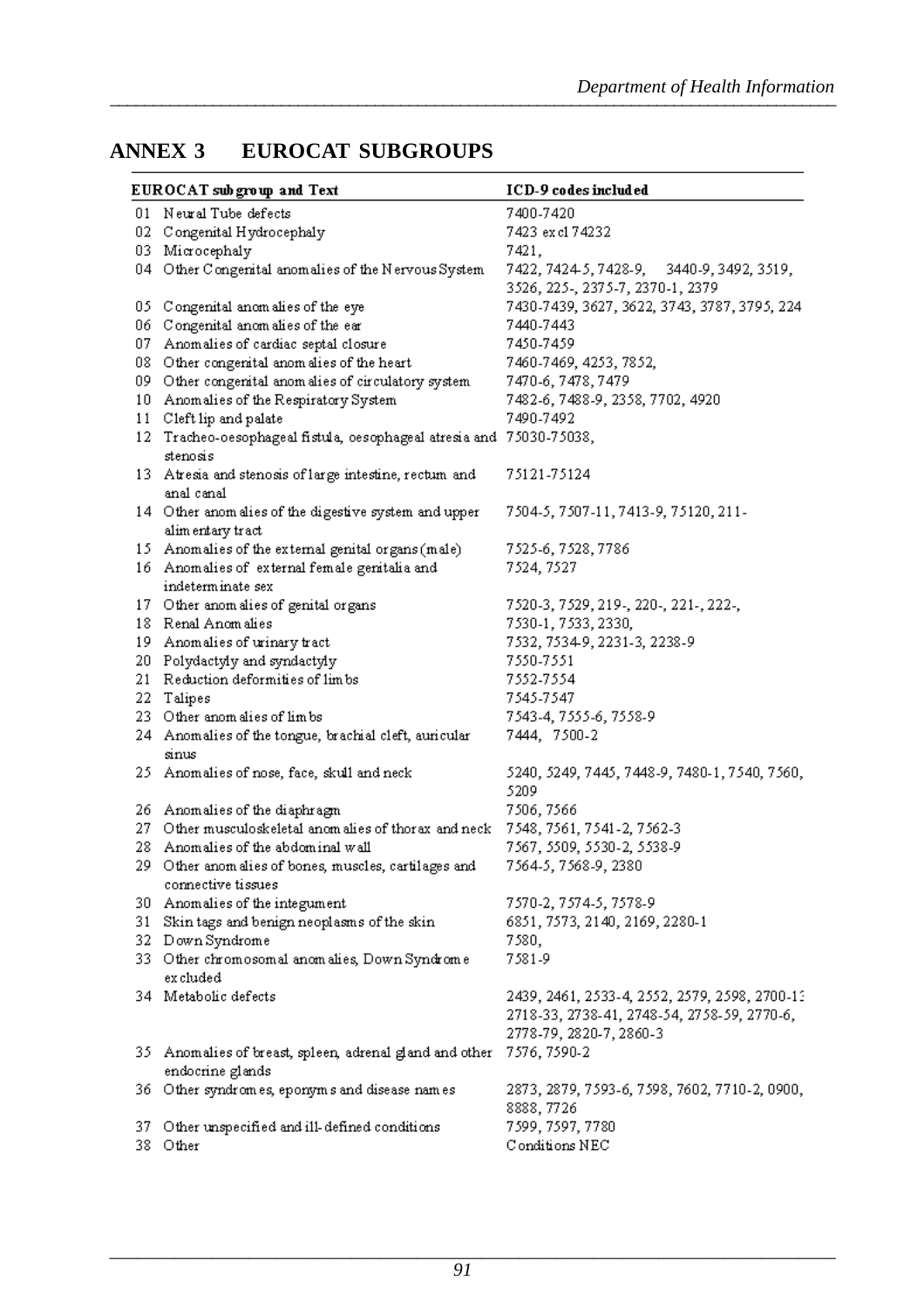# EUROCAT REPORT ON CONGENITAL ANOMALIES

| Local ID No.<br><b>REACT</b>                                                                                                                                                         | Besidence rode<br>Dute of birth<br>MOTHER                   | <b>DIAGNOSIA - MALFORMATICAS</b><br>Syndrome                                                        |
|--------------------------------------------------------------------------------------------------------------------------------------------------------------------------------------|-------------------------------------------------------------|-----------------------------------------------------------------------------------------------------|
| Place of Birth<br>Date of Birth                                                                                                                                                      | Ago at delivery (years)<br>Reproductive history             | ı<br>Maliformaticus poeses<br>⊣                                                                     |
| SER () = min, 2 = finish is intermediate, 9 = di)<br>No. of bables delivered                                                                                                         | Prev. spontnoncore abortion n°<br>Pasv, induced election nº | .<br>په                                                                                             |
| No. malformed (la maltiple act)<br>Birth order (in multiple set)                                                                                                                     | Prov. live birth(s) n°<br>Prev.stillstrib(s) n°             | ٠ŕ,                                                                                                 |
| Type of Birth defined as sell to excess decay<br>(4 = hotel destiny) and                                                                                                             | Total Prev. pregnancies nº                                  |                                                                                                     |
| Hitch weight (grams)                                                                                                                                                                 | Social states<br>Occupation.                                | ı<br>v,                                                                                             |
| Date of LMP. and Certainty<br>Length of gestation recess                                                                                                                             | Assisted conception."<br>Racial type                        | ಠ                                                                                                   |
| Date of death                                                                                                                                                                        | ٠<br>Illiness before pregnancy *                            | T                                                                                                   |
| Survival beyond a week of age days dassers<br>Sources of Information                                                                                                                 | ٠<br>٠<br>These during programsy *                          | ÷,                                                                                                  |
| DIAGNOSIS - TIMB & TECHNICARS                                                                                                                                                        | ٠<br>Habitanl exposures *                                   | Ŧ<br>                                                                                               |
| <b>When discovered<sup>4</sup></b><br>Date of discovery                                                                                                                              | Ξ<br>٠<br>Unoual caposure (specify)<br>$($ (apacity)        | McKunick Code/Type of Mendelian inheritance                                                         |
| If precatally diagnosed, gest. ugs at discovery<br>Condition at discretely partners and same                                                                                         | Drugs (Ist trim) 1.                                         | (he single para out-beneament)<br>Anoston, 1 st Sandwig 1 a de mars 9 a sig<br>Mode of transmission |
| Presental diagonals (1-sec, ma gentes 1-des, sec ao<br>O - se des, 4-se après 1-sec, 1-sec, 2-sep                                                                                    | .,<br>ಹ                                                     | Pray, also notified to BUROCAT (1-ym,2-m,9-m;<br>Consunguintly *                                    |
| Ammocenteria                                                                                                                                                                         | <b>BATHER</b>                                               | ⊣<br>Local code No.                                                                                 |
| Chorocale Villi sampling<br>Ultrapund                                                                                                                                                | Ago at delivery (years)<br>Date of birth                    | ń<br>Ń                                                                                              |
| Karyatype of infart/fistus (specify) [1-amm.k.z-amm.m.in<br>Other techniques (specify)                                                                                               | <b>Sodal num</b><br><b>Occupation</b>                       | Site with anomaly + (Specify)<br>Family bistory of memody                                           |
| Post motives examination (was as to<br>$\label{eq:G} G = \text{min} \left\{ \text{min} \left\{ \text{min} \left\{ \text{min} \left\{ \text{min} \right\} \right\} \right\} \right\}$ | Chronic illuser<br>Racial type                              | Mother's family * (Specify)<br>Fether's family * (Specify)                                          |
| (2 = dame and air, 3 = acc down, 4 = pawered three, 5 = air)                                                                                                                         |                                                             | Systems involved<br>Calairy                                                                         |
| the sea local and chip<br><sup>a</sup> : see instructions                                                                                                                            |                                                             |                                                                                                     |
| Enter additional maliformations / comments belows<br>Mother interviewed                                                                                                              |                                                             | Authors.<br>į                                                                                       |
| MotherBuby files seen<br>DHITIN                                                                                                                                                      |                                                             |                                                                                                     |

### **ANNEX 4** EUROCAT REPORT FORM